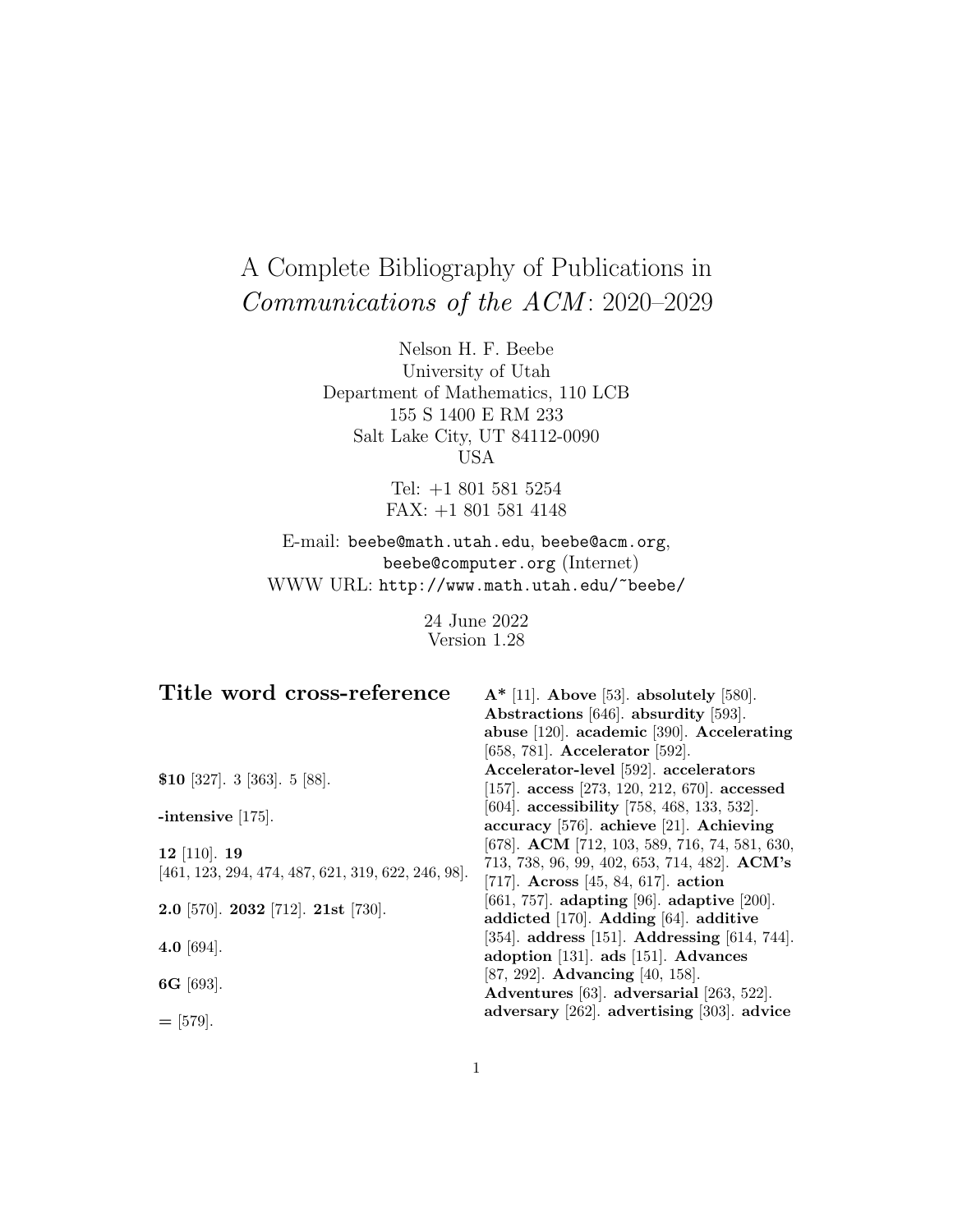[352]. **aftermath** [398]. **again** [395, 673]. **against** [525, 635, 268, 603]. **age** [192, 668]. **agency** [402]. **Agent** [500, 652, 736]. **agile** [221]. **aging** [468]. **agriculture** [599]. **ahead** [587, 615]. **AI** [381, 467, 272, 277, 696, 243, 536, 191, 679, 574, 442, 102, 697, 324, 299, 699, 430, 658, 133, 715, 700, 514, 352, 695, 249, 284, 150, 280, 486, 489, 684, 82, 607, 542, 564, 598, 83, 565, 569]. **AI-based** [243, 352, 598]. **AI-CHD** [598]. **AI-enabled** [381]. **ails** [584]. **aim** [294, 25]. **air** [676]. **alerts** [546]. **algebra** [185, 184]. **Algorithm** [95, 140, 500, 433, 141]. **Algorithmic** [529, 659, 614]. **Algorithms** [771, 44, 646, 424]. **alignment** [201]. **alive** [43, 190]. **Allen** [213]. **along** [475]. **AlphaZero** [644]. **already** [516]. **also** [344]. **Always** [742, 466]. **Always-on** [466]. Amazon<sup>[243]</sup>. ambitions<sup>[389]</sup>. amélioré [328]. **America** [242, 248, 253, 250, 243, 255, 256, 251, 244, 257, 245, 247, 246, 249, 252, 254]. **American** [251]. **amid** [576]. **Analysis** [89, 491, 642, 279, 206, 666, 624, 620, 643]. **analytics** [781, 669]. **Analyzing** [225, 226]. **Angel** [401]. **animating** [125]. **annual** [426]. **Anomaly** [91]. **Answer** [94]. **answers** [762]. **anti** [329]. **anti-patterns** [329]. **antifraud** [25]. **Antikythera** [93]. **antitrust** [108]. **any** [50]. **Anymore** [73]. **anyone** [28]. **anytime** [701]. **anywhere** [701, 370]. **app** [613]. **Apple** [613, 768]. **Application** [465]. **applications** [336, 12, 445, 164, 265, 332]. **applying** [569, 674]. **approach** [171, 116, 246, 666, 483, 176, 158]. **Arab** [380, 384, 390, 381, 393, 394, 376, 386, 379, 391, 378, 377, 383, 387, 385, 389, 380, 392, 382, 388]. **ArabHCI** [385]. **Arabs** [394]. **architectural** [675]. **architecture** [305, 310, 449]. **architectures** [674]. **Argentina** [255]. **arise** [316]. **art** [36, 111, 507, 504]. **Artificial** [731, 617, 721, 635, 71, 47, 610, 705, 233, 775, 380, 558, 154].

**Asia** [89, 85, 78]. **Asiacrypt** [87]. **ASIC** [163, 164]. **aspirations** [712]. **Assessing** [550, 321, 524]. **assessment** [566]. **Assistants** [75]. **association** [763]. **attackers** [751]. **attacks** [211, 162, 603, 445]. **Attaining** [142]. **auctions** [496, 497]. **augment** [412]. **augmentation** [454]. **augmented** [587]. **Australia** [86, 83]. **authentication** [279]. **authorship** [150, 357]. **autism** [648, 649, 128]. **Automata** [420]. **automate** [217]. **Automated** [75]. **automatically** [265]. **Automating** [101, 671, 38]. **automation** [575, 101, 690, 7, 744]. **Autonomous** [383, 194, 639]. **Avalanches** [195]. **Aversion** [435]. **aviation** [194]. **avoided** [662]. **avoiding** [759]. **Awakening** [364]. **awards** [426, 630]. **aware** [264]. **awry** [112]. **AZERTY** [328]. **Back** [511, 560, 232]. **bad** [8]. **baked** [314]. **balance** [312]. **Balancing** [734, 735]. **balloon** [664]. **balloons** [664]. **balls** [210]. **bar** [144]. **barrier** [45]. **base** [341]. **baseboard** [32]. **based** [243, 621, 311, 352, 449, 493, 598]. **basics** [429]. **Battery** [416, 456]. **battery-free** [456]. **BBC** [56]. **be** [582, 414, 174, 344, 240, 300, 115]. **beacons** [244]. **Beating** [711]. **beauty** [553]. **become** [419]. **becomes** [595]. **Becoming** [200, 638]. **behavior** [618, 653]. **Behold** [425]. **being** [585]. **believability** [434]. **Bell** [327]. **belongs** [179]. **below** [53]. **benefit** [569]. **best** [582, 367, 155, 413]. **Better** [479, 495, 582, 405]. **between** [730]. **Beyond** [113, 461]. **bias** [444, 707]. **Biases** [489, 708, 344]. **bibliometric** [116]. **Big** [390, 393, 394, 703, 253, 572, 386, 255, 256, 391, 251, 571, 387, 257, 699, 700, 701, 389, 698, 392, 252, 388, 569, 570, 254, 568, 702, 596, 169, 21, 483, 517, 608]. **biggest** [594]. **bimodal** [19]. **Binary** [89]. **biological** [333].

**biology** [731]. **Biomedical** [391].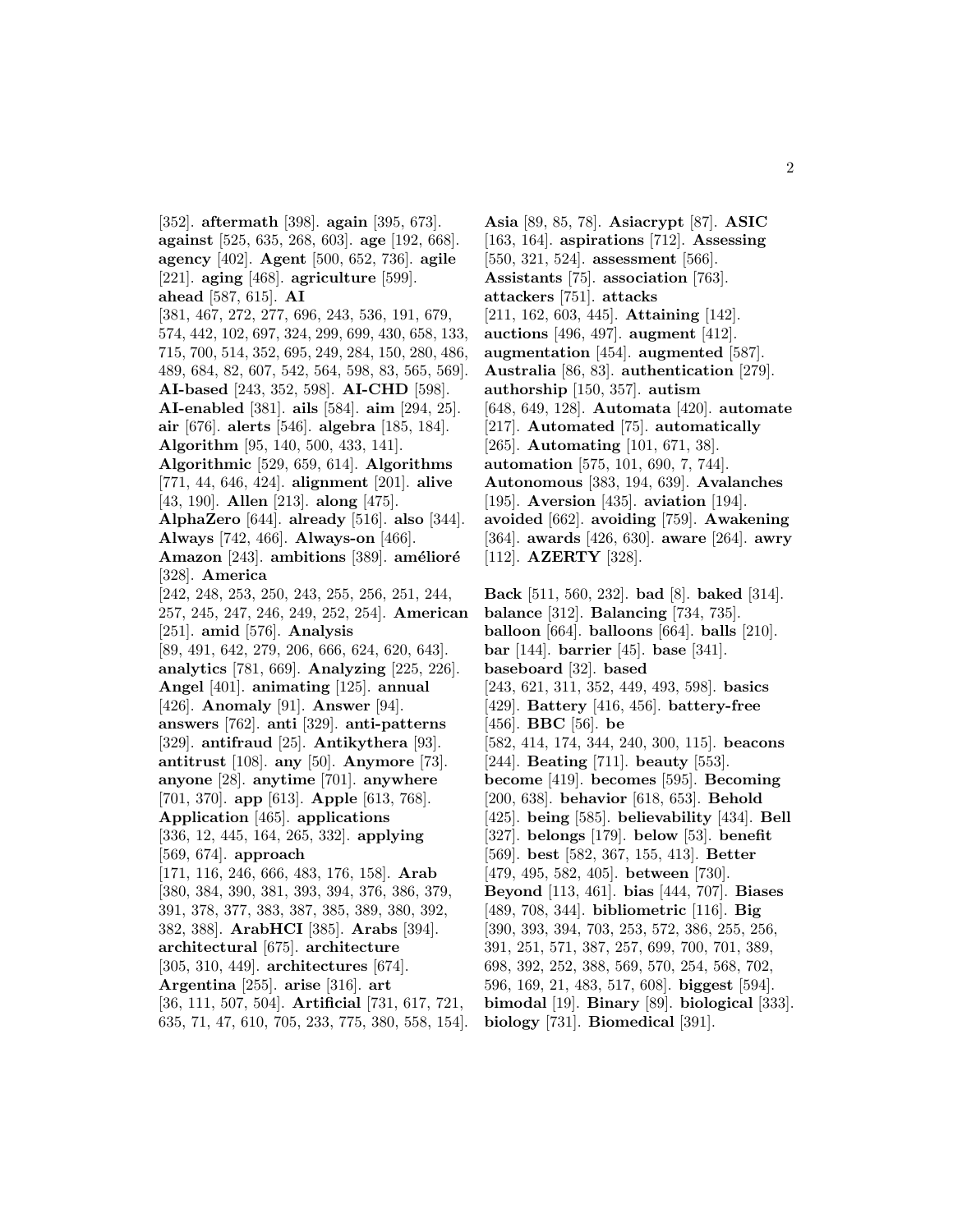**BioScript** [334]. **birthdays** [341]. **bit** [56]. **black** [371]. **BLeak** [265, 264]. **block** [767]. **Blockchain** [572, 13, 160]. **blockchains** [320]. **BLOG** [366, 678, 3, 232, 550]. **blood** [499]. **blooming** [389]. **Boeing** [295]. **book** [105]. **boosted** [447]. **boot** [52]. **borders** [617]. **bot** [224]. **Bouncing** [210]. **Bounded** [95, 422]. **bounds** [228]. **Brain** [766]. **brave** [641]. **Brazil** [252]. **bridging** [394, 486]. **Bringing** [337, 232]. **broad** [336, 697]. **broadband** [670]. **broaden** [273]. **Broadening** [273, 371, 171, 532]. **Broken** [172]. **bug** [491]. **bug-free** [491]. **build** [155, 502, 562]. **Building** [378, 377, 765, 375, 183]. **built** [543]. **built-in** [543]. **Burrows** [756]. **Bursting** [664]. **business** [591, 320, 8, 536, 483, 151, 238, 769]. **BWT** [755]. **byte** [287, 580, 207, 364, 500, 652, 736, 278, 142, 39, 186, 266, 337, 605, 525, 450, 759, 676, 425, 20, 104, 229, 61, 165, 401, 547, 312, 475, 711, 782, 629]. **C** [491, 33]. **CACM** [366, 678, 760, 3, 232, 550]. **CAD** [538]. **Cake** [95]. **California** [347]. **Call** [154, 661, 514]. **CALM** [202]. **came** [427]. **Camille** [585]. **Can** [43, 679, 344, 509, 351, 161, 97, 300]. **canonization** [422]. **can't** [718, 115]. **CAPE** [321]. **Capturing** [78]. **car** [307]. **carbon** [313, 243, 51, 41]. **care** [748]. **Career** [290, 452, 404, 549, 715, 340, 230, 654, 608, 502]. **Caribbean** [254]. **Carolina** [180]. **cars** [680]. **case** [651, 378, 377, 240, 252]. **cast** [302]. **catastrophic** [618]. **catch** [466, 176]. **Catching** [407]. **causal** [60]. **centered** [666]. **central** [254]. **centric** [34]. **centricity** [173]. **century** [730]. **CEO** [581, 630]. **Cerf** [22, 208, 123, 166, 267, 476, 526, 314, 583, 427, 365, 739, 631, 677].

**certifications** [541]. **Ch** [425]. **chain** [682]. **chains** [457]. **Challenge**

[144, 366, 173, 664, 522, 768, 726]. **Challenges** [754, 599, 282, 266]. **challenging** [778]. **Changing** [654, 384, 540]. **channel** [211]. **characterizing** [670]. **Charles** [458]. **chatbots** [494]. **CHD** [598]. **cheap** [774]. **check** [152]. **checking** [241]. **chemistry** [334]. **chess** [268, 644]. **Chief** [737]. **Chile** [253]. **chimes** [104]. **China** [572, 563, 571, 560, 561, 566, 564, 565, 569, 570, 562, 567, 568]. **chip** [334]. **chiplet** [448, 449]. **chiplet-based** [449]. **chips** [168, 528]. **choice** [548]. **chronic** [701]. **cities** [509, 245]. **citizen** [30]. **citizens** [153]. **citizenship** [724]. **city** [384]. **Clarke** [345]. **classes** [411]. **classification** [447]. **climate** [145]. **clinician** [352]. **clinicians** [701]. **closer** [235]. **cloud** [692, 34, 313, 577, 441, 419]. **clouds** [163, 415, 164, 493]. **CMD** [148]. **co** [442]. **co-design** [442]. **Coalition** [294]. **CoCoPIE** [442]. **code** [510, 616, 668]. **codes** [410, 309, 735]. **Coding** [42, 260, 411, 228]. **coffee** [172]. **Cognitive** [708, 91, 707]. **cohort** [23]. **coin** [453]. **cold** [508]. **collaboration** [1, 192]. **Collusion** [439, 120, 119]. **Color** [64, 171]. **Come** [67]. **comes** [317]. **comfortable** [499]. **coming** [464]. **Commercialization** [88]. **Commit** [134]. **Common** [584, 121, 233]. **commons** [531]. **Communicate** [135]. **Communicating** [581]. **communication** [490, 476, 527, 540]. **Communications** [100, 338, 737, 685]. **communities** [404]. **community** [606, 391, 30, 738, 46, 760, 152, 517, 726, 724]. **compact** [250]. **companies** [481]. **company** [617]. **compatibility** [535]. **competencies** [669]. **competitions** [550]. **Competitive** [535]. **compilation** [442]. **compilers** [646, 33]. **complex** [515]. **complexity** [342]. **comprehensive** [604]. **compression** [442, 755]. **compression-compilation** [442]. **Computation** [757, 777, 308, 306, 218].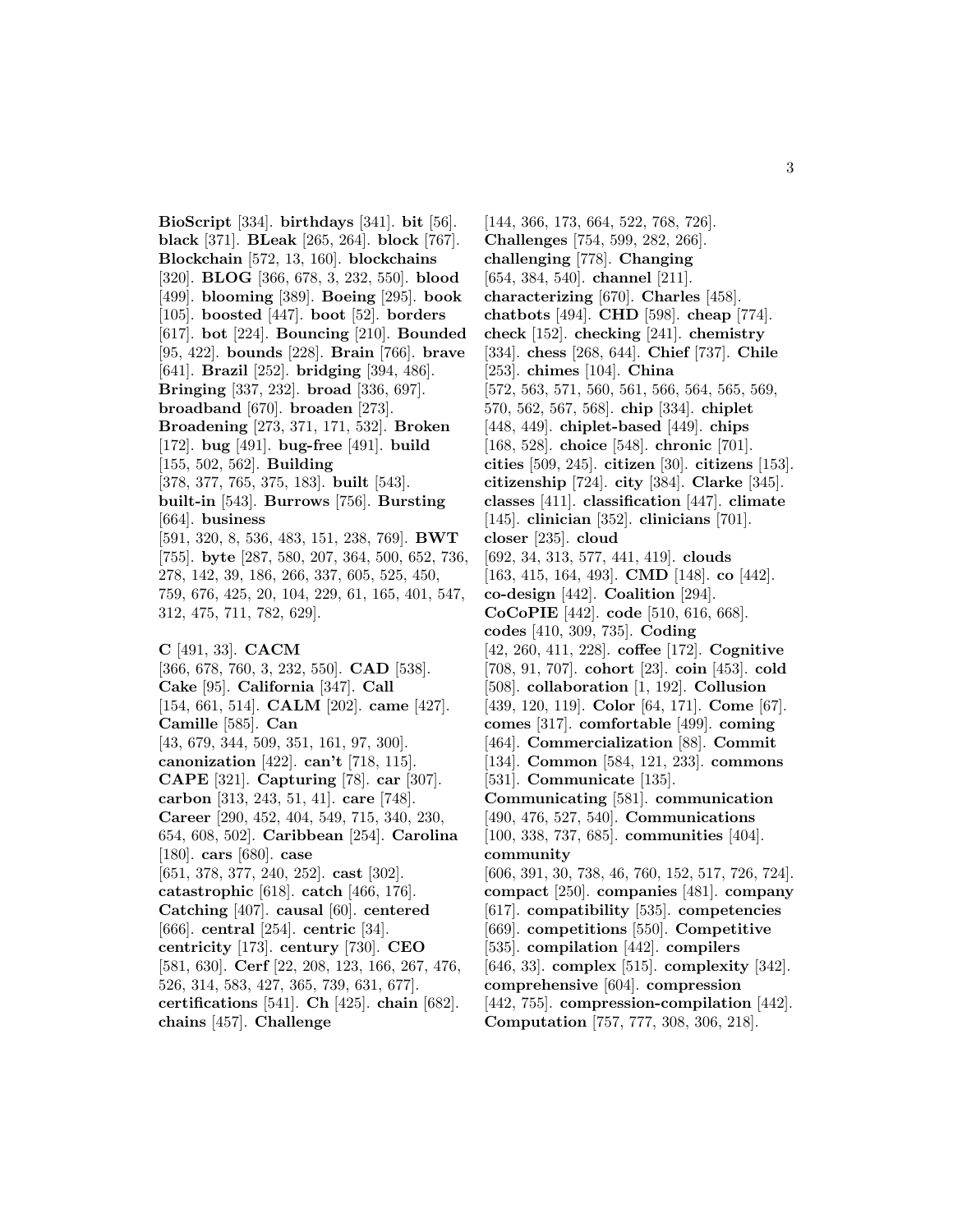**Computational** [590, 328, 418, 754, 143]. **compute** [437]. **computer**

[273, 580, 500, 181, 762, 321, 23, 9, 30, 687, 257, 325, 439, 218, 116, 765, 19, 180, 594, 655, 541, 110, 727, 357, 488, 636, 470, 724, 562]. **Computers** [111, 24, 209, 161, 525, 675, 29, 268, 138, 355]. **Computing** [204, 661, 461, 272, 288, 348, 46, 152, 203, 556, 145, 703, 248, 15, 371, 583, 121, 582, 606, 179, 290, 256, 391, 106, 605, 452, 27, 173, 444, 404, 549, 210, 715, 340, 409, 17, 230, 441, 654, 419, 205, 608, 502, 463, 740, 688, 533, 540, 40, 98, 548, 289, 723, 254]. **computing-research** [548, 289]. **concepts** [470]. **concurrent** [17]. **Conferences** [74, 51, 41, 232, 548]. **conferencing** [146]. **confidential** [441]. **configuration** [733]. **conflating** [468]. **conflicts** [217]. **congenital** [598]. **conjecture** [756]. **connected** [533]. **Connecting** [394]. **connections** [337]. **conquer** [534]. **consistency** [202]. **Constant** [309]. **constraint** [240]. **Consumers** [153]. **contact** [207, 236, 621]. **Content** [297]. **context** [709, 710, 727]. **Contextual** [138]. **Contextualized** [247]. **contracts** [226, 225]. **contribute** [463]. **contributor** [594]. **control** [559]. **controller** [32]. **conversation** [667, 353, 470]. **conversions** [504]. **Converting** [611]. **Cookie** [770]. **cooking** [602, 601]. **cooling** [745]. **Coordination** [90]. **cop** [408]. **Copyright** [237, 660, 554]. **cordless** [527]. **core** [311]. **coronavirus** [192]. **corporate** [494, 653]. **correct** [161]. **cost** [308, 588, 616, 432, 598]. **cost-effective** [598]. **Costs** [90]. **could** [678]. **counting** [385]. **countries** [687]. **COVID** [461, 123, 294, 474, 487, 621, 319, 622, 246, 269, 98]. **COVID-19** [461, 123, 294, 474, 487, 621, 319, 622, 246, 98]. **Cracks** [1]. **crazy** [132]. **creation** [595]. **creativity** [351, 178]. **crime** [500]. **crime-solving** [500]. **crisis** [181, 662]. **critical** [171, 239, 761, 114]. **criticality**

[724]. **crossroads** [260]. **Crowdsensing** [570]. **Crowdsourcing** [54]. **cryptocurrencies** [223]. **cryptography** [615, 332]. **CS** [167, 366, 411, 101, 102, 291, 405, 678, 189, 412, 266, 239, 62]. **culprits** [300]. **Cultural** [78]. **cultures** [556]. **curation** [595]. **current** [282, 398]. **curricula** [412]. **curtail** [129]. **Cutting** [95]. **Cyber** [358, 389, 92, 281, 728]. **cyber-physical** [728]. **Cybersecurity** [73, 296, 323, 79, 80, 723, 454, 186]. **cycle** [158].

**D** [363]. **damage** [6]. **Dark** [25, 198, 281]. **DARPA** [664]. **Data** [379, 141, 259, 640, 173, 70, 69, 591, 253, 360, 250, 575, 651, 175, 303, 696, 671, 492, 462, 126, 278, 292, 574, 478, 452, 212, 612, 748, 691, 730, 554, 203, 689, 158, 753, 472, 238, 493, 388, 669, 604]. **Data-centricity** [173]. **Data-driven** [141, 575, 730]. **Data-Enabled** [70]. **Database** [393, 185, 466]. **datacenter** [163, 164]. **datasets** [600, 670]. **Datasheets** [600]. **date** [716]. **day** [416, 307]. **DDT** [121]. **Dead** [67]. **debloating** [733]. **Debugging** [220, 176, 265]. **decade** [224]. **decades** [393, 678]. **Deceiving** [107, 430]. **decentralization** [320]. **deception** [751]. **decide** [433]. **Deciphering** [308]. **decision** [396]. **declaration** [217]. **Declarative** [619]. **decline** [355]. **Deep** [467, 368, 360, 497, 6, 292, 616, 758, 448, 159, 743, 449, 361]. **deep-learning** [449]. **deeper** [743]. **deepfakes** [6, 348]. **default** [326]. **defenses** [417]. **definability** [422]. **defined** [602]. **defining** [248]. **degrees** [356]. **deliver** [320]. **Delivering** [622]. **delivery** [494, 493]. **democracy** [153]. **demon** [432]. **Demystifying** [156]. **Departments** [101, 100, 103, 144, 97, 40, 143, 98, 2, 187, 402, 548, 339, 451, 289, 501, 653, 763, 607, 714]. **Dependability** [15]. **dependable** [256]. **Deploy** [69]. **Depth** [438]. **Deriving** [472, 471]. **design**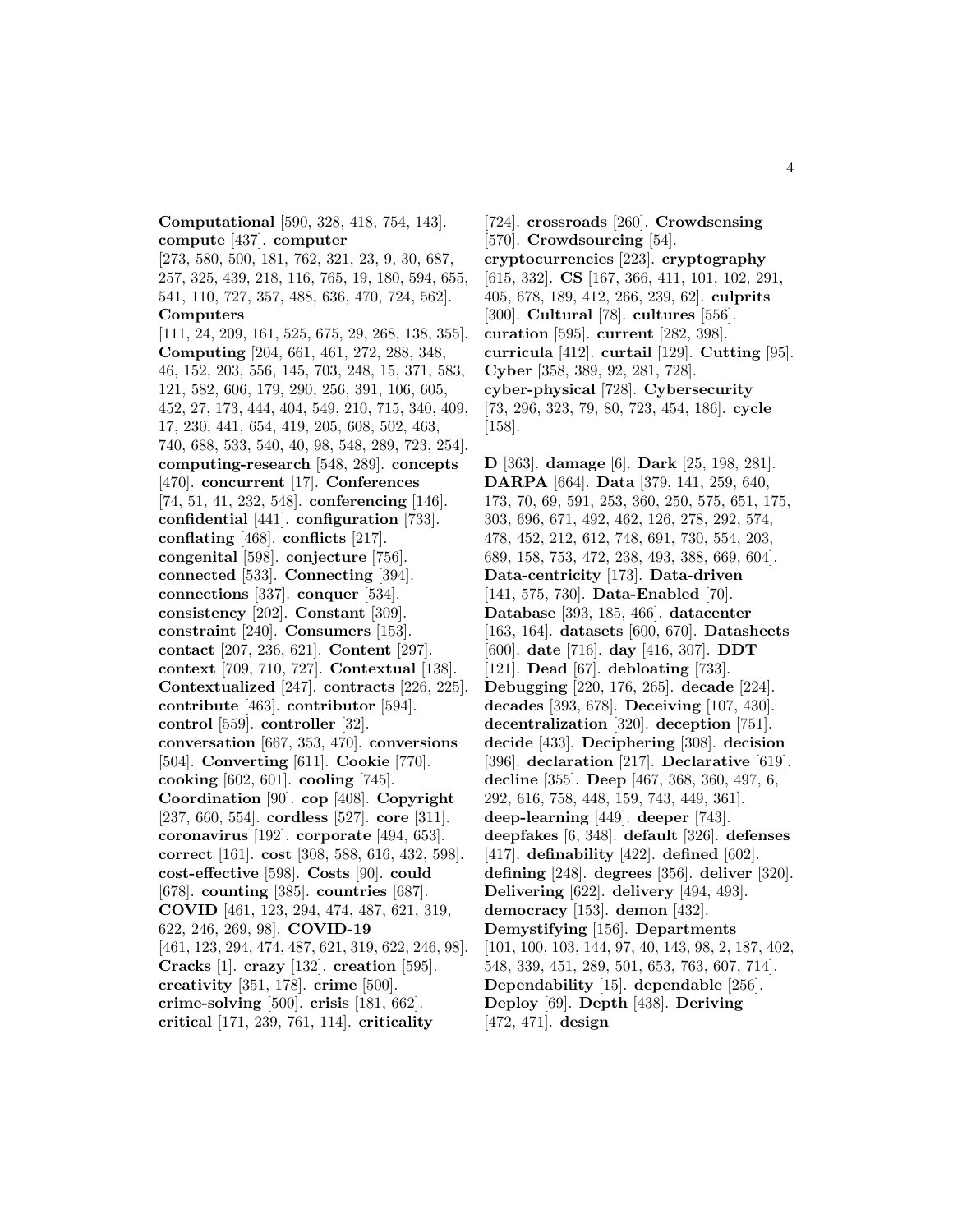[674, 328, 442, 141, 9, 675, 545, 629, 533]. **design-space** [674]. **Designing** [643]. **destroy** [607]. **detachment** [746]. **Detecting** [85, 124, 116]. **Detecting/preventing** [124]. **detection** [224, 709, 539, 710, 566, 264]. **develop** [31]. **developer** [464, 440, 666]. **developers** [673]. **Developing** [83]. **development** [708, 109, 537, 388]. **device** [499]. **devices** [551, 442, 363]. **DevOps** [221]. **diagnosis** [247]. **dialectal** [394]. **didn't** [9]. **different** [207, 396]. **Differential** [326, 462, 332]. **difficult** [673]. **Digging** [596]. **Digital** [84, 739, 599, 236, 705, 304, 178, 169, 81, 252, 201, 208, 685, 512, 663, 316, 469, 622, 722, 502, 561]. **digitization** [351]. **digitized** [174]. **Dijkstra** [341]. **dilemma** [545]. **Dilemmas** [47]. **dimension** [142]. **dimensional** [472]. **dimensions** [591, 320, 536, 483, 151, 238, 769]. **diplomacy** [208]. **direction** [122]. **Directions** [35]. **directives** [618]. **disability** [722]. **disassembler** [485]. **disaster** [689]. **disciplined** [158]. **disclosure** [223]. **discontinuum** [14]. **discourse** [641]. **discreetly** [269]. **discrimination** [614]. **disease** [598]. **diseases** [566]. **disorders** [649]. **disputes** [315]. **Disputing** [341]. **disruption** [682]. **disruptive** [537]. **distance** [146]. **distributed** [220, 202, 60, 735]. **distribution** [601]. **Divide** [534]. **divided** [288, 606, 740]. **Division** [94, 655]. **do** [672, 631, 121, 221, 6, 111, 348, 618]. **Does** [523, 303, 484, 365, 8]. **dogged** [491]. **Doha** [384]. **Domain** [157, 159]. **Domain-specific** [157, 159]. **domestic** [187, 488]. **done** [509]. **don't** [360]. **doppelgängers** [25]. **down** [325, 429]. **DP** [332]. **DP-cryptography** [332]. **drive** [97]. **driven** [575, 141, 58, 666, 730, 473]. **Driving** [313, 214, 383, 680]. **dumb** [325]. **dupe** [25]. **duplicates** [634]. **durability** [22]. **during** [461, 201, 91]. **dynamic** [60]. **Dynamics**

[444, 764].

**e-infrastructure** [692]. **e-waste** [149]. **each** [268]. **ear** [499]. **ear-worn** [499]. **early** [390]. **earth** [408]. **East** [78]. **easy** [202]. **eBP** [499, 498]. **Economic** [591, 320, 536, 483, 151, 238, 769]. **economics** [160, 143]. **Economy** [81, 101, 365, 561]. **Ecosystem** [80, 321, 251, 389, 196, 382]. **ecosystems** [183]. **edge** [15, 191, 310, 311, 284]. **Editing** [57]. **editor** [477, 41, 145, 188, 122, 231, 584, 315, 655, 740, 1, 121, 338, 288, 313, 582, 426, 712, 737, 606, 760, 21, 403, 453, 503]. **Editor-in-Chief** [737]. **Editorial** [762, 713, 738, 761]. **Edmund** [345]. **Education** [484, 411, 321, 239, 173, 46, 62, 557, 110, 636, 724, 273, 366, 762, 291, 609, 478, 266, 728, 741, 607]. **Educational** [356, 512]. **effective** [598]. **effectively** [189]. **effectiveness** [645, 109]. **effects** [668]. **Efficiency** [98]. **effort** [657]. **election** [434, 99, 717]. **electronic** [621]. **elegant** [471]. **elements** [698]. **eliminating** [149]. **embedded** [285]. **Embracing** [761]. **emergency** [546]. **emerging** [332]. **Emirates** [380]. **emoji** [706]. **emphasizing** [454]. **empirical** [181]. **empowered** [608]. **Empowering** [82]. **'empty** [676]. **emulation** [660]. **Enabled** [70, 381, 452, 404]. **Enabling** [340, 284, 442]. **Enclaves** [415]. **encoding** [446]. **encouraging** [550]. **end** [186, 40]. **Energy** [698, 676, 340]. **Enforcement** [83]. **engage** [487]. **engagement** [152]. **engine** [609]. **engineer** [443, 594]. **engineering** [703, 555, 413, 453, 550]. **enhance** [627]. **Enigmatic** [94]. **enrollment** [356]. **entanglement** [578]. **entering** [694]. **enterprise** [12]. **Entity** [182, 183]. **Entrepreneurship** [382]. **entropy** [651]. **envelope** [511]. **environment** [729]. **environments** [274]. **Envy** [95]. **Envy-Free** [95]. **Epic** [613]. **equality** [97].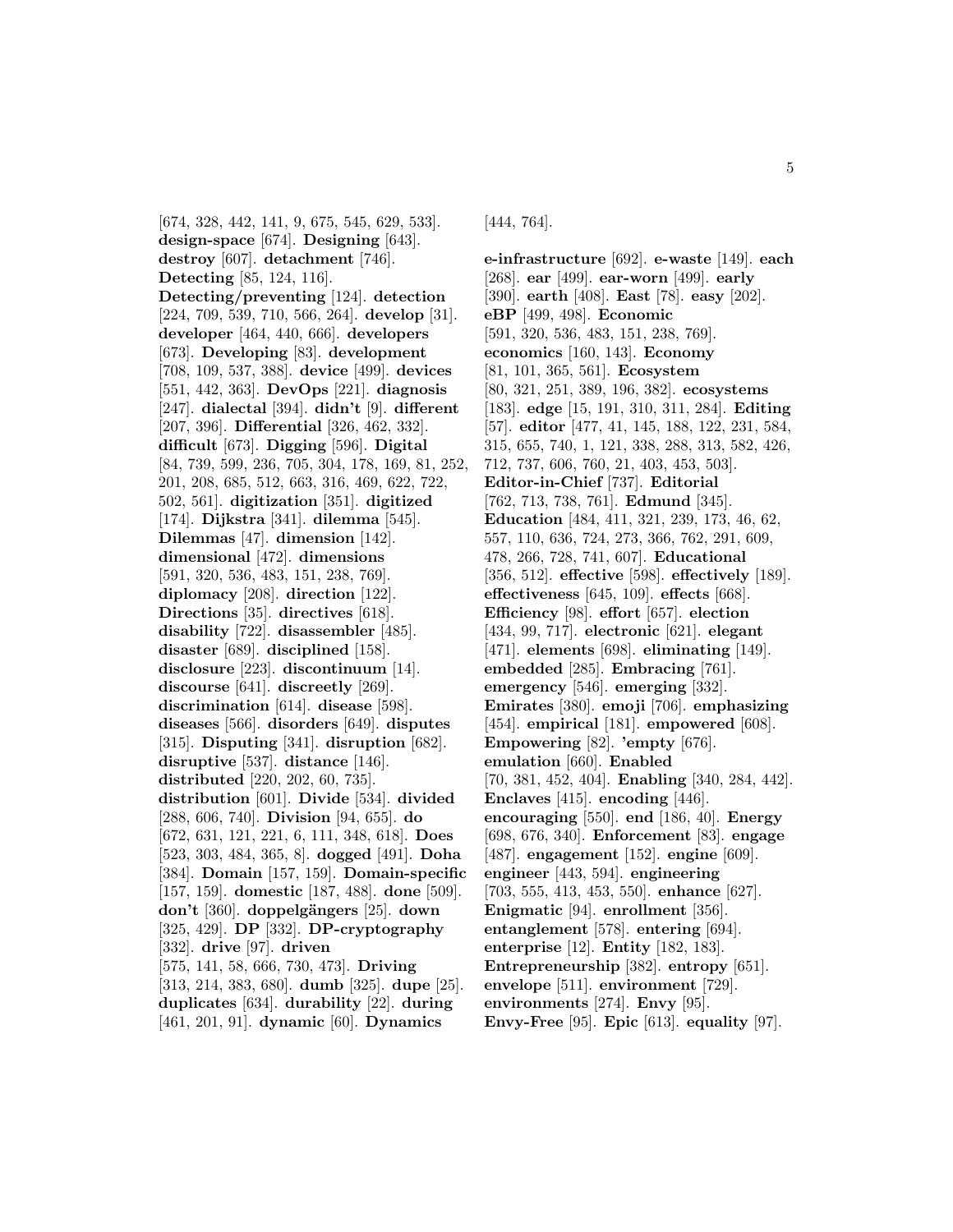**equations** [471, 472]. **equity** [321]. **era** [538, 706, 51]. **erasure** [432]. **errors** [308]. **essential** [31]. **Estimating** [243]. **estimation** [651, 650]. **ethical** [197, 556]. **Ethics** [630, 10, 661, 461, 272, 410, 348, 514, 152, 556, 486, 653, 307]. **ethnicity** [668]. **Europe** [692, 703, 686, 696, 690, 693, 697, 687, 694, 699, 700, 691, 701, 695, 698, 689, 688, 702]. **European** [692, 687, 699, 700, 691, 483, 558, 702]. **Evaluating** [778]. **evaluation** [58]. **Even** [618]. **event** [685]. **ever** [384, 580]. **ever-changing** [384]. **every** [594]. **everyone** [301]. **Everything** [395, 39]. **Evidence** [19, 347]. **Examining** [180]. **exascale** [387]. **Excessive** [300]. **Exclusivity** [782]. **execute** [333]. **execution** [162]. **expander** [309]. **expanding** [273]. **expected** [639]. **expensive** [51]. **experienced** [662]. **experiment** [523]. **experiments** [754, 524]. **expert** [200]. **experts** [672, 669]. **Explainable** [684]. **Explicative** [557]. **explode** [625]. **exploiting** [162]. **exploits** [307]. **Exploration** [91, 674, 649, 730]. **Explorations** [728]. **Exploring** [762, 605, 707]. **Expressive** [781]. **external** [228]. **extreme** [567]. **extreme-scale** [567]. **Eyelid** [628, 627]. **face** [383, 659]. **Facebook** [303, 632]. **facial**

[344, 665]. **Fact** [343, 536]. **Fact-finding** [343]. **factor** [279]. **faculty** [514]. **fails** [39]. **failure** [295, 176]. **Fair** [94, 396, 459]. **fairness** [117, 396]. **Fake** [85, 119, 709, 710, 241]. **fakes** [407]. **false** [151]. **Family** [74]. **famous** [664]. **FANG** [710]. **fantasy** [536]. **fault** [309]. **feature** [100]. **Federated** [704, 277, 691]. **federation** [692]. **Feedback** [20]. **feel** [167]. **female** [356]. **Fenix** [692]. **fever** [322]. **few** [664]. **field** [331]. **fields** [625, 626]. **Fifty** [623]. **fight** [635]. **figures** [636]. **Filtering**

[553]. **filters** [400]. **finances** [103, 589]. **financial** [240]. **Finding** [504, 343, 576]. **fire** [749]. **first** [338, 685, 207]. **first-contact** [207]. **Five** [737, 258, 385]. **Fix** [92, 535, 113]. **fix-it** [113]. **fixed** [344]. **Fixing** [480]. **Flatter** [528]. **Flexible** [469]. **Flood** [206, 205]. **Flood-risk** [206]. **forget** [679]. **forgetting** [764]. **form** [446]. **Formal** [455, 46]. **Formalizing** [519]. **fosters** [564]. **foundational** [253]. **foundations** [450]. **Four** [712, 49]. **foxes** [20]. **FPGAs** [219]. **Frama** [491]. **Frama-C** [491]. **framework** [321, 598]. **frameworks** [465]. **Fran** [213]. **Free** [95, 491, 456]. **frequent** [499]. **friend** [262]. **frontiers** [117]. **fueled** [290]. **Fugaku** [293]. **fun** [549]. **function** [472]. **fungible** [507]. **Future** [71, 381, 296, 526, 288, 613, 282, 171, 507, 776, 457, 219, 198, 215, 285, 695, 517, 740, 665, 723, 769, 568]. **Futures** [663, 536]. **Fuzzing** [36].

**G** [88]. **gaining** [559]. **game** [540]. **game-changing** [540]. **gamer** [580]. **games** [578, 512]. **gap** [394, 116, 249]. **gas** [379, 226]. **GDPR** [329]. **geek** [18]. **Gender** [357, 116, 444, 668, 97]. **gene** [18]. **general** [99, 717, 355]. **generalization** [361]. **generalized** [418]. **generation** [751]. **Generative** [263]. **Geometric** [292]. **Geschke** [458]. **gestures** [628, 627]. **get** [766]. **Getting** [683, 429]. **giants** [535]. **GitHub** [642]. **Global** [27, 682, 533, 508, 606, 96, 389, 392]. **globe** [5]. **go** [673, 729]. **goes** [316, 112]. **gone** [187]. **Good** [582, 8, 13]. **Google** [220]. **governance** [663]. **Grace** [549]. **grad** [231]. **grades** [19]. **graduate** [187, 488]. **grand** [366]. **graph** [261, 710, 517, 421]. **graphs** [422, 359, 517, 567]. **Green** [280, 207]. **grids** [340]. **group** [657]. **growing** [391, 616]. **guaranteeing** [519]. **guesswork** [650]. **guide** [372]. **Guiding** [31, 701]. **guilds** [55].

**hack** [366, 36]. **hackcraft** [580]. **hackers**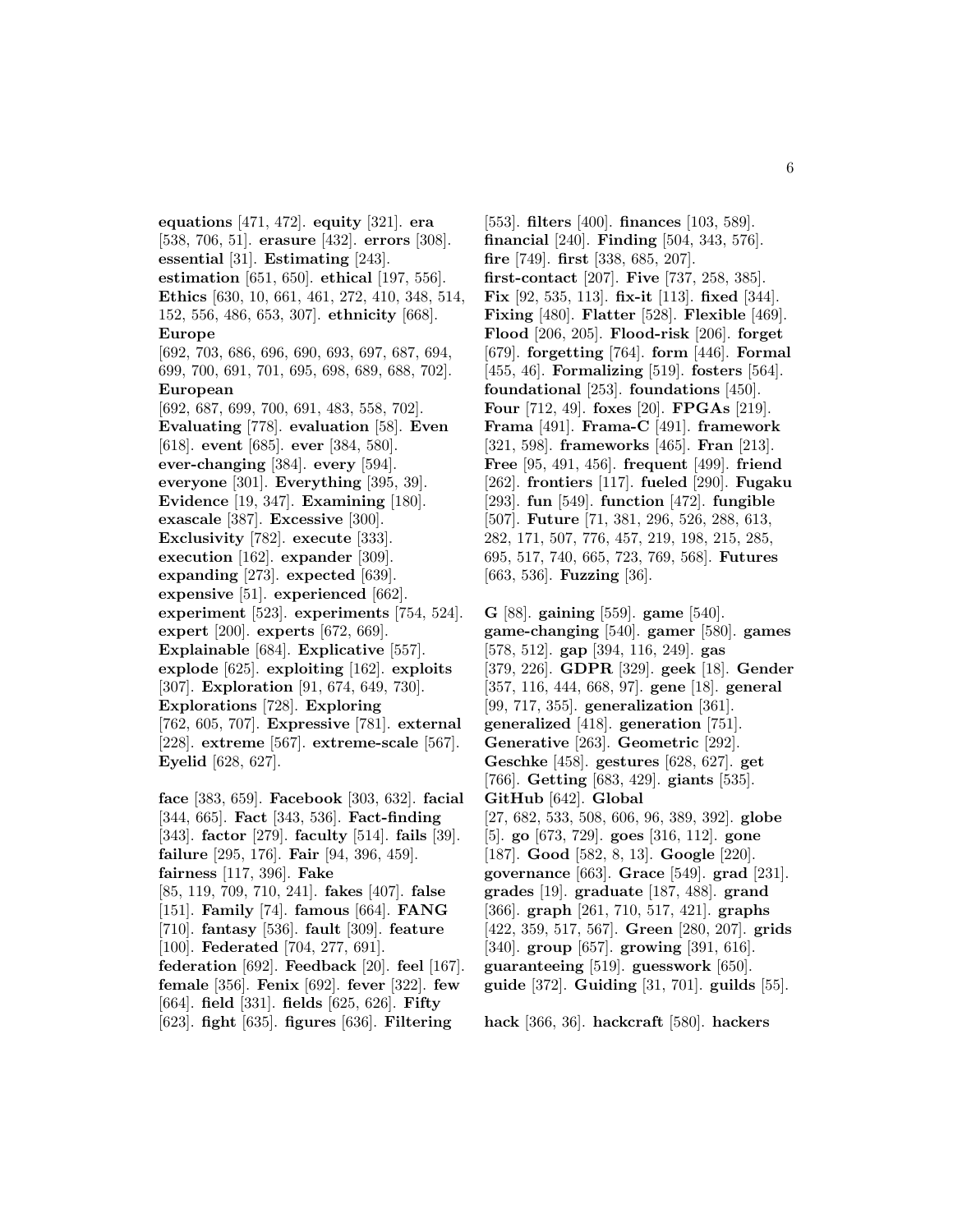[373]. **Half** [314]. **Half-baked** [314]. **happiness** [594]. **harbors** [237]. **hard** [484]. **hardware** [157, 597, 318]. **harm** [468]. **harvest** [44]. **HCDA** [418]. **HCI** [495, 654]. **health** [498, 721]. **Healthcare** [84, 252]. **heap** [501]. **heart** [101, 733, 598]. **hearts** [172]. **heat** [601, 432]. **heats** [745]. **help** [404, 97]. **Here** [673]. **Heritage** [78]. **heroes** [373]. **heterogeneous** [583]. **Hidden** [90, 636]. **high** [314, 432]. **high-resolution** [314]. **higher** [609]. **highest** [144]. **him** [9]. **Hiring** [128, 659]. **Historical** [9, 298, 373, 510, 638]. **history** [325, 219]. **hits** [4]. **holistic** [215]. **Holograms** [552]. **home** [129]. **honest** [414]. **Hopper** [549]. **horizon** [552]. **Hot** [384, 381, 692, 248, 250, 696, 243, 690, 379, 378, 377, 383, 693, 563, 244, 697, 687, 694, 245, 385, 247, 246, 691, 695, 249, 380, 689, 688, 561, 566, 382, 564, 565, 562, 567]. **house** [749, 711]. **HPC** [290, 196]. **Human** [73, 539, 666, 30, 519, 299, 659, 699, 730, 114]. **Human-centered** [666]. **human-computer** [30]. **human-in-the-loop** [699]. **human-robot** [519]. **Human-Scale** [73]. **humans** [169, 29]. **humbly** [102]. **hunger** [635]. **Hypothesis** [91].

**idea** [132]. **ideal** [732]. **identity** [718, 301]. **if** [618]. **illuminator** [723]. **Im** [396]. **image** [57]. **Imaging** [255]. **Immersion** [745]. **immortal** [298]. **impact** [474, 681, 21, 392, 109, 41]. **impactful** [152]. **impacts** [645]. **impaired** [271, 569]. **impairments** [628]. **implants** [766]. **Implementing** [417]. **Implications** [123, 197, 660]. **importance** [521]. **impossible** [623]. **impostor** [438]. **Improving** [201, 575, 742]. **in-copyright** [554]. **In-sensor** [447]. **inch** [551]. **incidents** [220]. **included** [752]. **inclusive** [649]. **increase** [109]. **Increasing** [7]. **incrementally** [305]. **Indistinguishability** [118]. **industry** [379, 750, 232, 240, 694].

**infections** [124]. **inference** [448, 449]. **Inferring** [575]. **influence** [501]. **informatics** [698]. **Information** [725, 204, 137, 161, 769]. **Informing** [347]. **infrastructure** [692, 691]. **infrastructures** [469]. **initiative** [685]. **initiatives** [392]. **Innovating** [81]. **Innovations** [561, 390]. **innovative** [246]. **innovators** [195]. **insects** [362]. **insider** [417, 281]. **Insights** [299, 388, 403]. **inspired** [715]. **institute** [253]. **instruction** [124]. **instruments** [304]. **integer** [228]. **Integrating** [196]. **integrity** [647, 439]. **Intelligence** [71, 454, 47, 610, 731, 617, 705, 721, 635, 775, 380, 558, 154]. **intensive** [175]. **inter** [757]. **interaction** [627, 30, 519]. **interactive** [566]. **interdisciplinary** [253, 478, 564]. **Interest** [89, 217]. **interfaces** [459]. **internet** [480, 473, 286, 520, 166, 677, 508, 492, 535, 282, 474, 694, 5, 346, 456, 550, 445]. **Internets** [49]. **interpretable** [16, 247]. **intersectional** [171]. **interventions** [356, 645]. **introduction** [286]. **invention** [304]. **invisible** [137, 652, 216]. **Involvement** [746]. **ion** [675]. **IoT** [493]. **irrevocably** [606]. **Island** [79]. **Isomorphism** [422, 261, 421]. **Issues** [316]. **item** [496, 779]. **ITIL** [221]. **itinerary** [577].

**Jack** [431]. **Japan** [77]. **journal** [478]. **journalism** [178]. **just** [295, 132, 488]. **justice** [724].

**Kabin** [322]. **KAUST** [377]. **keel** [330]. **keep** [43]. **Keeping** [330, 202, 466]. **kernel** [733, 136]. **key** [698]. **keys** [773]. **kill** [28]. **kind** [207]. **Kindle** [115]. **kingdom** [773]. **know** [594, 438]. **Knowledge** [359, 324]. **Knowledgeable** [563]. **Kode** [172, 29, 275, 216, 435, 534, 485, 593, 683, 748, 637, 130, 322, 372]. **Korea** [88].

**lab** [378]. **labor** [744, 730]. **laboratories** [255, 334]. **laboratories-on-a-chip** [334].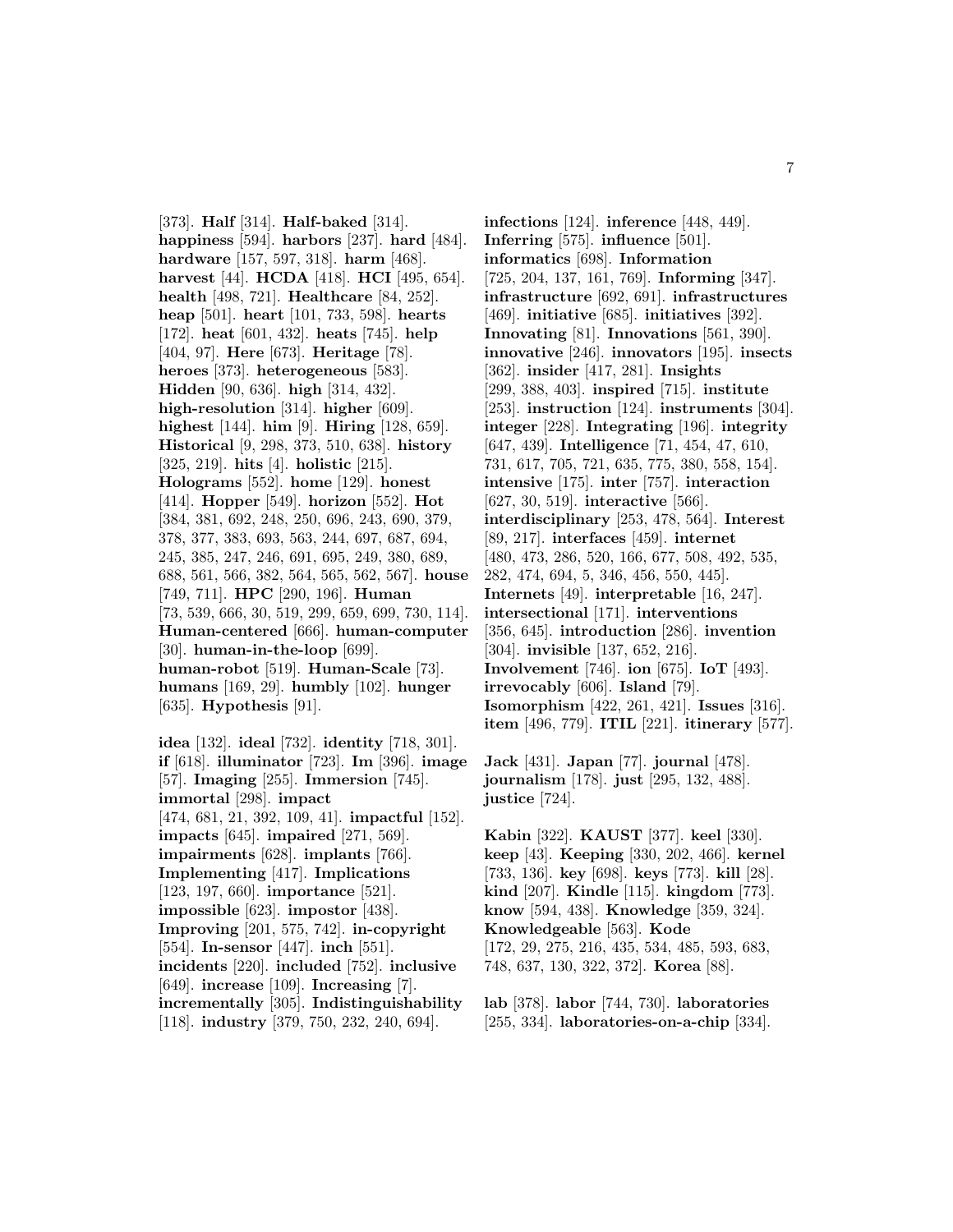**Labs** [327]. **lack** [434]. **Lamboozling** [751]. **lamps** [139]. **Language** [776, 729, 386, 563, 780, 571, 45, 234, 673]. **Languages** [67, 672, 450]. **large** [285]. **large-scale** [285]. **Last** [287, 580, 207, 364, 500, 652, 736, 142, 39, 186, 266, 337, 605, 525, 450, 759, 676, 425, 20, 104, 229, 61, 165, 401, 547, 312, 475, 711, 782, 629]. **LATAM** [249]. **Latin** [242, 248, 253, 250, 243, 255, 256, 251, 244, 257, 245, 247, 246, 249, 252, 254]. **Launching** [100]. **Law** [508, 410, 108, 7, 193, 614, 297, 722, 83, 43, 412, 640, 317]. **laws** [611]. **Ld** [425]. **lead** [293]. **leadership** [702]. **leak** [161, 264]. **leaks** [265]. **lean** [221]. **learn** [672, 719, 679, 673]. **Learning** [24, 759, 68, 146, 467, 140, 704, 277, 117, 462, 16, 497, 705, 292, 563, 616, 758, 448, 635, 368, 247, 619, 743, 449, 361]. **Lebanon** [382]. **lecture** [646, 467]. **led** [502, 38]. **legal** [554, 558]. **Legally** [150, 237, 346, 459, 554, 768, 660]. **lens** [48, 143]. **Lessons** [460, 487, 194]. **Let** [414, 433, 325, 535]. **letter** [1, 121, 338, 288, 313, 582, 426, 712, 737, 606, 760, 21, 403, 453, 503]. **Letters** [477, 41, 145, 188, 122, 231, 584, 315, 655, 740]. **level** [50, 592]. **Leveraging** [709, 126, 710]. **Life** [67, 436, 278, 158, 527]. **light** [506, 244, 186]. **Lighting** [37]. **like** [365, 437, 119]. **limit** [4]. **limits** [462]. **line** [53]. **linear** [651, 185, 184]. **Liquid** [543, 544]. **Little** [207]. **lives** [510, 636]. **living** [588]. **load** [735]. **loads** [734]. **Locality** [436]. **localization** [363]. **Localizing** [362]. **location** [203]. **lockdown** [474]. **logic** [446]. **logical** [421]. **long** [615]. **loo** [460]. **look** [365]. **loop** [699]. **losing** [27]. **Lost** [188]. **lottery** [597]. **low** [408]. **Lower** [228]. **LTE** [311].

**M** [458, 345]. **Machine** [68, 117, 462, 16, 539, 9, 298, 563, 635, 247, 619]. **machine-manipulated** [539]. **Machines**

[66, 54, 304, 730]. **mad** [683]. **MadMax** [226, 225]. **Magellan** [183, 182]. **make** [509, 8, 195, 111]. **maker** [351]. **makeup** [767]. **making** [396]. **mall** [715]. **malpractice** [410]. **management** [8, 214, 295, 531, 613, 32, 370, 682, 196, 753, 702]. **Managing** [518, 90, 372]. **manipulated** [539]. **manufacturing** [101, 354]. **maps** [575]. **Margo** [667]. **Market** [706, 92, 151]. **Marketing** [92]. **markings** [216]. **marrying** [332]. **masses** [107]. **Master** [72]. **Mastering** [17]. **matching** [183, 35, 182]. **materiality** [137]. **Materials** [286]. **math** [741]. **matrix** [735]. **matter** [772, 636]. **maturity** [390]. **MAX** [295]. **Maxwell** [432]. **may** [236, 115]. **me** [244, 452, 404, 715, 475, 608, 502]. **mean** [221]. **Meaning** [727]. **measures** [455]. **Measuring** [120, 282]. **mechanical** [538]. **Mechanism** [93]. **mechanisms** [396]. **Media** [85, 539, 107, 151]. **mediated** [641]. **Medical** [166, 558, 247, 352]. **medicine** [608]. **Meet** [68]. **Meeting** [77]. **meets** [703, 777, 424, 640, 30, 307]. **megabytes** [549]. **Meltdown** [136]. **members** [763]. **memory** [228, 134, 199, 136, 265]. **mental** [721]. **message** [207]. **meter** [774]. **Methods** [752]. **metrics** [779, 778]. **Mexico** [252]. **micro** [56, 564]. **micro-program** [564]. **microfluidics** [333]. **microservice** [305]. **microwave** [601, 602]. **microworlds** [502]. **Mike** [667]. **mind** [299]. **Minding** [249]. **minicomputers** [549]. **minimal** [651]. **Mining** [676, 554]. **Minker** [431]. **MIP\*** [579]. **mission** [343]. **misunderstanding** [234]. **misuse** [462]. **mitigating** [120]. **mixed** [568]. **ML** [34]. **ML-centric** [34]. **MobiGuide** [701]. **Mobile** [689, 442, 627, 498, 670]. **Model** [650, 58, 505, 471]. **model-driven** [58]. **models** [705, 776]. **moderation** [297]. **Modern** [718]. **modulation** [297]. **modulo** [420]. **momentum** [27]. **Monetizing** [612]. **monitoring** [499, 60]. **monster** [770].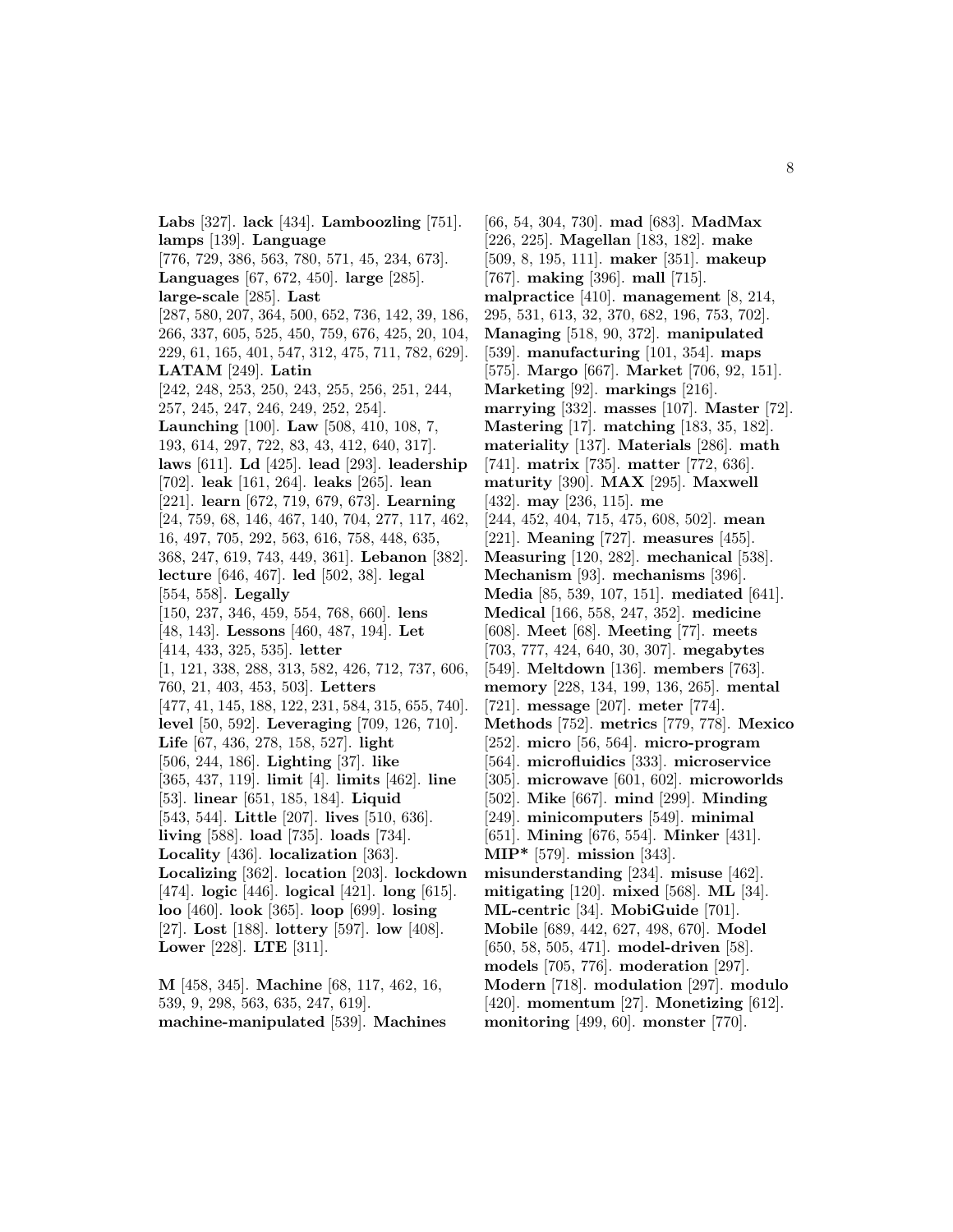**Moore** [317, 43]. **moral** [54]. **morality** [681]. **Most** [94, 580]. **motor** [628]. **move** [235]. **movement** [351]. **moves** [330]. **moving** [124, 311]. **MRI** [368]. **mugs** [172]. **Multi** [577, 496]. **multi-item** [496]. **Multi-itinerary** [577]. **multilingual** [375]. **Multimedia** [493]. **multiparty** [306]. **Multiplication** [4, 735]. **Multisensory** [63]. **music** [248, 502]. **must** [273]. **my** [148].

**name** [11]. **naming** [504]. **nanosheet** [43]. **Nation** [82]. **national** [328]. **Nations** [79]. **Natural** [234, 566, 386, 563, 780]. **nature** [437]. **Navigating** [274]. **near** [735, 675]. **near-perfect** [735]. **near-term** [675]. **neat.** [9]. **need** [109, 217, 488, 438]. **needs** [487, 10, 659]. **NeRF** [626]. **nets** [360]. **network** [228]. **Networking** [392]. **networks** [719, 120, 283, 263, 235, 647, 159, 311, 695, 119, 284]. **Neumann** [9]. **Neural** [625, 719, 624, 159, 626]. **neuro** [715]. **neuro-symbolic** [715]. **neuroage** [132]. **neurological** [566]. **Neuromorphic** [168]. **News**

[85, 24, 126, 211, 367, 479, 294, 552, 433, 317, 530, 657, 719, 610, 213, 458, 345, 431, 191, 43, 168, 235, 6, 106, 455, 292, 506, 551, 588, 369, 766, 679, 745, 45, 107, 234, 149, 26, 212, 529, 480, 587, 408, 319, 721, 612, 680, 4, 505, 432, 633, 5, 271, 170, 507, 318, 481, 635, 744, 681, 25, 192, 344, 368, 457, 659, 190, 147, 720, 44, 210, 169, 105, 233, 430, 528, 293, 342, 406, 586, 658, 765, 743, 125, 127, 269, 148, 407, 343, 429, 742, 634, 128, 270]. **News** [456, 553, 611, 767, 482, 709, 645, 710, 241]. **next** [317, 419]. **NII** [77]. **NLP** [367]. **no** [574, 466]. **Non** [507, 388, 372]. **Non-fungible** [507]. **non-psychopath** [372]. **Non-traditional** [388]. **nonobvious** [258]. **North** [180]. **novel** [446]. **novelty** [645]. **NP** [623]. **NSA** [307]. **Numbers** [29, 135].

[580]. **obstacles** [759]. **Obtain** [452]. **occupations** [541]. **Oceania** [84, 78]. **odds** [383]. **off** [442, 683]. **off-the-shelf** [442]. **Offer** [65]. **oil** [379]. **old** [298, 527]. **Olson** [667]. **OMSCS** [174]. **On-skin** [688]. **one** [227]. **ones** [669]. **online** [124, 588, 647, 189, 641, 237, 524]. **open** [490, 1, 585, 372, 463, 726, 716]. **Opening** [32]. **operating** [733, 732]. **Operationalizing** [272]. **operations** [184]. **opinion** [349]. **opportunities** [599]. **opportunity** [609, 173, 717]. **Optimal** [497, 104, 496]. **optimization** [577]. **Optimizations** [33]. **Orbit** [629, 408]. **organizations** [540]. **Organizing** [74]. **original** [178]. **other** [405, 268]. **Our** [749, 738, 171]. **out-of-gas** [226]. **Out-of-this-world** [354]. **outdoors** [362]. **outer** [427]. **oven** [602]. **overfit** [360]. **overhead** [309]. **oversensing** [129]. **own**

**P** [623]. **Pacific** [85, 79]. **paddling** [165]. **Pan** [692]. **Pan-European** [692]. **pandemic** [123, 236, 622, 473]. **pandemic-driven** [473]. **panopticon** [115]. **panorama** [254]. **panoramic** [386]. **paradigm** [418]. **paradox** [548, 501]. **parallelism** [592]. **participation** [273, 371, 171, 180, 532]. **Partnership** [696]. **Partnerships** [97]. **Pascal** [350]. **passionate** [48]. **past** [776, 198]. **Patch** [64]. **Patent** [593]. **path** [515, 683]. **paths** [290, 452, 404, 549, 715, 340, 722, 230, 654, 608, 502]. **patient** [352]. **patient-clinician** [352]. **patients** [701]. **patterns** [198, 329]. **payback** [231]. **paying** [232]. **peer** [754]. **people** [648, 628, 177, 111, 209, 649, 339, 569].

[500].

**perfect** [735]. **performance** [576, 742, 114]. **period** [96]. **perish** [2]. **permissioned** [320]. **permissionless** [320]. **perpetuator** [609]. **persistence** [438]. **persistent** [199]. **personal** [469, 612]. **Personalized**

**OAuth** [120]. **obfuscation** [479]. **obsessive**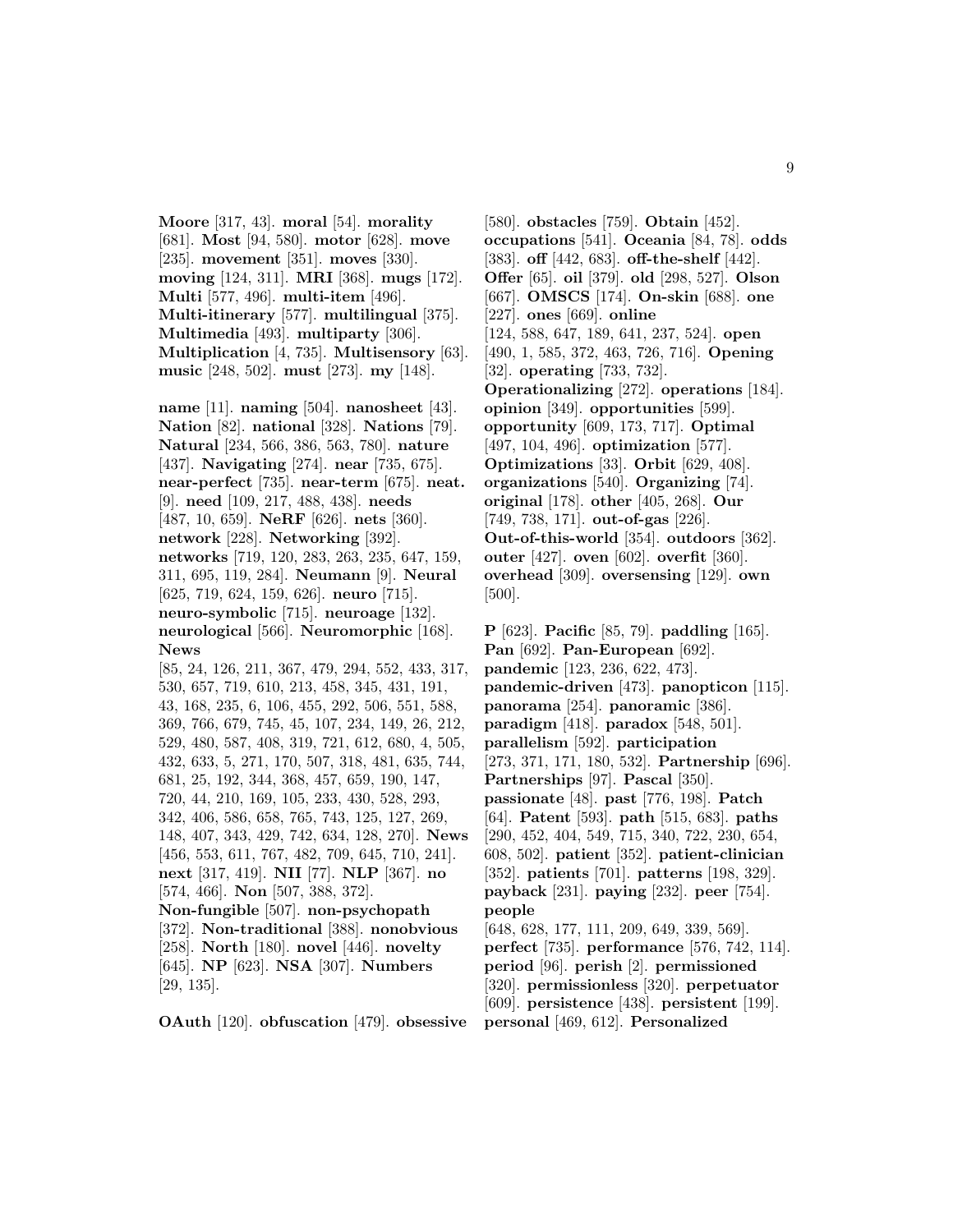[648, 705]. **Perspective** [85, 94, 601, 578, 672, 333, 360, 523, 227, 446, 757, 140, 648, 674, 709, 496, 625, 362, 262, 283, 308, 37, 627, 18, 310, 576, 498, 161, 780, 399, 59, 335, 448, 257, 225, 732, 650, 521, 755, 184, 285, 707, 163, 473, 545, 471, 421, 203, 205, 603, 734, 423, 558, 182, 778, 119, 543, 264]. **Ph.D** [452]. **phase** [694, 419]. **phases** [230]. **philosophy** [10]. **phone** [689, 543]. **Photonic** [506]. **physical** [728]. **Picking** [656]. **Picture** [64]. **pillars** [705]. **Pitting** [268]. **Pivot** [60, 59]. **PL** [495]. **place** [155]. **PlanAlyzer** [524]. **planet** [164]. **planet-scale** [164]. **planning** [748]. **platform** [491, 490, 690, 139, 540]. **Platformizing** [8]. **platforms** [34, 108, 346]. **Playing** [525]. **plays** [500, 130]. **plea** [412]. **please** [717]. **pocket** [301]. **points** [122]. **PoIs** [648, 649]. **Polanyi** [324]. **policing** [7]. **political** [10]. **politics** [276]. **polling** [229]. **possibility** [623, 396]. **possible** [3]. **post** [615]. **post-quantum** [615]. **potential** [391, 392]. **poverty** [529]. **Power** [177, 342, 755]. **powerful** [283]. **practical** [765]. **practicality** [733]. **practice** [571, 486, 109, 569]. **practices** [413]. **praise** [485]. **prediction** [205]. **predictions** [771]. **preeminent** [378]. **prepares** [387]. **present** [776, 198, 568]. **presents** [446]. **Preserving** [677, 647, 277, 695, 229]. **President** [96]. **pressure** [499]. **preventing** [124]. **price** [227]. **principles** [272, 482]. **priorities** [581]. **Privacy** [236, 347, 460, 770, 174, 555, 695, 229, 109, 662, 704, 277, 462, 37, 193, 545, 326, 501, 332, 38]. **Privacy-preserving** [695, 229, 277]. **privilege** [609]. **probes** [782]. **Problem** [73, 140, 261, 335, 750, 421]. **problems** [175, 218, 608, 423]. **process** [690, 52, 702]. **processes** [244]. **Processing** [567, 386, 563, 571, 517]. **processors** [506]. **producers** [599]. **Production** [694]. **productivity** [440, 428]. **profession** [195, 47, 274, 131, 511, 590, 436, 349, 746, 40]. **Professional** [71, 436, 518, 35, 541].

**professionals** [410, 590]. **Program** [451, 374, 630, 564]. **Programming** [333, 672, 484, 729, 450, 397, 334, 557, 673, 132, 502]. **programs** [491, 218, 660, 611, 727]. **Progress** [205, 214, 716]. **project** [372]. **projects** [463, 527]. **promise** [605]. **promises** [214]. **proof** [105]. **proofs** [578]. **Proposal** [151, 122]. **protect** [236]. **Protecting** [508, 209, 603]. **protection** [604, 38]. **protections** [326]. **protocols** [333]. **prototype** [448]. **provenance** [596]. **providers** [237, 300]. **providing** [388]. **provocateur** [736]. **psychopath** [372]. **public** [153]. **publication** [656, 289]. **publications** [103, 589]. **Publish** [2]. **purpose** [355]. **purposes** [303]. **pursuit** [491, 380, 326]. **push** [346]. **pushback** [668]. **putting** [138].

**Qatar** [381]. **QCRI** [378]. **Quantum** [516, 703, 674, 24, 309, 308, 605, 615, 515, 147, 210, 342, 765, 675]. **Quantum-safe** [516]. **Qubit** [551]. **querying** [781]. **quest** [580, 496]. **Question** [94]. **questions** [762].

**R&D** [255]. **Race** [446, 291, 668, 730, 516, 447]. **radiance** [625, 626]. **Raising** [720]. **random** [244]. **randomness** [244]. **Randomower** [547]. **range** [336, 400]. **rank** [422]. **ransomware** [369]. **rapid** [622]. **rate** [651]. **Rateless** [735]. **RE** [579]. **reaching** [144]. **reaction** [503]. **read** [618]. **Reading** [115, 136]. **Real** [86, 222, 490, 274, 766, 442, 545, 562]. **real-time** [490, 274, 442]. **Real-World** [86, 545]. **reality** [235, 551, 587, 318, 540, 451, 568]. **really** [484]. **Reason** [241]. **Reason-checking** [241]. **reasons** [540]. **Reboot** [289]. **recipe** [603]. **recognition** [394, 344, 665]. **recommendation** [648, 779]. **recommendations** [282]. **Recommender** [700, 649]. **reconnaissance** [358].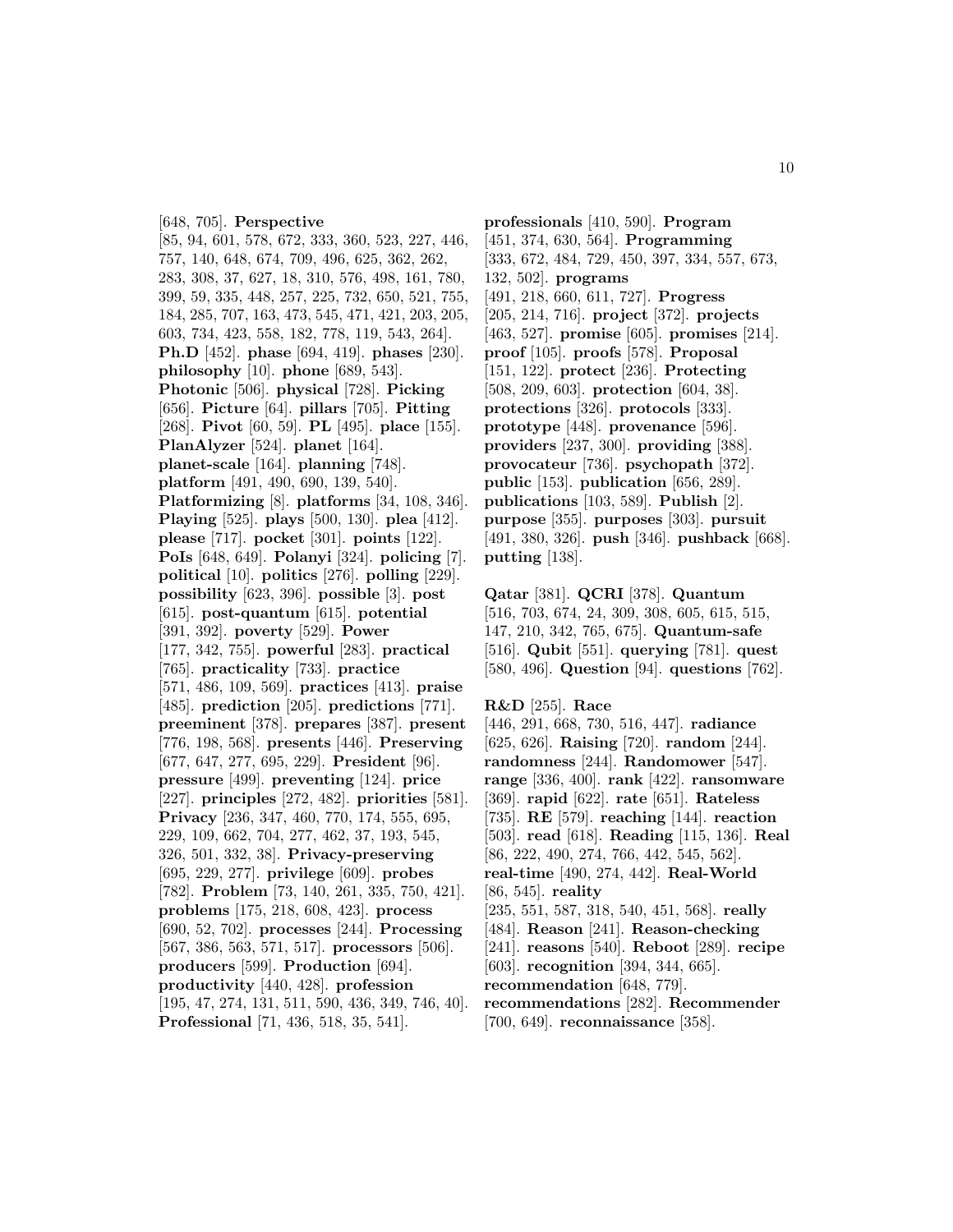**reconstruction** [336, 335]. **record** [176]. **record-and-replay** [176]. **recruit** [488]. **red** [664]. **reduce** [308]. **Reducing** [149]. **redux** [267, 526]. **referencing** [314]. **Reflections** [371, 638, 9, 298, 373, 510]. **regarding** [664]. **Region** [572, 563, 571, 560, 87, 561, 566, 564, 565, 569, 570, 562, 567, 568, 381, 379, 378, 377, 699, 389, 692, 703, 686, 696, 690, 693, 697, 687, 694, 699, 700, 691, 701, 695, 698, 689, 688, 702]. **Regional** [242, 248, 253, 250, 243, 255, 256, 251, 244, 257, 245, 247, 246, 249, 252, 254, 392, 338]. **regrets** [527]. **regulating** [108, 483]. **regulation** [699]. **regulations** [347, 700]. **Reimagining** [644]. **Reimplementing** [459]. **Reinventing** [66]. **relational** [185]. **relationships** [352]. **release** [462]. **reliability** [12]. **reliable** [621, 311]. **rely** [631]. **Remaining** [533]. **remembering** [764]. **remote** [243, 258, 370, 413]. **Removing** [275]. **renaissance** [193]. **renewable** [340]. **Repairability** [267]. **replay** [176]. **replication** [181]. **representation** [710]. **representations** [138]. **representing** [626]. **require** [396]. **requirements** [443]. **requires** [361]. **Research** [86, 87, 393, 253, 296, 197, 347, 256, 391, 378, 377, 687, 439, 389, 196, 392, 109, 398, 548, 289, 723]. **researchers** [438]. **resilience** [682, 98]. **resistance** [515]. **Resolution** [756, 314]. **respecting** [238]. **Response** [91, 622, 403, 689]. **responses** [319]. **Responsible** [461, 223, 486, 753]. **restoration** [505]. **result** [406]. **results** [232]. **rethinking** [361]. **Revealing** [114]. **revenge** [324]. **review** [331, 668, 754]. **revisited** [374]. **revolution** [174, 102]. **revolutionize** [106]. **rides** [498]. **right** [509]. **rights** [591]. **rings** [439]. **RISC** [106]. **RISC-V** [106]. **rising** [398]. **risk** [206]. **risks** [129, 28, 434, 215, 747]. **road** [587, 615]. **roadmap** [520]. **robot** [519]. **Robotic** [690]. **robotics** [696]. **robots**

[270]. **robovoices** [720]. **Robust** [423]. **Robustness** [424]. **role** [443, 108, 152, 145, 741, 541, 114]. **romance** [324]. **Roots** [374]. **Roulette** [401]. **routing** [384, 445]. **rule** [412]. **rules** [500, 346]. **Rust** [397].

**Safe** [397, 334, 237, 516]. **Safety** [122, 194]. **Salary** [315]. **salsa** [248]. **same** [122]. **sampled** [779, 778]. **sand** [501]. **sand-heap** [501]. **Sanity** [216]. **satisfiability** [777]. **satisfying** [406]. **SATURN** [286]. **say** [484]. **saying** [484]. **Scalable** [336, 185]. **Scale** [73, 599, 328, 335, 285, 522, 164, 567]. **Scaling** [494, 449]. **scans** [368]. **scenario** [207]. **scene** [625]. **scenes** [626]. **schedule** [3]. **schema** [522]. **school** [231]. **Science** [349, 487, 273, 330, 175, 181, 671, 379, 762, 321, 251, 36, 292, 23, 478, 640, 30, 687, 257, 325, 439, 116, 19, 180, 196, 655, 158, 110, 40, 357, 488, 636, 724]. **sciences** [179, 255]. **scientific** [409]. **scientist** [594]. **screen** [169]. **seabed** [454]. **search** [11, 780, 218, 428, 3]. **second** [279, 353]. **secret** [718]. **Section** [242, 248, 253, 250, 243, 255, 256, 251, 244, 257, 245, 247, 246, 249, 252, 254, 384, 390, 381, 393, 692, 394, 703, 376, 572, 686, 696, 531, 386, 690, 379, 391, 378, 377, 383, 693, 563, 697, 571, 560, 687, 694, 387, 385, 699, 700, 691, 701, 695, 389, 698, 380, 392, 689, 688, 561, 566, 382, 388, 564, 565, 569, 570, 562, 567, 568, 702]. **Sections** [338]. **Secure** [306, 109]. **Securing** [454, 52, 546, 445]. **Security** [296, 509, 279, 615, 194, 409, 87, 723, 479, 174, 281, 618, 389, 545, 109]. **Seeing** [186, 127]. **Seeking** [585, 233]. **segmentation** [706]. **SeL4** [86]. **selection** [140]. **Self** [214, 57, 680]. **Self-driving** [214, 680]. **self-image** [57]. **Seltzer** [667]. **Semantic** [331]. **semantics** [264]. **semantics-aware** [264]. **sense** [233]. **sensing** [243, 285]. **sensitive** [303]. **sensor** [472, 447]. **sensors** [543]. **sequential** [17].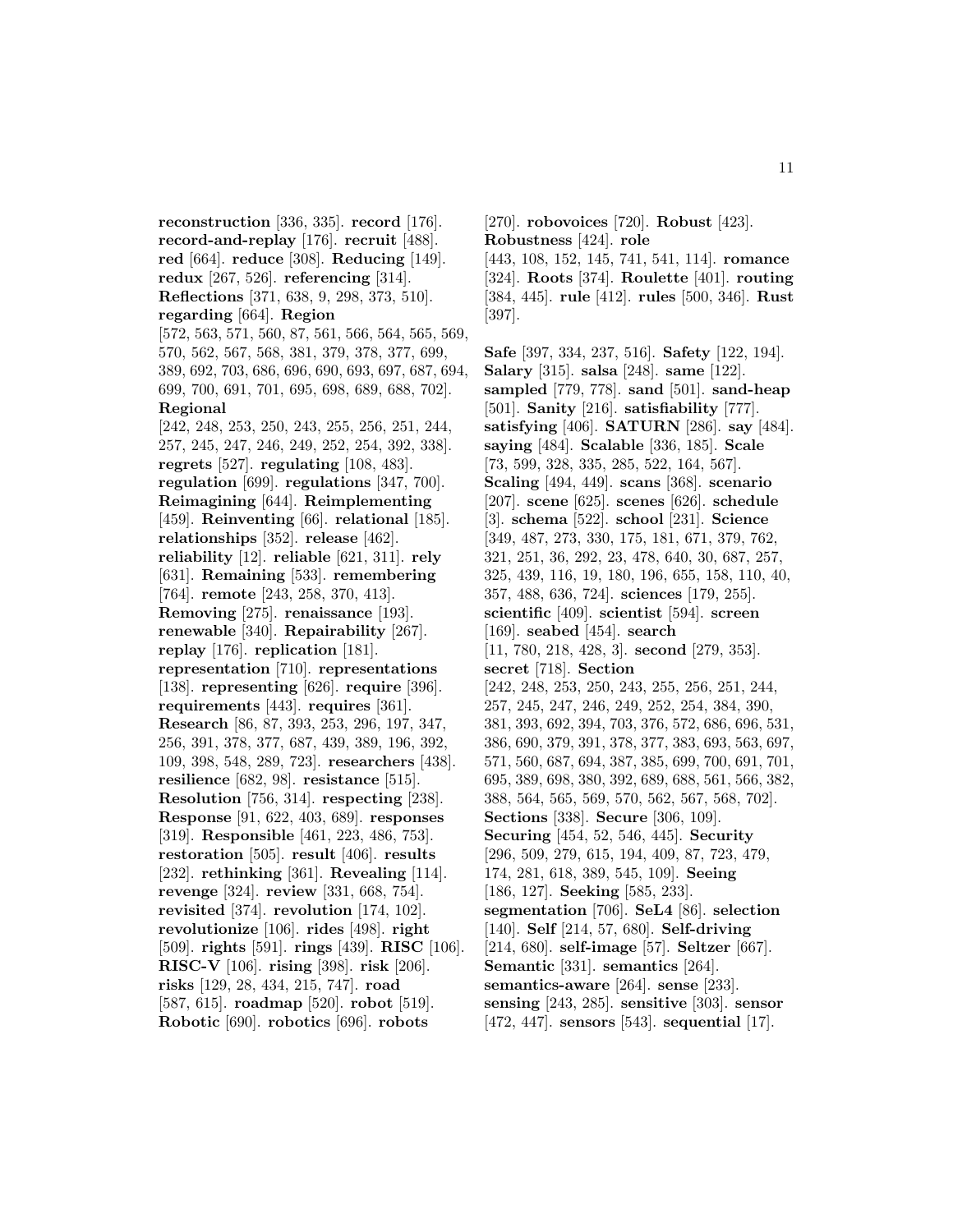**series** [466]. **serverless** [419]. **service** [494, 520, 577, 237]. **Services** [74, 81, 692, 240]. **Set** [733]. **shape** [168]. **Shaping** [450, 556, 171]. **shedding** [244]. **shelf** [442]. **shield** [718]. **Shonan** [77]. **shoppers** [26]. **shopping** [715]. **shortage** [464]. **shortages** [744]. **shortest** [3]. **should** [582, 344, 594, 240, 419, 463, 669]. **Shrinking** [610]. **side** [211]. **side-channel** [211]. **sides** [453]. **siege** [237]. **signal** [336, 335]. **significant** [580]. **Silicon** [276]. **Simba** [449]. **simple** [160, 9]. **simulations** [719]. **Singapore** [81, 82, 80, 83]. **situ** [591]. **Six** [540]. **sized** [363]. **Sizing** [23]. **sketching** [780]. **skills** [31, 564]. **skin** [688]. **SkyCore** [310, 311]. **small** [599, 21]. **small-scale** [599]. **Smart** [82, 509, 226, 245, 225, 639, 38]. **smarter** [340]. **smartphone** [631, 621, 212, 513, 544]. **smartphone-based** [621]. **smartwatches** [758]. **smell** [523]. **SMS** [279]. **snapshot** [117]. **Social** [85, 201, 179, 224, 709, 647, 107, 710, 35, 151]. **society** [487]. **Softening** [270]. **Software** [410, 602, 537, 330, 703, 491, 464, 708, 455, 750, 28, 624, 459, 768, 413, 463, 453, 550, 527, 665, 114]. **Software-defined** [602]. **SolarWinds** [366]. **solution** [601]. **solutions** [183, 754]. **Solving** [335, 633, 777, 500]. **Some** [160, 487]. **sorting** [228]. **soul** [298]. **sound** [758]. **SoundWatch** [758]. **source** [616, 586, 372, 463, 726]. **sources** [388]. **Space** [14, 427, 674, 136, 440]. **spaces** [691]. **SPADE** [596]. **Spans** [5, 393]. **Spatial** [470, 205]. **spatiotemporal** [204]. **speaking** [150, 237, 346, 459, 554, 768, 660]. **Special** [242, 248, 253, 250, 338, 243, 255, 256, 251, 244, 257, 245, 247, 246, 249, 252, 254, 384, 390, 381, 393, 692, 394, 703, 376, 572, 686, 696, 386, 690, 379, 391, 378, 377, 383, 693, 563, 697, 571, 560, 687, 694, 387, 385, 699, 700, 691, 701, 695, 389, 698, 380, 392, 689, 688, 561, 566, 382, 388, 564, 565, 569, 570, 562, 567, 568, 702].

**specializing** [163, 164]. **specific** [157, 159]. **Spectre** [162]. **spectrum** [649, 128]. **speculation** [603]. **Speculative** [604, 162]. **speculatively** [604]. **speech** [394, 571]. **speed** [719, 282, 4]. **speeds** [368]. **spent** [222]. **sphere** [153]. **spirit** [125]. **spot** [576]. **Spotify** [55]. **spying** [115]. **SQL** [184]. **stability** [337]. **stablecoins** [156]. **standard** [154]. **Start** [21, 565]. **start-ups** [565]. **state** [651, 369, 318, 650]. **states** [273]. **Static** [642, 620, 365, 666, 643]. **static-analysis** [643]. **static-analysis-driven** [666]. **statistics** [423]. **status** [219]. **Stay** [312]. **STEM** [65]. **step** [421]. **Still** [680, 750, 361]. **stock** [243]. **stole** [327]. **stop** [236]. **Stopping** [61]. **stores** [613]. **stories** [250]. **Strategic** [165, 380]. **strategy** [8, 214, 295, 531, 613, 370, 682]. **Street** [139, 575]. **strength** [399]. **stricter** [346]. **String** [475]. **strings** [29]. **structure** [650]. **structures** [250]. **STT** [604]. **Student** [69, 23]. **students** [167, 31, 463, 187, 488]. **Studying** [132]. **subcentimeter** [363]. **subcentimeter-sized** [363]. **subway** [155]. **success** [250]. **Succinct** [400]. **supercomputer** [159]. **supercomputers** [567]. **supercomputing** [692, 251]. **superheroes** [555]. **supply** [457, 682]. **Support** [74, 178]. **Supporting** [649, 184]. **sure** [28, 115]. **SuRF** [399]. **surgical** [598]. **Surging** [89]. **Surveillance** [774, 70, 767]. **survey** [386]. **sustainability** [58, 404]. **sustainable** [365, 582, 245, 388]. **sweet** [576]. **switch** [530]. **switched** [651]. **symbolic** [777, 715]. **syndrome** [438]. **synergy** [739]. **synthesis** [626, 472]. **synthetic** [731]. **system** [448, 733, 546, 732, 185, 649, 747, 698]. **systematic** [675]. **Systems** [86, 393, 494, 651, 220, 396, 397, 60, 25, 504, 619, 700, 35, 517, 728, 489, 289, 562].

**tacit** [324]. **tackle** [608, 423]. **Tackling**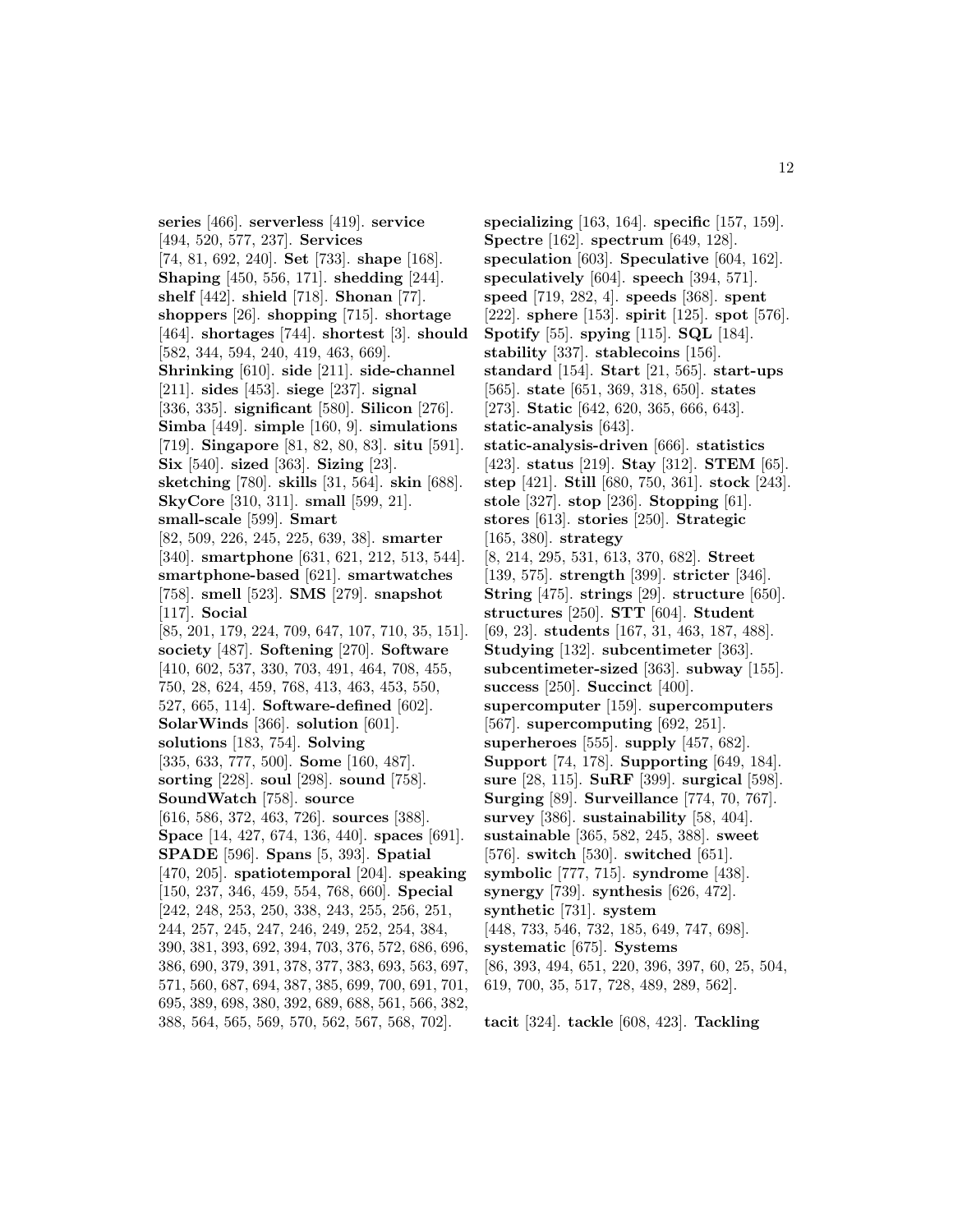[266]. **taint** [604]. **take** [168, 678, 717]. **takes** [294, 310, 650, 293, 726]. **Taking** [432]. **tale** [670]. **Tales** [477]. **Talking** [291, 197]. **targeting** [119]. **targets** [656]. **Taxonomy** [75]. **teach** [351, 405]. **Teachers** [65, 405]. **teaches** [98]. **Teaching** [102, 65, 405, 189, 562, 218, 532]. **tech** [535, 718, 483, 300, 339, 714]. **Technical** [601, 578, 672, 674, 262, 308, 37, 18, 310, 576, 780, 94, 421, 603, 423, 778, 264, 333, 523, 227, 446, 757, 140, 648, 709, 496, 625, 362, 283, 627, 498, 161, 399, 59, 335, 448, 225, 732, 650, 521, 755, 184, 285, 707, 163, 473, 545, 471, 203, 205, 734, 182, 119, 543, 360]. **Techniques** [16, 258, 358, 109, 566]. **TECHNOLOchicas** [171]. **Technological** [319, 246]. **Technologies** [271, 559]. **Technology** [8, 214, 295, 531, 613, 131, 681, 722, 370, 682, 137, 508, 410, 108, 10, 7, 193, 614, 297, 170, 481, 112, 13, 355, 300]. **telementoring** [598]. **tell** [9]. **Temptation** [70]. **Terahertz** [235]. **term** [675]. **terrains** [206]. **Testing** [512, 543, 544]. **Text** [554, 526]. **Thanks** [716]. **thee** [631]. **their** [646, 360, 618, 109]. **them** [488]. **theoretical** [257]. **theoretician** [48]. **theories** [420]. **theory** [218]. **There** [574, 18, 466, 488]. **thereof** [434]. **thermodynamically** [437]. **things** [759, 520, 166, 456]. **Think** [62, 323]. **thinking** [590, 418, 17]. **third** [498, 142]. **Thorny** [175]. **thought** [197, 9]. **threat** [147]. **threaten** [439]. **Threats** [181, 281, 524]. **Three** [250, 670, 287]. **throughout** [321, 533]. **Thwarting** [211]. **Tickets** [72]. **Time** [426, 490, 338, 274, 530, 442, 14, 316, 39, 239, 327, 466, 222]. **time-series** [466]. **times** [537]. **today** [360]. **together** [495]. **token** [120]. **tokens** [507]. **tolerance** [309]. **tomorrow** [698]. **too** [774]. **tools** [666, 109, 643]. **topic** [645]. **Topics** [248, 250, 243, 244, 245, 247, 246, 249, 384, 381, 692, 696, 690, 379, 378, 377, 383, 693, 563, 697, 687, 694, 385, 691, 695, 380, 689, 688, 561, 566, 382, 564, 565, 562, 567].

**topological** [651]. **topromote** [404]. **total** [747]. **total-system** [747]. **tour** [256]. **tracing** [236, 59, 621, 60]. **Tracking** [26, 473, 269, 604]. **tradition** [393]. **traditional** [388]. **Traffic** [384, 474, 408, 130, 473]. **tragedy** [531]. **training** [360, 492, 159]. **Transform** [756]. **transformation** [201, 352]. **Transformers** [398]. **transistors** [43]. **transition** [305, 615]. **Transitioning** [146]. **translation** [188]. **trapped** [675]. **treadmill** [113]. **trees** [447]. **Trends** [253, 255, 256, 251, 687, 257, 252, 254, 390, 393, 394, 703, 572, 386, 391, 571, 387, 699, 700, 701, 389, 698, 392, 398, 561, 357, 388, 569, 570, 568, 702]. **triad** [281]. **Trials** [88]. **Trick** [92]. **tricky** [283]. **trilemma** [402]. **trip** [715]. **trolley** [307]. **Trouble** [586, 632]. **troubling** [665]. **true** [313]. **Trust** [699, 24, 516]. **trustworthiness** [693, 747]. **Trustworthy** [86, 409, 542]. **truth** [151]. **tunnel** [186]. **Turing** [646, 467, 426, 9, 503]. **Turings** [477]. **turnover** [518]. **twins** [705]. **Two** [227, 722, 453, 426, 694, 477]. **tyranny** [61].

**U.K.** [56]. **U.S.** [273, 23, 670]. **UAV** [311]. **UAV-based** [311]. **UiPath** [690]. **UIs** [643]. **unappreciated** [167]. **uncertainties** [96]. **unconventional** [383]. **Undergrads** [65, 189]. **undergraduate** [180]. **undergraduates** [562]. **underserved** [404]. **Understanding** [248, 412, 361, 743]. **unexpected** [492]. **unfolds** [230]. **union** [483]. **unionization** [481]. **United** [380]. **universal** [9, 638]. **Universities** [69, 1]. **university** [377]. **unlabeled** [126]. **Unleashing** [390]. **unlikely** [236]. **unlimited** [428]. **unlocking** [391]. **unplugged** [411, 637]. **Unsafe** [50]. **untethered** [311]. **Unveiling** [492]. **Upholding** [482]. **ups** [565]. **Uruguay** [246]. **usage** [689]. **use** [303, 459, 300]. **user** [136]. **users** [618, 559, 238]. **Using** [218, 767, 238, 243, 602, 135, 710, 472, 543, 38].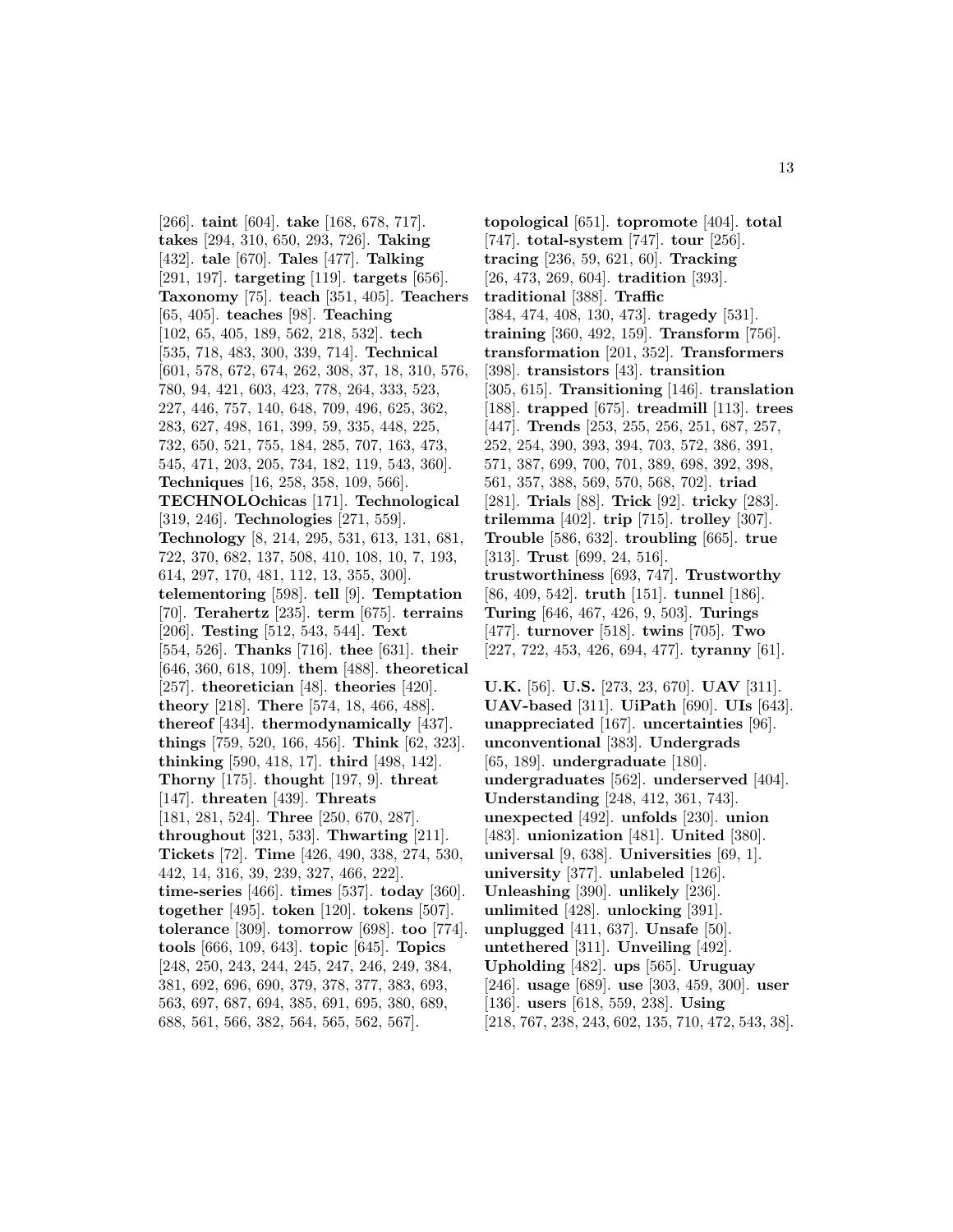**UX** [654].

**V** [106]. **validity** [524]. **value** [204, 396, 203]. **values** [630]. **'Vardi** [403]. **vector** [735]. **vehicle** [214, 194, 639]. **vehicles** [516]. **veracity** [645]. **verification** [455, 451]. **verified** [775]. **versions** [435]. **versus** [613, 259]. **via** [228, 442, 244]. **Vicious** [29, 216, 435, 534, 485, 593, 683, 748, 637, 172, 275, 130, 322, 372]. **video** [492]. **view** [626, 215, 517]. **Viewpoint** [175, 464, 197, 50, 277, 685, 11, 374, 414, 535, 462, 617, 512, 351, 663, 487, 772, 616, 111, 412, 592, 10, 640, 30, 437, 324, 749, 325, 31, 513, 439, 218, 664, 299, 618, 323, 771, 133, 112, 514, 352, 49, 276, 594, 51, 641, 559, 48, 240, 196, 486, 132, 217, 413, 463, 153, 558, 684, 154, 639, 300, 241, 375, 665, 488, 350, 438, 725]. **Virtual** [66, 192, 634, 146, 318, 540]. **virtualization** [768]. **viruses** [209]. **vision** [437, 110, 451]. **visual** [37, 781, 38]. **Visualization** [780]. **visually** [271, 569]. **Vogels** [353]. **voices** [761]. **vote** [717]. **voting** [42]. **VPN** [395]. **vs** [623, 216, 153, 98, 339, 725]. **vulnerability** [223].

**waiting** [680]. **wake** [154]. **Walden** [287]. **walls** [127]. **War** [714]. **warming** [145]. **Warranties** [92]. **wars** [508]. **was** [167, 9]. **waste** [149]. **watching** [102]. **wave** [498]. **waves** [474]. **way** [506, 37, 466]. **Ways** [62]. **web** [490, 25, 265, 264, 331]. **WebRTC** [490]. **Weighing** [231]. **Welcome** [242, 376, 686, 560, 76]. **went** [573]. **were** [373]. **Werner** [353]. **Wheeler** [756]. **Where** [240, 187, 757, 466]. **which** [669]. **while** [273]. **Whiskey** [68]. **Who** [212]. **whom** [484]. **Whose** [513]. **width** [422]. **Wikipedia** [375]. **wild** [707]. **Will** [6, 106, 607, 174, 28, 109]. **willing** [294]. **wind** [44]. **Winograd** [522]. **WINOGRANDE** [521, 522]. **wireless** [337, 546]. **wise** [509]. **wish** [148]. **within**

[179, 687, 699]. **without** [574]. **Women** [510]. **won** [167]. **word** [138]. **Words** [772, 138]. **Work** [91, 71, 189, 469, 258, 715, 370, 769]. **workforce** [387]. **working** [370]. **works** [554]. **World** [384, 390, 381, 393, 394, 376, 580, 386, 379, 391, 378, 377, 383, 86, 387, 385, 389, 380, 392, 382, 388, 56, 338, 354, 226, 635, 641, 545, 654]. **worn** [499]. **worse** [323]. **worsening** [369]. **Worst** [651]. **Worst-case** [651]. **wrong** [573]. **WWII** [167].

**X** [564]. **XNOR** [283, 284]. **XNOR-networks** [284, 283].

**year** [474]. **years** [737, 623, 385, 350]. **yourself** [144].

**zero** [313, 307]. **zero-day** [307].

# **References**

#### **Chien:2020:ELC**

[1] Andrew A. Chien. Editor's letter: Cracks in open collaboration in universities. Communications of the ACM, 63 (1):5, January 2020. CODEN CACMA2. ISSN 0001-0782 (print), 1557-7317 (electronic). URL https://dl.acm.org/ doi/abs/10.1145/3374766.

#### **Vardi:2020:DPP**

[2] Moshe Y. Vardi. Departments: Publish and perish. Communications of the ACM, 63(1):7, January 2020. CODEN CACMA2. ISSN 0001- 0782 (print), 1557-7317 (electronic). URL https://dl.acm.org/doi/abs/ 10.1145/3373386.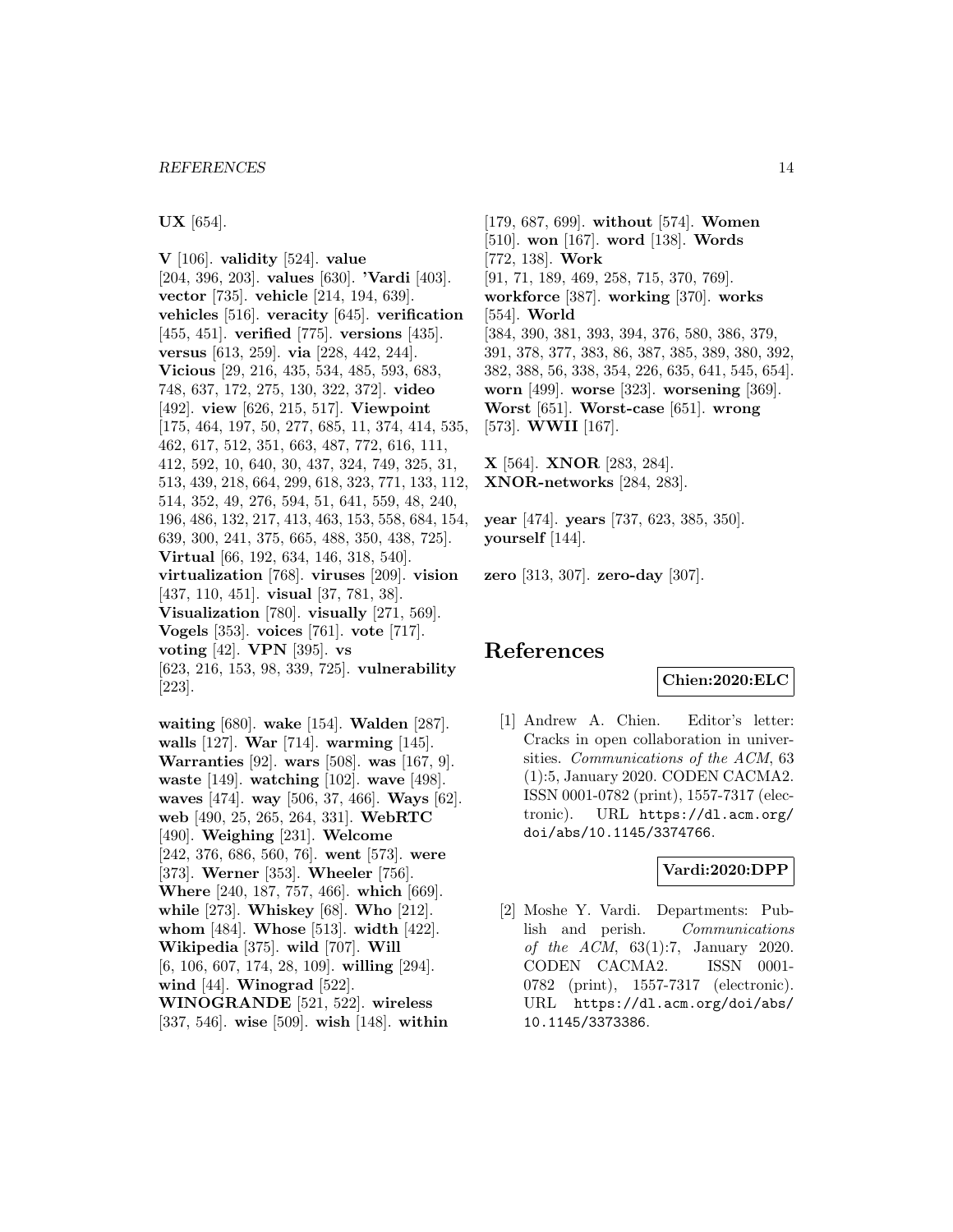# **Meyer:2020:BSS**

[3] Bertrand Meyer. BLOG@CACM: In search of the shortest possible schedule. Communications of the ACM, 63(1):8– 9, January 2020. CODEN CACMA2. ISSN 0001-0782 (print), 1557-7317 (electronic). URL https://dl.acm.org/ doi/abs/10.1145/3371385.

### **Klarreich:2020:NMH**

[4] Erica Klarreich. News: Multiplication hits the speed limit. Communications of the ACM,  $63(1):11-13$ , January 2020. CODEN CACMA2. ISSN 0001-0782 (print), 1557-7317 (electronic). URL https://dl.acm.org/ doi/abs/10.1145/3371387.

### **Kugler:2020:NHI**

[5] Logan Kugler. News: How the Internet spans the globe. Communications of the ACM,  $63(1):14-16$ , January 2020. CODEN CACMA2. ISSN 0001-0782 (print), 1557-7317 (electronic). URL https://dl.acm.org/ doi/abs/10.1145/3371411.

### **Greengard:2020:NWD**

[6] Samuel Greengard. News: Will deepfakes do deep damage? Communications of the ACM,  $63(1):17-19$ , January 2020. CODEN CACMA2. ISSN 0001-0782 (print), 1557-7317 (electronic). URL https://dl.acm.org/ doi/abs/10.1145/3371409.

### **Joh:2020:LTI**

[7] Elizabeth E. Joh. Law and technology: Increasing automation in policing. Communications of the ACM, 63(1):20– 22, January 2020. CODEN CACMA2. ISSN 0001-0782 (print), 1557-7317 (electronic). URL https://dl.acm.org/ doi/abs/10.1145/3372912.

#### **Cusumano:2020:TSMa**

[8] Michael A. Cusumano. Technology strategy and management: 'platformizing' a bad business does not make it a good business. Communications of the  $ACM$ ,  $63(1):23-25$ , January 2020. CODEN CACMA2. ISSN 0001- 0782 (print), 1557-7317 (electronic). URL https://dl.acm.org/doi/abs/ 10.1145/3372918.

### **Haigh:2020:HRN**

[9] Thomas Haigh and Mark Priestley. Historical reflections: von Neumann thought Turing's universal machine was 'simple and neat.': but that didn't tell him how to design a computer. Communications of the ACM, 63(1):26– 32, January 2020. CODEN CACMA2. ISSN 0001-0782 (print), 1557-7317 (electronic). URL https://dl.acm.org/ doi/abs/10.1145/3372920.

### **Himmelreich:2020:VET**

[10] Johannes Himmelreich. Viewpoint: Ethics of technology needs more political philosophy. Communications of the  $ACM$ ,  $63(1):33-35$ , January 2020. CODEN CACMA2. ISSN 0001- 0782 (print), 1557-7317 (electronic). URL https://dl.acm.org/doi/abs/ 10.1145/3339905.

### **Davis:2020:VSW**

[11] James W. Davis and Jeff Hachtel. Viewpoint: A\* search: what's in a name? Communications of the ACM, 63(1):36– 37, January 2020. CODEN CACMA2. ISSN 0001-0782 (print), 1557-7317 (electronic). URL https://dl.acm.org/ doi/abs/10.1145/3326600.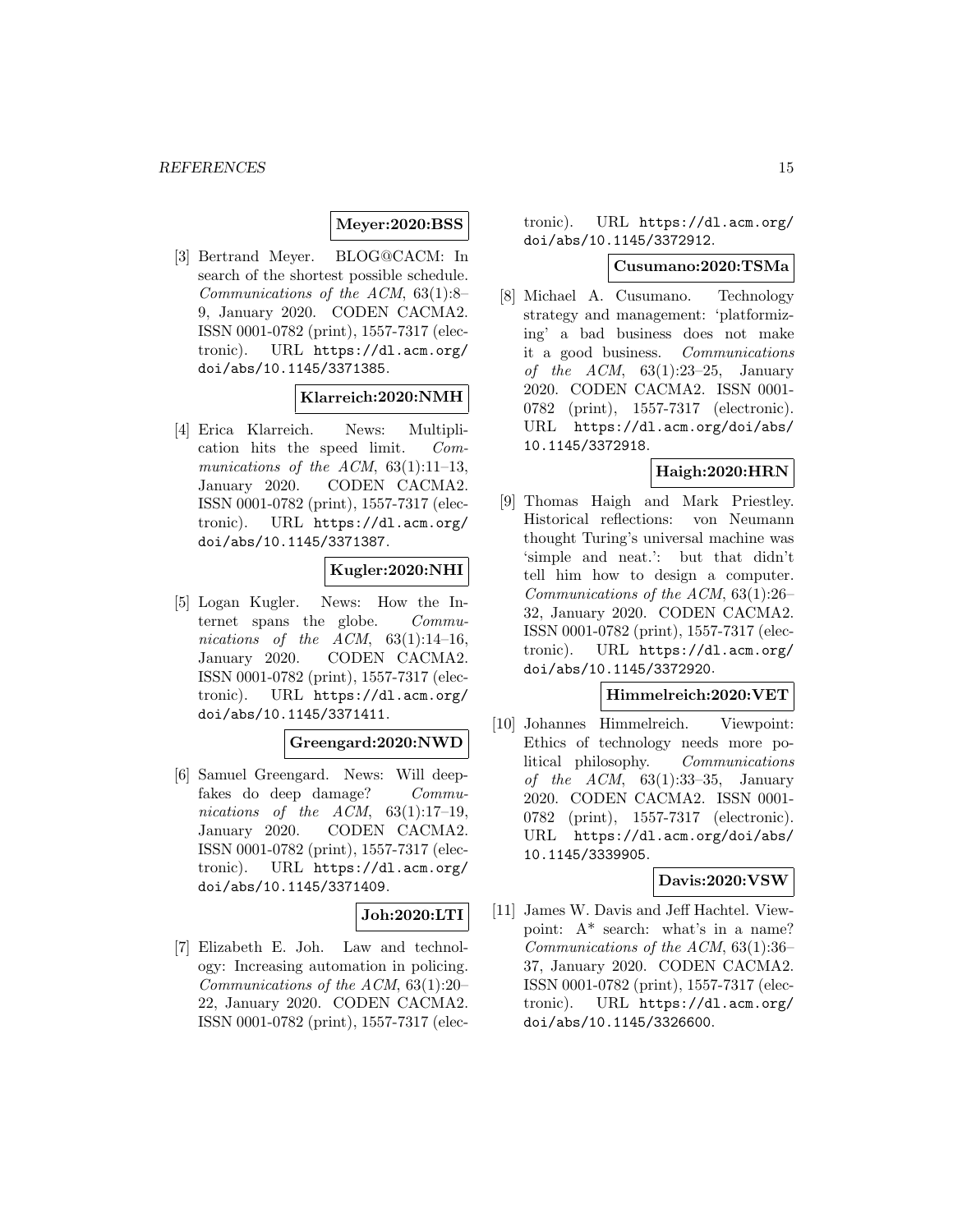### **Sha:2020:REA**

[12] Sanjay Sha. The reliability of enterprise applications. Communications of the ACM,  $63(1):38-45$ , January 2020. CODEN CACMA2. ISSN 0001- 0782 (print), 1557-7317 (electronic). URL https://dl.acm.org/doi/abs/ 10.1145/3369756.

### **Ruoti:2020:BTW**

[13] Scott Ruoti, Ben Kaiser, Arkady Yerukhimovich, Jeremy Clark, and Robert Cunningham. Blockchain technology: what is it good for? Communications of the ACM, 63(1):46–53, January 2020. CODEN CACMA2. ISSN 0001-0782 (print), 1557-7317 (electronic). URL https://dl.acm.org/ doi/abs/10.1145/3369752.

#### **Helland:2020:STD**

[14] Pat Helland. Space time discontinuum. Communications of the ACM, 63(1):54– 56, January 2020. CODEN CACMA2. ISSN 0001-0782 (print), 1557-7317 (electronic). URL https://dl.acm.org/ doi/abs/10.1145/3369744.

### **Bagchi:2020:DEC**

[15] Saurabh Bagchi, Muhammad-Bilal Siddiqui, Paul Wood, and Heng Zhang. Dependability in edge computing. Communications of the ACM,  $63(1):58-66$ , January 2020. CODEN CACMA2. ISSN 0001-0782 (print), 1557-7317 (electronic). URL https://dl.acm.org/ doi/abs/10.1145/3362068.

### **Du:2020:TIM**

[16] Mengnan Du, Ninghao Liu, and Xia Hu. Techniques for interpretable machine learning. Communications of the ACM,  $63(1):68-77$ , January

2020. CODEN CACMA2. ISSN 0001- 0782 (print), 1557-7317 (electronic). URL https://dl.acm.org/doi/abs/ 10.1145/3359786.

### **Rajsbaum:2020:MCC**

[17] Sergio Rajsbaum and Michel Raynal. Mastering concurrent computing through sequential thinking. Communications of the ACM, 63(1):78-87, January 2020. CODEN CACMA2. ISSN 0001-0782 (print), 1557-7317 (electronic). URL https://dl.acm.org/ doi/abs/10.1145/3363823.

#### **Guzdial:2020:TPT**

[18] Mark Guzdial. Technical perspective: Is there a geek gene? Communications of the ACM, 63(1):90, January 2020. CODEN CACMA2. ISSN 0001-0782 (print), 1557-7317 (electronic). URL https://dl.acm.org/ doi/abs/10.1145/3372157.

### **Patitsas:2020:ECS**

[19] Elizabeth Patitsas, Jesse Berlin, Michelle Craig, and Steve Easterbrook. Evidence that computer science grades are not bimodal. Communications of the  $ACM$ ,  $63(1):91-98$ , January 2020. CODEN CACMA2. ISSN 0001- 0782 (print), 1557-7317 (electronic). URL https://dl.acm.org/doi/abs/ 10.1145/3372161.

#### **Shasha:2020:LBF**

[20] Dennis Shasha. Last byte: Feedback for foxes. Communications of the ACM, 63(1):104–ff, January 2020. CODEN CACMA2. ISSN 0001- 0782 (print), 1557-7317 (electronic). URL https://dl.acm.org/doi/abs/ 10.1145/3372389.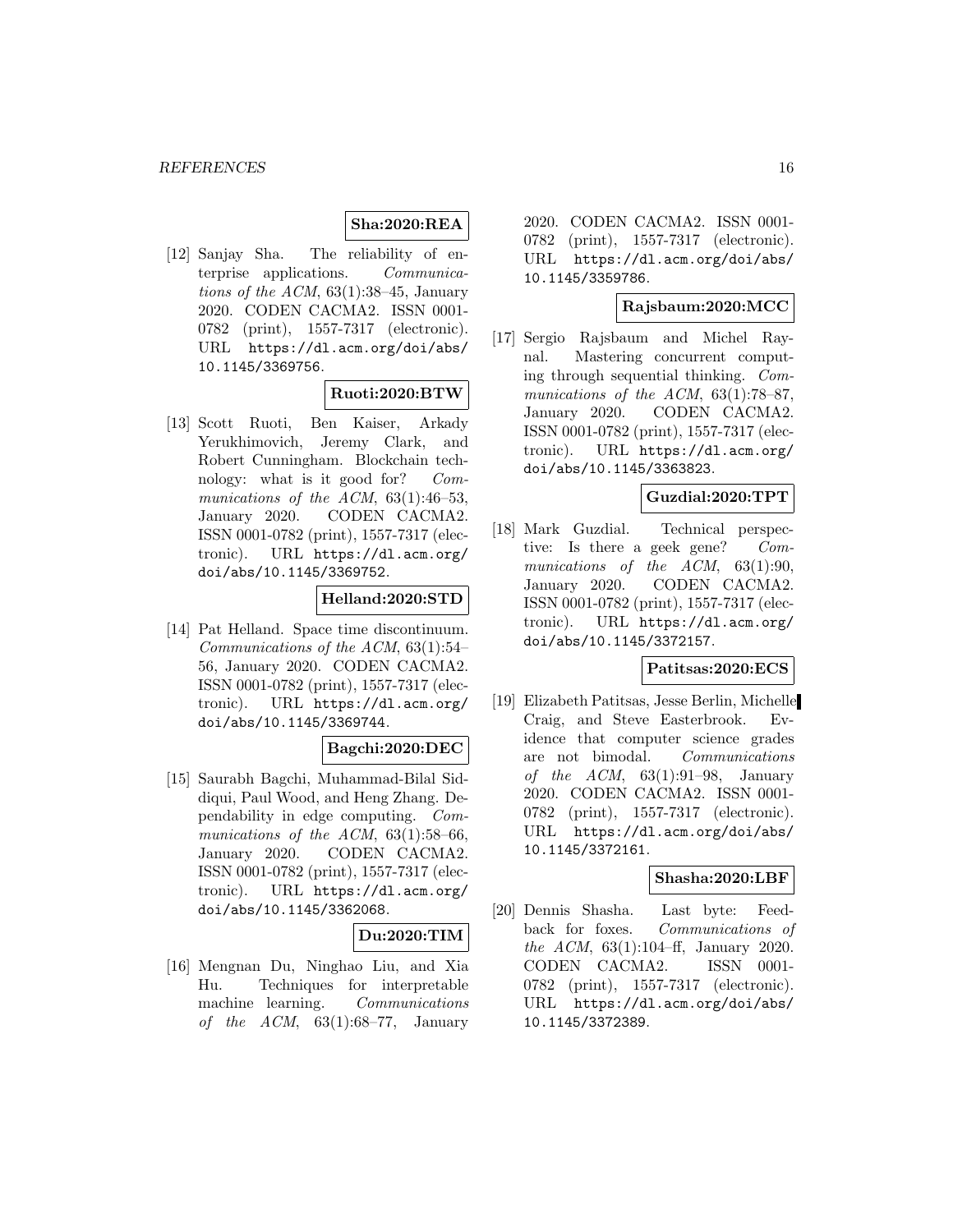#### **Pancake:2020:ELS**

[21] Cherri M. Pancake. Editor's letter: Start small, then achieve big impact. Communications of the ACM, 63(2):5, February 2020. CODEN CACMA2. ISSN 0001-0782 (print), 1557-7317 (electronic). URL https://dl.acm.org/ doi/abs/10.1145/3377932.

# **Cerf:2020:CD**

[22] Vinton G. Cerf. Cerf's up: On durability. Communications of the ACM, 63(2): 7, February 2020. CODEN CACMA2. ISSN 0001-0782 (print), 1557-7317 (electronic). URL https://dl.acm.org/ doi/abs/10.1145/3377424.

### **Guzdial:2020:SUS**

[23] Mark Guzdial. Sizing the U.S. student cohort for computer science. Communications of the ACM,  $63(2):10-11$ , February 2020. CODEN CACMA2. ISSN 0001-0782 (print), 1557-7317 (electronic). URL https://dl.acm.org/ doi/abs/10.1145/3374764.

#### **Edwards:2020:NLT**

[24] Chris Edwards. News: Learning to trust quantum computers. Communications of the ACM,  $63(2):13-15$ , February 2020. CODEN CACMA2. ISSN 0001-0782 (print), 1557-7317 (electronic). URL https://dl.acm.org/ doi/abs/10.1145/3374874.

### **Marks:2020:NDW**

[25] Paul Marks. News: Dark web's doppelgängers aim to dupe antifraud systems. Communications of the ACM, 63(2):16–18, February 2020. CODEN CACMA2. ISSN 0001- 0782 (print), 1557-7317 (electronic).

URL https://dl.acm.org/doi/abs/ 10.1145/3374878.

#### **Kirkpatrick:2020:NTS**

[26] Keith Kirkpatrick. News: Tracking shoppers. Communications of the ACM, 63(2):19–21, February 2020. CODEN CACMA2. ISSN 0001- 0782 (print), 1557-7317 (electronic). URL https://dl.acm.org/doi/abs/ 10.1145/3374876.

### **Iglesias:2020:GCW**

[27] Carlos Iglesias, Dhanaraj Thakur, and Michael L. Best. Global computing: Are we losing momentum? Communications of the ACM,  $63(2):22-24$ , February 2020. CODEN CACMA2. ISSN 0001-0782 (print), 1557-7317 (electronic). URL https://dl.acm.org/ doi/abs/10.1145/3376125.

# **Leveson:2020:IRY**

[28] Nancy Leveson. Inside risks: Are you sure your software will not kill anyone? Communications of the ACM, 63(2):25– 28, February 2020. CODEN CACMA2. ISSN 0001-0782 (print), 1557-7317 (electronic). URL https://dl.acm.org/ doi/abs/10.1145/3376127.

#### **Neville-Neil:2020:KVN**

[29] George V. Neville-Neil. Kode vicious: Numbers are for computers, strings are for humans. Communications of the  $ACM$ ,  $63(2):29-30$ , February 2020. CODEN CACMA2. ISSN 0001-0782 (print), 1557-7317 (electronic). URL https://dl.acm.org/ doi/abs/10.1145/3376630.

# **Hsu:2020:VWH**

[30] Yen-Chia Hsu and Illah Nourbakhsh. Viewpoint: When human-computer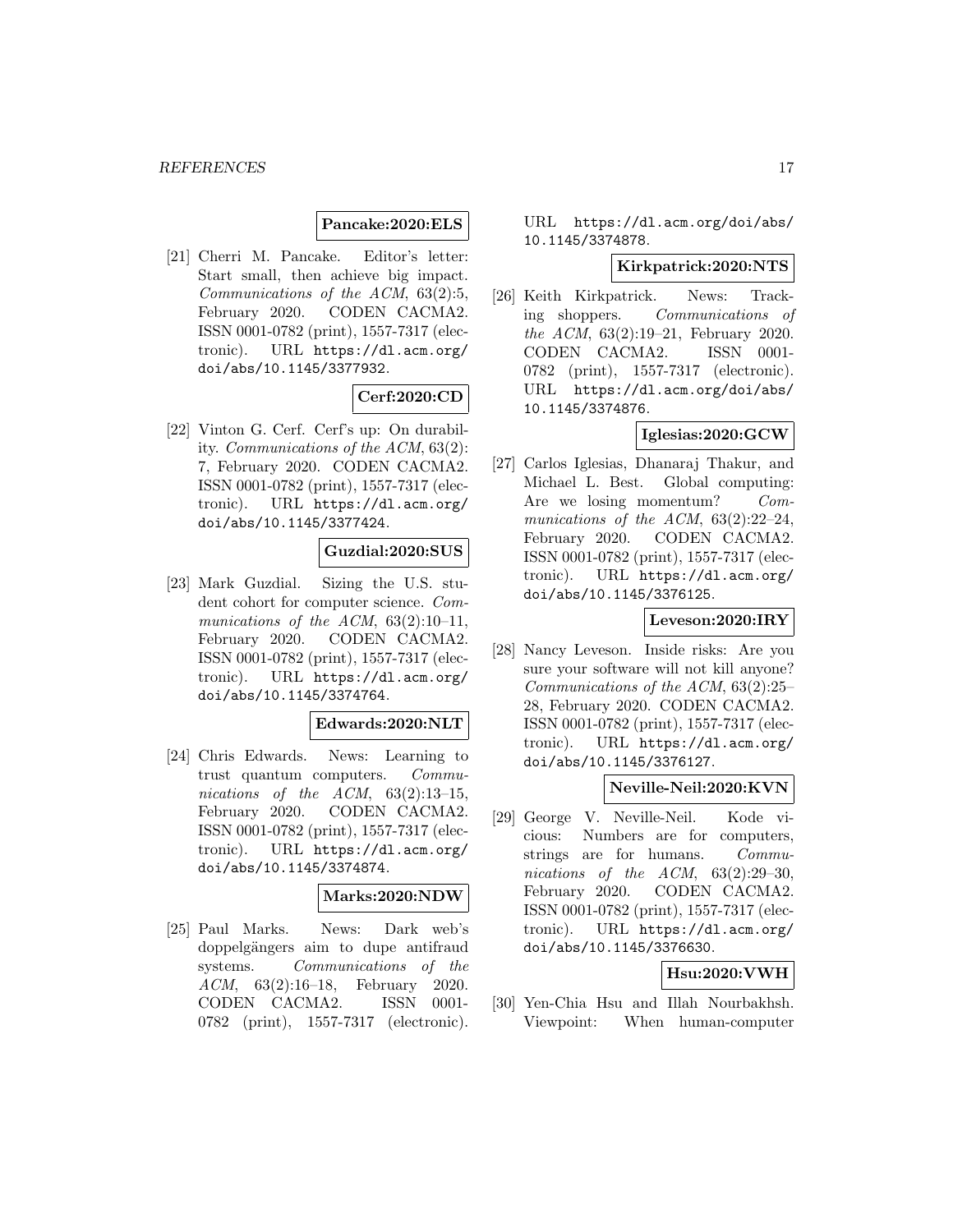interaction meets community citizen science. Communications of the ACM, 63(2):31–34, February 2020. CODEN CACMA2. ISSN 0001- 0782 (print), 1557-7317 (electronic). URL https://dl.acm.org/doi/abs/ 10.1145/3376892.

### **Kussmaul:2020:VGS**

[31] Clif Kussmaul. Viewpoint: Guiding students to develop essential skills. Communications of the ACM, 63(2):35-37, February 2020. CODEN CACMA2. ISSN 0001-0782 (print), 1557-7317 (electronic). URL https://dl.acm.org/ doi/abs/10.1145/3376893.

### **Frazelle:2020:OBM**

[32] Jessie Frazelle. Opening up the baseboard management controller. Communications of the ACM, 63(2):38-40, February 2020. CODEN CACMA2. ISSN 0001-0782 (print), 1557-7317 (electronic). URL https://dl.acm.org/ doi/abs/10.1145/3369758.

### **Godbolt:2020:OCC**

[33] Matt Godbolt. Optimizations in C++ compilers. Communications of the ACM,  $63(2):41-49$ , February 2020. CODEN CACMA2. ISSN 0001- 0782 (print), 1557-7317 (electronic). URL https://dl.acm.org/doi/abs/ 10.1145/3369754.

#### **Bianchini:2020:TMC**

[34] Ricardo Bianchini, Marcus Fontoura, Eli Cortez, Anand Bonde, Alexandre Muzio, Ana-Maria Constantin, Thomas Moscibroda, Gabriel Magalhaes, Girish Bablani, and Mark Russinovich. Toward ML-centric cloud platforms. Communications of the ACM, 63(2):50–59,

February 2020. CODEN CACMA2. ISSN 0001-0782 (print), 1557-7317 (electronic). URL https://dl.acm.org/ doi/abs/10.1145/3364684.

### **Olsson:2020:DPS**

[35] Thomas Olsson, Jukka Huhtamäki, and Hannu Kärkkäinen. Directions for professional social matching systems. Communications of the ACM, 63(2):60–69, February 2020. CODEN CACMA2. ISSN 0001-0782 (print), 1557-7317 (electronic). URL https://dl.acm.org/ doi/abs/10.1145/3363825.

### **Godefroid:2020:FHA**

[36] Patrice Godefroid. Fuzzing: hack, art, and science. Communications of the  $ACM$ ,  $63(2):70-76$ , February 2020. CODEN CACMA2. ISSN 0001- 0782 (print), 1557-7317 (electronic). URL https://dl.acm.org/doi/abs/ 10.1145/3363824.

#### **Gruteser:2020:TPL**

[37] Marco Gruteser. Technical perspective: Lighting the way to visual privacy. Communications of the ACM, 63(2):80, February 2020. CODEN CACMA2. ISSN 0001-0782 (print), 1557-7317 (electronic). URL https://dl.acm.org/ doi/abs/10.1145/3375569.

# **Zhu:2020:AVP**

[38] Shilin Zhu, Chi Zhang, and Xinyu Zhang. Automating visual privacy protection using a smart LED. Communications of the ACM, 63(2):81-89, February 2020. CODEN CACMA2. ISSN 0001-0782 (print), 1557-7317 (electronic). URL https://dl.acm.org/ doi/abs/10.1145/3375571.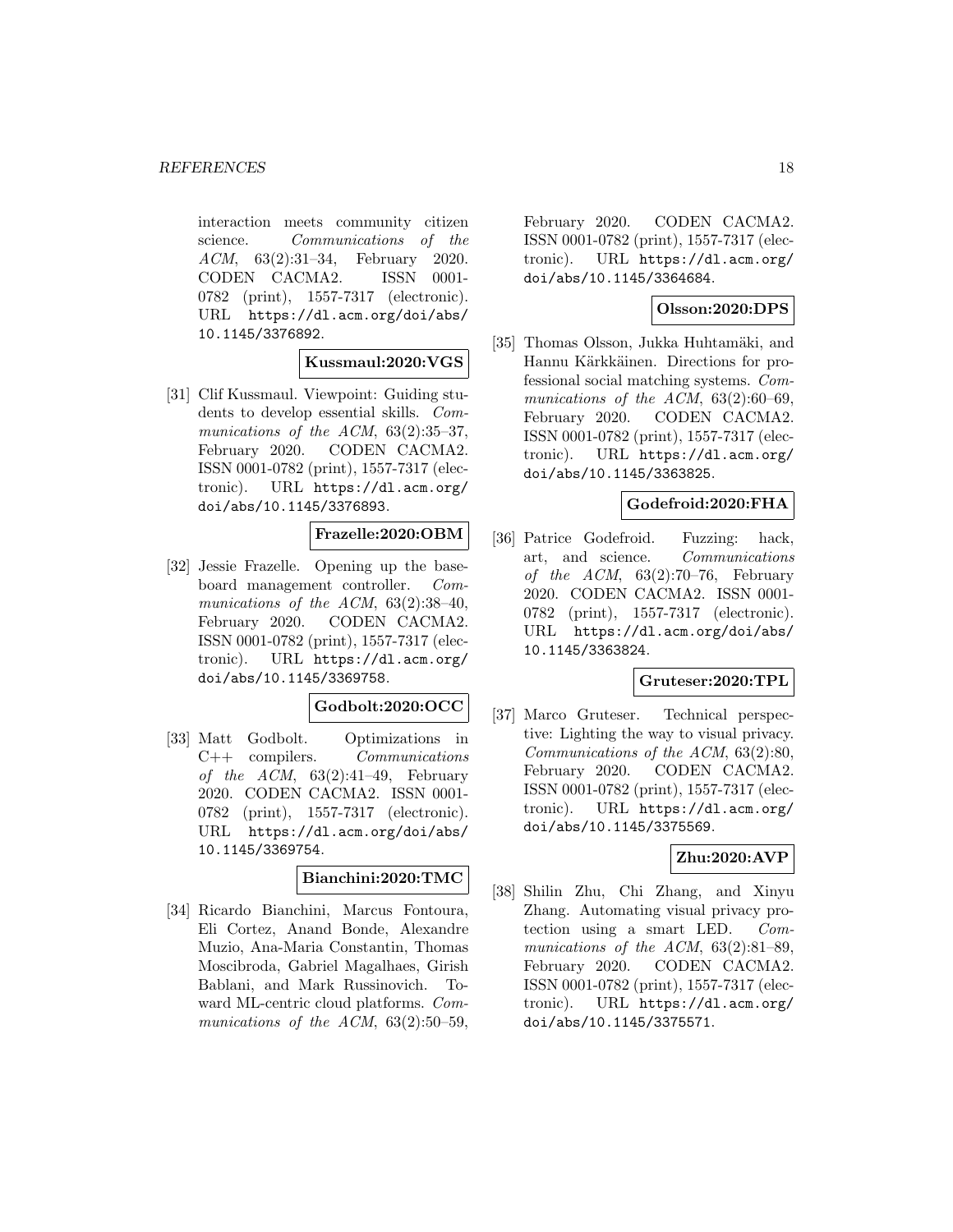### **Hoffmann:2020:LBE**

[39] Leah Hoffmann. Last byte: 'everything fails all the time'. Communications of the ACM,  $63(2):96–ff$ , February 2020. CODEN CACMA2. ISSN 0001-0782 (print), 1557-7317 (electronic). URL https://dl.acm.org/ doi/abs/10.1145/3374762.

### **Vardi:2020:DAC**

[40] Moshe Y. Vardi. Departments: Advancing computing as a science and profession: but to what end? Communications of the ACM, 63(3):5, March 2020. CODEN CACMA2. ISSN 0001- 0782 (print), 1557-7317 (electronic). URL https://dl.acm.org/doi/abs/ 10.1145/3381047.

### **Staff:2020:LECa**

[41] CACM Staff. Letters to the editor: Conferences and carbon impact. Communications of the ACM, 63(3):6– 7, March 2020. CODEN CACMA2. ISSN 0001-0782 (print), 1557-7317 (electronic). URL https://dl.acm.org/ doi/abs/10.1145/3380448.

### **Hill:2020:CV**

[42] Robin K. Hill. Coding for voting. Communications of the ACM, 63(3):8– 9, March 2020. CODEN CACMA2. ISSN 0001-0782 (print), 1557-7317 (electronic). URL https://dl.acm.org/ doi/abs/10.1145/3379491.

### **Greengard:2020:NCN**

[43] Samuel Greengard. News: Can nanosheet transistors keep Moore's law alive? Communications of the ACM, 63(3):10–12, March 2020. CODEN CACMA2. ISSN 0001- 0782 (print), 1557-7317 (electronic).

URL https://dl.acm.org/doi/abs/ 10.1145/3379493.

### **Monroe:2020:NAH**

[44] Don Monroe. News: Algorithms to harvest the wind. Communications of the ACM,  $63(3):13-14$ , March 2020. CODEN CACMA2. ISSN 0001- 0782 (print), 1557-7317 (electronic). URL https://dl.acm.org/doi/abs/ 10.1145/3379497.

### **Kirkpatrick:2020:NAL**

[45] Keith Kirkpatrick. News: Across the language barrier. Communications of the ACM,  $63(3):15-17$ , March 2020. CODEN CACMA2. ISSN 0001- 0782 (print), 1557-7317 (electronic). URL https://dl.acm.org/doi/abs/ 10.1145/3379495.

### **Lachney:2020:ECC**

[46] Michael Lachney and Aman Yadav. Education: Computing and community in formal education. Communications of the ACM,  $63(3):18-21$ , March 2020. CODEN CACMA2. ISSN 0001-0782 (print), 1557-7317 (electronic). URL https://dl.acm.org/ doi/abs/10.1145/3379918.

### **Denning:2020:PID**

[47] Peter J. Denning and Dorothy E. Denning. The profession of IT: Dilemmas of artificial intelligence. Communications of the ACM, 63(3):22– 24, March 2020. CODEN CACMA2. ISSN 0001-0782 (print), 1557-7317 (electronic). URL https://dl.acm.org/ doi/abs/10.1145/3379920.

### **Reingold:2020:VTL**

[48] Omer Reingold. Viewpoint: Through the lens of a passionate theoretician.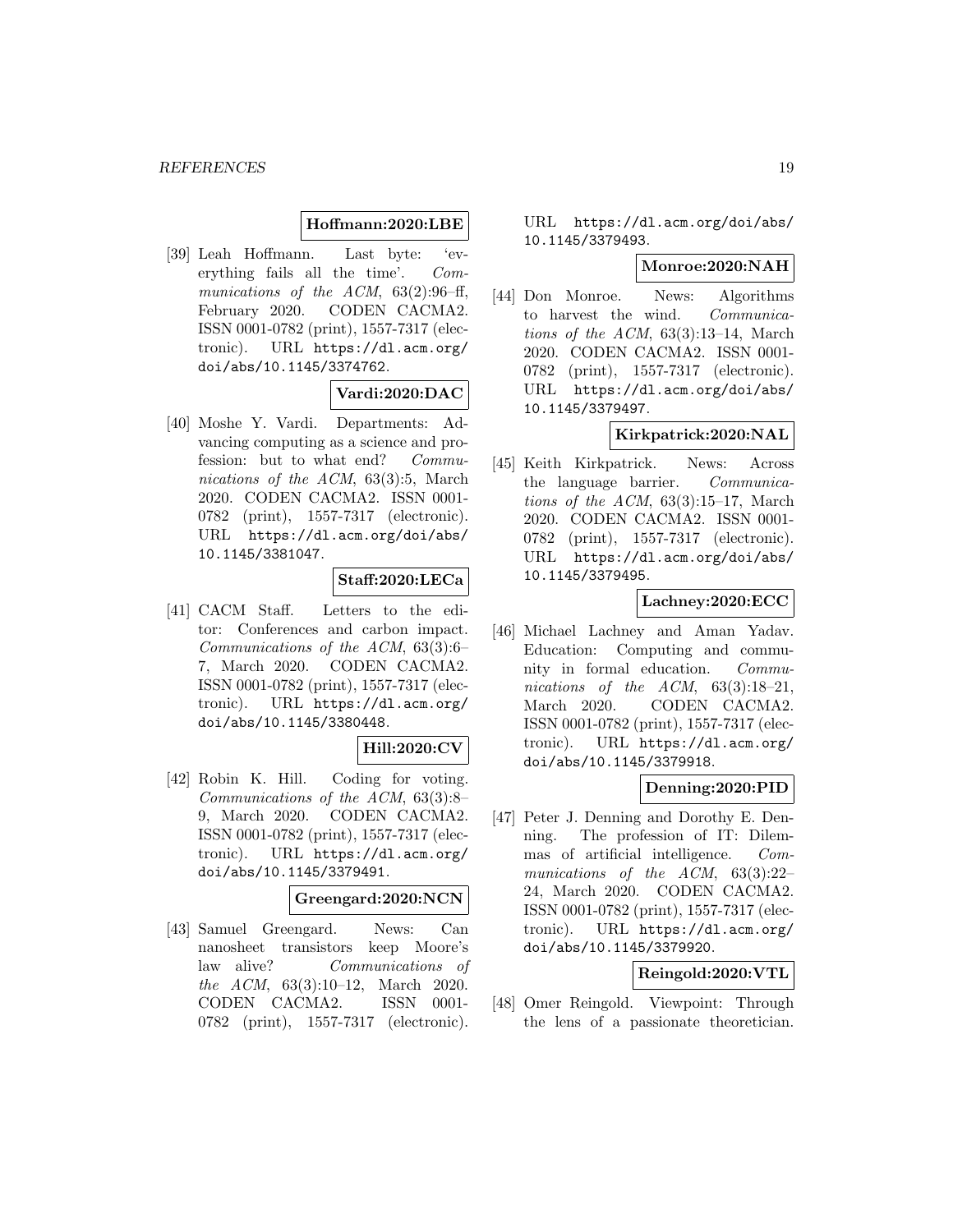Communications of the ACM, 63(3):25– 27, March 2020. CODEN CACMA2. ISSN 0001-0782 (print), 1557-7317 (electronic). URL https://dl.acm.org/ doi/abs/10.1145/3378543.

# **OHara:2020:VFI**

[49] Kieron O'Hara and Wendy Hall. Viewpoint: Four Internets. Communications of the ACM,  $63(3):28-30$ , March 2020. CODEN CACMA2. ISSN 0001-0782 (print), 1557-7317 (electronic). URL https://dl.acm.org/ doi/abs/10.1145/3341722.

### **Canellas:2020:VUL**

[50] Marc Canellas and Rachel Haga. Viewpoint: Unsafe at any level. Communications of the ACM, 63(3):31– 34, March 2020. CODEN CACMA2. ISSN 0001-0782 (print), 1557-7317 (electronic). URL https://dl.acm.org/ doi/abs/10.1145/3342102.

#### **Pierce:2020:VCE**

[51] Benjamin C. Pierce, Michael Hicks, Crista Lopes, and Jens Palsberg. Viewpoint: Conferences in an era of expensive carbon. Communications of the ACM, 63(3):35–37, March 2020. CODEN CACMA2. ISSN 0001- 0782 (print), 1557-7317 (electronic). URL https://dl.acm.org/doi/abs/ 10.1145/3380445.

#### **Frazelle:2020:SBP**

[52] Jessie Frazelle. Securing the boot process. Communications of the ACM, 63(3):38–42, March 2020. CODEN CACMA2. ISSN 0001-0782 (print), 1557-7317 (electronic). URL https:// dl.acm.org/doi/abs/10.1145/3379512.

# **Cook:2020:ALB**

[53] Richard I. Cook. Above the line, below the line. Communications of the ACM, 63(3):43–46, March 2020. CODEN CACMA2. ISSN 0001- 0782 (print), 1557-7317 (electronic). URL https://dl.acm.org/doi/abs/ 10.1145/3379510.

### **Awad:2020:CMM**

[54] Edmond Awad, Sohan Dsouza, Jean-François Bonnefon, Azim Shariff, and Iyad Rahwan. Crowdsourcing moral machines. Communications of the ACM, 63(3):48–55, March 2020. CODEN CACMA2. ISSN 0001- 0782 (print), 1557-7317 (electronic). URL https://dl.acm.org/doi/abs/ 10.1145/3339904.

### **Smite:2020:SG**

[55] Darja Smite, Nils Brede Moe, Marcin Floryan, Georgiana Levinta, and Panagiota Chatzipetrou. Spotify guilds. Communications of the ACM, 63(3):56– 61, March 2020. CODEN CACMA2. ISSN 0001-0782 (print), 1557-7317 (electronic). URL https://dl.acm.org/ doi/abs/10.1145/3343146.

# **Austin:2020:BMB**

[56] Jonny Austin, Howard Baker, Thomas Ball, James Devine, Joe Finney, Peli De Halleux, Steve Hodges, Michał Moskal, and Gareth Stockdale. The BBC micro:bit: from the U.K. to the world. Communications of the ACM, 63(3):62– 69, March 2020. CODEN CACMA2. ISSN 0001-0782 (print), 1557-7317 (electronic). URL https://dl.acm.org/ doi/abs/10.1145/3368856.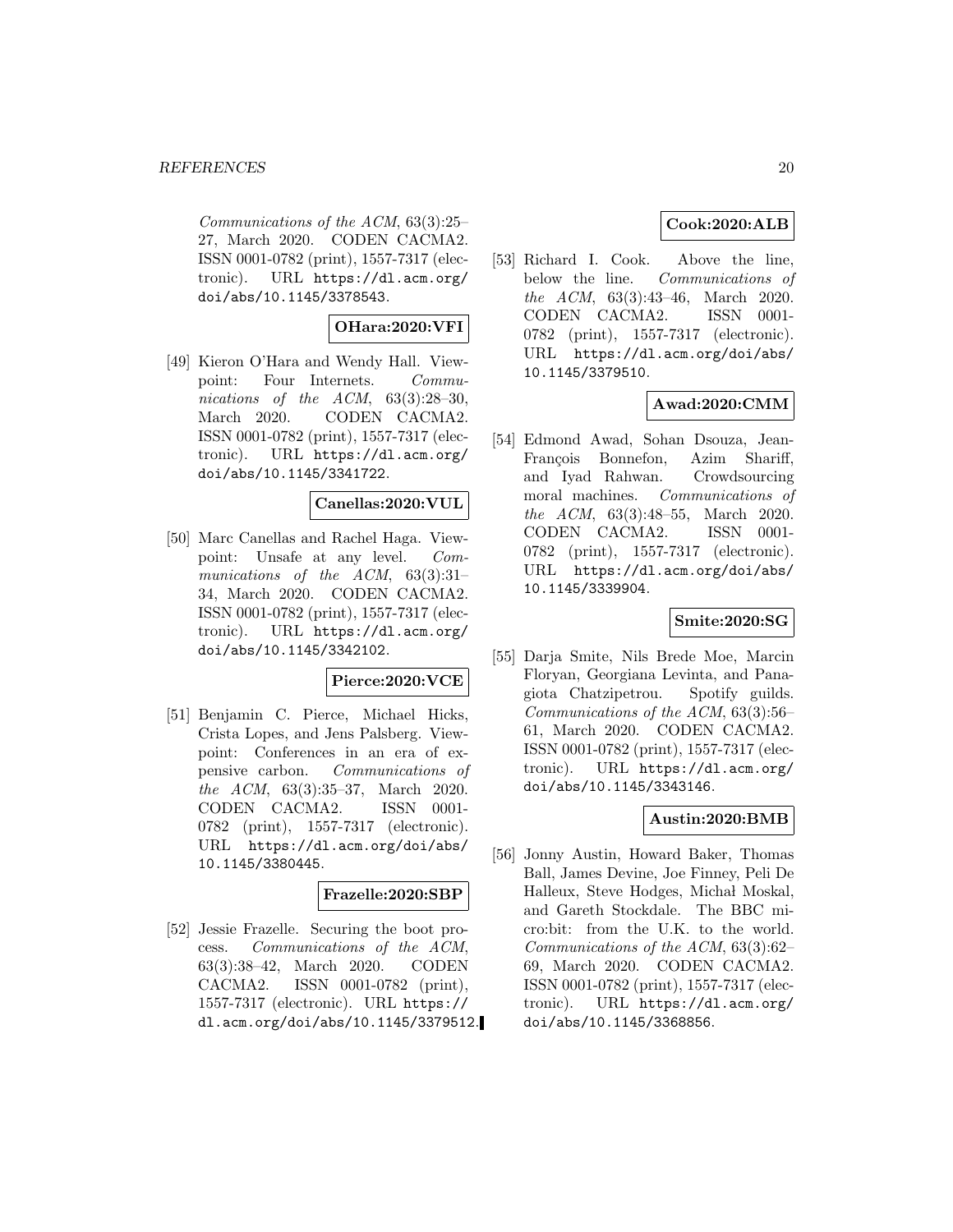### **Fried:2020:ESI**

[57] Ohad Fried, Jennifer Jacobs, Adam Finkelstein, and Maneesh Agrawala. Editing self-image. Communications of the ACM, 63(3):70–79, March 2020. CODEN CACMA2. ISSN 0001- 0782 (print), 1557-7317 (electronic). URL https://dl.acm.org/doi/abs/ 10.1145/3326601.

#### **Kienzle:2020:TMD**

[58] Jörg Kienzle, Gunter Mussbacher, Benoit Combemale, Lucy Bastin, Nelly Bencomo, Jean-Michel Bruel, Christoph Becker, Stefanie Betz, Ruzanna Chitchyan, Betty H. C. Cheng, Sonja Klingert, Richard F. Paige, Birgit Penzenstadler, Norbert Seyff, Eugene Syriani, and Colin C. Venters. Toward model-driven sustainability evaluation. Communications of the ACM, 63(3):80– 91, March 2020. CODEN CACMA2. ISSN 0001-0782 (print), 1557-7317 (electronic). URL https://dl.acm.org/ doi/abs/10.1145/3371906.

### **Isaacs:2020:PPT**

[59] Rebecca Isaacs. A perspective on pivot tracing: technical perspective. Communications of the ACM, 63(3): 93, March 2020. CODEN CACMA2. ISSN 0001-0782 (print), 1557-7317 (electronic). URL https://dl.acm.org/ doi/abs/10.1145/3378931.

#### **Mace:2020:PTD**

[60] Jonathan Mace, Ryan Roelke, and Rodrigo Fonseca. Pivot tracing: dynamic causal monitoring for distributed systems. Communications of the ACM, 63(3):94–102, March 2020. CODEN CACMA2. ISSN 0001- 0782 (print), 1557-7317 (electronic).

URL https://dl.acm.org/doi/abs/ 10.1145/3378933.

#### **Shasha:2020:LBSa**

[61] Dennis Shasha. Last byte: Stopping tyranny. Communications of the ACM, 63(3):104–ff, March 2020. CODEN CACMA2. ISSN 0001- 0782 (print), 1557-7317 (electronic). URL https://dl.acm.org/doi/abs/ 10.1145/3380444.

# **Pancake:2020:NWT**

[62] Cherri M. Pancake. New ways to think about CS education. Communications of the ACM, 63(4):5, April 2020. CODEN CACMA2. ISSN 0001-0782 (print), 1557-7317 (electronic).

### **Cerf:2020:MA**

[63] Vinton G. Cerf. Multisensory adventures. Communications of the ACM, 63 (4):7, April 2020. CODEN CACMA2. ISSN 0001-0782 (print), 1557-7317 (electronic).

#### **Staff:2020:AMC**

[64] CACM Staff. Adding more color to patch picture. Communications of the ACM, 63(4):9, April 2020. CODEN CACMA2. ISSN 0001-0782 (print), 1557-7317 (electronic).

# **Guzdial:2020:TTO**

[65] Mark Guzdial. Teaching teachers to offer STEM to undergrads. Communications of the ACM,  $63(4):10-11$ , April 2020. CODEN CACMA2. ISSN 0001- 0782 (print), 1557-7317 (electronic).

### **Hoffmann:2020:RVM**

[66] Leah Hoffmann. Reinventing virtual machines. Communications of the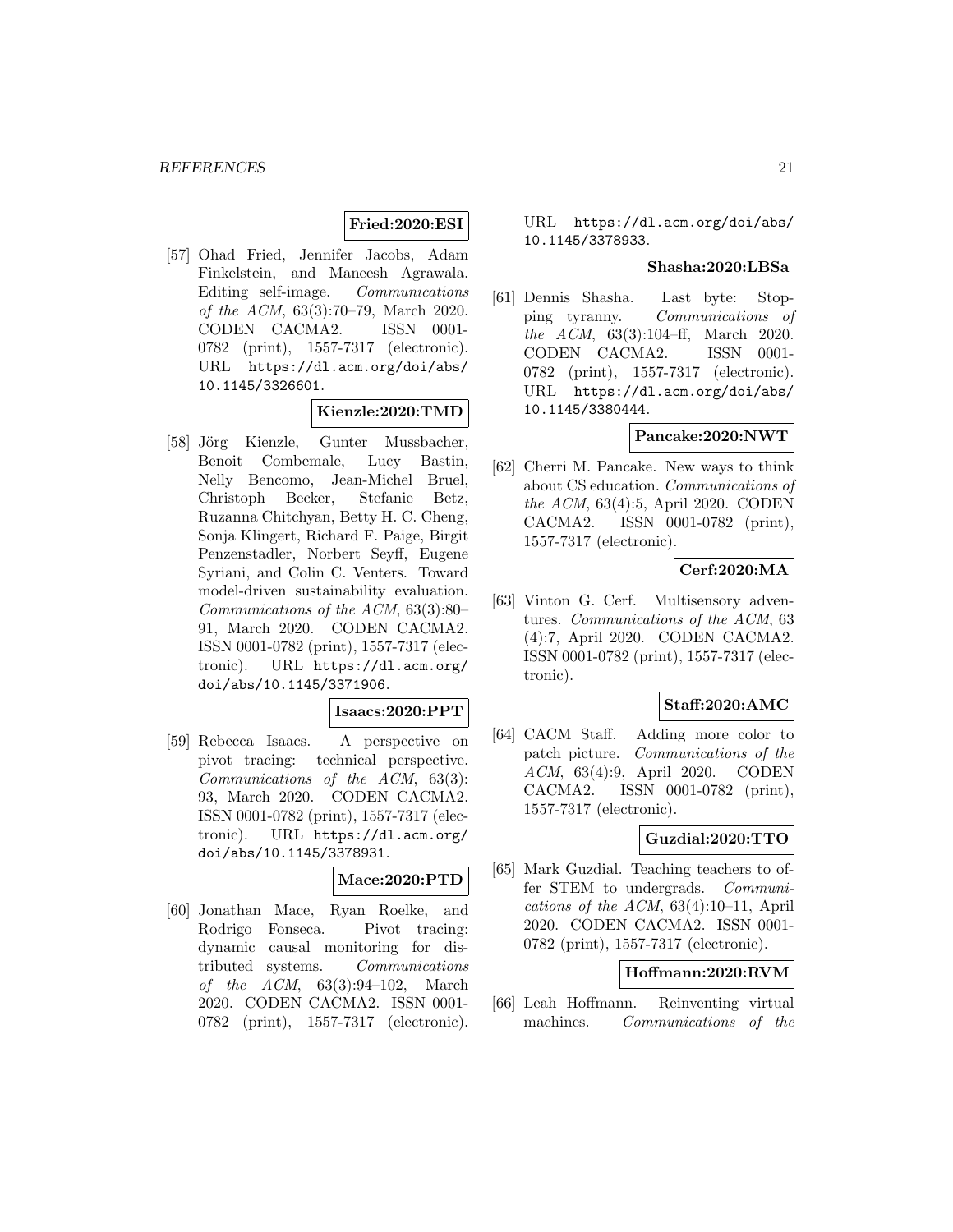ACM, 63(4):128ff, April 2020. CODEN CACMA2. ISSN 0001-0782 (print), 1557-7317 (electronic).

**Anthes:2020:DLC**

[67] Gary Anthes. Dead languages come to life. Communications of the ACM, 63(4): 13–15, April 2020. CODEN CACMA2. ISSN 0001-0782 (print), 1557-7317 (electronic).

### **Mone:2020:MLM**

[68] Gregory Mone. Machine learning, meet whiskey. Communications of the ACM, 63(4):16–17, April 2020. CODEN CACMA2. ISSN 0001-0782 (print), 1557-7317 (electronic).

### **Shein:2020:HUD**

[69] Esther Shein. How universities deploy student data. Communications of the ACM, 63(4):18–20, April 2020. CODEN CACMA2. ISSN 0001-0782 (print), 1557-7317 (electronic).

### **Rubel:2020:TDE**

[70] Alan Rubel and Kyle M. L. Jones. The temptation of data-enabled surveillance. Communications of the ACM, 63(4):22– 24, April 2020. CODEN CACMA2. ISSN 0001-0782 (print), 1557-7317 (electronic).

### **Sako:2020:AIF**

[71] Mari Sako. Artificial intelligence and the future of professional work. Communications of the ACM, 63(4):25–27, April 2020. CODEN CACMA2. ISSN 0001- 0782 (print), 1557-7317 (electronic).

**Neville-Neil:2020:MT**

[72] George V. Neville-Neil. Master of tickets. Communications of the ACM, 63(4): 28–29, April 2020. CODEN CACMA2. ISSN 0001-0782 (print), 1557-7317 (electronic).

# **Banga:2020:WCH**

[73] Gaurav Banga. Why is cybersecurity not a human-scale problem anymore? Communications of the ACM, 63(4):30– 34, April 2020. CODEN CACMA2. ISSN 0001-0782 (print), 1557-7317 (electronic).

### **Girouard:2020:OFS**

[74] Audrey Girouard, Jon E. Froehlich, Regan L. Mandryk, and Mark Hancock. Organizing family support services at ACM conferences. Communications of the ACM,  $63(4):35-38$ , April 2020. CODEN CACMA2. ISSN 0001- 0782 (print), 1557-7317 (electronic).

### **Grochow:2020:TAA**

[75] Jerrold M. Grochow. A taxonomy of automated assistants. Communications of the ACM, 63(4):39–41, April 2020. CODEN CACMA2. ISSN 0001-0782 (print), 1557-7317 (electronic).

### **Moon:2020:W**

[76] Sue Moon, Ann Nicholson, and Abhik Roychoudhury. Welcome. Communications of the ACM,  $63(4):44-46$ , April 2020. CODEN CACMA2. ISSN 0001- 0782 (print), 1557-7317 (electronic).

### **Kawarabayashi:2020:NSM**

[77] Ken-Ichi Kawarabayashi. The NII Shonan meeting in Japan. Communications of the ACM, 63(4):48–49, April 2020. CODEN CACMA2. ISSN 0001- 0782 (print), 1557-7317 (electronic).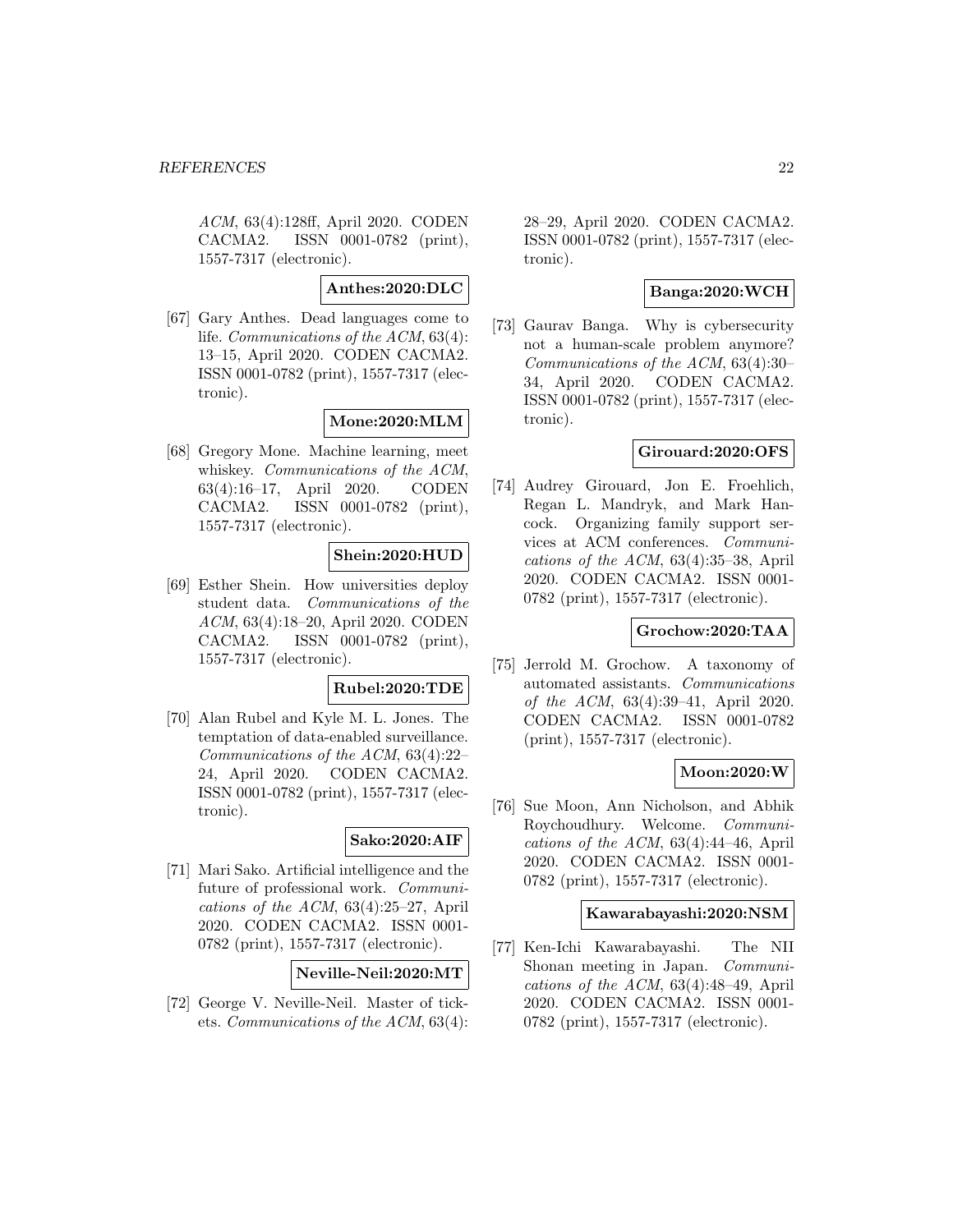### **Cunningham:2020:CCH**

[78] Sally Jo Cunningham, Fariz Darari, Adila Krisnadhi, and Annika Hinze. Capturing cultural heritage in East Asia and Oceania. Communications of the ACM, 63(4):50–52, April 2020. CODEN CACMA2. ISSN 0001-0782 (print), 1557-7317 (electronic).

# **Rudolph:2020:CPI**

[79] Carsten Rudolph, Sadie Creese, and Sameer Sharma. Cybersecurity in Pacific Island nations. Communications of the ACM, 63(4):53–54, April 2020. CODEN CACMA2. ISSN 0001-0782 (print), 1557-7317 (electronic).

# **Teh:2020:SCE**

[80] Karen Teh, Vivy Suhendra, Soon Chia Lim, and Abhik Roychoudhury. Singapore's cybersecurity ecosystem. Communications of the ACM, 63(4):55– 57, April 2020. CODEN CACMA2. ISSN 0001-0782 (print), 1557-7317 (electronic).

### **Tat:2020:ISD**

[81] Thomas Ho Chee Tat and George Loh Chee Ping. Innovating services and digital economy in Singapore. Communications of the ACM, 63(4):58– 59, April 2020. CODEN CACMA2. ISSN 0001-0782 (print), 1557-7317 (electronic).

### **Teddy-Ang:2020:ASE**

[82] Sintia Teddy-Ang and Abigail Toh. AI Singapore: Empowering a smart nation. Communications of the ACM, 63(4):60– 63, April 2020. CODEN CACMA2. ISSN 0001-0782 (print), 1557-7317 (electronic).

# **Yan:2020:DAL**

[83] Lam Kwok Yan and Campbell Wilson. Developing AI for law enforcement in Singapore and Australia. Communications of the ACM, 63(4):62, April 2020. CODEN CACMA2. ISSN 0001-0782 (print), 1557-7317 (electronic).

# **Bain:2020:DHA**

[84] Chris Bain and Abraham Oshni Alvandi. Digital healthcare across Oceania. Communications of the ACM, 63(4):64– 67, April 2020. CODEN CACMA2. ISSN 0001-0782 (print), 1557-7317 (electronic).

### **Cha:2020:DFN**

[85] Meeyoung Cha, Wei Gao, and Cheng-Te Li. Detecting fake news in social media: An Asia–Pacific perspective. Communications of the ACM, 63(4):68–71, April 2020. CODEN CACMA2. ISSN 0001- 0782 (print), 1557-7317 (electronic).

#### **Heiser:2020:SAR**

[86] Gernot Heiser, Gerwin Klein, and June Andronick. SeL4 in Australia: From research to real-world trustworthy systems. Communications of the ACM, 63(4):72–75, April 2020. CODEN CACMA2. ISSN 0001-0782 (print), 1557-7317 (electronic).

### **Phan:2020:ASR**

[87] Raphaël C. W. Phan, Masayuki Abe, Lynn Batten, Jung Hee Cheon, Ed Dawson, Steven Galbraith, Jian Guo, Lucas Hui, Kwangjo Kim, Xuejia Lai, Dong Hoon Lee, Mitsuru Matsui, Tsutomu Matsumoto, Shiho Moriai, Phong Nguyen, Dingyi Pei, Duong Hieu Phan, Josef Pieprzyk, Huaxiong Wang, Hank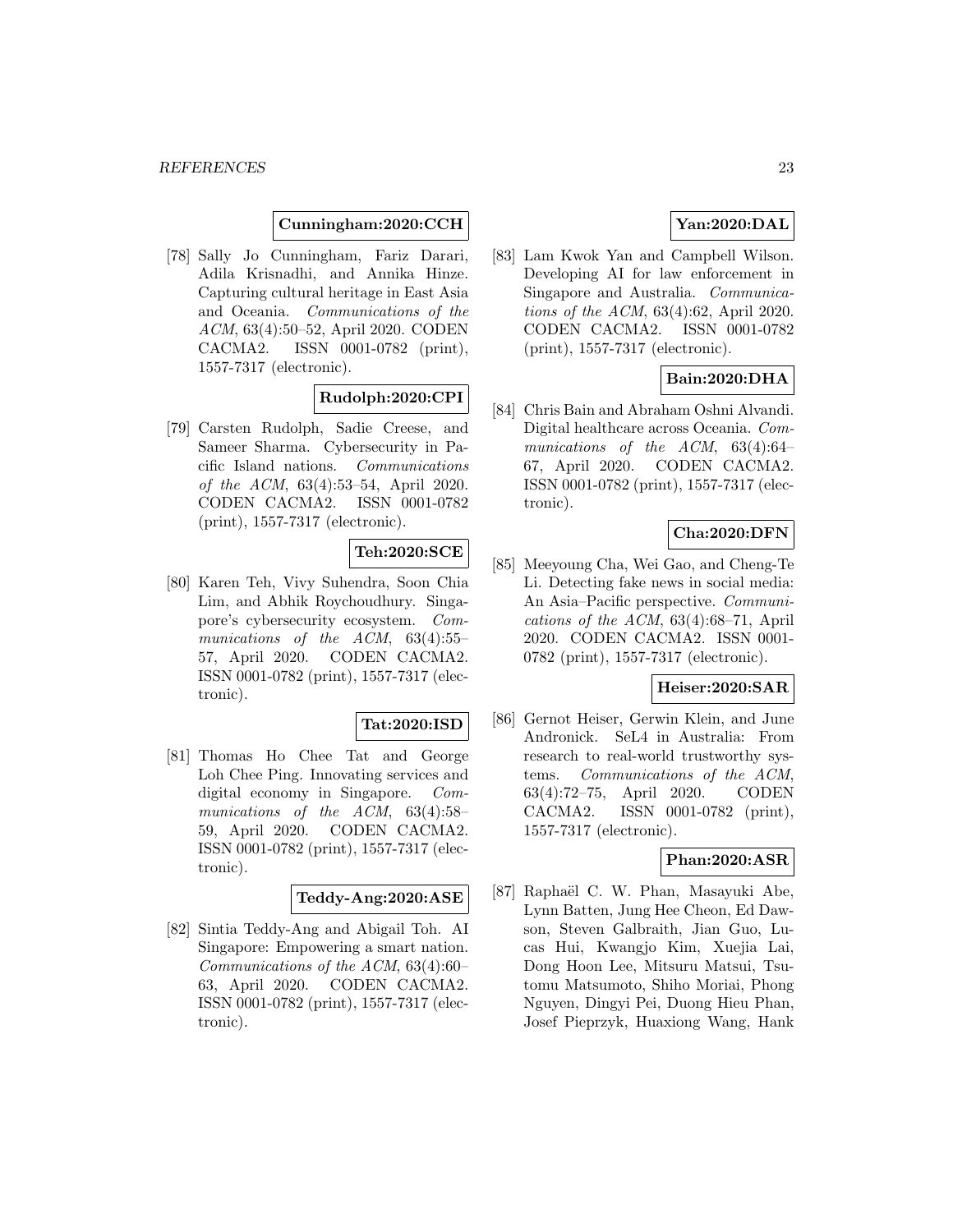Wolfe, Duncan Wong, Tzong-Chen Wu, Bo-Yin Yang, Siu-Ming Yiu, Yu Yu, and Jianying Zhou. Advances in security research in the Asiacrypt region. Communications of the ACM, 63(4):76– 81, April 2020. CODEN CACMA2. ISSN 0001-0782 (print), 1557-7317 (electronic).

# **Kim:2020:CTK**

[88] Dong Ku Kim, Hyeonwoo Lee, Seong-Choon Lee, and Sunwoo Lee. 5G commercialization and trials in Korea. Communications of the ACM, 63(4):82– 85, April 2020. CODEN CACMA2. ISSN 0001-0782 (print), 1557-7317 (electronic).

# **Cha:2020:ASI**

[89] Sang Kil Cha and Zhenkai Liang. Asia's surging interest in binary analysis. Communications of the ACM, 63(4):86– 88, April 2020. CODEN CACMA2. ISSN 0001-0782 (print), 1557-7317 (electronic).

# **Maguire:2020:MHC**

[90] Laura M. D. Maguire. Managing the hidden costs of coordination. Communications of the ACM, 63(4):90–96, April 2020. CODEN CACMA2. ISSN 0001- 0782 (print), 1557-7317 (electronic).

# **Grayson:2020:CWH**

[91] Marisa R. Grayson. Cognitive work of hypothesis exploration during anomaly response. Communications of the ACM, 63(4):97–103, April 2020. CODEN CACMA2. ISSN 0001-0782 (print), 1557-7317 (electronic).

# **Woods:2020:CWM**

[92] Daniel W. Woods and Tyler Moore. Cyber warranties: Market fix or marketing trick? Communications of the ACM, 63(4):104–107, April 2020. CODEN CACMA2. ISSN 0001-0782 (print), 1557-7317 (electronic).

# **Bruderer:2020:AM**

[93] Herbert Bruderer. The Antikythera mechanism. Communications of the ACM, 63(4):108–115, April 2020. CO-DEN CACMA2. ISSN 0001-0782 (print), 1557-7317 (electronic).

### **Procaccia:2020:TPA**

[94] Ariel D. Procaccia. Technical perspective: An answer to fair division's most enigmatic question. Communications of the ACM, 63(4):118, April 2020. CODEN CACMA2. ISSN 0001-0782 (print), 1557-7317 (electronic).

### **Aziz:2020:BEF**

[95] Haris Aziz and Simon Mackenzie. A bounded and envy-free cake cutting algorithm. Communications of the ACM, 63(4):119–126, April 2020. CODEN CACMA2. ISSN 0001-0782 (print), 1557-7317 (electronic).

#### **Pancake:2020:PHA**

[96] Cherri M. Pancake. From the President: How ACM is adapting in this period of global uncertainties. Communications of the ACM, 63(5): 5, May 2020. CODEN CACMA2. ISSN 0001-0782 (print), 1557-7317 (electronic). URL https://dl.acm.org/ doi/abs/10.1145/3392777.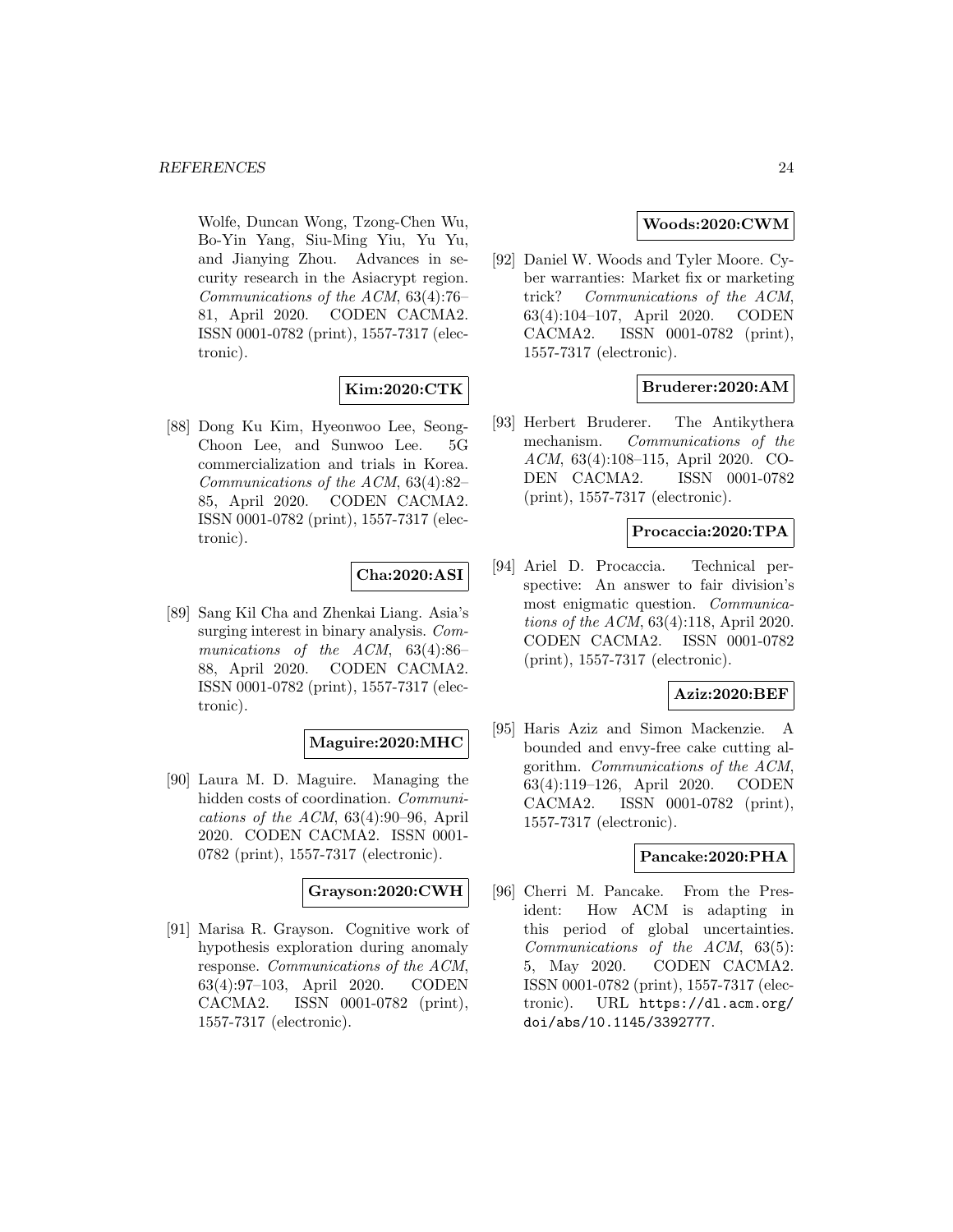### **Tims:2020:DPC**

[97] Jodi Tims. Departments: Partnerships can help drive gender equality. Communications of the ACM, 63(5): 7, May 2020. CODEN CACMA2. ISSN 0001-0782 (print), 1557-7317 (electronic). URL https://dl.acm.org/ doi/abs/10.1145/3388983.

### **Vardi:2020:DEV**

[98] Moshe Y. Vardi. Departments: Efficiency vs. resilience: what COVID-19 teaches computing. Communications of the  $ACM$ ,  $63(5):9$ , May 2020. CODEN CACMA2. ISSN 0001- 0782 (print), 1557-7317 (electronic). URL https://dl.acm.org/doi/abs/ 10.1145/3388890.

#### **Segal:2020:AEA**

[99] Gerald Segal. ACM's election: ACM's 2020 general election. Communications of the ACM,  $63(5):11-21$ , May 2020. CODEN CACMA2. ISSN 0001- 0782 (print), 1557-7317 (electronic). URL https://dl.acm.org/doi/abs/ 10.1145/3386158.

### **Chien:2020:DLN**

[100] Andrew A. Chien. Departments: Launching a new feature in Communications. Communications of the ACM, 63(5):22, May 2020. CODEN CACMA2. ISSN 0001-0782 (print), 1557-7317 (electronic). URL https://dl.acm.org/ doi/abs/10.1145/3391913.

#### **Canedo:2020:DAA**

[101] Arquimedes Canedo. Departments: Automating automation: CS at the heart of the manufacturing economy. Communications of the ACM, 63(5): 23, May 2020. CODEN CACMA2.

ISSN 0001-0782 (print), 1557-7317 (electronic). URL https://dl.acm.org/ doi/abs/10.1145/3391911.

# **Guzdial:2020:TCH**

[102] Mark Guzdial and Jiajie Zhang. Teaching CS humbly, and watching the AI revolution. Communications of the ACM, 63(5):24–25, May 2020. CODEN CACMA2. ISSN 0001- 0782 (print), 1557-7317 (electronic). URL https://dl.acm.org/doi/abs/ 10.1145/3386312.

#### **Davidson:2020:DAP**

[103] Jack W. Davidson, Joseph A. Konstan, and Scott E. Delman. Departments: ACM publications finances. Communications of the ACM, 63(5):53– 57, May 2020. CODEN CACMA2. ISSN 0001-0782 (print), 1557-7317 (electronic). URL https://dl.acm.org/ doi/abs/10.1145/3389687.

### **Shasha:2020:LBO**

[104] Dennis Shasha. Last byte: Optimal chimes. Communications of the ACM, 63(5):112, May 2020. CODEN CACMA2. ISSN 0001- 0782 (print), 1557-7317 (electronic). URL https://dl.acm.org/doi/abs/ 10.1145/3386912.

# **Monroe:2020:NPB**

[105] Don Monroe. News: A proof from 'the book'. Communications of the ACM, 63(5):27–29, May 2020. CODEN CACMA2. ISSN 0001- 0782 (print), 1557-7317 (electronic). URL https://dl.acm.org/doi/abs/ 10.1145/3386366.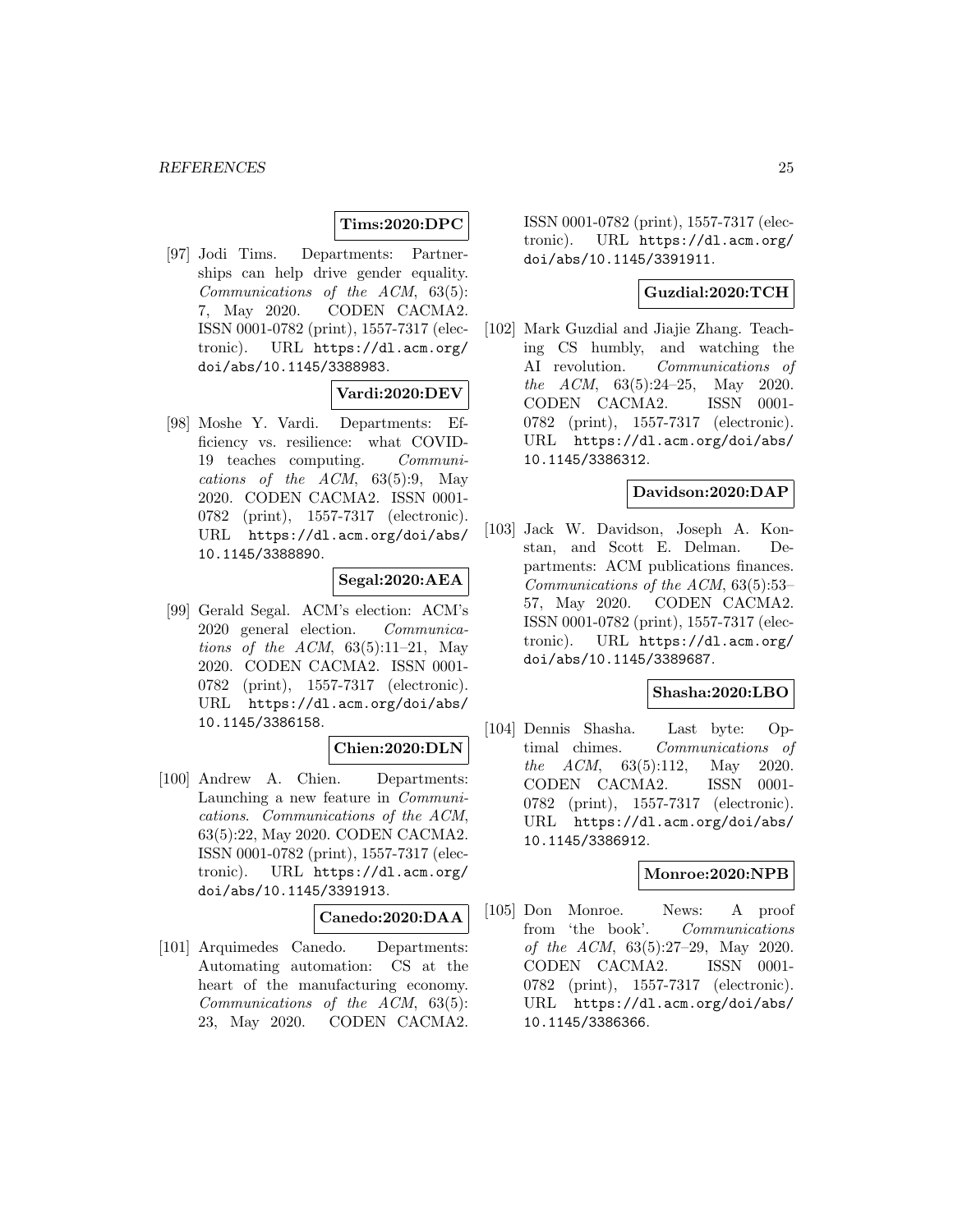### **Greengard:2020:NWR**

[106] Samuel Greengard. News: Will RISC-V revolutionize computing? Communications of the ACM, 63(5):30– 32, May 2020. CODEN CACMA2. ISSN 0001-0782 (print), 1557-7317 (electronic). URL https://dl.acm.org/ doi/abs/10.1145/3386377.

### **Kirkpatrick:2020:NDM**

[107] Keith Kirkpatrick. News: Deceiving the masses on social media. Communications of the ACM, 63(5):33– 35, May 2020. CODEN CACMA2. ISSN 0001-0782 (print), 1557-7317 (electronic). URL https://dl.acm.org/ doi/abs/10.1145/3386375.

#### **Hemphill:2020:LTW**

[108] C. Scott Hemphill. Law and technology: What role for antitrust in regulating platforms? Communications of the ACM,  $63(5):36-38$ , May 2020. CODEN CACMA2. ISSN 0001- 0782 (print), 1557-7317 (electronic). URL https://dl.acm.org/doi/abs/ 10.1145/3386906.

#### **Shostack:2020:PSS**

[109] Adam Shostack and Mary Ellen Zurko. Privacy and security: Secure development tools and techniques need more research that will increase their impact and effectiveness in practice. Communications of the ACM, 63(5):39– 41, May 2020. CODEN CACMA2. ISSN 0001-0782 (print), 1557-7317 (electronic). URL https://dl.acm.org/ doi/abs/10.1145/3386908.

**Tissenbaum:2020:EVK**

[110] Mike Tissenbaum and Anne Ottenbreit-Leftwich. Education: A vision of K– 12 computer science education for 2030. Communications of the ACM, 63(5):42– 44, May 2020. CODEN CACMA2. ISSN 0001-0782 (print), 1557-7317 (electronic). URL https://dl.acm.org/ doi/abs/10.1145/3386910.

#### **Hertzmann:2020:VCD**

[111] Aaron Hertzmann. Viewpoint: Computers do not make art, people do. Communications of the ACM, 63(5):45– 48, May 2020. CODEN CACMA2. ISSN 0001-0782 (print), 1557-7317 (electronic). URL https://dl.acm.org/ doi/abs/10.1145/3347092.

### **Newport:2020:VWT**

[112] Cal Newport. Viewpoint: When technology goes awry. Communications of the ACM,  $63(5):49-52$ , May 2020. CODEN CACMA2. ISSN 0001- 0782 (print), 1557-7317 (electronic). URL https://dl.acm.org/doi/abs/ 10.1145/3391975.

### **Reed:2020:BFI**

[113] J. Paul Reed. Beyond the 'fixit' treadmill. Communications of the ACM, 63(5):58–63, May 2020. CODEN CACMA2. ISSN 0001- 0782 (print), 1557-7317 (electronic). URL https://dl.acm.org/doi/abs/ 10.1145/3380322.

### **Woods:2020:RCR**

[114] David D. Woods and John Allspaw. Revealing the critical role of human performance in software. Communications of the ACM,  $63(5):64-67$ , May 2020. CODEN CACMA2. ISSN 0001- 0782 (print), 1557-7317 (electronic). URL https://dl.acm.org/doi/abs/ 10.1145/3380468.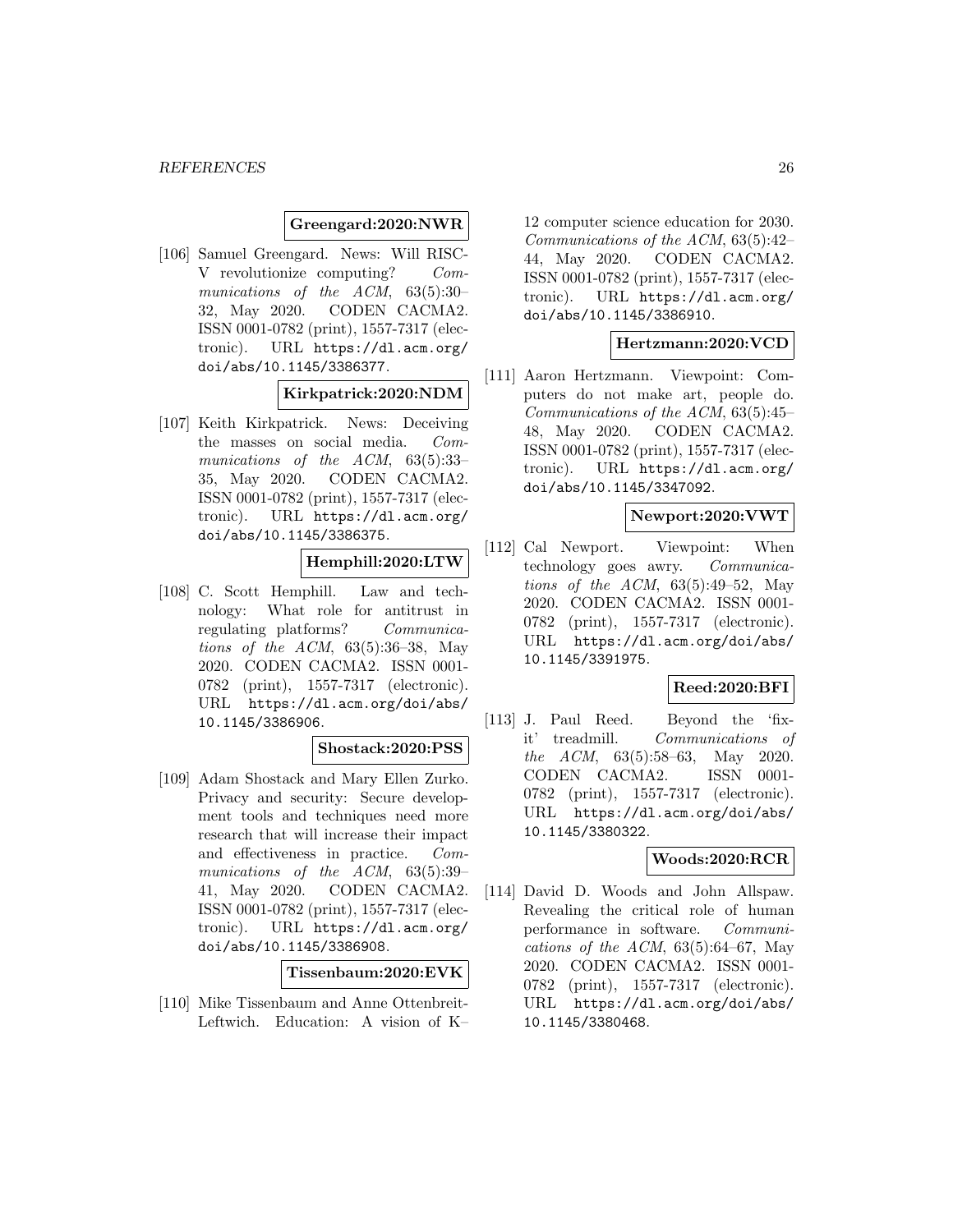**Wicker:2020:RPY**

[115] Stephen B. Wicker and Dipayan Ghosh. Reading in the panopticon — your Kindle may be spying on you, but you can't be sure. Communications of the ACM,  $63(5):68-73$ , May 2020. CODEN CACMA2. ISSN 0001- 0782 (print), 1557-7317 (electronic). URL https://dl.acm.org/doi/abs/ 10.1145/3376899.

### **Mattauch:2020:BAD**

[116] Sandra Mattauch, Katja Lohmann, Frank Hannig, Daniel Lohmann, and Jürgen Teich. A bibliometric approach for detecting the gender gap in computer science. Communications of the ACM,  $63(5):74-80$ , May 2020. CODEN CACMA2. ISSN 0001- 0782 (print), 1557-7317 (electronic). URL https://dl.acm.org/doi/abs/ 10.1145/3376901.

#### **Chouldechova:2020:SFF**

[117] Alexandra Chouldechova and Aaron Roth. A snapshot of the frontiers of fairness in machine learning. Communications of the ACM, 63(5):82– 89, May 2020. CODEN CACMA2. ISSN 0001-0782 (print), 1557-7317 (electronic). URL https://dl.acm.org/ doi/abs/10.1145/3376898.

### **Attiya:2020:I**

[118] Hagit Attiya and Sergio Rajsbaum. Indistinguishability. Communications of the ACM, 63(5):90–99, May 2020. CODEN CACMA2. ISSN 0001- 0782 (print), 1557-7317 (electronic). URL https://dl.acm.org/doi/abs/ 10.1145/3376902.

# **Voelker:2020:FLT**

[119] Geoffrey M. Voelker. Fake 'likes' and targeting collusion networks: technical perspective. Communications of the ACM, 63(5):102, May 2020. CODEN CACMA2. ISSN 0001- 0782 (print), 1557-7317 (electronic). URL https://dl.acm.org/doi/abs/ 10.1145/3387722.

# **Farooqi:2020:MMO**

[120] Shehroze Farooqi, Fareed Zaffar, Nektarios Leontiadis, and Zubair Shafiq. Measuring and mitigating OAuth access token abuse by collusion networks. Communications of the ACM, 63(5): 103–111, May 2020. CODEN CACMA2. ISSN 0001-0782 (print), 1557-7317 (electronic). URL https://dl.acm.org/ doi/abs/10.1145/3387720.

# **Chien:2020:ELW**

[121] Andrew A. Chien. Editor's letter: What do DDT and computing have in common? Communications of the ACM, 63 (6):5–6, June 2020. CODEN CACMA2. ISSN 0001-0782 (print), 1557-7317 (electronic). URL https://dl.acm.org/ doi/abs/10.1145/3397339.

### **Staff:2020:LES**

[122] CACM Staff. Letters to the editor: Safety proposal points in same direction. Communications of the ACM, 63 (6):6, June 2020. CODEN CACMA2. ISSN 0001-0782 (print), 1557-7317 (electronic). URL https://dl.acm.org/ doi/abs/10.1145/3397169.

### **Cerf:2020:CIC**

[123] Vinton G. Cerf. Cerf's up: Implications of the COVID-19 pandemic. Communications of the ACM, 63(6):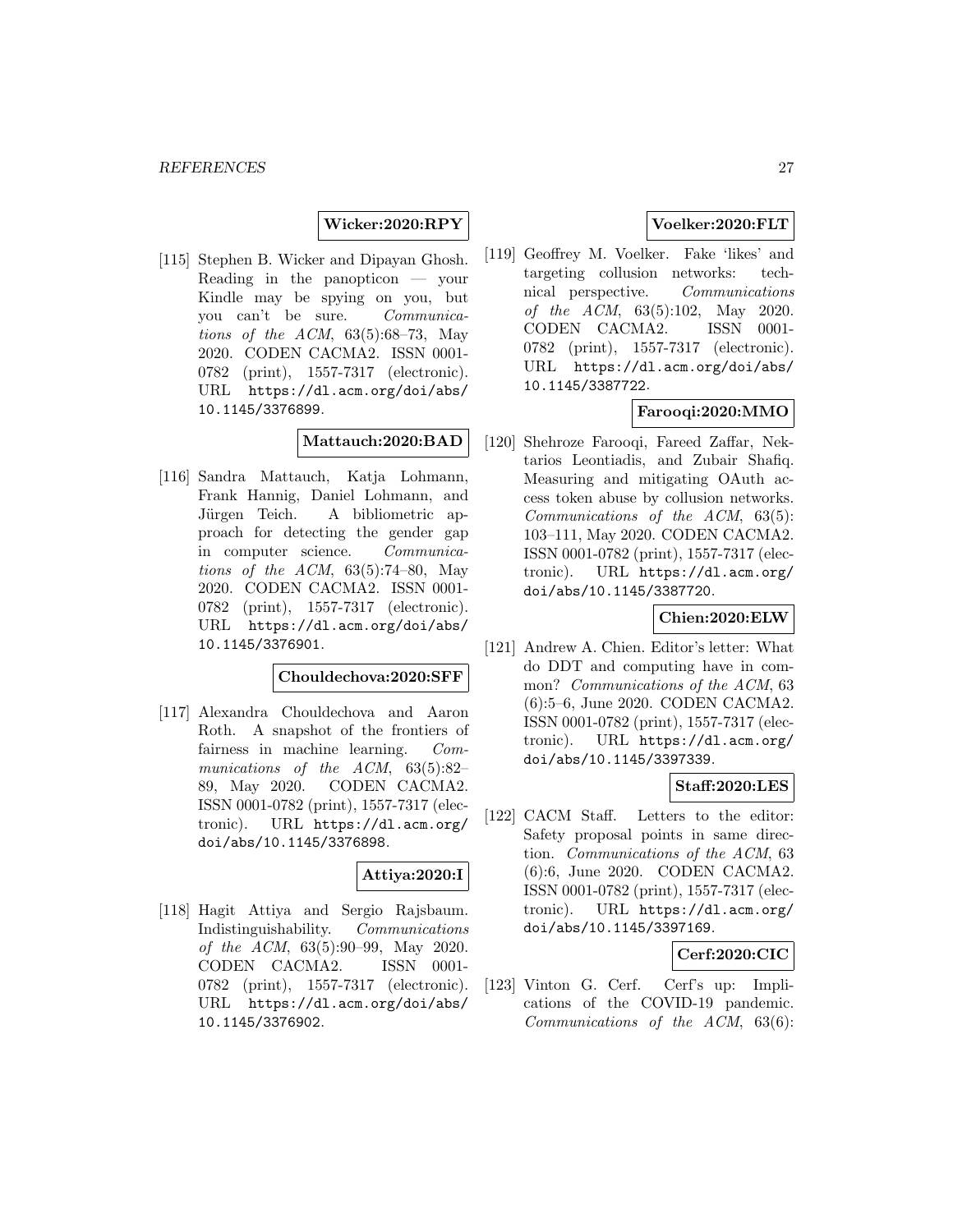7, June 2020. CODEN CACMA2. ISSN 0001-0782 (print), 1557-7317 (electronic). URL https://dl.acm.org/ doi/abs/10.1145/3397262.

#### **DeFranco:2020:DPI**

[124] Terrence DeFranco and Jeremy Roschelle. [129] Connor Bolton, Kevin Fu, Josiah Hes-Detecting/preventing infections, and moving instruction online. Communications of the ACM,  $63(6):8-9$ , June 2020. CODEN CACMA2. ISSN 0001- 0782 (print), 1557-7317 (electronic). URL https://dl.acm.org/doi/abs/ 10.1145/3392370.

# **Savage:2020:NAS**

[125] Neil Savage. News: An animating spirit. Communications of the ACM, 63(6):10– 12, June 2020. CODEN CACMA2. ISSN 0001-0782 (print), 1557-7317 (electronic). URL https://dl.acm.org/ doi/abs/10.1145/3392520.

### **Edwards:2020:NLU**

[126] Chris Edwards. News: Leveraging unlabeled data. Communications of the ACM,  $63(6):13-14$ , June 2020. CODEN CACMA2. ISSN 0001- 0782 (print), 1557-7317 (electronic). URL https://dl.acm.org/doi/abs/ 10.1145/3392496.

### **Savage:2020:NST**

[127] Neil Savage. News: Seeing through walls. Communications of the ACM, 63(6):15–16, June 2020. CODEN CACMA2. ISSN 0001-0782 (print), 1557-7317 (electronic). URL https:// dl.acm.org/doi/abs/10.1145/3392516.

### **Shein:2020:NHA**

[128] Esther Shein. News: Hiring from the autism spectrum. Communications of the ACM,  $63(6):17-19$ , June

2020. CODEN CACMA2. ISSN 0001- 0782 (print), 1557-7317 (electronic). URL https://dl.acm.org/doi/abs/ 10.1145/3392509.

# **Bolton:2020:IRH**

ter, and Jun Han. Inside risks: How to curtail oversensing in the home. Communications of the ACM, 63(6):20– 24, June 2020. CODEN CACMA2. ISSN 0001-0782 (print), 1557-7317 (electronic). URL https://dl.acm.org/ doi/abs/10.1145/3396261.

#### **Neville-Neil:2020:KVK**

[130] George V. Neville-Neil. Kode Vicious: Kode Vicious plays in traffic. Communications of the ACM, 63(6):25– 26, June 2020. CODEN CACMA2. ISSN 0001-0782 (print), 1557-7317 (electronic). URL https://dl.acm.org/ doi/abs/10.1145/3396263.

#### **Denning:2020:PIT**

[131] Peter J. Denning and Ted G. Lewis. The profession of IT: Technology adoption. Communications of the ACM, 63(6):27– 29, June 2020. CODEN CACMA2. ISSN 0001-0782 (print), 1557-7317 (electronic). URL https://dl.acm.org/ doi/abs/10.1145/3396265.

### **Siegmund:2020:VSP**

[132] Janet Siegmund, Norman Peitek, André Brechmann, Chris Parnin, and Sven Apel. Viewpoint: Studying programming in the neuroage: just a crazy idea? Communications of the ACM, 63(6):30– 34, June 2020. CODEN CACMA2. ISSN 0001-0782 (print), 1557-7317 (electronic). URL https://dl.acm.org/ doi/abs/10.1145/3347093.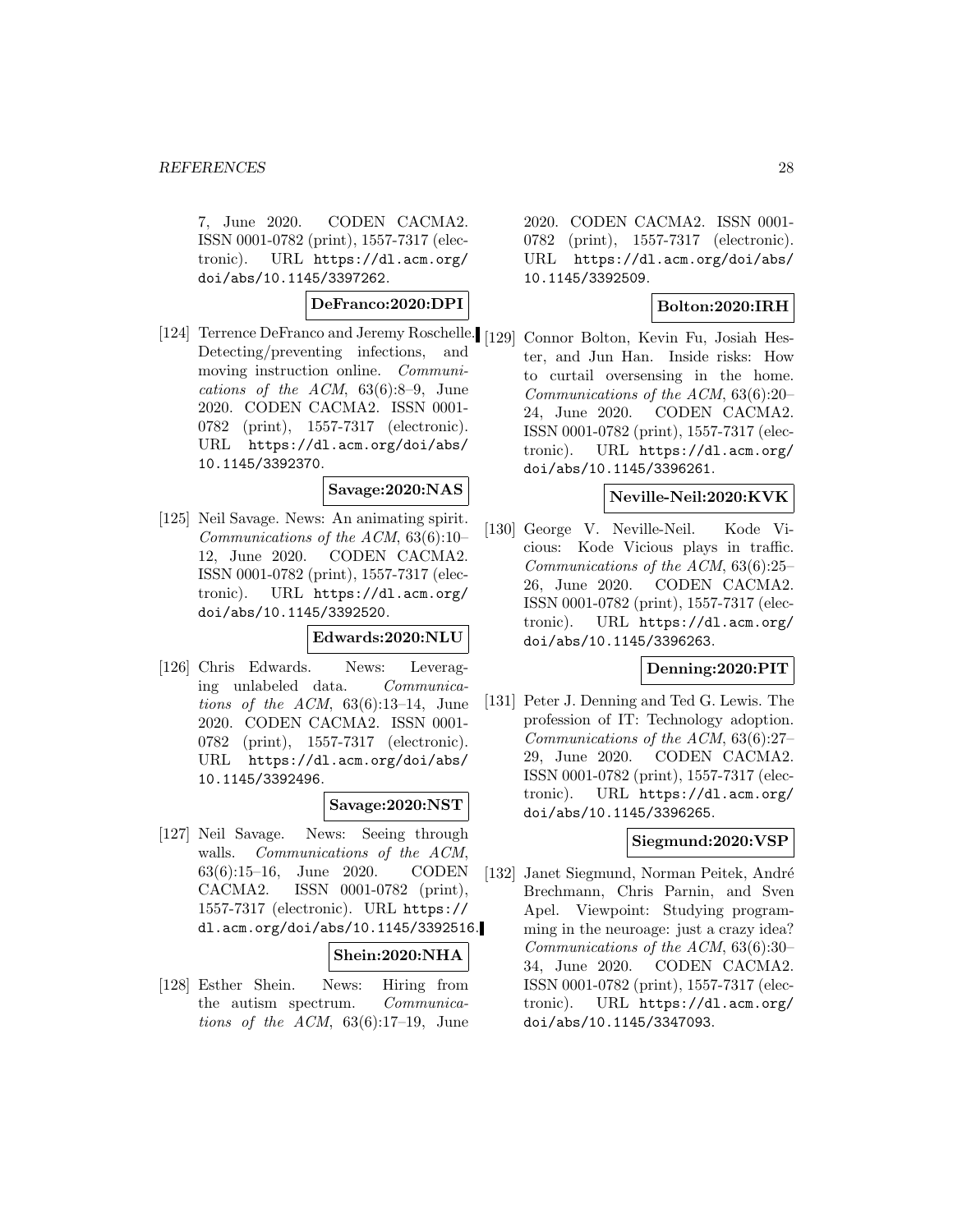### **Morris:2020:VAA**

[133] Meredith Ringel Morris. Viewpoint: AI and accessibility. Communications of the ACM,  $63(6):35-37$ , June 2020. CODEN CACMA2. ISSN 0001- 0782 (print), 1557-7317 (electronic). URL https://dl.acm.org/doi/abs/ 10.1145/3356727.

# **Frazelle:2020:CM**

[134] Jessie Frazelle. Commit to memory. Communications of the ACM, 63(6):38– 41, June 2020. CODEN CACMA2. ISSN 0001-0782 (print), 1557-7317 (electronic). URL https://dl.acm.org/ doi/abs/10.1145/3386522.

### **Limoncelli:2020:CUN**

[135] Thomas A. Limoncelli. Communicate using the numbers 1, 2, 3, and more. Communications of the ACM, 63(6):42– 44, June 2020. CODEN CACMA2. ISSN 0001-0782 (print), 1557-7317 (electronic). URL https://dl.acm.org/ doi/abs/10.1145/3386267.

### **Lipp:2020:MRK**

[136] Moritz Lipp, Michael Schwarz, Daniel Gruss, Thomas Prescher, Werner Haas, Jann Horn, Stefan Mangard, Paul Kocher, Daniel Genkin, Yuval Yarom, Mike Hamburg, and Raoul Strackx. Meltdown: reading kernel memory from user space. Communications of the ACM, 63(6):46–56, June 2020. CODEN CACMA2. ISSN 0001- 0782 (print), 1557-7317 (electronic). URL https://dl.acm.org/doi/abs/ 10.1145/3357033.

#### **Borning:2020:IMI**

[137] Alan Borning, Batya Friedman, and Nick Logler. The 'invisible' material-

ity of information technology. Communications of the ACM, 63(6):57– 64, June 2020. CODEN CACMA2. ISSN 0001-0782 (print), 1557-7317 (electronic). URL https://dl.acm.org/ doi/abs/10.1145/3360647.

# **Smith:2020:CWR**

[138] Noah A. Smith. Contextual word representations: putting words into computers. Communications of the ACM, 63(6): 66–74, June 2020. CODEN CACMA2. ISSN 0001-0782 (print), 1557-7317 (electronic). URL https://dl.acm.org/ doi/abs/10.1145/3347145.

#### **Muhlhauser:2020:SLP**

[139] Max Mühlhäuser, Christian Meurisch, Michael Stein, Jörg Daubert, Julius Von Willich, Jan Riemann, and Lin Wang. Street lamps as a platform. Communications of the ACM, 63(6):75– 83, June 2020. CODEN CACMA2. ISSN 0001-0782 (print), 1557-7317 (electronic). URL https://dl.acm.org/ doi/abs/10.1145/3376900.

### **Blum:2020:ASL**

[140] Avrim Blum. Algorithm selection as a learning problem: technical perspective. Communications of the ACM, 63 (6):86, June 2020. CODEN CACMA2. ISSN 0001-0782 (print), 1557-7317 (electronic). URL https://dl.acm.org/ doi/abs/10.1145/3394623.

# **Gupta:2020:DDA**

[141] Rishi Gupta and Tim Roughgarden. Data-driven algorithm design. Communications of the ACM, 63(6):87– 94, June 2020. CODEN CACMA2. ISSN 0001-0782 (print), 1557-7317 (electronic). URL https://dl.acm.org/ doi/abs/10.1145/3394625.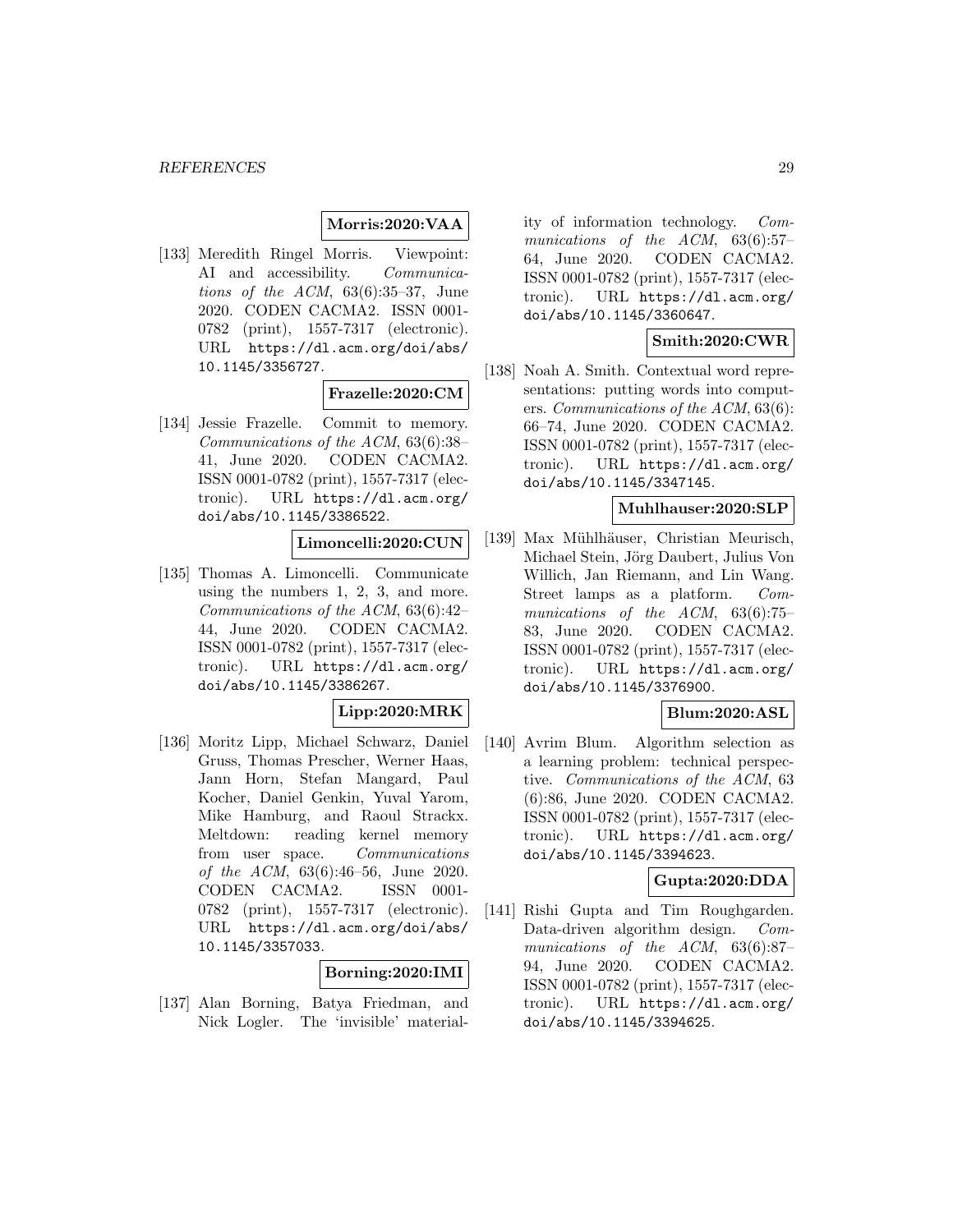#### *REFERENCES* 30

### **Hoffmann:2020:LBA**

[142] Leah Hoffmann. Last byte: Attaining the third dimension. Communications of the ACM, 63(6):96– ff, June 2020. CODEN CACMA2. ISSN 0001-0782 (print), 1557-7317 (electronic). URL https://dl.acm.org/ doi/abs/10.1145/3392697.

### **Vardi:2020:DCL**

[143] Moshe Y. Vardi. Departments: A computational lens on economics. Communications of the ACM, 63(7):5, July 2020. CODEN CACMA2. ISSN 0001- 0782 (print), 1557-7317 (electronic). URL https://dl.acm.org/doi/abs/ 10.1145/3402561.

#### **Ozawa:2020:DCY**

[144] Yosuke Ozawa. Departments: Challenge yourself by reaching for the highest bar. Communications of the ACM, 63(7):7, July 2020. CODEN CACMA2. ISSN 0001-0782 (print), 1557-7317 (electronic). URL https://dl.acm.org/ doi/abs/10.1145/3399746.

#### **Staff:2020:LECb**

[145] CACM Staff. Letters to the editor: Computing's role in climate warming. Communications of the ACM, 63 (7):9, July 2020. CODEN CACMA2. ISSN 0001-0782 (print), 1557-7317 (electronic). URL https://dl.acm.org/ doi/abs/10.1145/3402933.

### **Arquilla:2020:TDL**

[146] John Arquilla and Mark Guzdial. Transitioning to distance learning and virtual conferencing. Communications of the ACM, 63(7):10–11, July 2020. CODEN CACMA2. ISSN 0001- 0782 (print), 1557-7317 (electronic).

URL https://dl.acm.org/doi/abs/ 10.1145/3398386.

#### **Mone:2020:NQT**

[147] Gregory Mone. News: The quantum threat. Communications of the ACM, 63(7):12–14, July 2020. CODEN CACMA2. ISSN 0001- 0782 (print), 1557-7317 (electronic). URL https://dl.acm.org/doi/abs/ 10.1145/3398388.

### **Savage:2020:NYW**

[148] Neil Savage. News: Your wish is my CMD. Communications of the ACM,  $63(7):15-16$ , July 2020. CODEN CACMA2. ISSN 0001- 0782 (print), 1557-7317 (electronic). URL https://dl.acm.org/doi/abs/ 10.1145/3398392.

### **Kirkpatrick:2020:NRE**

[149] Keith Kirkpatrick. News: Reducing and eliminating e-waste. Communications of the ACM, 63(7):17– 19, July 2020. CODEN CACMA2. ISSN 0001-0782 (print), 1557-7317 (electronic). URL https://dl.acm.org/ doi/abs/10.1145/3398390.

### **Samuelson:2020:LSA**

[150] Pamela Samuelson. Legally speaking: AI authorship? Communications of the  $ACM$ ,  $63(7):20-22$ , July 2020. CODEN CACMA2. ISSN 0001- 0782 (print), 1557-7317 (electronic). URL https://dl.acm.org/doi/abs/ 10.1145/3401718.

#### **VanAlstyne:2020:EBDa**

[151] Marshall W. Van Alstyne. Economic and business dimensions: Proposal: a market for truth to ad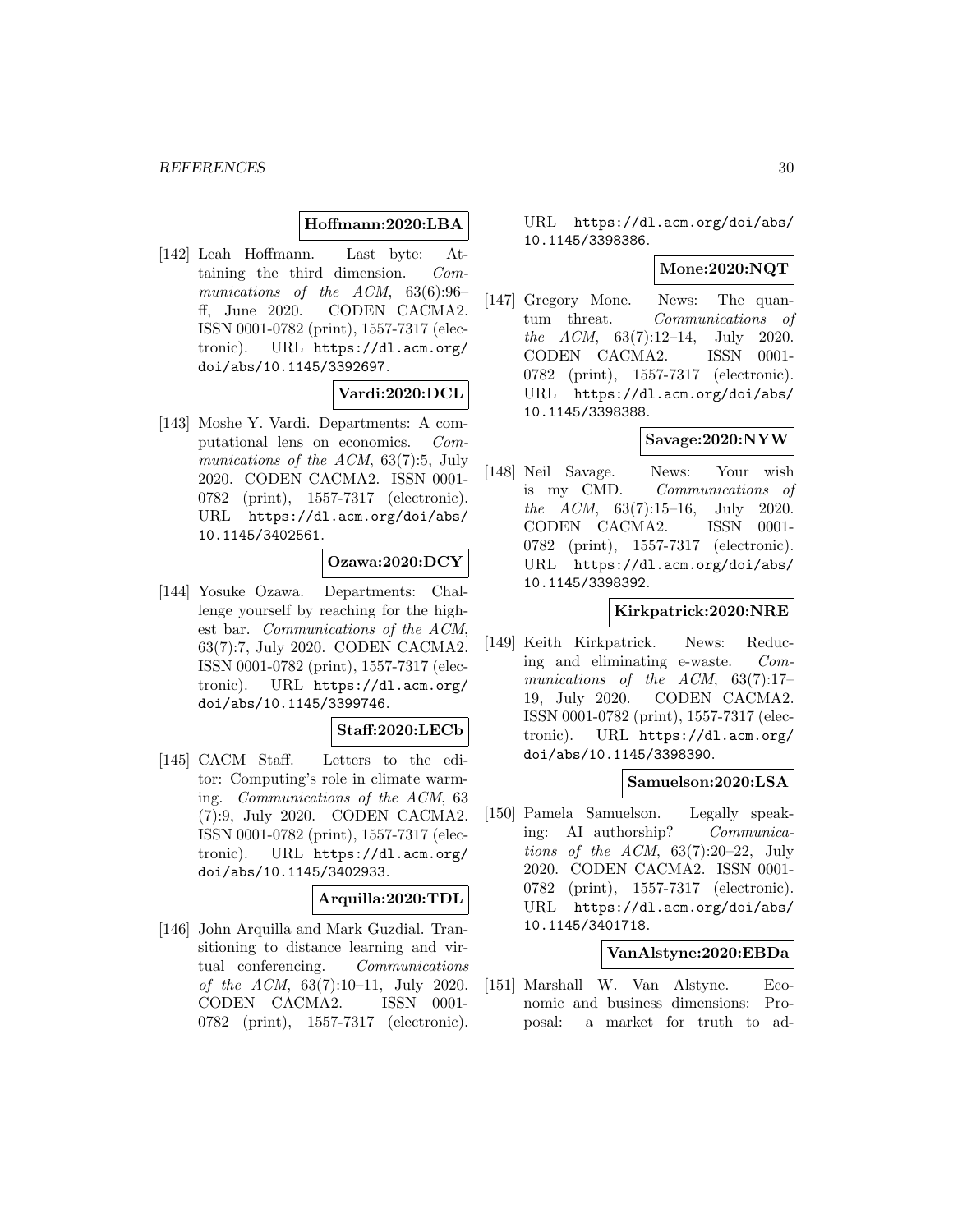dress false ads on social media. Communications of the ACM, 63(7):23– 25, July 2020. CODEN CACMA2. ISSN 0001-0782 (print), 1557-7317 (electronic). URL https://dl.acm.org/ doi/abs/10.1145/3401724.

### **Pine:2020:CEI**

[152] Kathleen H. Pine, Margaret M. Hinrichs, Jieshu Wang, Dana Lewis, and Erik Johnston. Computing ethics: For impactful community engagement: check your role. Communications of the ACM, 63(7):26–28, July 2020. CODEN CACMA2. ISSN 0001- 0782 (print), 1557-7317 (electronic). URL https://dl.acm.org/doi/abs/ 10.1145/3401720.

### **Stanger:2020:VCV**

[153] Allison Stanger. Viewpoint: Consumers vs. citizens in democracy's public sphere. Communications of the ACM, 63(7):29–31, July 2020. CODEN CACMA2. ISSN 0001- 0782 (print), 1557-7317 (electronic). URL https://dl.acm.org/doi/abs/ 10.1145/3359553.

### **Subirana:2020:VCW**

[154] Brian Subirana. Viewpoint: Call for a wake standard for artificial intelligence. Communications of the ACM, 63(7):32– 35, July 2020. CODEN CACMA2. ISSN 0001-0782 (print), 1557-7317 (electronic). URL https://dl.acm.org/ doi/abs/10.1145/3402193.

#### **Helland:2020:BPB**

[155] Pat Helland. The best place to build a subway. Communications of the ACM, 63(7):36–39, July 2020. CODEN CACMA2. ISSN 0001- 0782 (print), 1557-7317 (electronic).

URL https://dl.acm.org/doi/abs/ 10.1145/3386269.

### **Clark:2020:DS**

[156] Jeremy Clark, Didem Demirag, and Seyedehmahsa Moosavi. Demystifying stablecoins. Communications of the ACM, 63(7):40–46, July 2020. CODEN CACMA2. ISSN 0001- 0782 (print), 1557-7317 (electronic). URL https://dl.acm.org/doi/abs/ 10.1145/3386275.

# **Dally:2020:DSH**

[157] William J. Dally, Yatish Turakhia, and Song Han. Domain-specific hardware accelerators. Communications of the ACM, 63(7):48–57, July 2020. CODEN CACMA2. ISSN 0001- 0782 (print), 1557-7317 (electronic). URL https://dl.acm.org/doi/abs/ 10.1145/3361682.

# **Stodden:2020:DSL**

[158] Victoria Stodden. The data science life cycle: a disciplined approach to advancing data science as a science. Communications of the ACM, 63(7):58– 66, July 2020. CODEN CACMA2. ISSN 0001-0782 (print), 1557-7317 (electronic). URL https://dl.acm.org/ doi/abs/10.1145/3360646.

## **Jouppi:2020:DSS**

[159] Norman P. Jouppi, Doe Hyun Yoon, George Kurian, Sheng Li, Nishant Patil, James Laudon, Cliff Young, and David Patterson. A domain-specific supercomputer for training deep neural networks. Communications of the ACM, 63(7):67– 78, July 2020. CODEN CACMA2. ISSN 0001-0782 (print), 1557-7317 (electronic). URL https://dl.acm.org/ doi/abs/10.1145/3360307.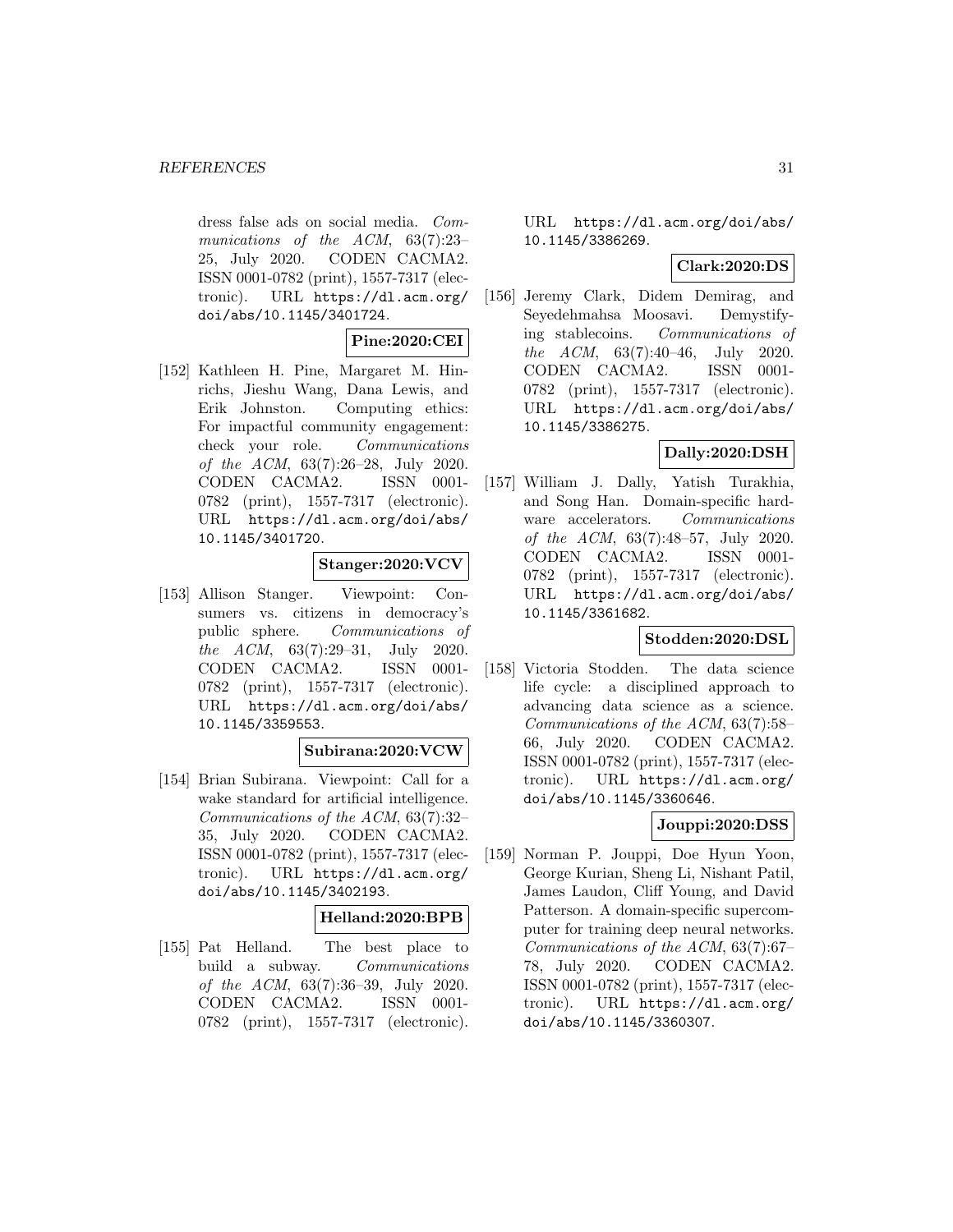#### **Catalini:2020:SSE**

[160] Christian Catalini and Joshua S. Gans. Some simple economics of the blockchain. Communications of the ACM, 63(7):80–90, July 2020. CODEN CACMA2. ISSN 0001- 0782 (print), 1557-7317 (electronic). URL https://dl.acm.org/doi/abs/ 10.1145/3359552.

### **Hill:2020:WCC**

[161] Mark D. Hill. Why 'correct' computers can leak your information: technical perspective. Communications of the ACM, 63(7):92, July 2020. CODEN CACMA2. ISSN 0001- 0782 (print), 1557-7317 (electronic). URL https://dl.acm.org/doi/abs/ 10.1145/3399740.

### **Kocher:2020:SAE**

[162] Paul Kocher, Jann Horn, Anders Fogh, Daniel Genkin, Daniel Gruss, Werner Haas, Mike Hamburg, Moritz Lipp, Stefan Mangard, Thomas Prescher, Michael Schwarz, and Yuval Yarom. Spectre attacks: exploiting speculative execution. Communications of the ACM, 63(7):93– 101, July 2020. CODEN CACMA2. ISSN 0001-0782 (print), 1557-7317 (electronic). URL https://dl.acm.org/ doi/abs/10.1145/3399742.

#### **Ranganathan:2020:ACS**

[163] Parthasarathy Ranganathan. ASIC clouds: specializing the datacenter: technical perspective. Communications of the  $ACM$ ,  $63(7):102$ , July 2020. CODEN CACMA2. ISSN 0001- 0782 (print), 1557-7317 (electronic). URL https://dl.acm.org/doi/abs/ 10.1145/3399738.

### **Taylor:2020:ACS**

[164] Michael Bedford Taylor, Luis Vega, Moein Khazraee, Ikuo Magaki, Scott Davidson, and Dustin Richmond. ASIC clouds: specializing the datacenter for planet-scale applications. Communications of the ACM, 63(7):103– 109, July 2020. CODEN CACMA2. ISSN 0001-0782 (print), 1557-7317 (electronic). URL https://dl.acm.org/ doi/abs/10.1145/3399734.

#### **Shasha:2020:LBSb**

[165] Dennis Shasha. Last byte: Strategic paddling. Communications of the ACM, 63(7):112–ff, July 2020. CODEN CACMA2. ISSN 0001- 0782 (print), 1557-7317 (electronic). URL https://dl.acm.org/doi/abs/ 10.1145/3401749.

# **Cerf:2020:CIM**

[166] Vinton G. Cerf. Cerf's up: On the Internet of Medical Things. Communications of the ACM, 63(8):5, July 2020. CODEN CACMA2. ISSN 0001- 0782 (print), 1557-7317 (electronic). URL https://dl.acm.org/doi/abs/ 10.1145/3406779.

#### **Arquilla:2020:HWW**

[167] John Arquilla and Jeremy Roschelle. How WWII was won, and why CS students feel unappreciated. Communications of the  $ACM$ ,  $63(8):6-7$ , July 2020. CODEN CACMA2. ISSN 0001- 0782 (print), 1557-7317 (electronic). URL https://dl.acm.org/doi/abs/ 10.1145/3403958.

### **Greengard:2020:NNC**

[168] Samuel Greengard. News: Neuromorphic chips take shape. Communica-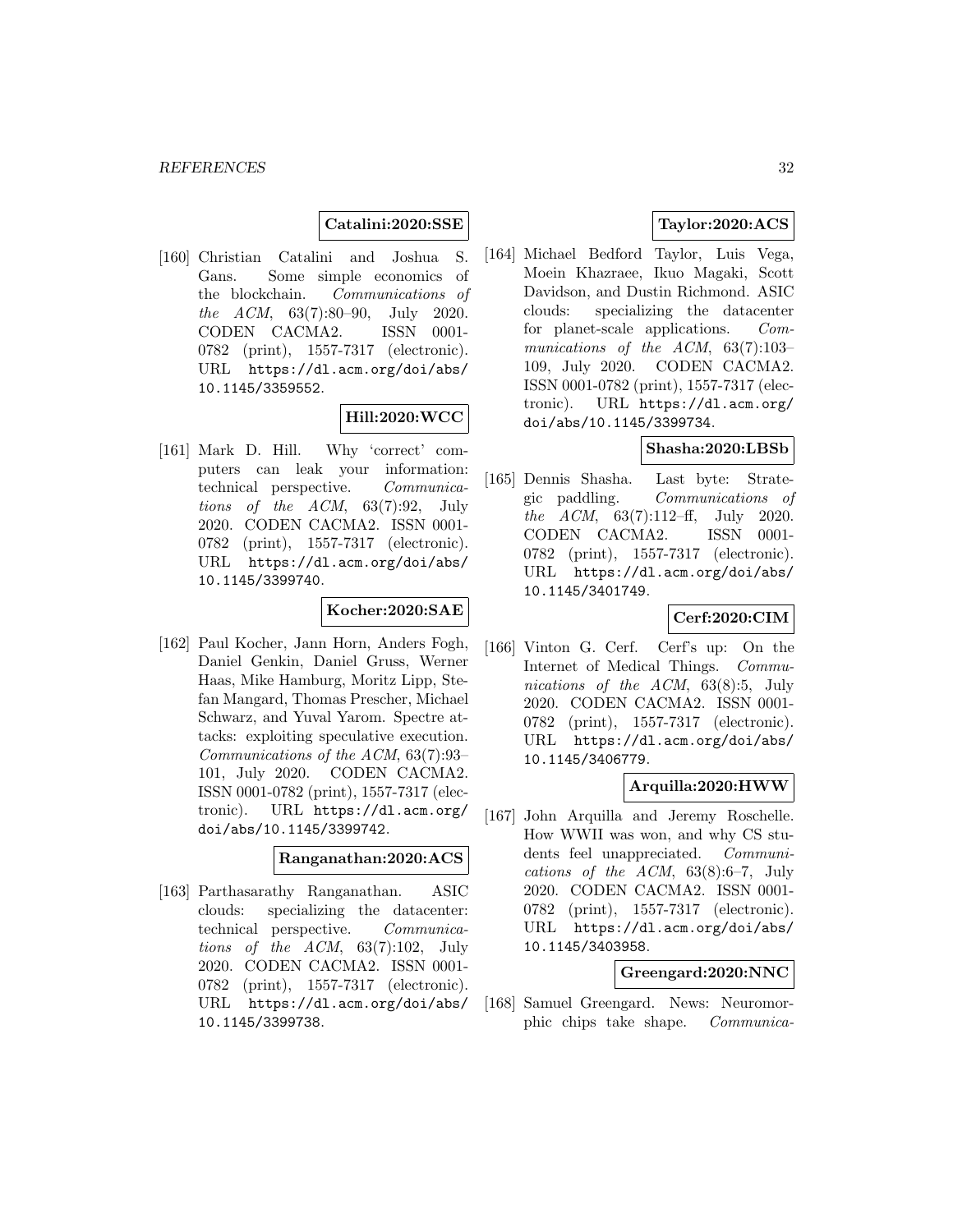tions of the  $ACM$ ,  $63(8):9-11$ , July 2020. CODEN CACMA2. ISSN 0001- 0782 (print), 1557-7317 (electronic). URL https://dl.acm.org/doi/abs/ 10.1145/3403960.

### **Monroe:2020:NDH**

[169] Don Monroe. News: Digital humans on the big screen. Communications of the ACM, 63(8):12– 14, July 2020. CODEN CACMA2. ISSN 0001-0782 (print), 1557-7317 (electronic). URL https://dl.acm.org/ doi/abs/10.1145/3403972.

# **Kugler:2020:NWA**

[170] Logan Kugler. News: Are we addicted to technology? Communications of the ACM,  $63(8):15-16$ , July 2020. CODEN CACMA2. ISSN 0001- 0782 (print), 1557-7317 (electronic). URL https://dl.acm.org/doi/abs/ 10.1145/3403966.

### **Fernandez:2020:BPT**

[171] Jannie Fernandez and JeffriAnne Wilder. Broadening participation: TECHNOLOchicas: a critical intersectional approach shaping the color of our future. Communications of the ACM, 63(8):18–21, July 2020. CODEN CACMA2. ISSN 0001- 0782 (print), 1557-7317 (electronic). URL https://dl.acm.org/doi/abs/ 10.1145/3408052.

# **Neville-Neil:2020:KVB**

[172] George V. Neville-Neil. Kode vicious: Broken hearts and coffee mugs. Communications of the ACM, 63(8):22– 23, July 2020. CODEN CACMA2. ISSN 0001-0782 (print), 1557-7317 (electronic). URL https://dl.acm.org/ doi/abs/10.1145/3408054.

### **Krishnamurthi:2020:EDC**

[173] Shriram Krishnamurthi and Kathi Fisler. Education: Data-centricity: a challenge and opportunity for computing education. Communications of the ACM, 63(8):24–26, July 2020. CODEN CACMA2. ISSN 0001- 0782 (print), 1557-7317 (electronic). URL https://dl.acm.org/doi/abs/ 10.1145/3408056.

# **Galil:2020:PSO**

[174] Zvi Galil. Privacy and security: OM-SCS: the revolution will be digitized. Communications of the ACM, 63(8):27– 29, July 2020. CODEN CACMA2. ISSN 0001-0782 (print), 1557-7317 (electronic). URL https://dl.acm.org/ doi/abs/10.1145/3366191.

### **Borgman:2020:VTP**

[175] Christine L. Borgman, Michael J. Scroggins, Irene V. Pasquetto, R. Stuart Geiger, Bernadette M. Boscoe, Peter T. Darch, Charlotte Cabasse-Mazel, Cheryl Thompson, and Milena S. Golshan. Viewpoint: Thorny problems in data (-intensive) science. Communications of the ACM, 63(8):30– 32, July 2020. CODEN CACMA2. ISSN 0001-0782 (print), 1557-7317 (electronic). URL https://dl.acm.org/ doi/abs/10.1145/3408047.

### **Staff:2020:CFR**

[176] CACM Staff. To catch a failure: the record-and-replay approach to debugging. Communications of the ACM, 63(8):34–40, July 2020. CODEN CACMA2. ISSN 0001- 0782 (print), 1557-7317 (electronic). URL https://dl.acm.org/doi/abs/ 10.1145/3386277.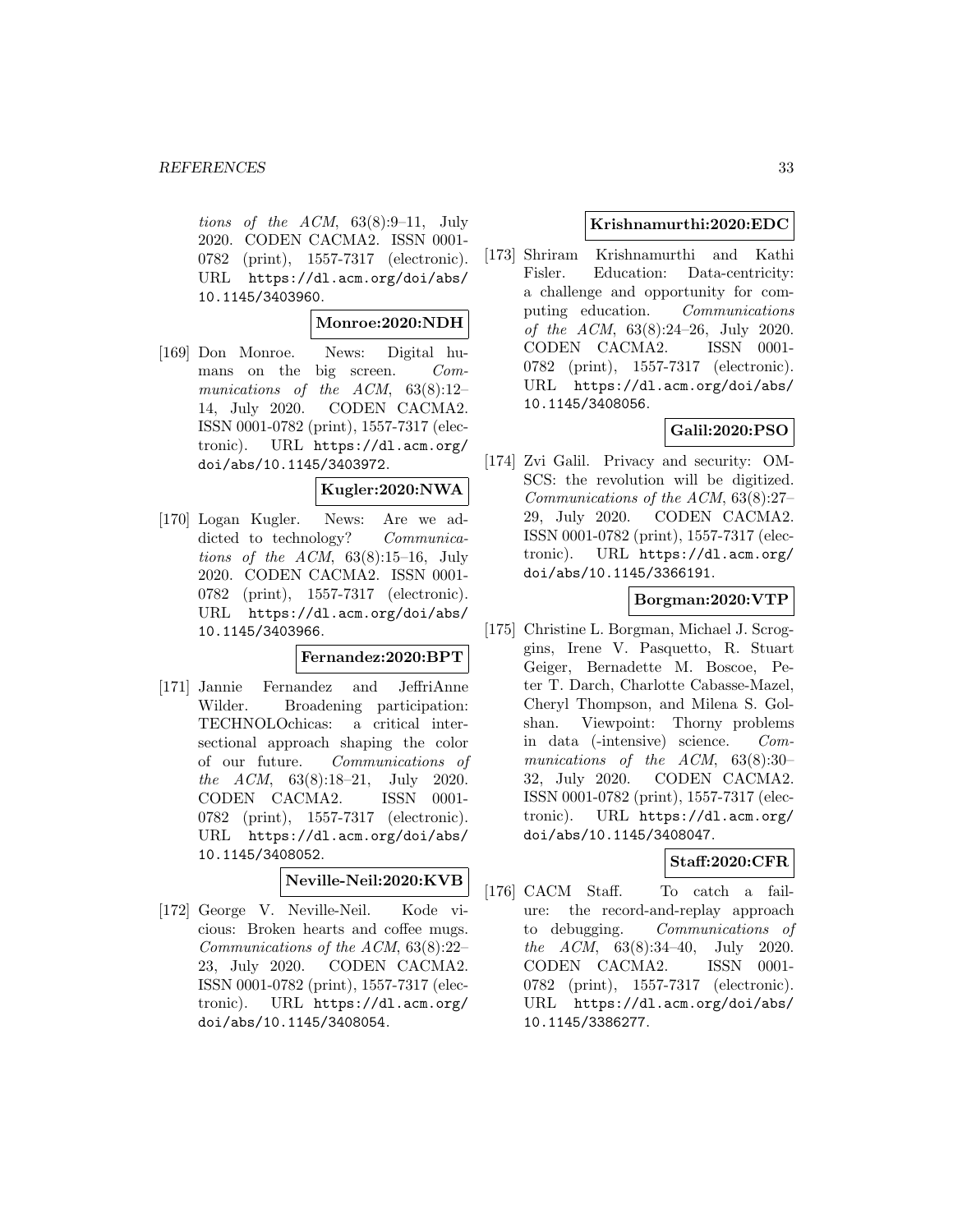### **Frazelle:2020:PP**

[177] Jessie Frazelle. Power to the people. Communications of the ACM, 63(8):41– 45, July 2020. CODEN CACMA2. ISSN 0001-0782 (print), 1557-7317 (electronic). URL https://dl.acm.org/ doi/abs/10.1145/3397888.

### **Maiden:2020:DCS**

[178] Neil Maiden, Konstantinos Zachos, Amanda Brown, Dimitris Apostolou, Balder Holm, Lars Nyre, Aleksander Tonheim, and Arend van den Beld. Digital creativity support for original journalism. Communications of the ACM, 63(8):46–53, July 2020. CODEN CACMA2. ISSN 0001- 0782 (print), 1557-7317 (electronic). URL https://dl.acm.org/doi/abs/ 10.1145/3386526.

# **Connolly:2020:WCB**

[179] Randy Connolly. Why computing belongs within the social sciences. Communications of the ACM, 63(8):54– 59, July 2020. CODEN CACMA2. ISSN 0001-0782 (print), 1557-7317 (electronic). URL https://dl.acm.org/ doi/abs/10.1145/3383444.

# **Payton:2020:EUC**

[180] Fay Cobb Payton and Alexa Busch. Examining undergraduate computer science participation in North Carolina. Communications of the ACM, 63(8):60– 68, July 2020. CODEN CACMA2. ISSN 0001-0782 (print), 1557-7317 (electronic). URL https://dl.acm.org/ doi/abs/10.1145/3372122.

**Cockburn:2020:TRC**

[181] Andy Cockburn, Pierre Dragicevic, Lonni Besançon, and Carl Gutwin.

Threats of a replication crisis in empirical computer science. Communications of the ACM, 63(8):70–79, July 2020. CODEN CACMA2. ISSN 0001- 0782 (print), 1557-7317 (electronic). URL https://dl.acm.org/doi/abs/ 10.1145/3360311.

### **Tan:2020:EMM**

[182] Wang-Chiew Tan. Entity matching with Magellan: technical perspective. Communications of the ACM, 63(8): 82, July 2020. CODEN CACMA2. ISSN 0001-0782 (print), 1557-7317 (electronic). URL https://dl.acm.org/ doi/abs/10.1145/3405464.

### **Doan:2020:MTB**

[183] AnHai Doan, Pradap Konda, Paul Suganthan G. C., Yash Govind, Derek Paulsen, Kaushik Chandrasekhar, Philip Martinkus, and Matthew Christie. Magellan: toward building ecosystems of entity matching solutions. Communications of the ACM, 63(8):83–91, July 2020. CODEN CACMA2. ISSN 0001- 0782 (print), 1557-7317 (electronic). URL https://dl.acm.org/doi/abs/ 10.1145/3405476.

#### **Papakonstantinou:2020:SLA**

[184] Yannis Papakonstantinou. Supporting linear algebra operations in SQL: technical perspective. Communications of the  $ACM$ ,  $63(8):92$ , July 2020. CODEN CACMA2. ISSN 0001- 0782 (print), 1557-7317 (electronic). URL https://dl.acm.org/doi/abs/ 10.1145/3405468.

### **Luo:2020:SLA**

[185] Shangyu Luo, Zekai J. Gao, Michael Gubanov, Luis L. Perez, Dimitrije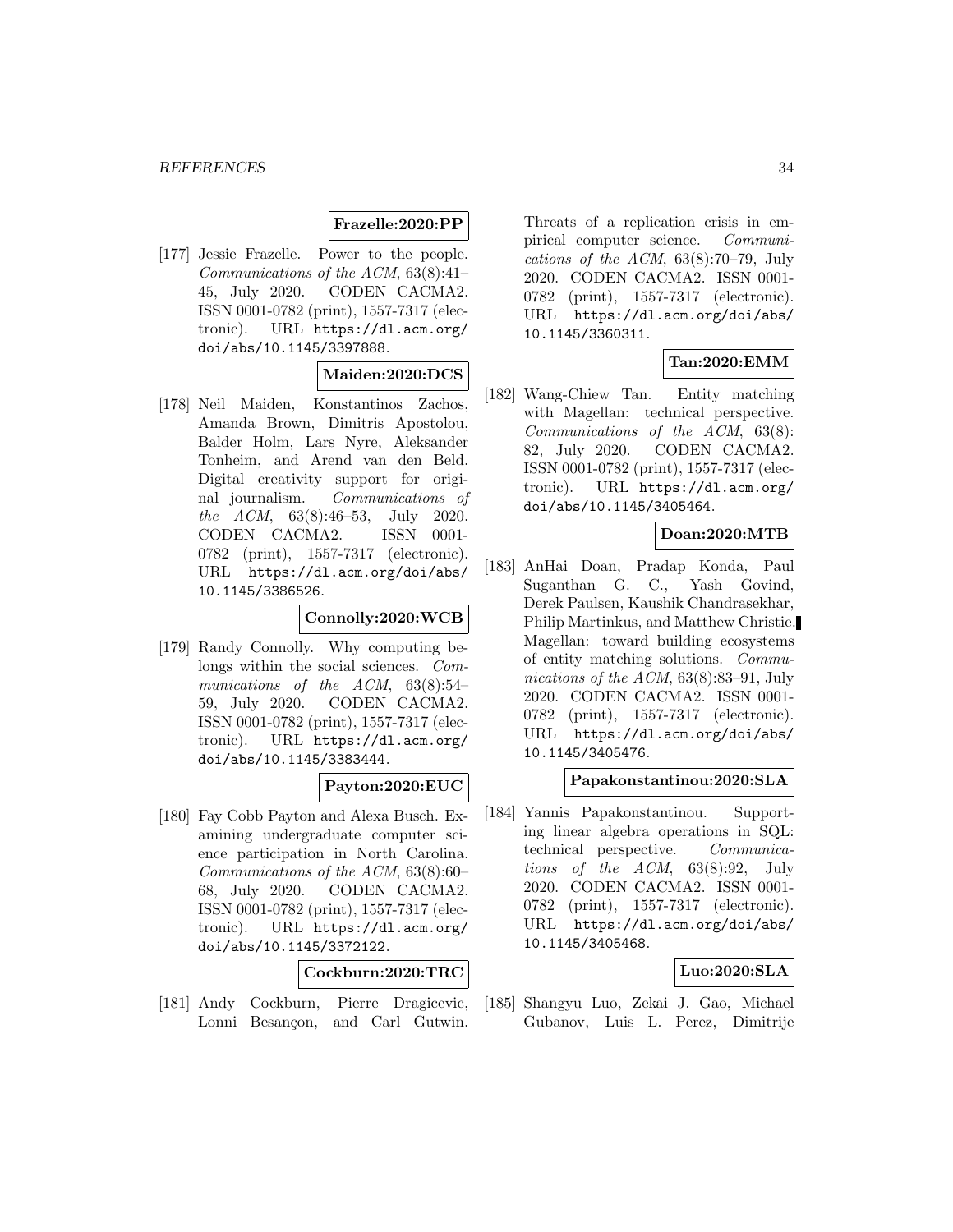Jankov, and Christopher Jermaine. Scalable linear algebra on a relational database system. Communications of the ACM,  $63(8):93-101$ , July 2020. CODEN CACMA2. ISSN 0001- 0782 (print), 1557-7317 (electronic). URL https://dl.acm.org/doi/abs/ 10.1145/3405470.

### **Hoffmann:2020:LBS**

[186] Leah Hoffmann. Last byte: Seeing light at the end of the cybersecurity tunnel. Communications of the ACM, 63(8): 104–ff, July 2020. CODEN CACMA2. ISSN 0001-0782 (print), 1557-7317 (electronic). URL https://dl.acm.org/ doi/abs/10.1145/3403976.

# **Vardi:2020:DWA**

[187] Moshe Y. Vardi. Departments: Where have all the domestic graduate students gone? Communications of the ACM, 63 (9):5, August 2020. CODEN CACMA2. ISSN 0001-0782 (print), 1557-7317 (electronic). URL https://dl.acm.org/ doi/10.1145/3410470.

### **Staff:2020:LEL**

[188] CACM Staff. Letters to the editor: Lost in translation. Communications of the ACM,  $63(9):9-10$ , August 2020. CODEN CACMA2. ISSN 0001-0782 (print), 1557-7317 (electronic). URL https://dl.acm.org/ doi/10.1145/3411279.

### **Hazzan:2020:TCU**

[189] Orit Hazzan. Teaching CS undergrads online to work with others effectively. Communications of the ACM, 63(9):12– 13, August 2020. CODEN CACMA2. ISSN 0001-0782 (print), 1557-7317 (electronic). URL https://dl.acm.org/ doi/10.1145/3409780.

# **Mone:2020:NA**

[190] Gregory Mone. News: It's alive! Communications of the ACM, 63(9):15– 17, August 2020. CODEN CACMA2. ISSN 0001-0782 (print), 1557-7317 (electronic). URL https://dl.acm.org/ doi/10.1145/3409800.

# **Greengard:2020:NAE**

[191] Samuel Greengard. News: AI on edge. Communications of the ACM, 63(9):18– 20, August 2020. CODEN CACMA2. ISSN 0001-0782 (print), 1557-7317 (electronic). URL https://dl.acm.org/ doi/10.1145/3409977.

### **Marks:2020:NVC**

[192] Paul Marks. News: Virtual collaboration in the age of the coronavirus. Communications of the ACM, 63(9):21– 23, August 2020. CODEN CACMA2. ISSN 0001-0782 (print), 1557-7317 (electronic). URL https://dl.acm.org/ doi/10.1145/3409803.

# **Kaminski:2020:LTR**

[193] Margot Kaminski. Law and technology: A recent renaissance in privacy law. Communications of the ACM, 63(9):24– 27, August 2020. CODEN CACMA2. ISSN 0001-0782 (print), 1557-7317 (electronic). URL https://dl.acm.org/ doi/10.1145/3411049.

### **Lala:2020:SAV**

[194] Jaynarayan H. Lala, Carl E. Landwehr, and John F. Meyer. Security: Autonomous vehicle safety: lessons from aviation. Communications of the ACM, 63(9):28–31, August 2020. CODEN CACMA2. ISSN 0001-0782 (print), 1557-7317 (electronic). URL https:// dl.acm.org/doi/10.1145/3411053.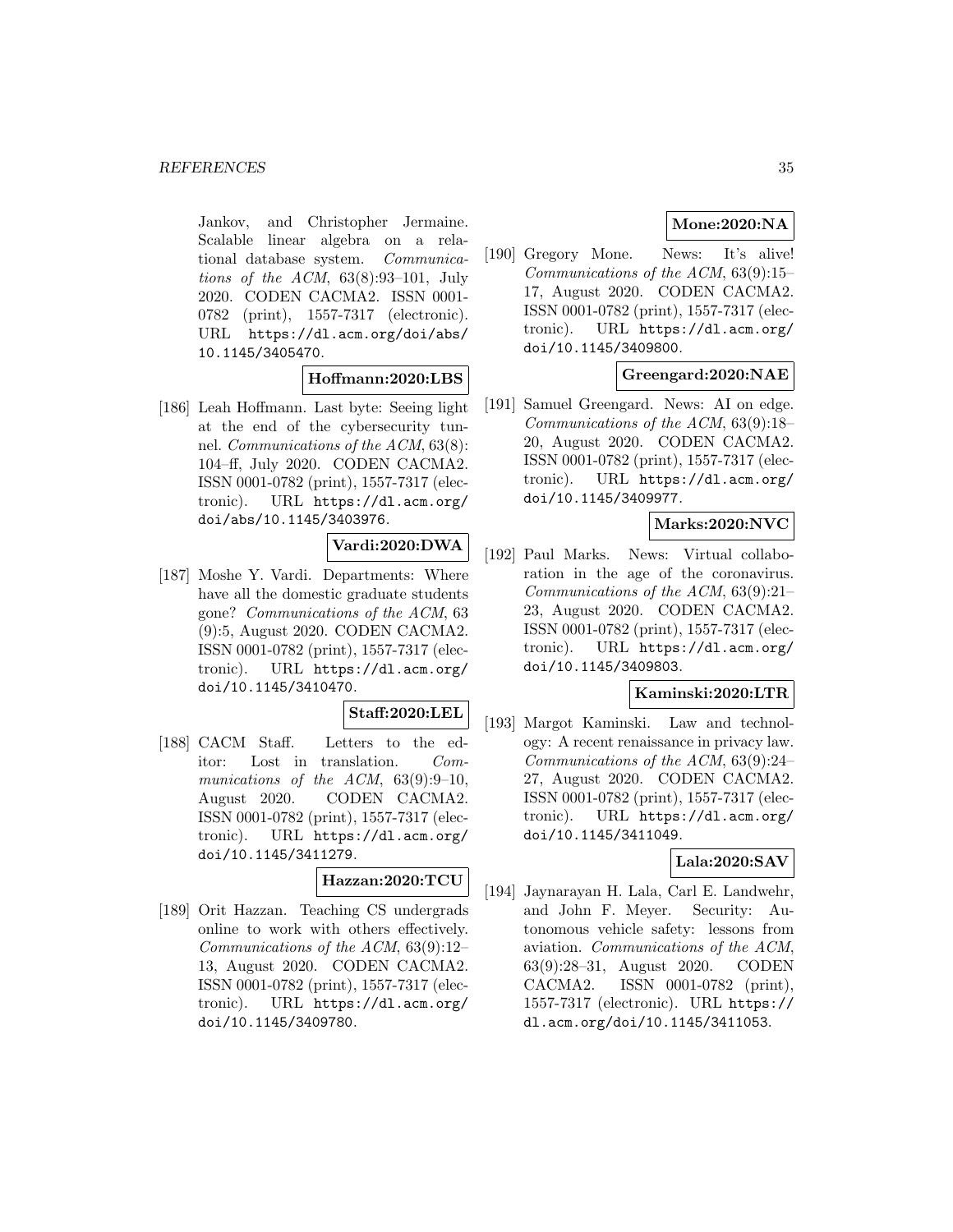#### **Denning:2020:PIA**

[195] Peter J. Denning. The profession of IT: Avalanches make us all innovators. Communications of the ACM, 63(9):32– 34, August 2020. CODEN CACMA2. ISSN 0001-0782 (print), 1557-7317 (electronic). URL https://dl.acm.org/ doi/10.1145/3411055.

#### **Schryen:2020:VIM**

[196] Guido Schryen. Viewpoint: Integrating management science into the HPC research ecosystem. Communications of the  $ACM$ ,  $63(9):35-37$ , August 2020. CODEN CACMA2. ISSN 0001-0782 (print), 1557-7317 (electronic). URL https://dl.acm.org/ doi/10.1145/3377477.

#### **Bruckman:2020:VYT**

[197] Amy Bruckman. Viewpoint: 'have you thought about... ': talking about ethical implications of research. Communications of the ACM, 63(9):38-40, August 2020. CODEN CACMA2. ISSN 0001-0782 (print), 1557-7317 (electronic). URL https://dl.acm.org/ doi/10.1145/3377405.

### **Narayanan:2020:DPP**

[198] Arvind Narayanan, Arunesh Mathur, Marshini Chetty, and Mihir Kshirsagar. Dark patterns: past, present, and future. Communications of the ACM, 63(9):42–47, August 2020. CODEN CACMA2. ISSN 0001-0782 (print), 1557-7317 (electronic). URL https:// dl.acm.org/doi/10.1145/3397884.

### **Kelly:2020:PMP**

[199] Terence Kelly. Is persistent memory persistent? Communications of the ACM, 63(9):48–54, August 2020. CODEN CACMA2. ISSN 0001-0782 (print), 1557-7317 (electronic). URL https:// dl.acm.org/doi/10.1145/3397882.

### **Burke:2020:BAE**

[200] Quinn Burke and Cinamon Sunrise Bailey. Becoming an 'adaptive' expert. Communications of the ACM, 63(9):56– 64, August 2020. CODEN CACMA2. ISSN 0001-0782 (print), 1557-7317 (electronic). URL https://dl.acm.org/ doi/10.1145/3366171.

#### **Burton-Jones:2020:ISA**

[201] Andrew Burton-Jones, Alicia Gilchrist, Peter Green, and Michael Draheim. Improving social alignment during digital transformation. Communications of the ACM,  $63(9):65-71$ , August 2020. CODEN CACMA2. ISSN 0001-0782 (print), 1557-7317 (electronic). URL https://dl.acm.org/ doi/10.1145/3410429.

#### **Hellerstein:2020:KCW**

[202] Joseph M. Hellerstein and Peter Alvaro. Keeping CALM: when distributed consistency is easy. Communications of the ACM,  $63(9)$ :72–81, August 2020. CODEN CACMA2. ISSN 0001-0782 (print), 1557-7317 (electronic). URL https://dl.acm.org/ doi/10.1145/3369736.

#### **Shahabi:2020:CVL**

[203] Cyrus Shahabi. Computing the value of location data: technical perspective. Communications of the ACM, 63(9): 84, August 2020. CODEN CACMA2. ISSN 0001-0782 (print), 1557-7317 (electronic). URL https://dl.acm.org/ doi/10.1145/3410385.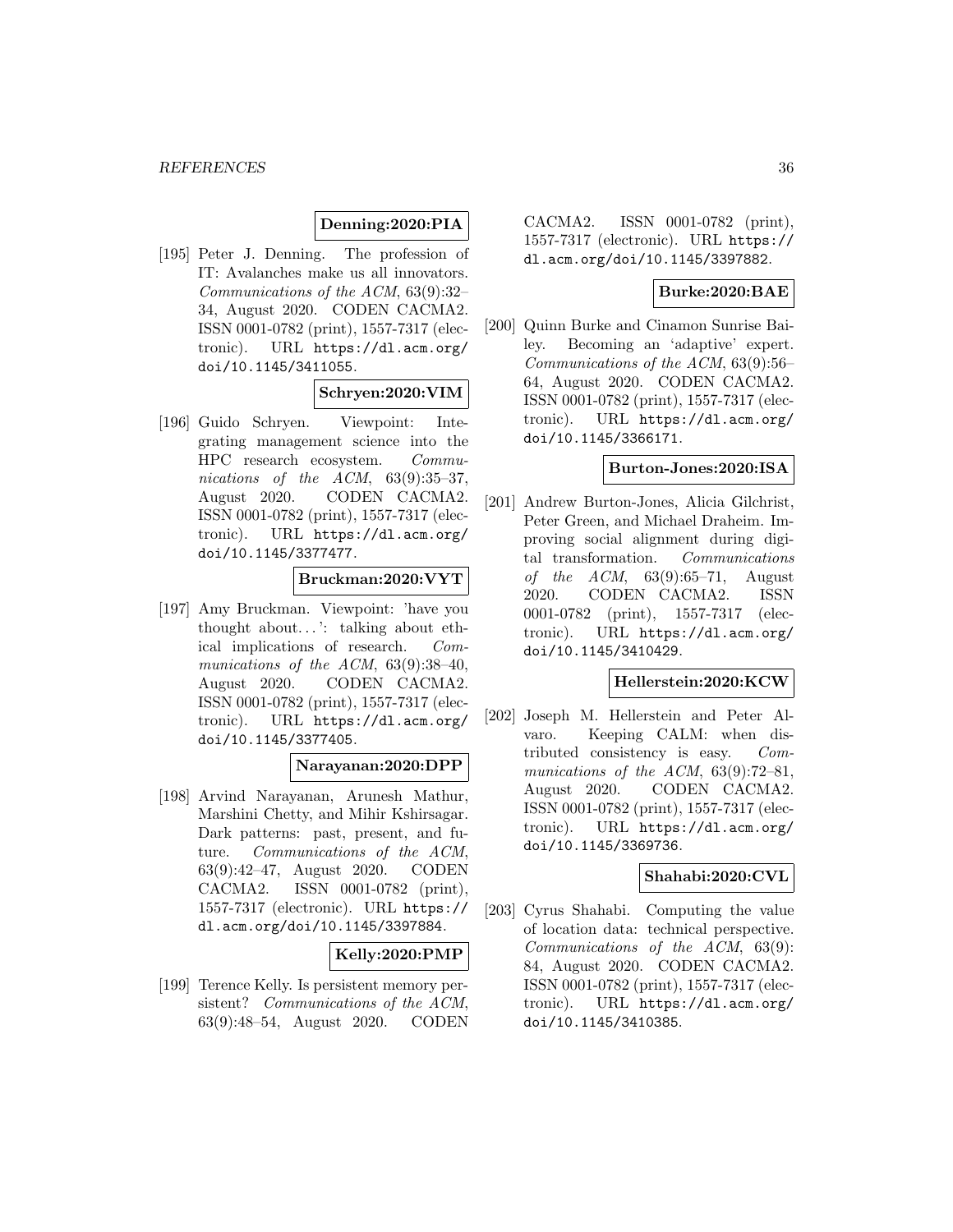# **Aly:2020:CVS**

[204] Heba Aly, John Krumm, Gireeja Ranade, and Eric Horvitz. Computing value of spatiotemporal information. Communications of the ACM, 63(9):85– 92, August 2020. CODEN CACMA2. ISSN 0001-0782 (print), 1557-7317 (electronic). URL https://dl.acm.org/ doi/10.1145/3410387.

### **Shekhar:2020:PSC**

[205] Shashi Shekhar. Progress in spatial computing for flood prediction: technical perspective. Communications of the ACM, 63(9):93, August 2020. CODEN CACMA2. ISSN 0001-0782 (print), 1557-7317 (electronic). URL https:// dl.acm.org/doi/10.1145/3410410.

## **Lowe:2020:FRA**

[206] Aaron Lowe, Pankaj K. Agarwal, and Mathias Rav. Flood-risk analysis on terrains. Communications of the ACM, 63(9):94–102, August 2020. CODEN CACMA2. ISSN 0001-0782 (print), 1557-7317 (electronic). URL https:// dl.acm.org/doi/10.1145/3410413.

## **Clegg:2020:LBL**

[207] Brian Clegg. Last byte: Little green message: a different kind of first-contact scenario. Communications of the ACM, 63(9):104–ff, August 2020. CODEN CACMA2. ISSN 0001-0782 (print), 1557-7317 (electronic). URL https:// dl.acm.org/doi/10.1145/3409981.

#### **Cerf:2020:CDD**

[208] Vinton G. Cerf. Cerf's up: On digital diplomacy. *Communications* of the  $ACM$ ,  $63(10):5$ , September 2020. CODEN CACMA2. ISSN

0001-0782 (print), 1557-7317 (electronic). URL https://dl.acm.org/ doi/10.1145/3418557.

# **Hill:2020:PCP**

[209] Robin K. Hill. Protecting computers and people from viruses. Communications of the ACM, 63(10):8, September 2020. CODEN CACMA2. ISSN 0001-0782 (print), 1557-7317 (electronic). URL https://dl.acm.org/ doi/10.1145/3415748.

## **Monroe:2020:NBB**

[210] Don Monroe. News: Bouncing balls and quantum computing. Communications of the ACM,  $63(10):10-12$ , September 2020. CODEN CACMA2. ISSN 0001-0782 (print), 1557-7317 (electronic). URL https://dl.acm.org/ doi/10.1145/3416076.

# **Edwards:2020:NTS**

[211] Chris Edwards. News: Thwarting side-channel attacks. Communications of the ACM,  $63(10):13-14$ , September 2020. CODEN CACMA2. ISSN 0001-0782 (print), 1557-7317 (electronic). URL https://dl.acm.org/ doi/10.1145/3416080.

### **Kirkpatrick:2020:NWA**

[212] Keith Kirkpatrick. News: Who has access to your smartphone data? Communications of the ACM,  $63(10):15-17$ , September 2020. CODEN CACMA2. ISSN 0001-0782 (print), 1557-7317 (electronic). URL https://dl.acm.org/ doi/10.1145/3416078.

#### **Garfinkel:2020:NFA**

[213] Simson Garfinkel and Eugene H. Spafford. News: Fran Allen: 1932– 2020. Communications of the ACM, 63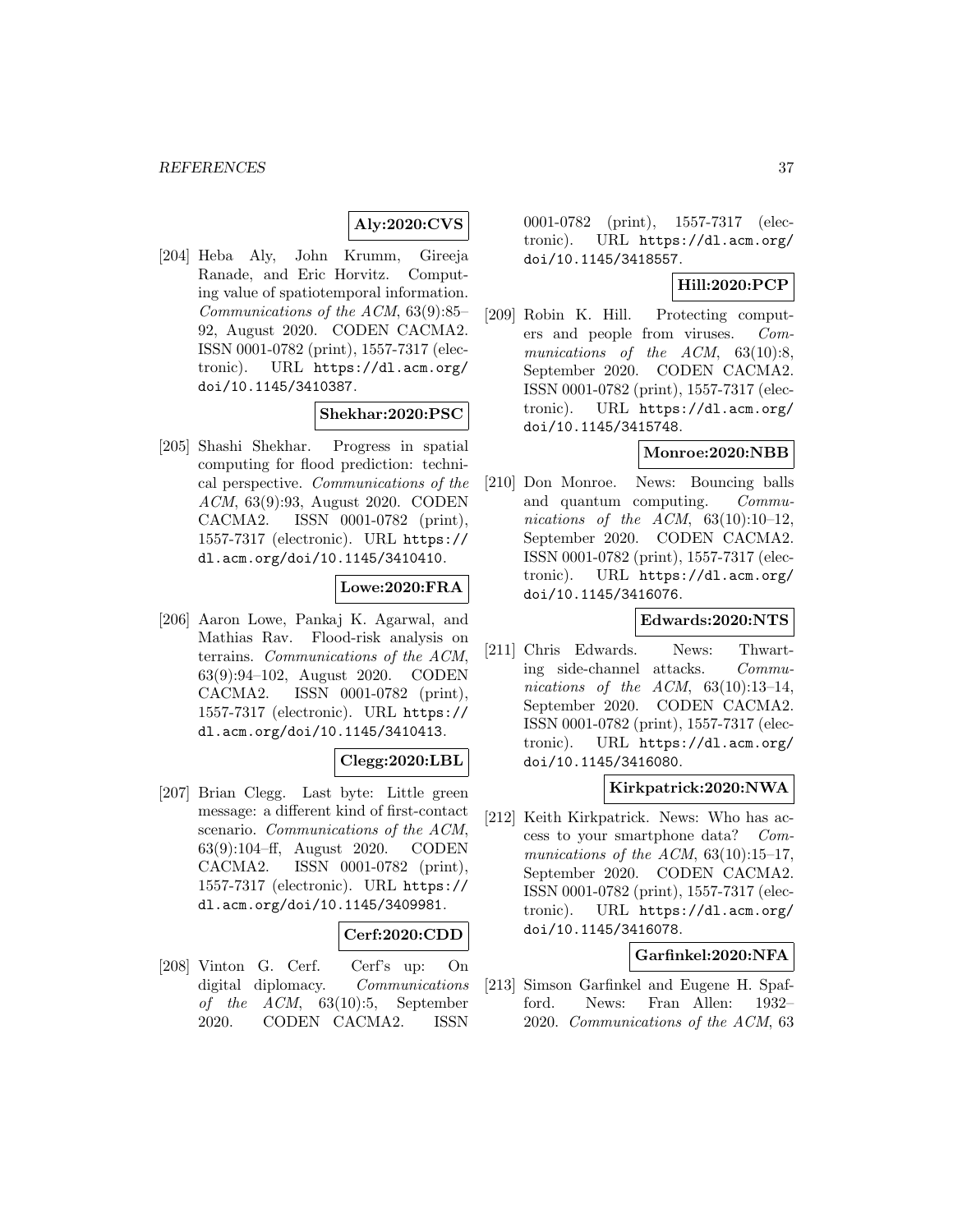(10):18–19, September 2020. CODEN CACMA2. ISSN 0001-0782 (print), 1557-7317 (electronic). URL https:// dl.acm.org/doi/10.1145/3418560.

# **Cusumano:2020:TSMb**

[214] Michael A. Cusumano. Technology strategy and management: Selfdriving vehicle technology: progress and promises. Communications of the ACM, 63(10):20–22, September 2020. CODEN CACMA2. ISSN 0001-0782 (print), 1557-7317 (electronic). URL https:/ /dl.acm.org/doi/10.1145/3417074.

## **Neumann:2020:IRH**

[215] Peter G. Neumann. Inside risks: A holistic view of future risks. Communications of the ACM, 63(10):23-27, September 2020. CODEN CACMA2. ISSN 0001-0782 (print), 1557-7317 (electronic). URL https://dl.acm.org/ doi/10.1145/3417095.

#### **Neville-Neil:2020:KVS**

[216] George V. Neville-Neil. Kode vicious: Sanity vs. invisible markings. Communications of the ACM, 63(10):28-29, September 2020. CODEN CACMA2. ISSN 0001-0782 (print), 1557-7317 (electronic). URL https://dl.acm.org/ doi/10.1145/3417099.

#### **Snodgrass:2020:VWN**

[217] Richard T. Snodgrass and Marianne Winslett. Viewpoint: We need to automate the declaration of conflicts of interest. Communications of the ACM, 63 (10):30–32, September 2020. CODEN CACMA2. ISSN 0001-0782 (print), 1557-7317 (electronic). URL https:// dl.acm.org/doi/10.1145/3414556.

### **MacCormick:2020:VUC**

[218] John MacCormick. Viewpoint: Using computer programs and search problems for teaching theory of computation. Communications of the ACM, 63 (10):33–35, September 2020. CODEN CACMA2. ISSN 0001-0782 (print), 1557-7317 (electronic). URL https:// dl.acm.org/doi/10.1145/3382036.

## **Mencer:2020:HSF**

[219] Oskar Mencer, Dennis Allison, Elad Blatt, Mark Cummings, Michael J. Flynn, Jerry Harris, Carl Hewitt, Quinn Jacobson, Maysam Lavasani, Mohsen Moazami, Hal Murray, Masoud Nikravesh, Andreas Nowatzyk, Mark Shand, and Shahram Shirazi. The history, status, and future of FPGAs. Communications of the ACM, 63(10):36-39, September 2020. CODEN CACMA2. ISSN 0001-0782 (print), 1557-7317 (electronic). URL https://dl.acm.org/ doi/10.1145/3410669.

### **Chan:2020:DIG**

[220] Charisma Chan and Beth Cooper. Debugging incidents in Google's distributed systems. Communications of the ACM,  $63(10):40-46$ , September 2020. CODEN CACMA2. ISSN 0001-0782 (print), 1557-7317 (electronic). URL https://dl.acm.org/ doi/10.1145/3397880.

### **Galup:2020:WDA**

[221] Stuart Galup, Ronald Dattero, and Jing Quan. What do agile, lean, and ITIL mean to DevOps? Communications of the ACM,  $63(10):48-53$ , September 2020. CODEN CACMA2. ISSN 0001-0782 (print), 1557-7317 (elec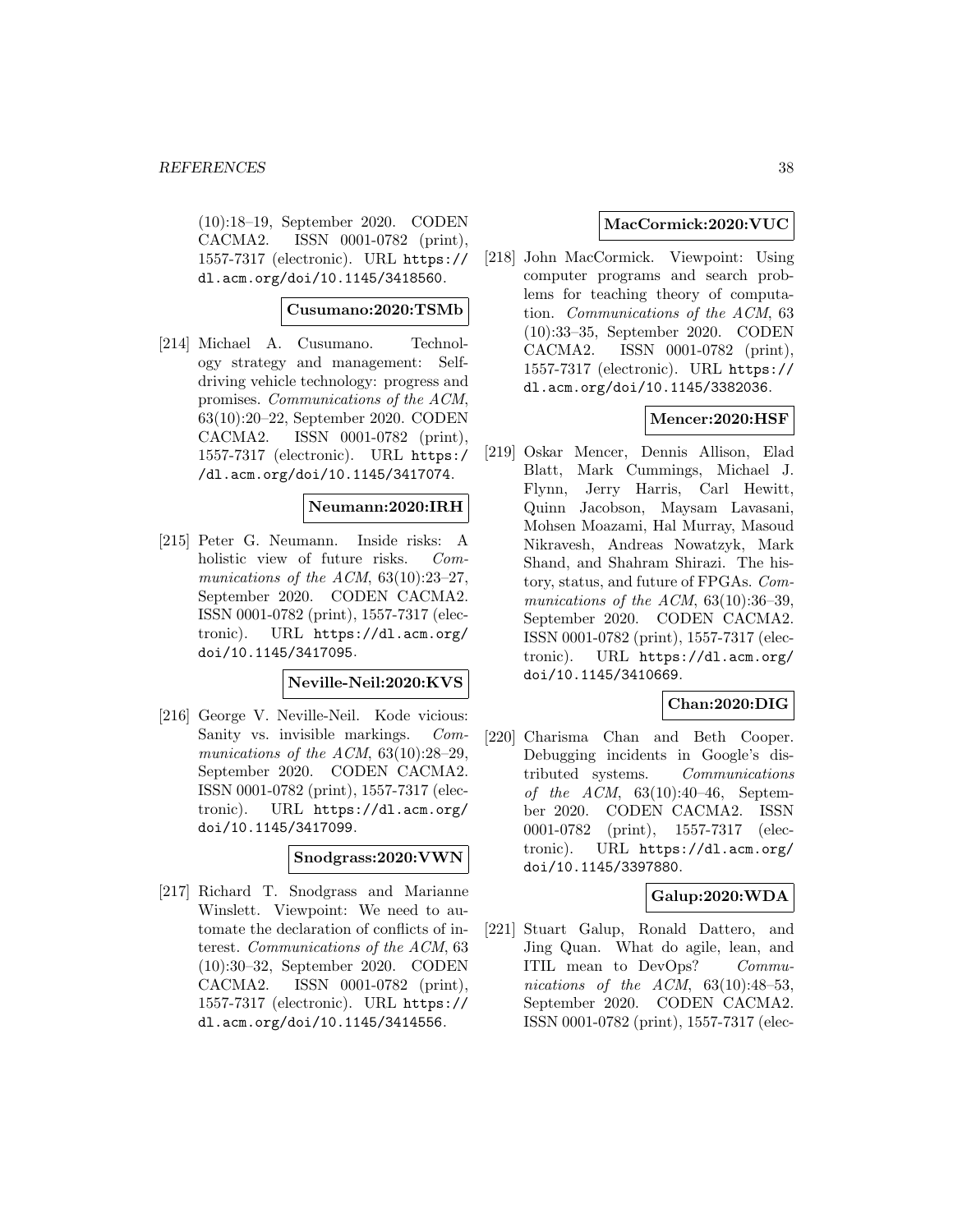tronic). URL https://dl.acm.org/ doi/10.1145/3372114.

### **Wilhelm:2020:RTS**

[222] Reinhard Wilhelm. Real time spent on real time. Communications of the ACM, 63(10):54–60, September 2020. CODEN CACMA2. ISSN 0001-0782 (print), 1557-7317 (electronic). URL https:// dl.acm.org/doi/10.1145/3375545.

# **Bohme:2020:RVD**

[223] Rainer Böhme, Lisa Eckey, Tyler Moore, Neha Narula, Tim Ruffing, and Aviv Zohar. Responsible vulnerability disclosure in cryptocurrencies. Communications of the ACM,  $63(10):62-71$ , September 2020. CODEN CACMA2. ISSN 0001-0782 (print), 1557-7317 (electronic). URL https://dl.acm.org/ doi/10.1145/3372115.

### **Cresci:2020:DSB**

[224] Stefano Cresci. A decade of social bot detection. Communications of the ACM, 63(10):72–83, September 2020. CODEN CACMA2. ISSN 0001-0782 (print), 1557-7317 (electronic). URL https:// dl.acm.org/doi/10.1145/3409116.

# **Livshits:2020:ASC**

[225] Benjamin Livshits. Analyzing smart contracts with MadMax: technical perspective. Communications of the ACM, 63(10):86, September 2020. CODEN CACMA2. ISSN 0001-0782 (print), 1557-7317 (electronic). URL https:// dl.acm.org/doi/10.1145/3416259.

#### **Grech:2020:MAG**

[226] Neville Grech, Michael Kong, Anton Jurisevic, Lexi Brent, Bernhard Scholz,

and Yannis Smaragdakis. MadMax: analyzing the out-of-gas world of smart contracts. Communications of the ACM, 63(10):87–95, September 2020. CODEN CACMA2. ISSN 0001-0782 (print), 1557-7317 (electronic). URL https:// dl.acm.org/doi/10.1145/3416262.

### **Beame:2020:TPO**

[227] Paul Beame. Two for the price of one: technical perspective. Communications of the ACM, 63(10):96, September 2020. CODEN CACMA2. ISSN 0001-0782 (print), 1557-7317 (electronic). URL https://dl.acm.org/ doi/10.1145/3416264.

# **Farhadi:2020:LBE**

[228] Alireza Farhadi, Mohammad Taghi Hajiaghayi, Kasper Green Larsen, and Elaine Shi. Lower bounds for external memory integer sorting via network coding. Communications of the ACM, 63 (10):97–105, September 2020. CODEN CACMA2. ISSN 0001-0782 (print), 1557-7317 (electronic). URL https:// dl.acm.org/doi/10.1145/3416268.

### **Shasha:2020:LBP**

[229] Dennis Shasha. Last byte: Privacypreserving polling. Communications of the  $ACM$ ,  $63(10):108$ -ff, September 2020. CODEN CACMA2. ISSN 0001-0782 (print), 1557-7317 (electronic). URL https://dl.acm.org/ doi/10.1145/3416266.

### **Rohlfing:2020:CPC**

[230] Celeste M. Rohlfing. Career paths in computing: A career unfolds in phases. Communications of the ACM, 63(11): 7, October 2020. CODEN CACMA2. ISSN 0001-0782 (print), 1557-7317 (elec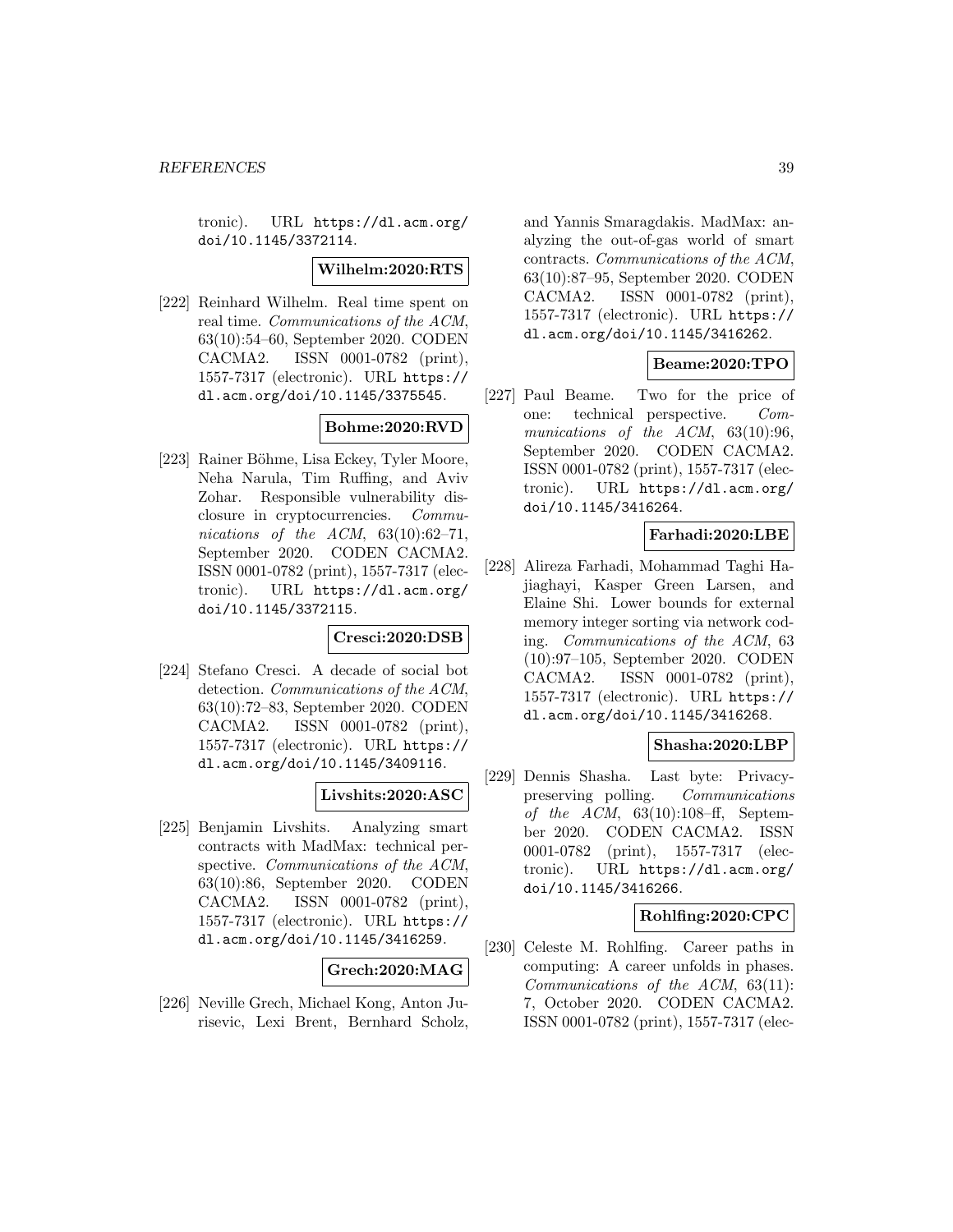tronic). URL https://dl.acm.org/ doi/10.1145/3422082.

**Staff:2020:LEW**

[231] CACM Staff. Letters to the editor: Weighing grad school payback. Communications of the ACM,  $63(11):8-9$ , October 2020. CODEN CACMA2. ISSN 0001-0782 (print), 1557-7317 (electronic). URL https://dl.acm.org/ doi/10.1145/3425745.

# **Patterson:2020:BBI**

[232] David Patterson and Yegor Bugayenko. BLOG@CACM: Bringing industry back to conferences, and paying for results. Communications of the ACM, 63(11):12–13, October 2020. CODEN CACMA2. ISSN 0001-0782 (print), 1557-7317 (electronic). URL https:// dl.acm.org/doi/10.1145/3422628.

#### **Monroe:2020:NSA**

[233] Don Monroe. News: Seeking artificial common sense. Communications of the ACM,  $63(11):14-16$ , October 2020. CODEN CACMA2. ISSN 0001-0782 (print), 1557-7317 (electronic). URL https://dl.acm.org/ doi/10.1145/3422588.

#### **Kirkpatrick:2020:NNL**

[234] Keith Kirkpatrick. News: Natural language misunderstanding. Communications of the ACM,  $63(11):17-18$ , October 2020. CODEN CACMA2. ISSN 0001-0782 (print), 1557-7317 (electronic). URL https://dl.acm.org/ doi/10.1145/3422600.

**Greengard:2020:NTN**

[235] Samuel Greengard. News: Terahertz networks move closer to reality. Communications of the ACM, 63(11):19– 21, October 2020. CODEN CACMA2. ISSN 0001-0782 (print), 1557-7317 (electronic). URL https://dl.acm.org/ doi/10.1145/3422630.

## **Cranor:2020:PDC**

[236] Lorrie Faith Cranor. Privacy: Digital contact tracing may protect privacy, but it is unlikely to stop the pandemic. Communications of the ACM, 63(11):22-24, October 2020. CODEN CACMA2. ISSN 0001-0782 (print), 1557-7317 (electronic). URL https://dl.acm.org/ doi/10.1145/3423993.

### **Samuelson:2020:LSC**

[237] Pamela Samuelson. Legally speaking: Copyright's online service providers safe harbors under siege. Communications of the ACM,  $63(11):25-27$ , October 2020. CODEN CACMA2. ISSN 0001-0782 (print), 1557-7317 (electronic). URL https://dl.acm.org/ doi/10.1145/3423995.

#### **VanAlstyne:2020:EBDb**

[238] Marshall W. Van Alstyne and Alisa Lenart. Economic and business dimensions: Using data and respecting users. Communications of the ACM, 63(11):28–30, October 2020. CODEN CACMA2. ISSN 0001-0782 (print), 1557-7317 (electronic). URL https:// dl.acm.org/doi/10.1145/3423998.

### **Ko:2020:EIT**

[239] Amy J. Ko, Alannah Oleson, Neil Ryan, Yim Register, Benjamin Xie, Mina Tari, Matthew J. Davidson, Stefania Druga, and Dastyni Loksa. Education: It is time for more critical CS education. Communications of the ACM,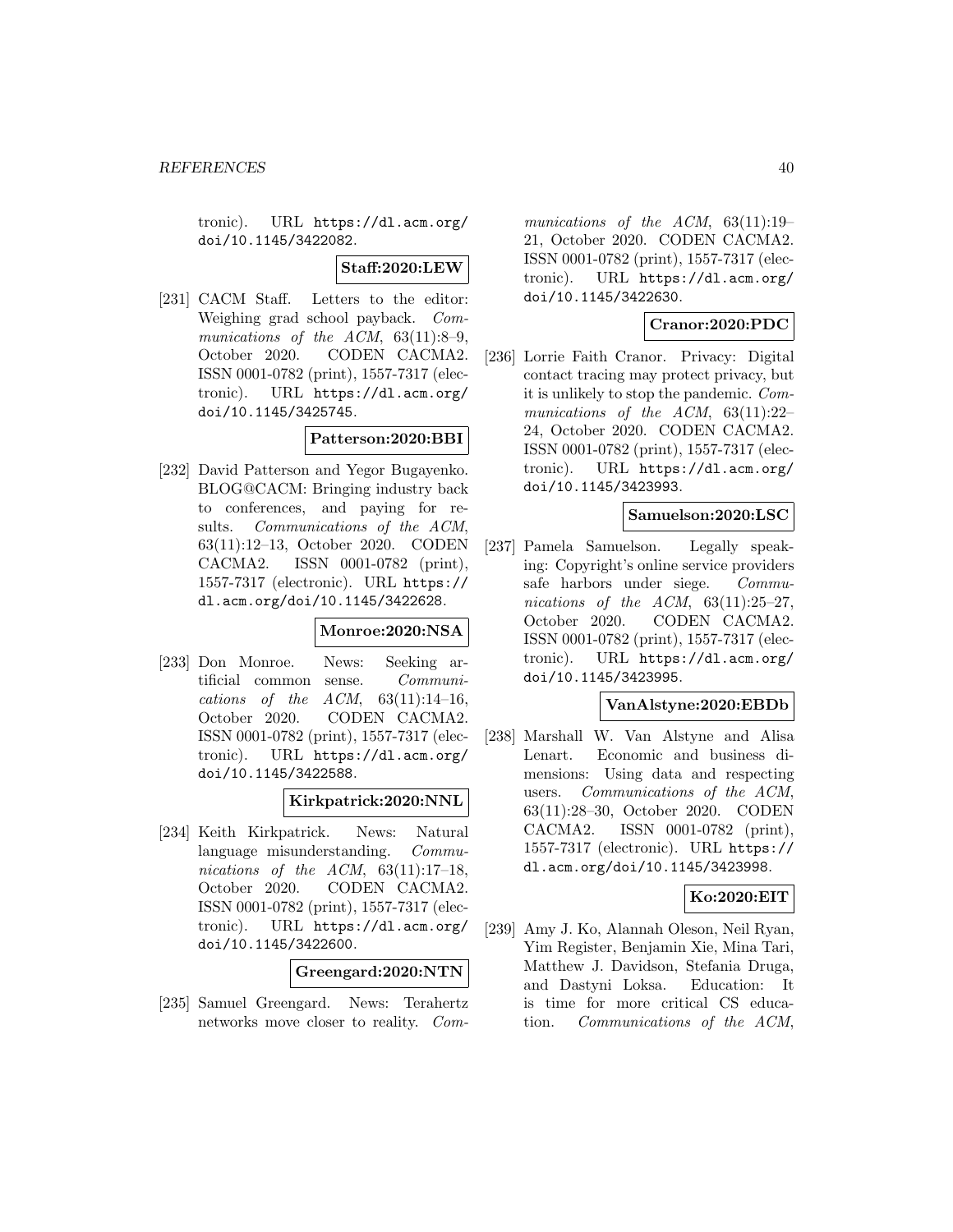63(11):31–33, October 2020. CODEN CACMA2. ISSN 0001-0782 (print), 1557-7317 (electronic). URL https:// dl.acm.org/doi/10.1145/3424000.

# **Ronen:2020:VWS**

[240] Boaz Ronen and Alex Coman. Viewpoint: Where should your IT constraint be?: The case of the financial services industry. Communications of the ACM, 63(11):34–37, October 2020. CODEN CACMA2. ISSN 0001-0782 (print), 1557-7317 (electronic). URL https:// dl.acm.org/doi/10.1145/3382081.

### **Visser:2020:VRC**

[241] Jacky Visser, John Lawrence, and Chris Reed. Viewpoint: Reason-checking fake news. Communications of the ACM, 63(11):38–40, October 2020. CODEN CACMA2. ISSN 0001-0782 (print), 1557-7317 (electronic). URL https:// dl.acm.org/doi/10.1145/3397189.

### **Almeida:2020:LAR**

[242] Virgilio Almeida, Gonzalo Navarro, and Sergio Rajsbaum. Latin America regional special section: Welcome. Communications of the ACM, 63(11):42– 44, October 2020. CODEN CACMA2. ISSN 0001-0782 (print), 1557-7317 (electronic). URL https://dl.acm.org/ doi/10.1145/3416955.

### **DeFreitas:2020:LAR**

[243] Rosiane De Freitas, João M. B. Cavalcanti, Sergio Cleger, Niro Higuchi, Carlos Henrique Celes, and Adriano Lima. Latin America regional special section: Hot topics: Estimating Amazon carbon stock using AI-based remote sensing. Communications of the ACM, 63 (11):46–48, October 2020. CODEN

CACMA2. ISSN 0001-0782 (print), 1557-7317 (electronic). URL https:// dl.acm.org/doi/10.1145/3416957.

## **Hevia:2020:LAR**

[244] Alejandro Hevia and Camilo Gómez. Latin America regional special section: Hot topics: Why me?: shedding light on random processes via randomness beacons. Communications of the ACM, 63(11):49–50, October 2020. CODEN CACMA2. ISSN 0001-0782 (print), 1557-7317 (electronic). URL https:// dl.acm.org/doi/10.1145/3416959.

## **Kon:2020:LAR**

[245] Fabio Kon, Kelly Braghetto, Eduardo Z. Santana, Roberto Speicys, and Jorge Guerra Guerra. Latin America regional special section: Hot topics: Toward smart and sustainable cities. Communications of the ACM,  $63(11):51-$ 52, October 2020. CODEN CACMA2. ISSN 0001-0782 (print), 1557-7317 (electronic). URL https://dl.acm.org/ doi/10.1145/3416961.

### **Milano:2020:LAR**

[246] Gastón Milano, Diego Vallespir, and Alfredo Viola. Latin America regional special section: Hot topics: A technological and innovative approach to COVID-19 in Uruguay. *Commu*nications of the ACM,  $63(11):53-55$ , October 2020. CODEN CACMA2. ISSN 0001-0782 (print), 1557-7317 (electronic). URL https://dl.acm.org/ doi/10.1145/3422826.

### **Meira:2020:LAR**

[247] Wagner Meira, Antonio L. P. Ribeiro, Derick M. Oliveira, and Antonio H. Ribeiro. Latin America regional special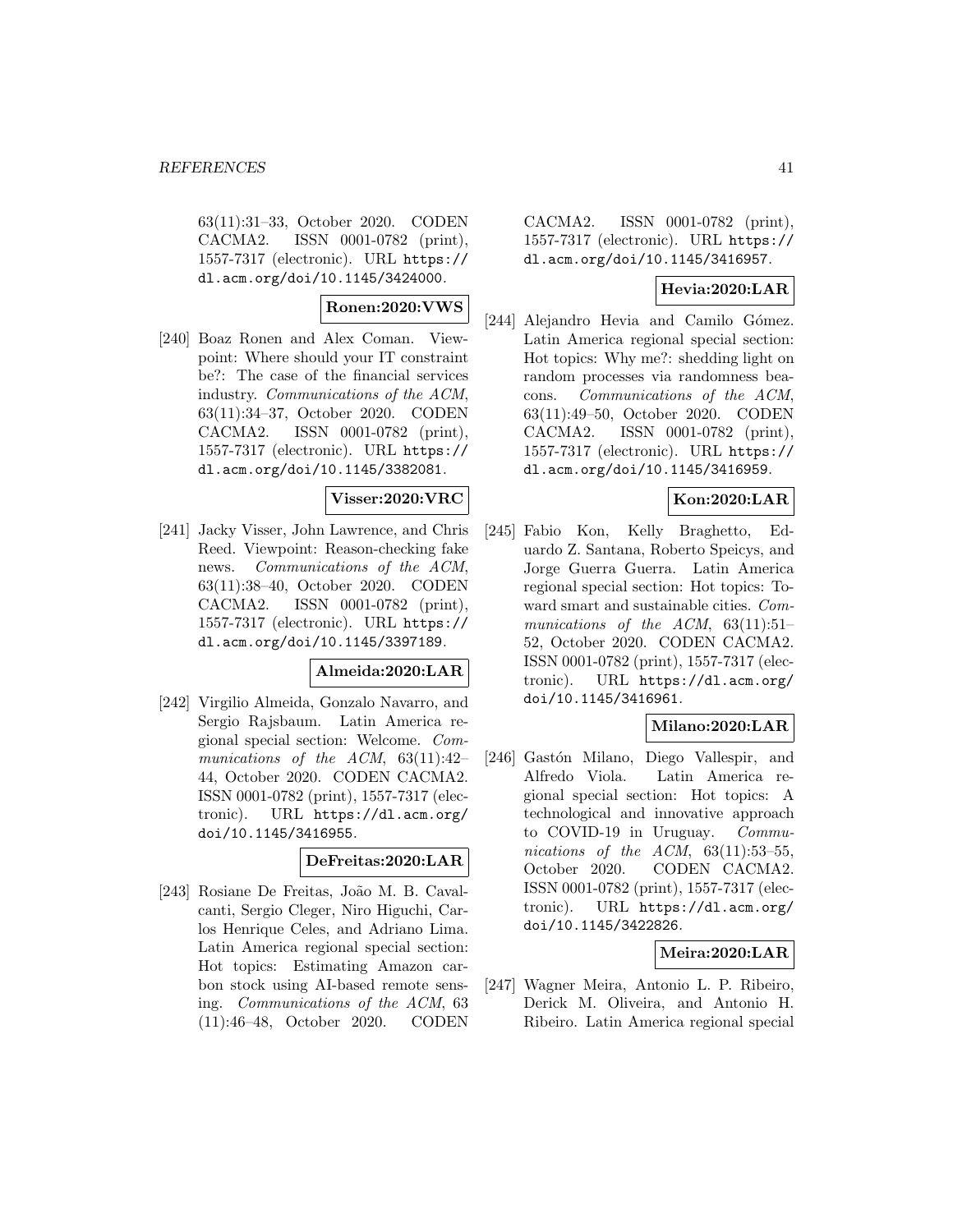section: Hot topics: Contextualized interpretable machine learning for medical diagnosis. Communications of the ACM, 63(11):56–58, October 2020. CODEN CACMA2. ISSN 0001-0782 (print), 1557-7317 (electronic). URL https:// dl.acm.org/doi/10.1145/3416965.

## **Arce-Lopera:2020:LAR**

[248] Carlos Arce-Lopera and Gerardo M. Sarria M. Latin America regional special section: Hot topics: Understanding salsa: how computing is defining Latin music. Communications of the ACM, 63(11):59– 60, October 2020. CODEN CACMA2. ISSN 0001-0782 (print), 1557-7317 (electronic). URL https://dl.acm.org/ doi/10.1145/3416967.

# **Poblete:2020:LAR**

[249] Barbara Poblete and Jorge Pérez. Latin America regional special section: Hot topics: Minding the AI gap in LATAM. Communications of the ACM, 63(11):61–63, October 2020. CODEN CACMA2. ISSN 0001-0782 (print), 1557-7317 (electronic). URL https:/ /dl.acm.org/doi/10.1145/3416969.

## **Arroyuelo:2020:LAR**

[250] Diego Arroyuelo, José Fuentes-Sepülveda, and Diego Seco. Latin America regional special section: Hot topics: Three success stories about compact data structures. Communications of the ACM, 63(11):64–65, October 2020. CODEN CACMA2. ISSN 0001-0782 (print), 1557-7317 (electronic). URL https:/ /dl.acm.org/doi/10.1145/3416971.

# **Gitler:2020:LAR**

[251] Isidoro Gitler, Antônio Tadeu A. Gomes,

and Sergio Nesmachnow. Latin America regional special section: Big trends: The Latin American supercomputing ecosystem for science. Communications of the ACM,  $63(11):66-71$ , October 2020. CODEN CACMA2. ISSN 0001-0782 (print), 1557-7317 (electronic). URL https://dl.acm.org/ doi/10.1145/3419977.

### **Tentori:2020:LAR**

[252] Monica Tentori, Artur Ziviani, Débora C. Muchaluat-Saade, and Jesus Favela. Latin America regional special section: Big trends: Digital healthcare in Latin America: the case of Brazil and Mexico. Communications of the ACM, 63 (11):72–77, October 2020. CODEN CACMA2. ISSN 0001-0782 (print), 1557-7317 (electronic). URL https:/ /dl.acm.org/doi/10.1145/3423923.

### **Arenas:2020:LAR**

[253] Marcelo Arenas and Pablo Barceló. Latin America regional special section: Big trends: Chile's new interdisciplinary institute for foundational research on data. Communications of the ACM, 63(11):78–83, October 2020. CODEN CACMA2. ISSN 0001-0782 (print), 1557-7317 (electronic). URL https:// dl.acm.org/doi/10.1145/3416975.

# **Zelaya:2020:LAR**

[254] Gerardo Torres Zelaya. Latin America regional special section: Big trends: A panorama of computing in central America and the Caribbean. Communications of the ACM, 63(11):84– 89, October 2020. CODEN CACMA2. ISSN 0001-0782 (print), 1557-7317 (electronic). URL https://dl.acm.org/ doi/10.1145/3419979.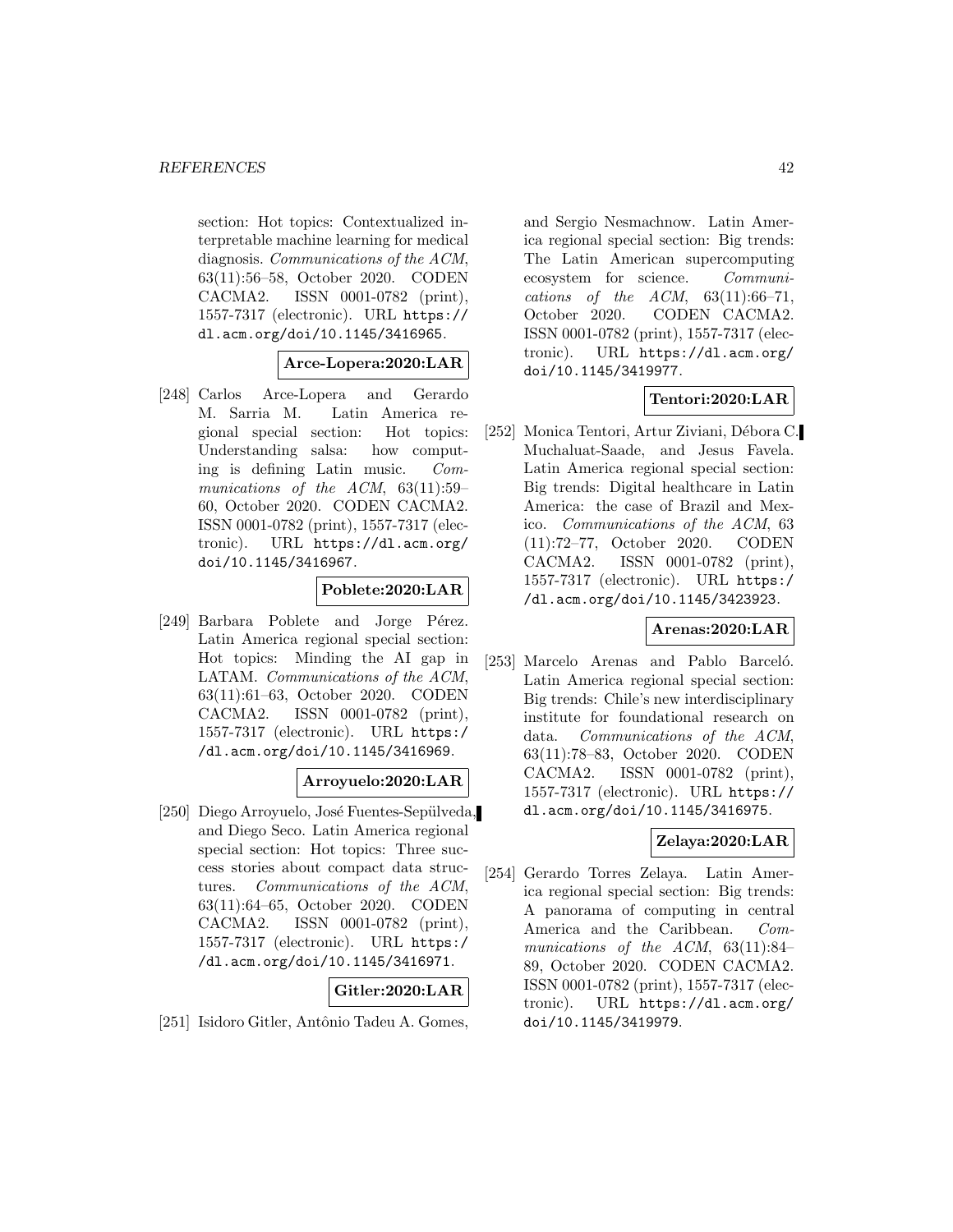### **Delrieux:2020:LAR**

[255] Claudio Delrieux, Virginia Ballarín, Cristian García Bauza, and Mario A. López. Latin America regional special section: Big trends: Imaging sciences R&D laboratories in Argentina. Communications of the ACM,  $63(11):90-$ 95, October 2020. CODEN CACMA2. ISSN 0001-0782 (print), 1557-7317 (electronic). URL https://dl.acm.org/ doi/10.1145/3416977.

# **Duarte:2020:LAR**

[256] Elias P. Duarte, Raimundo J. A. Macêdo, Eliane Martins, and Sergio Rajsbaum. Latin America regional special section: Big trends: A tour of dependable computing research in Latin America. Communications of the ACM, 63(11):96–101, October 2020. CODEN CACMA2. ISSN 0001-0782 (print), 1557-7317 (electronic). URL https:// dl.acm.org/doi/10.1145/3416979.

### **Kiwi:2020:LAR**

[257] Marcos Kiwi, Yoshiharu Kohayakawa, Sergio Rajsbaum, Francisco Jose Rodríguez-Henríquez, Jayme Luiz Szwarcfiter, and Alfredo Viola. Latin America regional special section: Big trends: A perspective on theoretical computer science in Latin America. Communications of the ACM,  $63(11):102-107$ , October 2020. CODEN CACMA2. ISSN 0001-0782 (print), 1557-7317 (electronic). URL https://dl.acm.org/ doi/10.1145/3419975.

### **Limoncelli:2020:FNR**

[258] Thomas A. Limoncelli. Five nonobvious remote work techniques. Communications of the ACM, 63(11):108– 110, October 2020. CODEN CACMA2.

ISSN 0001-0782 (print), 1557-7317 (electronic). URL https://dl.acm.org/ doi/10.1145/3410627.

# **Helland:2020:DOV**

[259] Pat Helland. Data on the outside versus data on the inside. Communications of the ACM,  $63(11):111-118$ , October 2020. CODEN CACMA2. ISSN 0001-0782 (print), 1557-7317 (electronic). URL https://dl.acm.org/ doi/10.1145/3410623.

### **Resnick:2020:CC**

[260] Mitchel Resnick and Natalie Rusk. Coding at a crossroads. Communications of the ACM,  $63(11):120-127$ , October 2020. CODEN CACMA2. ISSN 0001-0782 (print), 1557-7317 (electronic). URL https://dl.acm.org/ doi/10.1145/3375546.

# **Grohe:2020:GIP**

[261] Martin Grohe and Pascal Schweitzer. The graph isomorphism problem. Communications of the ACM, 63(11):128– 134, October 2020. CODEN CACMA2. ISSN 0001-0782 (print), 1557-7317 (electronic). URL https://dl.acm.org/ doi/10.1145/3372123.

### **Efros:2020:TPW**

[262] Alexei A. Efros and Aaron Hertzmann. Technical perspective: When the adversary is your friend. Communications of the ACM, 63(11):138, October 2020. CODEN CACMA2. ISSN 0001-0782 (print), 1557-7317 (electronic). URL https://dl.acm.org/ doi/10.1145/3422602.

## **Goodfellow:2020:GAN**

[263] Ian Goodfellow, Jean Pouget-Abadie, Mehdi Mirza, Bing Xu, David Warde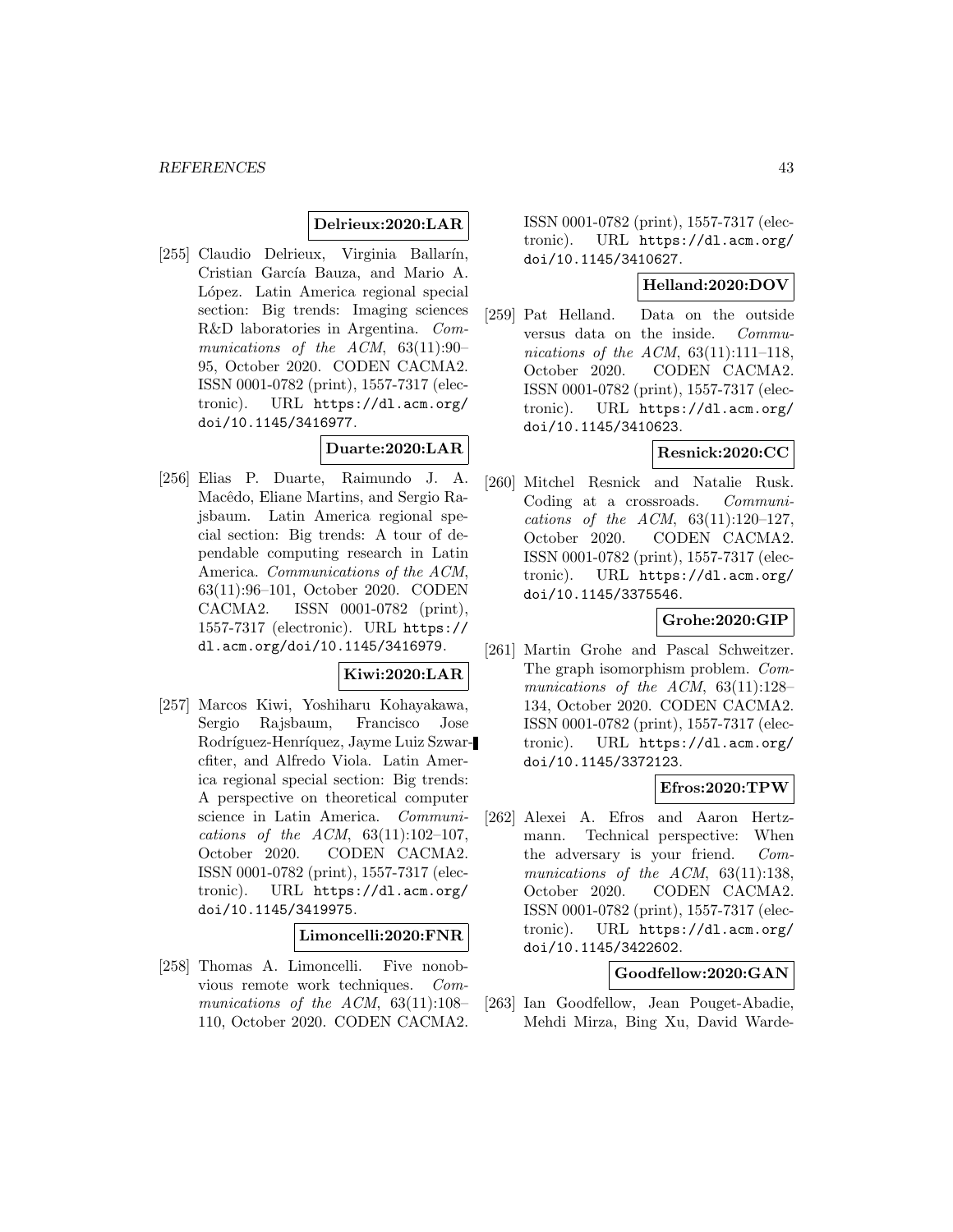Farley, Sherjil Ozair Aaron C. Courville, and Yoshua Bengio. Generative adversarial networks. Communications of the ACM, 63(11):139–144, October 2020. CODEN CACMA2. ISSN 0001-0782 (print), 1557-7317 (electronic). URL https://dl.acm.org/ doi/10.1145/3422622.

# **Xu:2020:TPB**

[264] Harry Xu. Technical perspective: BLeak: semantics-aware leak detection in the web. Communications of the  $ACM$ ,  $63(11):145$ , October 2020. CODEN CACMA2. ISSN 0001-0782 (print), 1557-7317 (electronic). URL https://dl.acm.org/ doi/10.1145/3422590.

### **Vilk:2020:BAD**

[265] John Vilk and Emery D. Berger. BLeak: automatically debugging memory leaks in web applications. Communications of the ACM,  $63(11):146-$ 153, October 2020. CODEN CACMA2. ISSN 0001-0782 (print), 1557-7317 (electronic). URL https://dl.acm.org/ doi/10.1145/3422598.

### **Hoffmann:2020:LBT**

[266] Leah Hoffmann. Last byte: Tackling the challenges of CS education. Communications of the ACM, 63(11):160– ff, October 2020. CODEN CACMA2. ISSN 0001-0782 (print), 1557-7317 (electronic). URL https://dl.acm.org/ doi/10.1145/3422672.

### **Cerf:2020:CRR**

[267] Vinton G. Cerf. Cerf's up: Repairability redux. Communications of the ACM, 63(12):5, December 2020. CODEN CACMA2. ISSN 0001-0782 (print),

1557-7317 (electronic). URL https:// dl.acm.org/doi/10.1145/3429267.

### **Newborn:2020:PCA**

[268] Monroe "Monty" Newborn. Pitting computers against each other ... in chess. Communications of the ACM, 63(12):6–7, December 2020. CODEN CACMA2. ISSN 0001-0782 (print), 1557-7317 (electronic). URL https:// dl.acm.org/doi/10.1145/3427786.

### **Savage:2020:NTC**

[269] Neil Savage. News: Tracking COVID, discreetly. Communications of the ACM, 63(12):9–11, December 2020. CODEN CACMA2. ISSN 0001-0782 (print), 1557-7317 (electronic). URL https:// dl.acm.org/doi/10.1145/3427933.

### **Shein:2020:NSR**

[270] Esther Shein. News: Softening up robots. Communications of the ACM, 63(12):12–14, December 2020. CODEN CACMA2. ISSN 0001-0782 (print), 1557-7317 (electronic). URL https:// dl.acm.org/doi/10.1145/3427942.

### **Kugler:2020:NTV**

[271] Logan Kugler. News: Technologies for the visually impaired. Communications of the ACM,  $63(12):15-17$ , December 2020. CODEN CACMA2. ISSN 0001-0782 (print), 1557-7317 (electronic). URL https://dl.acm.org/ doi/10.1145/3427936.

### **Canca:2020:CEO**

[272] Cansu Canca. Computing ethics: Operationalizing AI ethics principles. Communications of the ACM,  $63(12):18-21$ , December 2020. CODEN CACMA2.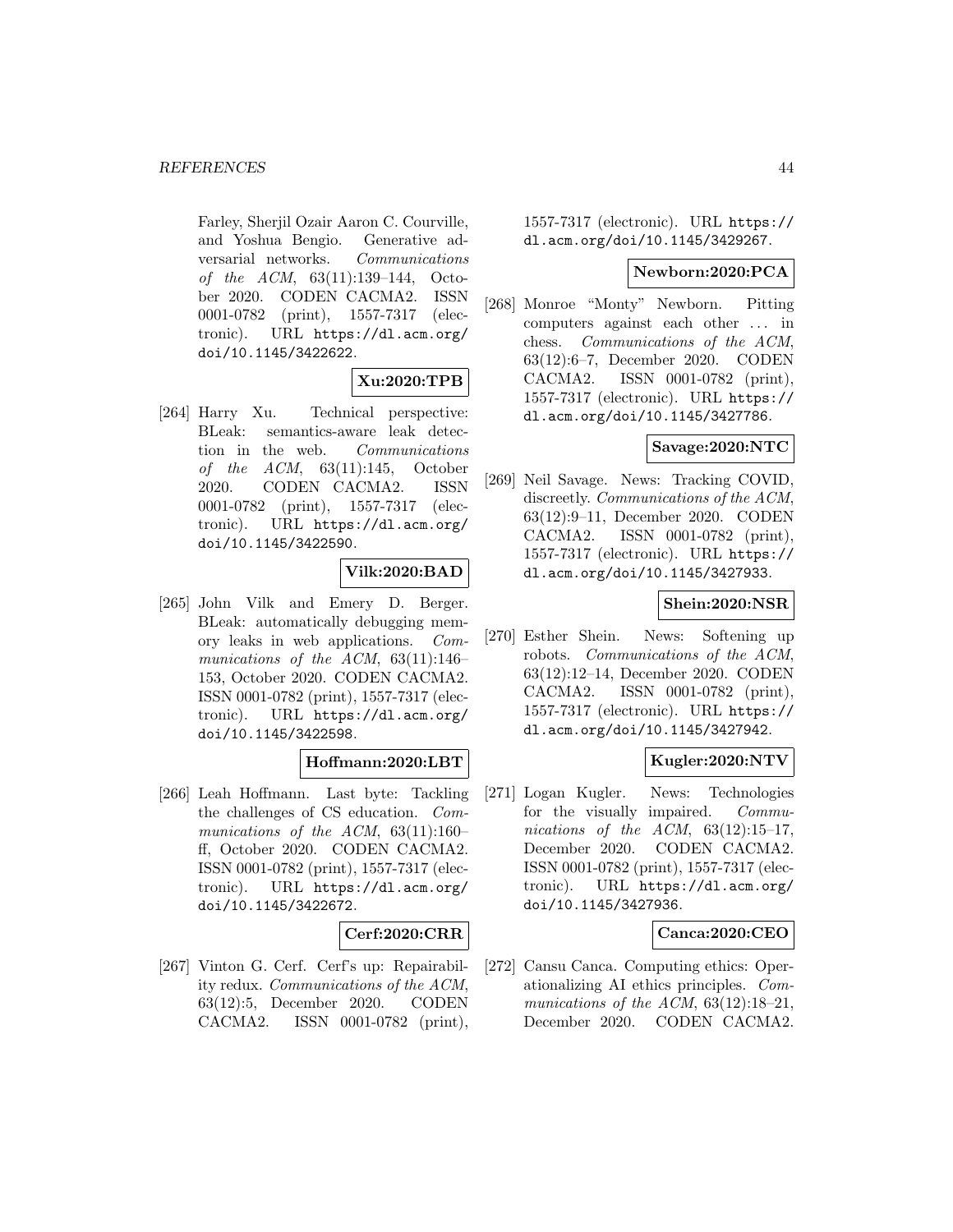ISSN 0001-0782 (print), 1557-7317 (electronic). URL https://dl.acm.org/ doi/10.1145/3430368.

### **Adrion:2020:BPU**

[273] W. Richards Adrion, Sarah T. Dunton, Barbara Ericson, Renee Fall, Carol Fletcher, and Mark Guzdial. Broadening participation: U.S. states must broaden participation while expanding access to computer science education. Communications of the ACM,  $63(12):22-25$ , December 2020. CODEN CACMA2. ISSN 0001-0782 (print), 1557-7317 (electronic). URL https://dl.acm.org/ doi/10.1145/3430375.

### **Denning:2020:PIN**

[274] Peter J. Denning. The profession of IT: Navigating in real-time environments. Communications of the ACM, 63(12):26–28, December 2020. CODEN CACMA2. ISSN 0001-0782 (print), 1557-7317 (electronic). URL https:// dl.acm.org/doi/10.1145/3430370.

#### **Neville-Neil:2020:KVR**

[275] George V. Neville-Neil. Kode vicious: Removing kode. Communications of the  $ACM$ ,  $63(12):29$ , December 2020. CODEN CACMA2. ISSN 0001-0782 (print), 1557-7317 (electronic). URL https://dl.acm.org/ doi/10.1145/3430378.

### **OMara:2020:VSP**

[276] Margaret O'Mara. Viewpoint: Silicon politics. Communications of the ACM, 63(12):30–32, December 2020. CODEN CACMA2. ISSN 0001-0782 (print), 1557-7317 (electronic). URL https:// dl.acm.org/doi/10.1145/3431480.

### **Cheng:2020:VFL**

[277] Yong Cheng, Yang Liu, Tianjian Chen, and Qiang Yang. Viewpoint: Federated learning for privacy-preserving AI. Communications of the ACM,  $63(12):33-36$ , December 2020. CODEN CACMA2. ISSN 0001-0782 (print), 1557-7317 (electronic). URL https://dl.acm.org/ doi/10.1145/3387107.

# **Frazelle:2020:LDB**

[278] Jessie Frazelle. The life of a data byte. Communications of the ACM, 63 (12):38–45, December 2020. CODEN CACMA2. ISSN 0001-0782 (print), 1557-7317 (electronic). URL https:// dl.acm.org/doi/10.1145/3410625.

# **Jover:2020:SAS**

[279] Roger Piqueras Jover. Security analysis of SMS as a second factor of authentication. Communications of the ACM, 63(12):46–52, December 2020. CODEN CACMA2. ISSN 0001-0782 (print), 1557-7317 (electronic). URL https:// dl.acm.org/doi/10.1145/3424260.

### **Schwartz:2020:GA**

[280] Roy Schwartz, Jesse Dodge, Noah A. Smith, and Oren Etzioni. Green AI. Communications of the ACM, 63 (12):54–63, December 2020. CODEN CACMA2. ISSN 0001-0782 (print), 1557-7317 (electronic). URL https:// dl.acm.org/doi/10.1145/3381831.

#### **Maasberg:2020:DTI**

[281] Michele Maasberg, Craig Van Slyke, Selwyn Ellis, and Nicole Beebe. The dark triad and insider threats in cyber security. Communications of the ACM, 63 (12):64–80, December 2020. CODEN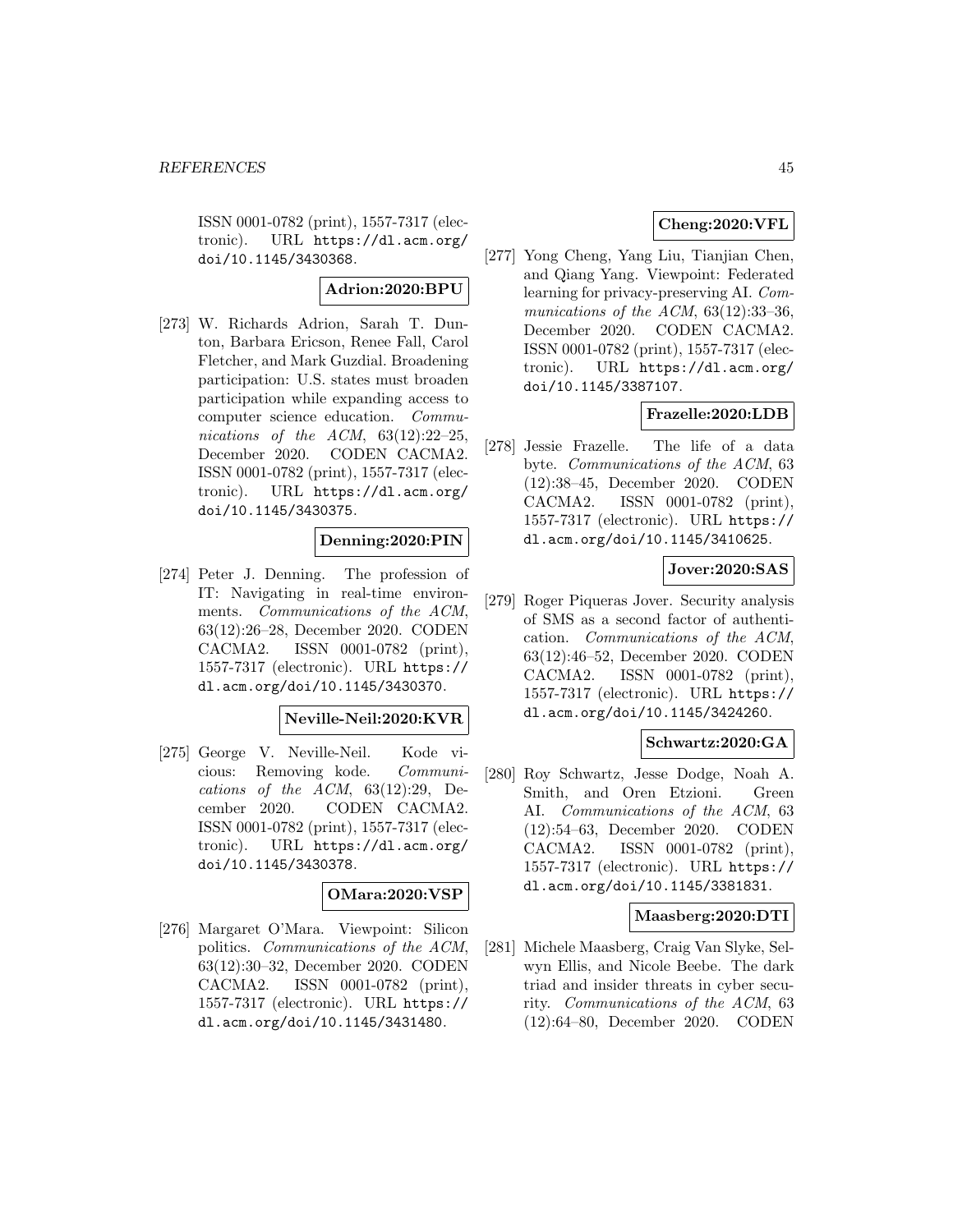CACMA2. ISSN 0001-0782 (print), 1557-7317 (electronic). URL https:// dl.acm.org/doi/10.1145/3408864.

### **Feamster:2020:MIS**

[282] Nick Feamster and Jason Livingood. Measuring Internet speed: current challenges and future recommendations. Communications of the ACM, 63(12): 72–80, December 2020. CODEN CACMA2. ISSN 0001-0782 (print), 1557-7317 (electronic). URL https:// dl.acm.org/doi/10.1145/3372135.

### **Forsyth:2020:XNP**

[283] David Alexander Forsyth. XNORnetworks — powerful but tricky: technical perspective. Communications of the  $ACM$ ,  $63(12):82$ , December 2020. CODEN CACMA2. ISSN 0001-0782 (print), 1557-7317 (electronic). URL https://dl.acm.org/ doi/10.1145/3429950.

#### **Rastegari:2020:EAE**

[284] Mohammad Rastegari, Vicente Ordonez, Joseph Redmon, and Ali Farhadi. Enabling AI at the edge with XNORnetworks. Communications of the ACM, 63(12):83–90, December 2020. CODEN CACMA2. ISSN 0001-0782 (print), 1557-7317 (electronic). URL https:// dl.acm.org/doi/10.1145/3429945.

#### **Paradiso:2020:FLS**

[285] Joseph A. Paradiso. The future of largescale embedded sensing: technical perspective. Communications of the ACM, 63(12):91, December 2020. CODEN CACMA2. ISSN 0001-0782 (print), 1557-7317 (electronic). URL https:// dl.acm.org/doi/10.1145/3429952.

## **Arora:2020:SII**

[286] Nivedita Arora, Thad Starner, and Gregory D. Abowd. SATURN: an introduction to the Internet of Materials. Communications of the ACM, 63(12):92–99. December 2020. CODEN CACMA2. ISSN 0001-0782 (print), 1557-7317 (electronic). URL https://dl.acm.org/ doi/10.1145/3429948.

# **Bainbridge:2020:LBW**

[287] William Sims Bainbridge. Last byte: Walden Three. Communications of the  $ACM$ ,  $63(12):104$ -ff, December 2020. CODEN CACMA2. ISSN 0001-0782 (print), 1557-7317 (electronic). URL https://dl.acm.org/ doi/10.1145/3427948.

## **Chien:2021:ELC**

[288] Andrew A. Chien. Editor's letter: 2021: Computing's divided future. Communications of the ACM, 64(1): 5, January 2021. CODEN CACMA2. ISSN 0001-0782 (print), 1557-7317 (electronic). URL https://dl.acm.org/ doi/10.1145/3439708.

## **Vardi:2021:DRC**

[289] Moshe Y. Vardi. Departments: Reboot the computing-research publication systems. Communications of the ACM, 64 (1):7, January 2021. CODEN CACMA2. ISSN 0001-0782 (print), 1557-7317 (electronic). URL https://dl.acm.org/ doi/10.1145/3437991.

### **Crawford:2021:CPC**

[290] Dona Crawford. Career paths in computing: A career fueled by HPC. Communications of the ACM, 64(1): 9, January 2021. CODEN CACMA2.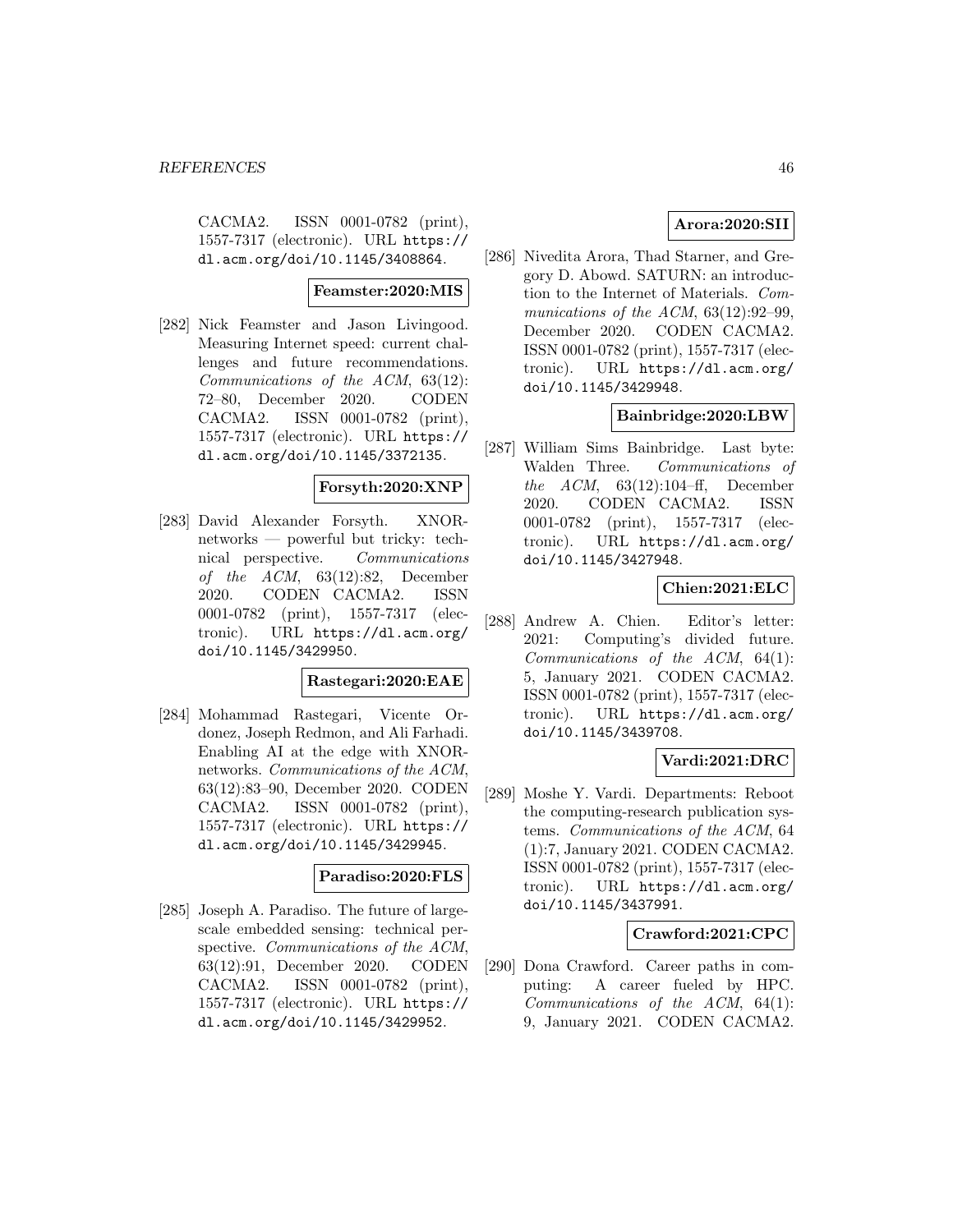ISSN 0001-0782 (print), 1557-7317 (electronic). URL https://dl.acm.org/ doi/10.1145/3434141.

### **Guzdial:2021:TAR**

[291] Mark Guzdial. Talking about race in CS education. Communications of the  $ACM$ ,  $64(1):10-11$ , January 2021. CODEN CACMA2. ISSN 0001-0782 (print), 1557-7317 (electronic). URL https://dl.acm.org/ doi/10.1145/3433921.

#### **Greengard:2021:NGD**

[292] Samuel Greengard. News: Geometric deep learning advances data science. Communications of the ACM, 64(1):13– 15, January 2021. CODEN CACMA2. ISSN 0001-0782 (print), 1557-7317 (electronic). URL https://dl.acm.org/ doi/10.1145/3433951.

#### **Monroe:2021:NFT**

[293] Don Monroe. News: Fugaku takes the lead. Communications of the ACM, 64(1):16–18, January 2021. CODEN CACMA2. ISSN 0001-0782 (print), 1557-7317 (electronic). URL https:// dl.acm.org/doi/10.1145/3433954.

### **Edwards:2021:NCW**

[294] Chris Edwards. News: Coalition of the willing takes aim at COVID-19. Communications of the ACM, 64(1):19– 21, January 2021. CODEN CACMA2. ISSN 0001-0782 (print), 1557-7317 (electronic). URL https://dl.acm.org/ doi/10.1145/3433952.

### **Cusumano:2021:TSMa**

[295] Michael A. Cusumano. Technology strategy and management: Boeing's 737 MAX: a failure of management,

not just technology. Communications of the ACM,  $64(1):22-25$ , January 2021. CODEN CACMA2. ISSN 0001-0782 (print), 1557-7317 (electronic). URL https://dl.acm.org/ doi/10.1145/3436231.

## **Benzel:2021:SCR**

[296] Terry Benzel. Security: Cybersecurity research for the future. Communications of the ACM,  $64(1):26-28$ , January 2021. CODEN CACMA2. ISSN 0001-0782 (print), 1557-7317 (electronic). URL https://dl.acm.org/ doi/10.1145/3436241.

# **Klonick:2021:LTC**

[297] Kate Klonick. Law and technology: Content moderation modulation. Communications of the ACM,  $64(1):29-31$ , January 2021. CODEN CACMA2. ISSN 0001-0782 (print), 1557-7317 (electronic). URL https://dl.acm.org/ doi/10.1145/3436247.

### **Haigh:2021:HRI**

[298] Thomas Haigh. Historical reflections: The immortal soul of an old machine. Communications of the ACM, 64(1):32– 37, January 2021. CODEN CACMA2. ISSN 0001-0782 (print), 1557-7317 (electronic). URL https://dl.acm.org/ doi/10.1145/3436249.

### **Marcus:2021:VIA**

[299] Gary Marcus and Ernest Davis. Viewpoint: Insights for AI from the human mind. Communications of the ACM, 64(1):38–41, January 2021. CODEN CACMA2. ISSN 0001-0782 (print), 1557-7317 (electronic). URL https:// dl.acm.org/doi/10.1145/3392663.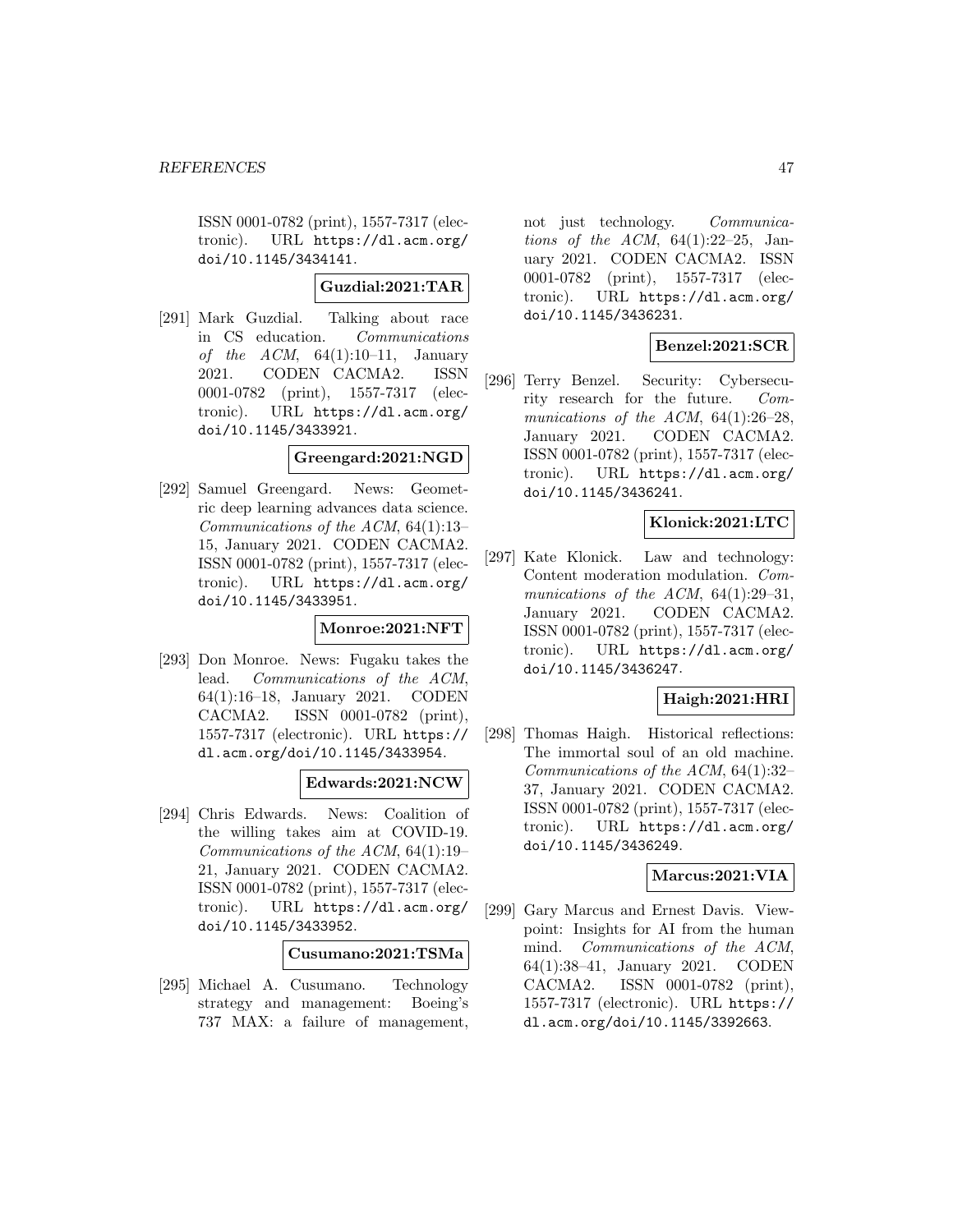### **Turel:2021:VEU**

[300] Ofir Turel and Christopher Ferguson. Viewpoint: Excessive use of technology: can tech providers be the culprits? Communications of the ACM, 64(1):42– 44, January 2021. CODEN CACMA2. ISSN 0001-0782 (print), 1557-7317 (electronic). URL https://dl.acm.org/ doi/10.1145/3392664.

#### **Vachon:2021:IEP**

[301] Phil Vachon. The identity in everyone's pocket. Communications of the ACM, 64(1):46–55, January 2021. CODEN CACMA2. ISSN 0001-0782 (print), 1557-7317 (electronic). URL https:// dl.acm.org/doi/10.1145/3424262.

# **Levine:2021:C**

[302] Edlyn V. Levine. The die is cast. Communications of the ACM, 64(1):56– 60, January 2021. CODEN CACMA2. ISSN 0001-0782 (print), 1557-7317 (electronic). URL https://dl.acm.org/ doi/10.1145/3424264.

#### **Cabanas:2021:DFU**

[303] José González Cabañas, Ángel Cuevas, Aritz Arrate, and Rubén Cuevas. Does Facebook use sensitive data for advertising purposes? Communications of the ACM,  $64(1):62-69$ , January 2021. CODEN CACMA2. ISSN 0001-0782 (print), 1557-7317 (electronic). URL https://dl.acm.org/ doi/10.1145/3426361.

## **Koutroumpis:2021:DII**

[304] Pantelis Koutroumpis, Aija Leiponen, and Llewellyn D. W. Thomas. Digital instruments as invention machines. Communications of the ACM, 64(1):70– 78, January 2021. CODEN CACMA2.

ISSN 0001-0782 (print), 1557-7317 (electronic). URL https://dl.acm.org/ doi/10.1145/3377476.

# **Bozan:2021:HTI**

[305] Karoly Bozan, Kalle Lyytinen, and Gregory M. Rose. How to transition incrementally to microservice architecture. Communications of the ACM, 64(1):79– 85, January 2021. CODEN CACMA2. ISSN 0001-0782 (print), 1557-7317 (electronic). URL https://dl.acm.org/ doi/10.1145/3378064.

### **Lindell:2021:SMC**

[306] Yehuda Lindell. Secure multiparty computation. Communications of the ACM, 64(1):86–96, January 2021. CODEN CACMA2. ISSN 0001-0782 (print), 1557-7317 (electronic). URL https:// dl.acm.org/doi/10.1145/3387108.

## **Wicker:2021:EZD**

[307] Stephen B. Wicker. The ethics of zeroday exploits: the NSA meets the trolley car. Communications of the ACM, 64(1):97–103, January 2021. CODEN CACMA2. ISSN 0001-0782 (print), 1557-7317 (electronic). URL https:// dl.acm.org/doi/10.1145/3393670.

#### **Gottesman:2021:TPD**

[308] Daniel Gottesman. Technical perspective: Deciphering errors to reduce the cost of quantum computation. Communications of the  $ACM$ ,  $64(1):105$ , January 2021. CODEN CACMA2. ISSN 0001-0782 (print), 1557-7317 (electronic). URL https://dl.acm.org/ doi/10.1145/3434157.

# **Fawzi:2021:COQ**

[309] Omar Fawzi, Antoine Grospellier, and Anthony Leverrier. Constant over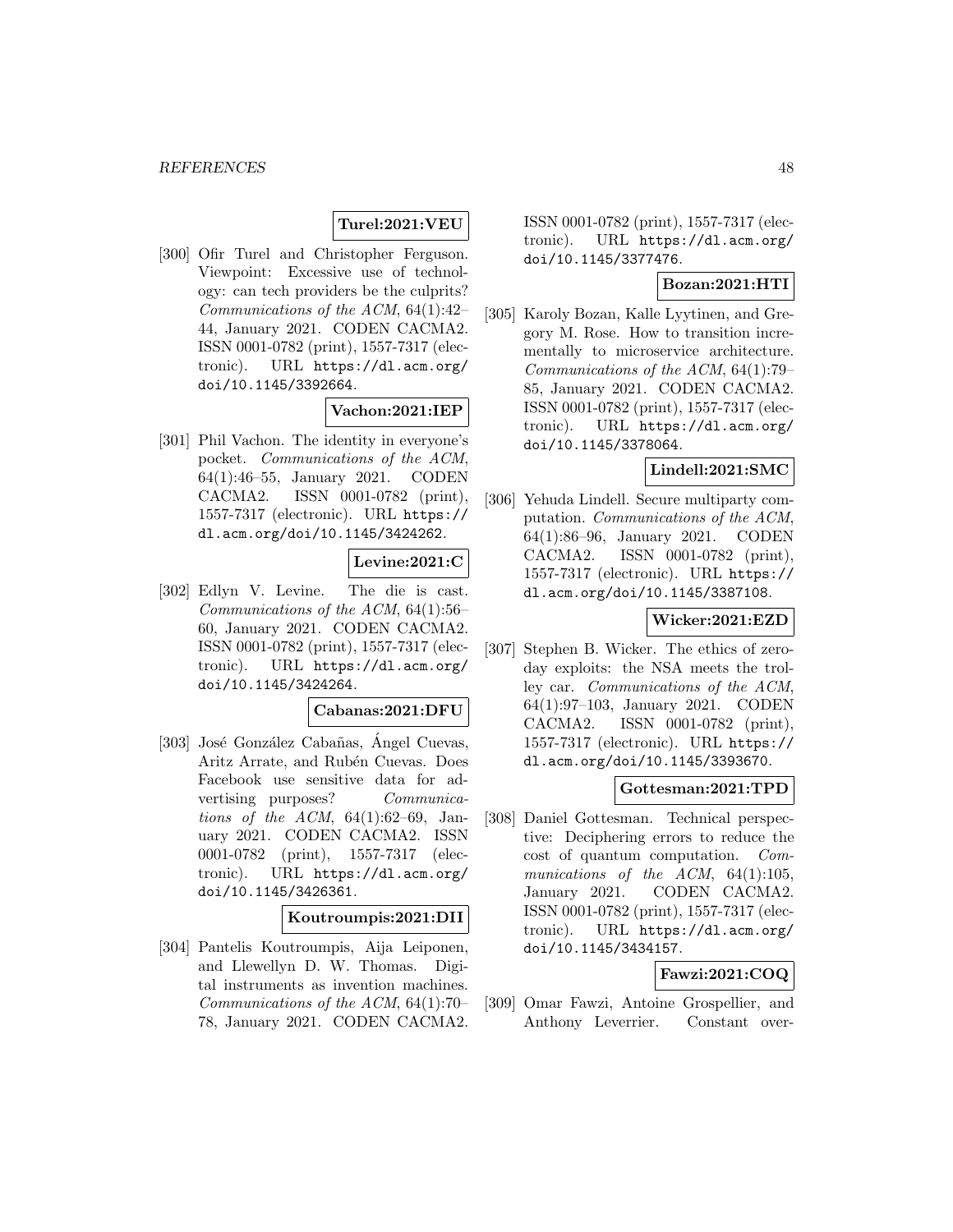head quantum fault tolerance with quantum expander codes. Communications of the ACM,  $64(1):106-114$ , January 2021. CODEN CACMA2. ISSN 0001-0782 (print), 1557-7317 (electronic). URL https://dl.acm.org/ doi/10.1145/3434163.

### **Han:2021:TPS**

[310] Richard Han. Technical perspective: SkyCore's architecture takes it to the 'edge'. Communications of the ACM, 64(1):115, January 2021. CODEN CACMA2. ISSN 0001-0782 (print), 1557-7317 (electronic). URL https:// dl.acm.org/doi/10.1145/3434151.

### **Moradi:2021:SMC**

[311] Mehrdad Moradi, Karthikeyan Sundaresan, Eugene Chai, Sampath Rangarajan, and Z. Morley Mao. SkyCore: moving core to the edge for untethered and reliable UAV-based LTE networks. Communications of the ACM, 64(1):116– 124, January 2021. CODEN CACMA2. ISSN 0001-0782 (print), 1557-7317 (electronic). URL https://dl.acm.org/ doi/10.1145/3434161.

### **Shasha:2021:LBSa**

[312] Dennis Shasha. Last byte: Stay in balance. Communications of the ACM, 64(1):128, January 2021. CODEN CACMA2. ISSN 0001-0782 (print), 1557-7317 (electronic). URL https:// dl.acm.org/doi/10.1145/3434645.

# **Chien:2021:ELD**

[313] Andrew A. Chien. Editor's letter: Driving the cloud to true zero carbon. Communications of the ACM, 64(2):5, February 2021. CODEN CACMA2. ISSN 0001-0782 (print), 1557-7317 (electronic). URL https://dl.acm.org/ doi/10.1145/3445037.

# **Cerf:2021:CHB**

[314] Vinton G. Cerf. Cerf's up: Half-baked high-resolution referencing. Communications of the ACM, 64(2):7, February 2021. CODEN CACMA2. ISSN 0001-0782 (print), 1557-7317 (electronic). URL https://dl.acm.org/ doi/10.1145/3442186.

# **Staff:2021:LES**

[315] CACM Staff. Letters to the editor: Salary disputes. Communications of the  $ACM$ ,  $64(2):8-9$ , February 2021. CODEN CACMA2. ISSN 0001-0782 (print), 1557-7317 (electronic). URL https://dl.acm.org/ doi/10.1145/3442383.

# **Hill:2021:IAW**

[316] Robin K. Hill. Issues arise when time goes digital. Communications of the  $ACM$ ,  $64(2):10-11$ , February 2021. CODEN CACMA2. ISSN 0001-0782 (print), 1557-7317 (electronic). URL https://dl.acm.org/ doi/10.1145/3440990.

### **Edwards:2021:NML**

[317] Chris Edwards. News: Moore's Law: what comes next? Communications of the ACM,  $64(2):12-14$ , February 2021. CODEN CACMA2. ISSN 0001-0782 (print), 1557-7317 (electronic). URL https://dl.acm.org/ doi/10.1145/3440992.

### **Kugler:2021:NSV**

[318] Logan Kugler. News: The state of virtual reality hardware. Communications of the ACM,  $64(2):15-16$ ,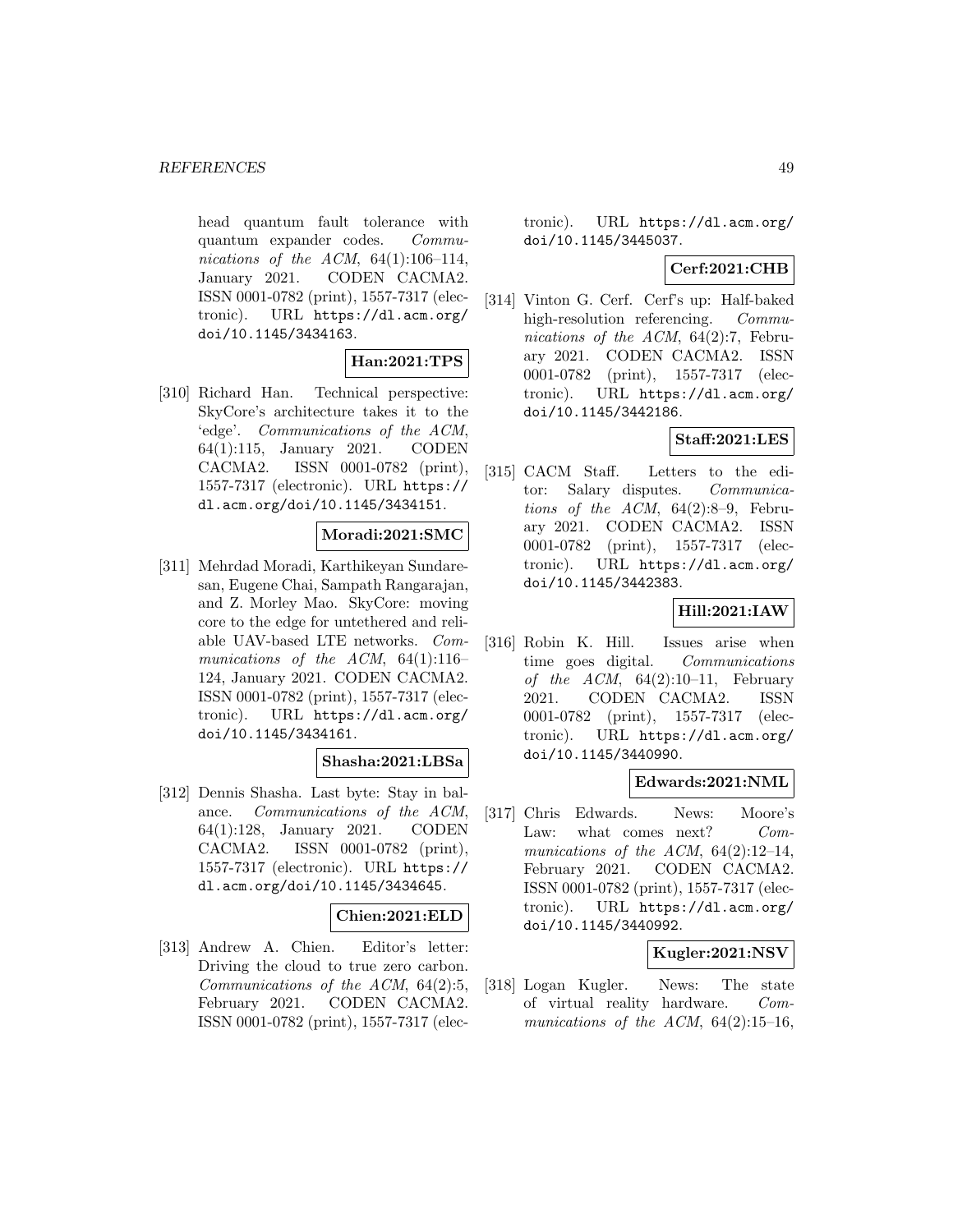February 2021. CODEN CACMA2. ISSN 0001-0782 (print), 1557-7317 (electronic). URL https://dl.acm.org/ doi/10.1145/3441290.

**Kirkpatrick:2021:NTR**

[319] Keith Kirkpatrick. News: Technological responses to COVID-19. Communications of the ACM, 64(2):17-19, February 2021. CODEN CACMA2. ISSN 0001-0782 (print), 1557-7317 (electronic). URL https://dl.acm.org/ doi/10.1145/3441288.

## **Bakos:2021:EBD**

[320] Yannis Bakos, Hanna Halaburda, and Christoph Mueller-Bloch. Economic and business dimensions: When permissioned blockchains deliver more decentralization than permissionless. Communications of the ACM,  $64(2):20-22$ , February 2021. CODEN CACMA2. ISSN 0001-0782 (print), 1557-7317 (electronic). URL https://dl.acm.org/ doi/10.1145/3442371.

# **Fletcher:2021:ECF**

[321] Carol L. Fletcher and Jayce R. Warner. Education: CAPE: a framework for assessing equity throughout the computer science education ecosystem. Communications of the ACM, 64(2):23-25, February 2021. CODEN CACMA2. ISSN 0001-0782 (print), 1557-7317 (electronic). URL https://dl.acm.org/ doi/10.1145/3442373.

#### **Neville-Neil:2021:KVK**

[322] George V. Neville-Neil. Kode Vicious: Kabin fever. Communications of the ACM,  $64(2):26-27$ , February 2021. CODEN CACMA2. ISSN 0001-0782 (print), 1557-7317 (electronic). URL https://dl.acm.org/ doi/10.1145/3442375.

# **Maurer:2021:VCI**

[323] Chris Maurer, Kevin Kim, Dan Kim, and Leon A. Kappelman. Viewpoint: Cybersecurity: is it worse than we think? Communications of the ACM, 64(2):28–30, February 2021. CODEN CACMA2. ISSN 0001-0782 (print), 1557-7317 (electronic). URL https:// dl.acm.org/doi/10.1145/3399667.

### **Kambhampati:2021:VPR**

[324] Subbarao Kambhampati. Viewpoint: Polanyi's revenge and AI's new romance with tacit knowledge. Communications of the ACM,  $64(2):31-32$ , February 2021. CODEN CACMA2. ISSN 0001-0782 (print), 1557-7317 (electronic). URL https://dl.acm.org/ doi/10.1145/3446369.

### **Knuth:2021:VLD**

[325] Donald E. Knuth and Len Shustek. Viewpoint: Let's not dumb down the history of computer science. Communications of the ACM,  $64(2):33-35$ , February 2021. CODEN CACMA2. ISSN 0001-0782 (print), 1557-7317 (electronic). URL https://dl.acm.org/ doi/10.1145/3442377.

# **Staff:2021:DPP**

[326] CACM Staff. Differential privacy: the pursuit of protections by default. Communications of the ACM, 64(2):36-43, February 2021. CODEN CACMA2. ISSN 0001-0782 (print), 1557-7317 (electronic). URL https://dl.acm.org/ doi/10.1145/3434228.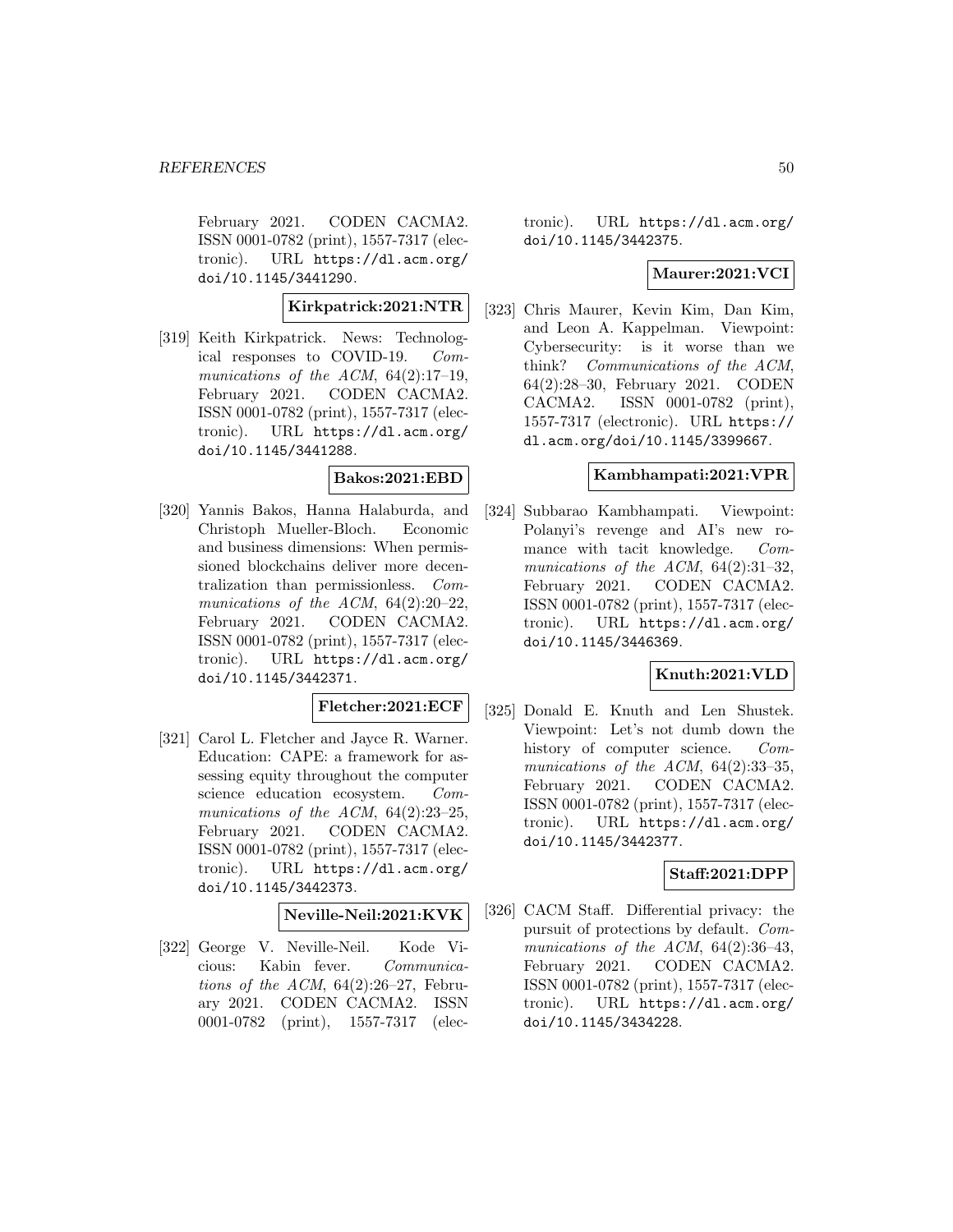### **Limoncelli:2021:TSB**

[327] Thomas A. Limoncelli. The time I stole \$10,000 from Bell Labs. Communications of the ACM,  $64(2):44-46$ , February 2021. CODEN CACMA2. ISSN 0001-0782 (print), 1557-7317 (electronic). URL https://dl.acm.org/ doi/10.1145/3434224.

# **Feit:2021:AAC**

[328] Anna Maria Feit, Mathieu Nancel, Maximilian John, Andreas Karrenbauer, Daryl Weir, and Antti Oulasvirta. AZ-ERTY amélioré: computational design on a national scale. Communications of the  $ACM$ ,  $64(2):48-58$ , February 2021. CODEN CACMA2. ISSN 0001-0782 (print), 1557-7317 (electronic). URL https://dl.acm.org/ doi/10.1145/3382035.

#### **Shastri:2021:GAP**

[329] Supreeth Shastri, Melissa Wasserman, and Vijay Chidambaram. GDPR antipatterns. Communications of the ACM, 64(2):59–65, February 2021. CODEN CACMA2. ISSN 0001-0782 (print), 1557-7317 (electronic). URL https:// dl.acm.org/doi/10.1145/3378061.

# **Ahn:2021:KSK**

[330] Dong H. Ahn, Allison H. Baker, Michael Bentley, Ian Briggs, Ganesh Gopalakrishnan, Dorit M. Hammerling, Ignacio Laguna, Gregory L. Lee, Daniel J. Milroy, and Mariana Vertenstein. Keeping science on keel when software moves. Communications of the ACM, 64(2):66– 74, February 2021. CODEN CACMA2. ISSN 0001-0782 (print), 1557-7317 (electronic). URL https://dl.acm.org/ doi/10.1145/3382037.

# **Hitzler:2021:RSW**

[331] Pascal Hitzler. A review of the Semantic Web field. Communications of the ACM, 64(2):76–83, February 2021. CODEN CACMA2. ISSN 0001-0782 (print), 1557-7317 (electronic). URL https:// dl.acm.org/doi/10.1145/3397512.

# **Wagh:2021:DCM**

[332] Sameer Wagh, Xi He, Ashwin Machanavajjhala, and Prateek Mittal. DPcryptography: marrying differential privacy and cryptography in emerging applications. Communications of the  $ACM$ ,  $64(2):84-93$ , February 2021. CODEN CACMA2. ISSN 0001-0782 (print), 1557-7317 (electronic). URL https://dl.acm.org/ doi/10.1145/3418290.

### **Amin:2021:PME**

[333] Nada Amin. Programming microfluidics to execute biological protocols: technical perspective. Communications of the ACM, 64(2):96, February 2021. CODEN CACMA2. ISSN 0001-0782 (print), 1557-7317 (electronic). URL https:// dl.acm.org/doi/10.1145/3441684.

# **Ott:2021:BPS**

[334] Jason Ott, Tyson Loveless, Chris Curtis, Mohsen Lesani, and Philip Brisk. BioScript: programming safe chemistry on laboratories-on-a-chip. Communications of the ACM, 64(2):97-104, February 2021. CODEN CACMA2. ISSN 0001-0782 (print), 1557-7317 (electronic). URL https://dl.acm.org/ doi/10.1145/3441686.

## **Ives:2021:SSR**

[335] Zachary G. Ives. Solving the signal reconstruction problem at scale: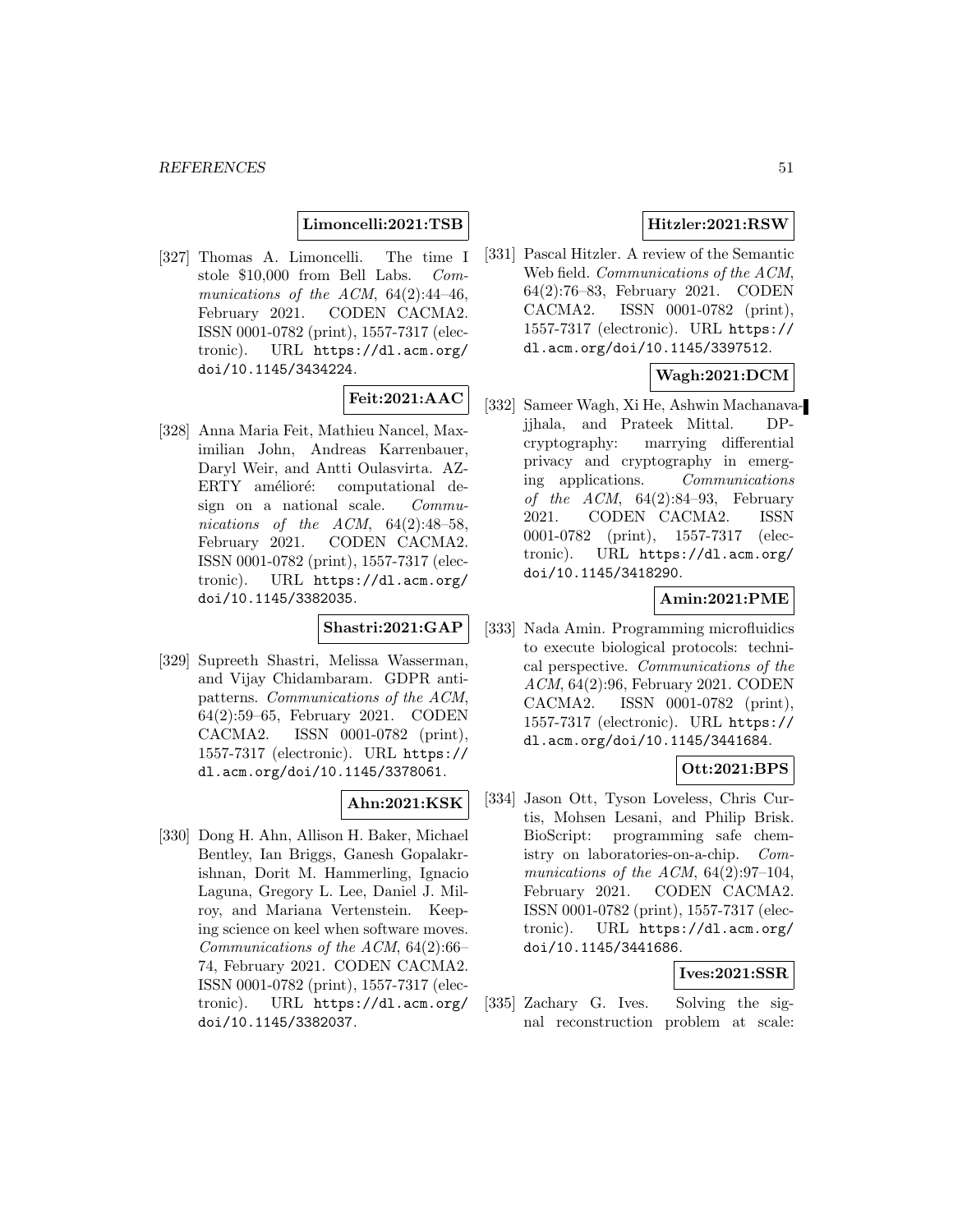technical perspective. Communications of the ACM,  $64(2):105$ , February 2021. CODEN CACMA2. ISSN 0001-0782 (print), 1557-7317 (electronic). URL https://dl.acm.org/ doi/10.1145/3441688.

### **Asudeh:2021:SSR**

[336] Abolfazl Asudeh, Jees Augustine, Saravanan Thirumuruganathan, Azade Nazi, Nan Zhang, Gautam Das, and Divesh Srivastava. Scalable signal reconstruction for a broad range of applications. Communications of the ACM, 64 (2):106–115, February 2021. CODEN CACMA2. ISSN 0001-0782 (print), 1557-7317 (electronic). URL https:// dl.acm.org/doi/10.1145/3441689.

### **Hoffmann:2021:LBB**

[337] Leah Hoffmann. Last byte: Bringing stability to wireless connections. Communications of the ACM,  $64(2):120–ff$ , February 2021. CODEN CACMA2. ISSN 0001-0782 (print), 1557-7317 (electronic). URL https://dl.acm.org/ doi/10.1145/3441293.

### **Chien:2021:ELA**

[338] Andrew A. Chien. Editor's letter: Around the world: (the first time) with Communications' Regional Special Sections. Communications of the ACM, 64(3):5–7, March 2021. CODEN CACMA2. ISSN 0001-0782 (print), 1557-7317 (electronic). URL https:// dl.acm.org/doi/10.1145/3448648.

### **Vardi:2021:DPVa**

[339] Moshe Y. Vardi. Departments: The people vs. tech. Communications of the ACM, 64(3):9, March 2021. CODEN CACMA2. ISSN 0001-0782 (print),

1557-7317 (electronic). URL https:// dl.acm.org/doi/10.1145/3446769.

### **Oakes:2021:CPC**

[340] Graham Oakes. Career paths in computing: Enabling renewable energy through smarter grids. Communications of the ACM, 64(3):11, March 2021. CODEN CACMA2. ISSN 0001-0782 (print), 1557-7317 (electronic). URL https:// dl.acm.org/doi/10.1145/3441558.

### **Guzdial:2021:DDB**

[341] Mark Guzdial and Joel C. Adams. Disputing Dijkstra, and birthdays in base 2. Communications of the ACM, 64(3): 12–13, March 2021. CODEN CACMA2. ISSN 0001-0782 (print), 1557-7317 (electronic). URL https://dl.acm.org/ doi/10.1145/3446806.

### **Monroe:2021:NPQ**

[342] Don Monroe. News: The power of quantum complexity. Communications of the ACM,  $64(3):15-17$ , March 2021. CODEN CACMA2. ISSN 0001-0782 (print), 1557-7317 (electronic). URL https://dl.acm.org/ doi/10.1145/3446875.

#### **Savage:2021:NFF**

[343] Neil Savage. News: Fact-finding mission. Communications of the ACM, 64(3):18– 19, March 2021. CODEN CACMA2. ISSN 0001-0782 (print), 1557-7317 (electronic). URL https://dl.acm.org/ doi/10.1145/3446879.

#### **Marks:2021:NCB**

[344] Paul Marks. News: Can the biases in facial recognition be fixed; also, should they? Communications of the ACM, 64(3):20–22, March 2021. CODEN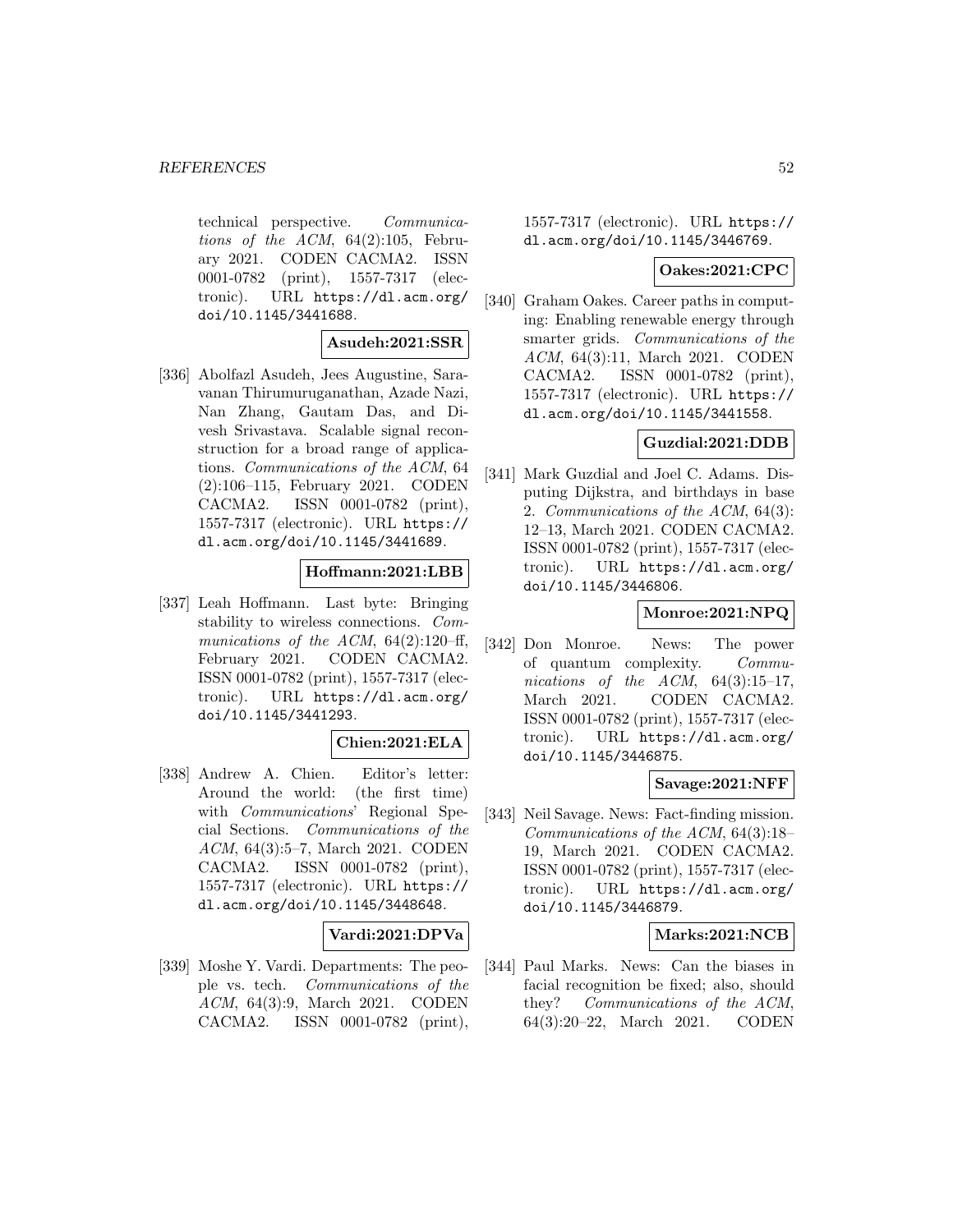CACMA2. ISSN 0001-0782 (print), 1557-7317 (electronic). URL https:// dl.acm.org/doi/10.1145/3446877.

### **Garfinkel:2021:NEM**

[345] Simson Garfinkel and Eugene H. Spafford. News: Edmund M. Clarke (1945– 2020). Communications of the ACM, 64(3):23–24, March 2021. CODEN CACMA2. ISSN 0001-0782 (print), 1557-7317 (electronic). URL https:// dl.acm.org/doi/10.1145/3447810.

### **Samuelson:2021:LSP**

[346] Pamela Samuelson. Legally speaking: The push for stricter rules for Internet platforms. Communications of the ACM,  $64(3):26-28$ , March 2021. CODEN CACMA2. ISSN 0001-0782 (print), 1557-7317 (electronic). URL https://dl.acm.org/ doi/10.1145/3447251.

### **Cranor:2021:PIC**

[347] Lorrie Faith Cranor. Privacy: Informing California privacy regulations with evidence from research. Communications of the ACM, 64(3):29– 32, March 2021. CODEN CACMA2. ISSN 0001-0782 (print), 1557-7317 (electronic). URL https://dl.acm.org/ doi/10.1145/3447253.

### **Johnson:2021:CEW**

[348] Deborah G. Johnson and Nicholas Diakopoulos. Computing ethics: What to do about deepfakes. Communications of the  $ACM$ ,  $64(3):33-35$ , March 2021. CODEN CACMA2. ISSN 0001-0782 (print), 1557-7317 (electronic). URL https://dl.acm.org/ doi/10.1145/3447255.

## **Denning:2021:PIS**

[349] Peter J. Denning and Jeffrey Johnson. The profession of IT: Science is not another opinion. Communications of the ACM, 64(3):36– 38, March 2021. CODEN CACMA2. ISSN 0001-0782 (print), 1557-7317 (electronic). URL https://dl.acm.org/ doi/10.1145/3447257.

## **Wirth:2021:VYP**

[350] Niklaus Wirth. Viewpoint: 50 years of Pascal. Communications of the ACM, 64(3):39–41, March 2021. CODEN CACMA2. ISSN 0001-0782 (print), 1557-7317 (electronic). URL https:// dl.acm.org/doi/10.1145/3447525.

### **Friesike:2021:VWC**

[351] Sascha Friesike, Frédéric Thiesse, and George Kuk. Viewpoint: What can the maker movement teach us about the digitization of creativity? Communications of the ACM, 64(3):42– 45, March 2021. CODEN CACMA2. ISSN 0001-0782 (print), 1557-7317 (electronic). URL https://dl.acm.org/ doi/10.1145/3447524.

### **Nov:2021:VTP**

[352] Oded Nov, Yindalon Aphinyanaphongs, Yvonne W. Lui, Devin Mann, Maurizio Porfiri, Mark Riedl, John-Ross Rizzo, and Batia Wiesenfeld. Viewpoint: The transformation of patient-clinician relationships with AI-based medical advice. Communications of the ACM, 64(3):46– 48, March 2021. CODEN CACMA2. ISSN 0001-0782 (print), 1557-7317 (electronic). URL https://dl.acm.org/ doi/10.1145/3417518.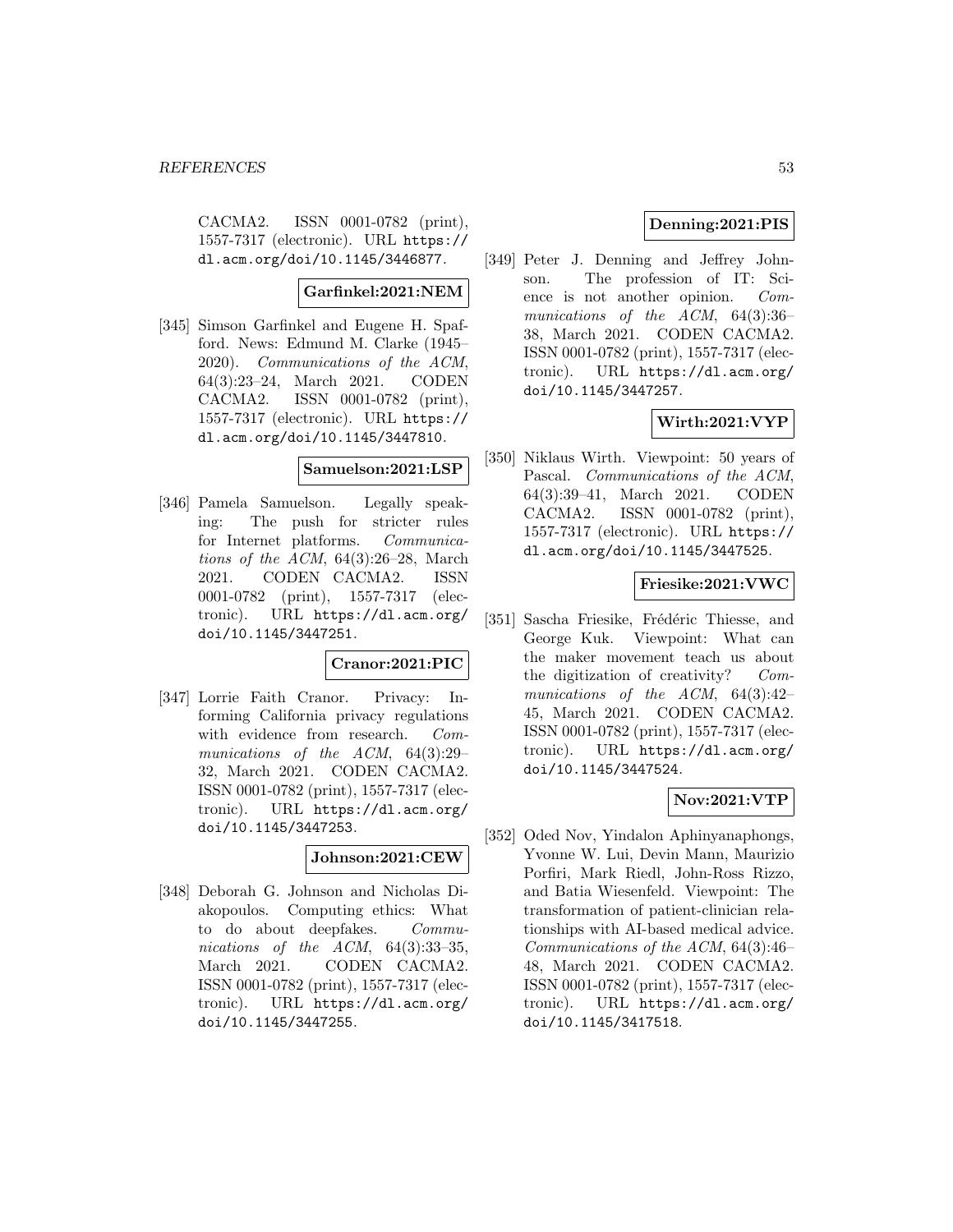### **Staff:2021:SCW**

[353] CACM Staff. A second conversation with Werner Vogels. Communications of the ACM,  $64(3):50-57$ , March 2021. CODEN CACMA2. ISSN 0001-0782 (print), 1557-7317 (electronic). URL https://dl.acm.org/ doi/10.1145/3434232.

### **Frazelle:2021:WAM**

[354] Jessie Frazelle. Out-of-this-world additive manufacturing. Communications of the ACM,  $64(3):58-62$ , March 2021. CODEN CACMA2. ISSN 0001-0782 (print), 1557-7317 (electronic). URL https://dl.acm.org/ doi/10.1145/3424254.

### **Thompson:2021:DCG**

[355] Neil C. Thompson and Svenja Spanuth. The decline of computers as a general purpose technology. Communications of the ACM,  $64(3):64-72$ , March 2021. CODEN CACMA2. ISSN 0001-0782 (print), 1557-7317 (electronic). URL https://dl.acm.org/ doi/10.1145/3430936.

### **Molnar:2021:EIF**

[356] Andreea Molnar, Therese Keane, and Rosemary Stockdale. Educational interventions and female enrollment in IT degrees. Communications of the ACM, 64(3):73–77, March 2021. CODEN CACMA2. ISSN 0001-0782 (print), 1557-7317 (electronic). URL https:// dl.acm.org/doi/10.1145/3387106.

### **Wang:2021:GTC**

[357] Lucy Lu Wang, Gabriel Stanovsky, Luca Weihs, and Oren Etzioni. Gender trends in computer science authorship.

Communications of the ACM, 64(3):78– 84, March 2021. CODEN CACMA2. ISSN 0001-0782 (print), 1557-7317 (electronic). URL https://dl.acm.org/ doi/10.1145/3430803.

### **Mazurczyk:2021:CRT**

[358] Wojciech Mazurczyk and Luca Caviglione. Cyber reconnaissance techniques. Communications of the ACM, 64(3):86–95, March 2021. CODEN CACMA2. ISSN 0001-0782 (print), 1557-7317 (electronic). URL https:// dl.acm.org/doi/10.1145/3418293.

### **Gutierrez:2021:KG**

[359] Claudio Gutierrez and Juan F. Sequeda. Knowledge graphs. Communications of the ACM, 64(3):96– 104, March 2021. CODEN CACMA2. ISSN 0001-0782 (print), 1557-7317 (electronic). URL https://dl.acm.org/ doi/10.1145/3418294.

### **Arora:2021:WDT**

[360] Sanjeev Arora. Why don't today's deep nets overfit to their training data?: Technical perspective. Communications of the ACM, 64(3):106, March 2021. CODEN CACMA2. ISSN 0001-0782 (print), 1557-7317 (electronic). URL https://dl.acm.org/ doi/10.1145/3446773.

### **Zhang:2021:UDL**

[361] Chiyuan Zhang, Samy Bengio, Moritz Hardt, Benjamin Recht, and Oriol Vinyals. Understanding deep learning (still) requires rethinking generalization. Communications of the ACM, 64(3):107–115, March 2021. CODEN CACMA2. ISSN 0001-0782 (print), 1557-7317 (electronic). URL https:// dl.acm.org/doi/10.1145/3446776.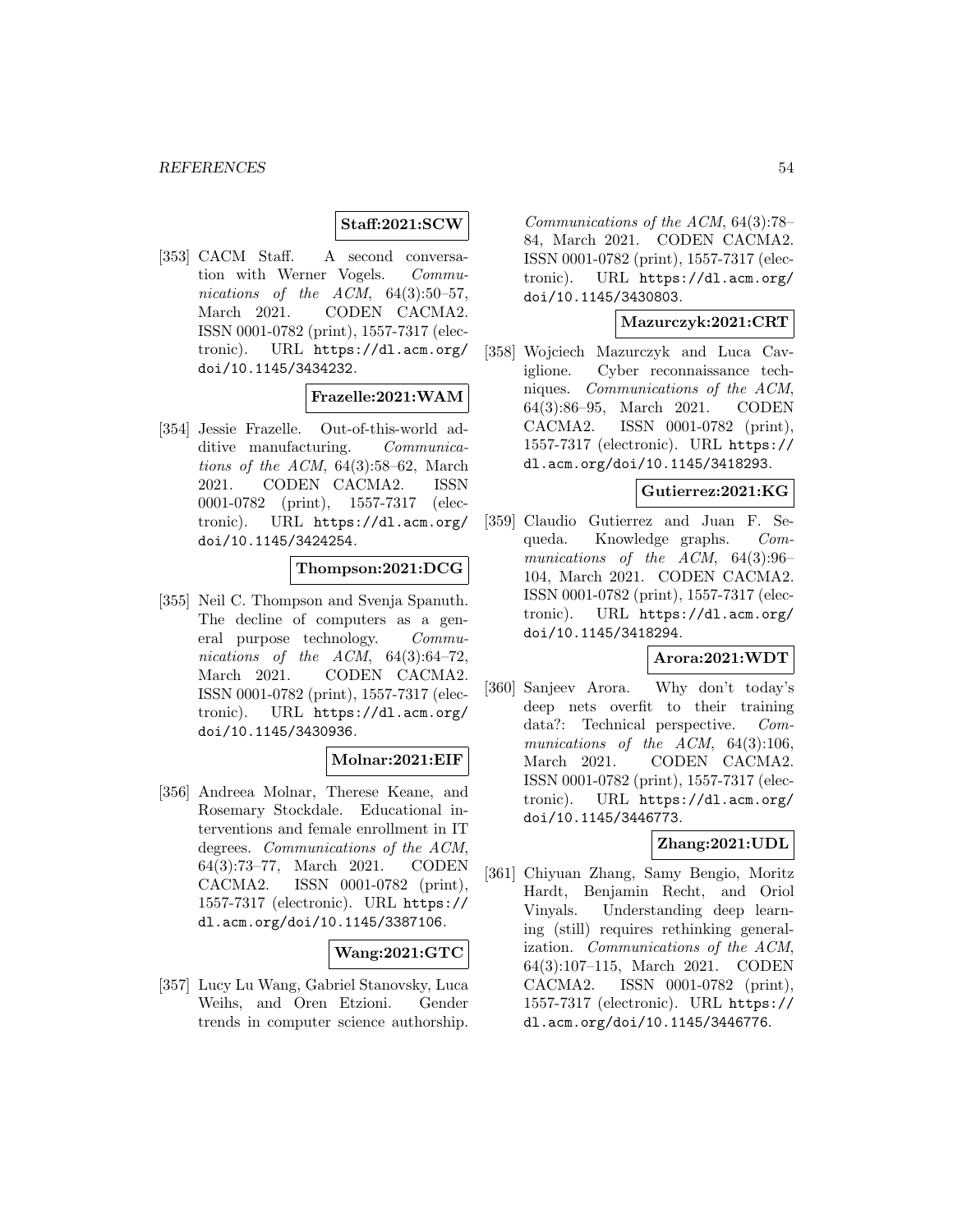# **Dutta:2021:LIO**

[362] Prabal Dutta. Localizing insects outdoors: technical perspective. Communications of the ACM, 64(3):116, March 2021. CODEN CACMA2. ISSN 0001-0782 (print), 1557-7317 (electronic). URL https://dl.acm.org/ doi/10.1145/3446778.

### **Nandakumar:2021:LSS**

[363] Rajalakshmi Nandakumar, Vikram Iyer, and Shyamnath Gollakota. 3D localization for subcentimeter-sized devices. Communications of the ACM, 64(3):117–125, March 2021. CODEN CACMA2. ISSN 0001-0782 (print), 1557-7317 (electronic). URL https:// dl.acm.org/doi/10.1145/3446782.

# **Clegg:2021:LBAa**

[364] Brian Clegg. Last byte: Awakening. Communications of the ACM, 64(3): 128–ff, March 2021. CODEN CACMA2. ISSN 0001-0782 (print), 1557-7317 (electronic). URL https://dl.acm.org/ doi/10.1145/3446803.

# **Cerf:2021:CWD**

[365] Vinton G. Cerf. Cerf's up: What does a static, sustainable economy look like? Communications of the ACM, 64 (4):5, April 2021. CODEN CACMA2. ISSN 0001-0782 (print), 1557-7317 (electronic). URL https://dl.acm.org/ doi/10.1145/3450610.

### **Arquilla:2021:BSH**

[366] John Arquilla and Mark Guzdial. BLOG@CACM: The SolarWinds hack, and a grand challenge for CS education. Communications of the ACM, 64 (4):6–7, April 2021. CODEN CACMA2.

ISSN 0001-0782 (print), 1557-7317 (electronic). URL https://dl.acm.org/ doi/10.1145/3449047.

#### **Edwards:2021:NBN**

[367] Chris Edwards. News: The best of NLP. Communications of the ACM, 64(4):9– 11, April 2021. CODEN CACMA2. ISSN 0001-0782 (print), 1557-7317 (electronic). URL https://dl.acm.org/ doi/10.1145/3449049.

# **Marks:2021:NDL**

[368] Paul Marks. News: Deep learning speeds MRI scans. Communications of the ACM, 64(4):12–14, April 2021. CODEN CACMA2. ISSN 0001-0782 (print), 1557-7317 (electronic). URL https:// dl.acm.org/doi/10.1145/3449060.

#### **Greengard:2021:NWS**

[369] Samuel Greengard. News: The worsening state of ransomware. Communications of the ACM, 64(4):15– 17, April 2021. CODEN CACMA2. ISSN 0001-0782 (print), 1557-7317 (electronic). URL https://dl.acm.org/ doi/10.1145/3449054.

### **Sako:2021:TSM**

[370] Mari Sako. Technology strategy and management: From remote work to working from anywhere. *Communica*tions of the ACM,  $64(4):20-22$ , April 2021. CODEN CACMA2. ISSN 0001-0782 (print), 1557-7317 (electronic). URL https://dl.acm.org/ doi/10.1145/3451223.

### **Brown:2021:BPR**

[371] Q. Brown, T. Grandison, J. D. Burge, O. C. Jenkins, and T. Dillahunt. Broadening participation: Reflections on black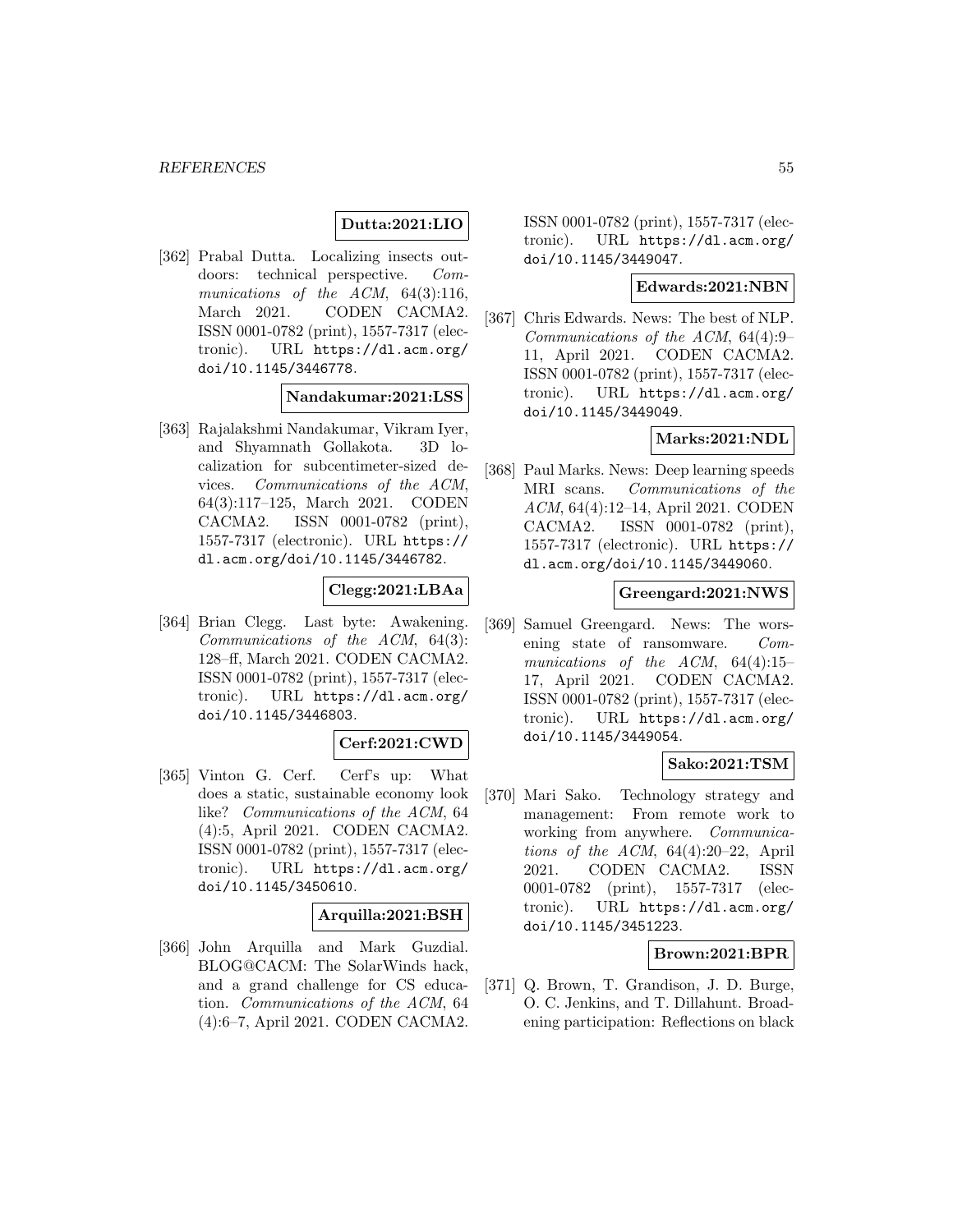in computing. Communications of the ACM, 64(4):23–24, April 2021. CODEN CACMA2. ISSN 0001-0782 (print), 1557-7317 (electronic). URL https:// dl.acm.org/doi/10.1145/3451225.

### **Neville-Neil:2021:KVN**

[372] George V. Neville-Neil. Kode Vicious: The non-psychopath's guide to managing an open source project. Communications of the ACM, 64(4):25– 27, April 2021. CODEN CACMA2. ISSN 0001-0782 (print), 1557-7317 (electronic). URL https://dl.acm.org/ doi/10.1145/3451229.

### **Haigh:2021:HRWa**

[373] Thomas Haigh. Historical reflections: When hackers were heroes. Communications of the ACM, 64(4):28– 34, April 2021. CODEN CACMA2. ISSN 0001-0782 (print), 1557-7317 (electronic). URL https://dl.acm.org/ doi/10.1145/3451227.

## **DeMol:2021:VRP**

[374] Liesbeth De Mol and Maarten Bullynck. Viewpoint: Roots of 'program' revisited. Communications of the ACM, 64(4):35– 37, April 2021. CODEN CACMA2. ISSN 0001-0782 (print), 1557-7317 (electronic). URL https://dl.acm.org/ doi/10.1145/3419406.

# **Vrandecic:2021:VBM**

[375] Denny Vrandecić. Viewpoint: Building a multilingual Wikipedia. Communications of the ACM, 64(4):38– 41, April 2021. CODEN CACMA2. ISSN 0001-0782 (print), 1557-7317 (electronic). URL https://dl.acm.org/ doi/10.1145/3425778.

## **Aly:2021:AWS**

[376] Sherif G. Aly, Mohamed Mokbel, and Moustafa Youssef. Arab world special section: Welcome. Communications of the  $ACM$ ,  $64(4):42-44$ , April 2021. CODEN CACMA2. ISSN 0001-0782 (print), 1557-7317 (electronic). URL https://dl.acm.org/ doi/10.1145/3447754.

### **Elnozahy:2021:AWS**

[377] E. N. (Mootaz) Elnozahy. Arab world special section: Hot topics: Building a research university in the Arab region: the case of KAUST. Communications of the ACM, 64(4):46– 49, April 2021. CODEN CACMA2. ISSN 0001-0782 (print), 1557-7317 (electronic). URL https://dl.acm.org/ doi/10.1145/3447717.

#### **Elmagarmid:2021:AWS**

[378] Ahmed Elmagarmid and Abdellatif Saoudi. Arab world special section: Hot topics: Building a preeminent research lab in the Arab region: the case of QCRI. Communications of the ACM, 64(4):50–53, April 2021. CODEN CACMA2. ISSN 0001-0782 (print), 1557-7317 (electronic). URL https:/ /dl.acm.org/doi/10.1145/3447719.

# **ElSaban:2021:AWS**

[379] Motaz El Saban. Arab world special section: Hot topics: Data science for the oil and gas industry in the Arab region. Communications of the ACM, 64(4):54– 56, April 2021. CODEN CACMA2. ISSN 0001-0782 (print), 1557-7317 (electronic). URL https://dl.acm.org/ doi/10.1145/3447721.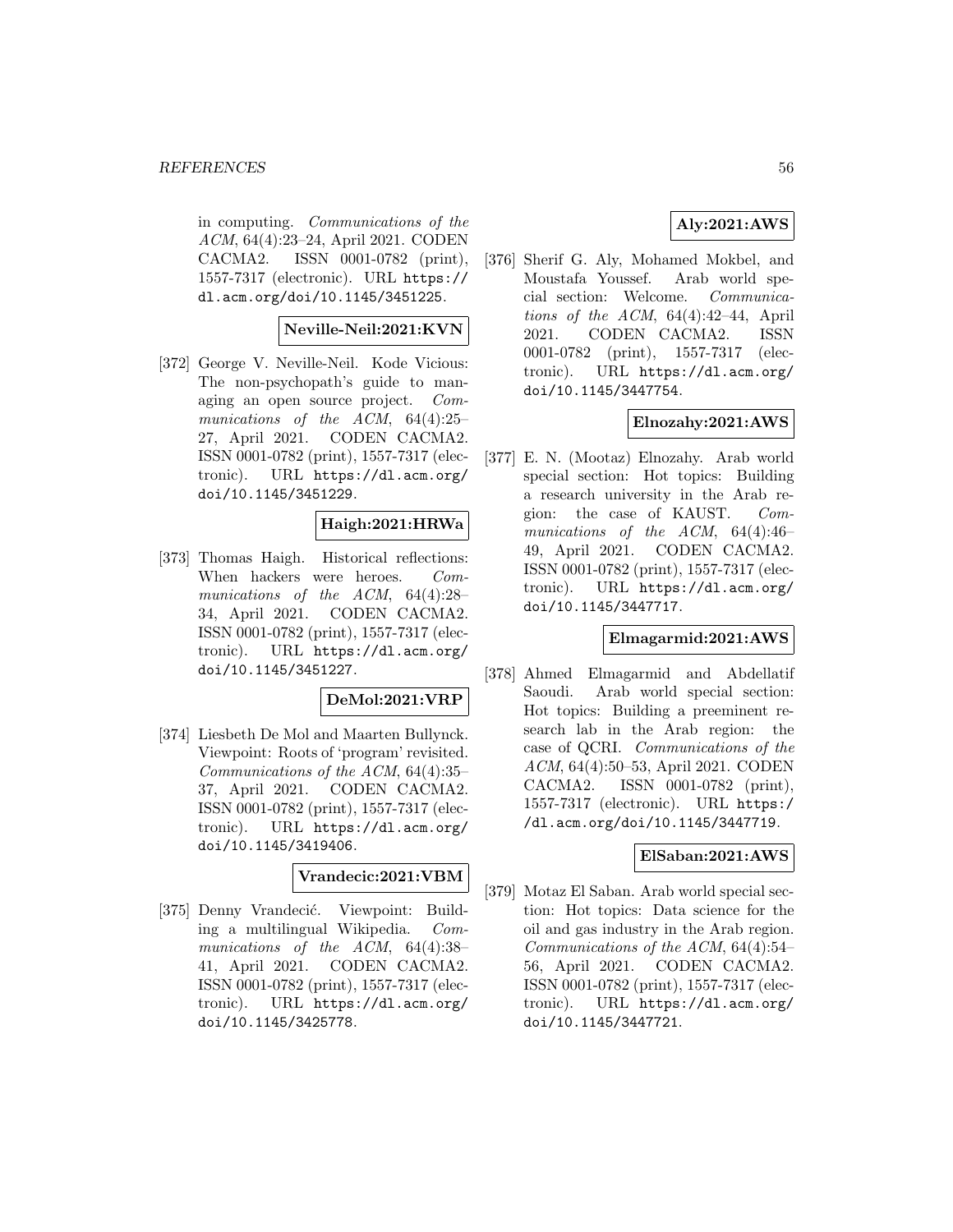# **Shamout:2021:AWS**

[380] Farah E. Shamout and Dana Abu Ali. Arab world special section: Hot topics: The strategic pursuit of artificial intelligence in the United Arab Emirates. Communications of the ACM, 64(4):57– 58, April 2021. CODEN CACMA2. ISSN 0001-0782 (print), 1557-7317 (electronic). URL https://dl.acm.org/ doi/10.1145/3447723.

### **Aboulnaga:2021:AWSa**

[381] Ashraf Aboulnaga, Sanjay Chawla, Ahmed Elmagarmid, Mohammed Al-Mannai, and Hassan Al-Sayed. Arab world special section: Hot topics: An AI-enabled future for Qatar and the region. Communications of the ACM, 64(4):59–61, April 2021. CODEN CACMA2. ISSN 0001-0782 (print), 1557-7317 (electronic). URL https:// dl.acm.org/doi/10.1145/3447725.

# **Touma:2021:AWS**

[382] Walid R. Touma and Saad El Zein. Arab world special section: Hot topics: Entrepreneurship ecosystem in Lebanon. Communications of the ACM, 64(4):62– 63, April 2021. CODEN CACMA2. ISSN 0001-0782 (print), 1557-7317 (electronic). URL https://dl.acm.org/ doi/10.1145/3447727.

### **Eraqi:2021:AWS**

[383] Hesham M. Eraqi and Ibrahim Sobh. Arab world special section: Hot topics: Autonomous driving in the face of unconventional odds. Communications of the  $ACM$ ,  $64(4):64-66$ , April 2021. CODEN CACMA2. ISSN 0001-0782 (print), 1557-7317 (electronic). URL https://dl.acm.org/ doi/10.1145/3447729.

# **Abbar:2021:AWS**

[384] Sofiane Abbar, Rade Stanojevic, Shadab Mustafa, and Mohamed Mokbel. Arab world special section: Hot topics: Traffic routing in the ever-changing city of Doha. Communications of the ACM, 64(4):67–68, April 2021. CODEN CACMA2. ISSN 0001-0782 (print), 1557-7317 (electronic). URL https:// dl.acm.org/doi/10.1145/3447731.

# **Lazem:2021:AWS**

[385] Shaimaa Lazem, Mennatallah Saleh, and Ebtisam Alabdulqader. Arab world special section: Hot topics: Arab-HCI: five years and counting. Communications of the ACM, 64(4):69– 71, April 2021. CODEN CACMA2. ISSN 0001-0782 (print), 1557-7317 (electronic). URL https://dl.acm.org/ doi/10.1145/3447733.

### **Darwish:2021:AWS**

[386] Kareem Darwish, Nizar Habash, Mourad Abbas, Hend Al-Khalifa, Huseein T. Al-Natsheh, Houda Bouamor, Karim Bouzoubaa, Violetta Cavalli-Sforza, Samhaa R. El-Beltagy, Wassim El-Hajj, Mustafa Jarrar, and Hamdy Mubarak. Arab world special section: Big trends: A panoramic survey of natural language processing in the Arab world. Communications of the ACM, 64(4):72–81, April 2021. CODEN CACMA2. ISSN 0001-0782 (print), 1557-7317 (electronic). URL https:/ /dl.acm.org/doi/10.1145/3447735.

### **Keyes:2021:AWS**

[387] David Keyes. Arab world special section: Big trends: The Arab world prepares the exascale workforce. Communications of the ACM, 64(4):82–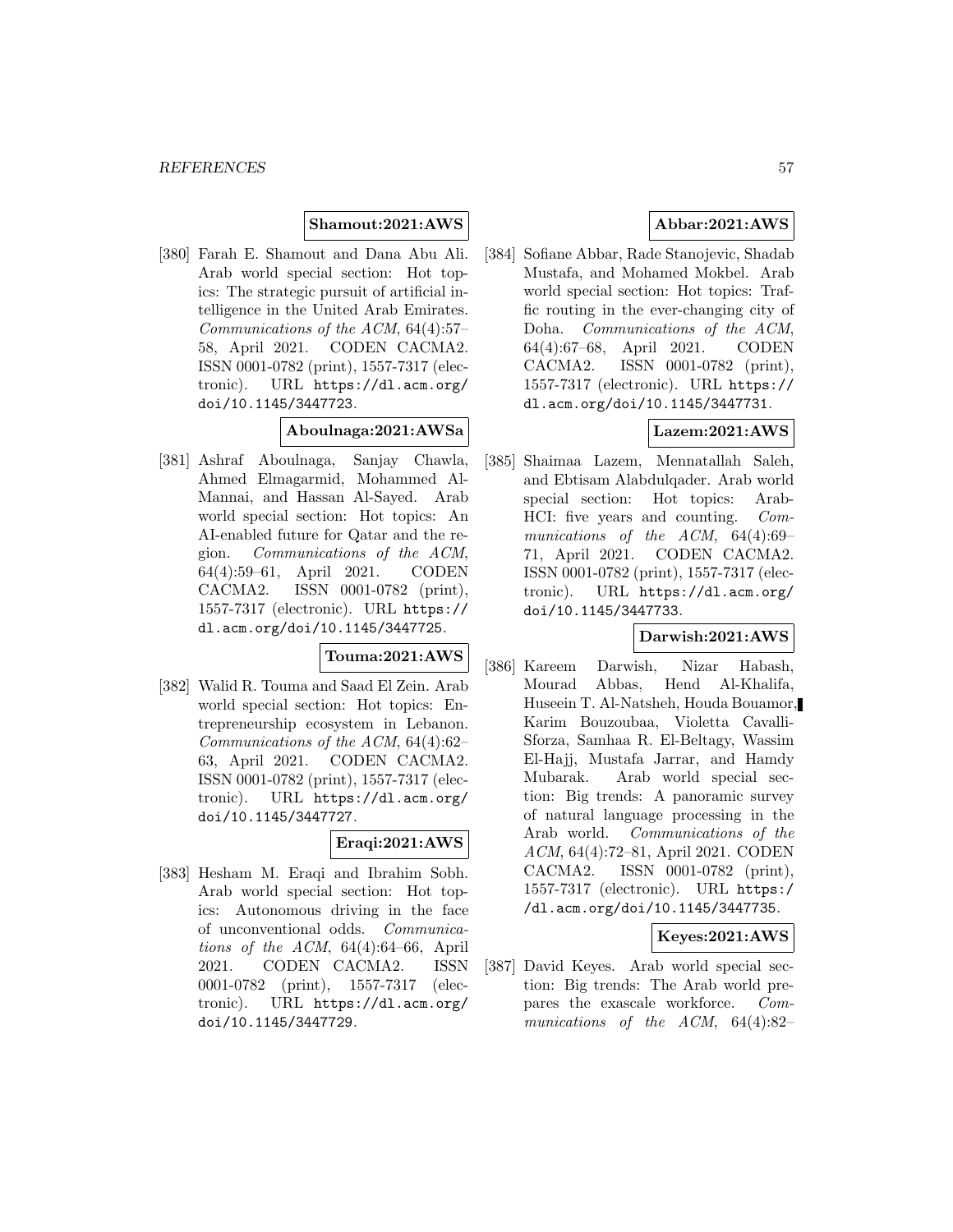87, April 2021. CODEN CACMA2. ISSN 0001-0782 (print), 1557-7317 (electronic). URL https://dl.acm.org/ doi/10.1145/3447737.

# **Weber:2021:AWS**

[388] Ingmar Weber, Muhammad Imran, Ferda Ofli, Fouad Mrad, Jennifer Colville, Mehdi Fathallah, Alissar Chaker, and Wigdan Seed Ahmed. Arab world special section: Big trends: Nontraditional data sources: providing insights into sustainable development. Communications of the ACM, 64(4):88– 95, April 2021. CODEN CACMA2. ISSN 0001-0782 (print), 1557-7317 (electronic). URL https://dl.acm.org/ doi/10.1145/3447739.

## **Popper:2021:AWS**

[389] Christina Pöpper, Michail Maniatakos, and Roberto Di Pietro. Arab world special section: Big trends: Cyber security research in the Arab region: a blooming ecosystem with global ambitions. Communications of the ACM, 64(4):96– 101, April 2021. CODEN CACMA2. ISSN 0001-0782 (print), 1557-7317 (electronic). URL https://dl.acm.org/ doi/10.1145/3447741.

### **Abdennadher:2021:AWS**

[390] Slim Abdennadher, Sherif G. Aly, Joe Tekli, and Karima Echihabi. Arab world special section: Big trends: Unleashing early maturity academic innovations. Communications of the ACM, 64(4):102–107, April 2021. CODEN CACMA2. ISSN 0001-0782 (print), 1557-7317 (electronic). URL https:// dl.acm.org/doi/10.1145/3447743.

### **Eldawlatly:2021:AWS**

[391] Seif Eldawlatly, Mohamed Abouelhoda, Omar S. Al-Kadi, Takashi Gojobori, Boris Jankovic, Mohamad Khalil, Ahsan H. Khandoker, and Ahmed Morsy. Arab world special section: Big trends: Biomedical computing in the Arab world: unlocking the potential of a growing research community. Communications of the ACM, 64(4):108– 113, April 2021. CODEN CACMA2. ISSN 0001-0782 (print), 1557-7317 (electronic). URL https://dl.acm.org/ doi/10.1145/3447746.

## **Shihada:2021:AWS**

[392] Basem Shihada, Tamer Elbatt, Ahmed Eltawil, Mohammad Mansour, Essaid Sabir, Slim Rekhis, and Sanaa Sharafeddine. Arab world special section: Big trends: Networking research for the Arab world: from regional initiatives to potential global impact. Communications of the ACM, 64(4):114– 119, April 2021. CODEN CACMA2. ISSN 0001-0782 (print), 1557-7317 (electronic). URL https://dl.acm.org/ doi/10.1145/3447748.

### **Aboulnaga:2021:AWSb**

[393] Ashraf Aboulnaga, Azza Abouzied, Karima Echihabi, and Mourad Ouzzani. Arab world special section: Big trends: Database systems research in the Arab world: a tradition that spans decades. Communications of the ACM, 64(4):120–123, April 2021. CODEN CACMA2. ISSN 0001-0782 (print), 1557-7317 (electronic). URL https:// dl.acm.org/doi/10.1145/3447750.

## **Ali:2021:AWS**

[394] Ahmed Ali, Shammur Chowdhury, Mo-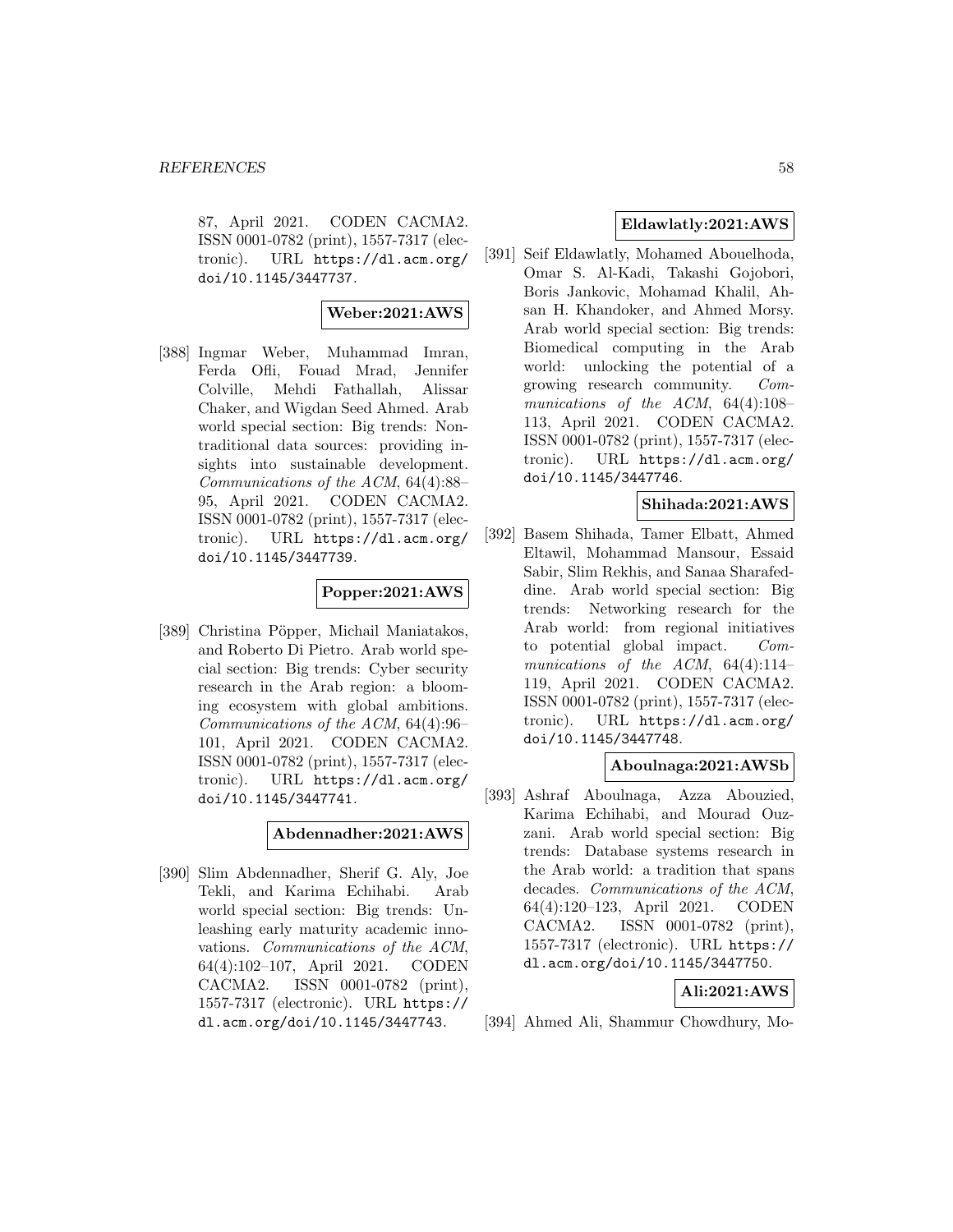hamed Afify, Wassim El-Hajj, Hazem Hajj, Mourad Abbas, Amir Hussein, Nada Ghneim, Mohammad Abushariah, and Assal Alqudah. Arab world special section: Big trends: Connecting Arabs: bridging the gap in dialectal speech recognition. Communications of the ACM, 64(4):124– 129, April 2021. CODEN CACMA2. ISSN 0001-0782 (print), 1557-7317 (electronic). URL https://dl.acm.org/ doi/10.1145/3451150.

### **Crawshaw:2021:EVN**

[395] David Crawshaw. Everything VPN is new again. Communications of the ACM, 64(4):130–134, April 2021. CODEN CACMA2. ISSN 0001- 0782 (print), 1557-7317 (electronic). URL https://dl.acm.org/doi/10. 1145/3434230.

### **Friedler:2021:IPF**

[396] Sorelle A. Friedler, Carlos Scheidegger, and Suresh Venkatasubramanian. The (im)possibility of fairness: different value systems require different mechanisms for fair decision making. Communications of the ACM, 64(4):136– 143, April 2021. CODEN CACMA2. ISSN 0001-0782 (print), 1557-7317 (electronic). URL https://dl.acm.org/ doi/10.1145/3433949.

# **Jung:2021:SSP**

[397] Ralf Jung, Jacques-Henri Jourdan, Robbert Krebbers, and Derek Dreyer. Safe systems programming in Rust. Communications of the ACM, 64(4):144– 152, April 2021. CODEN CACMA2. ISSN 0001-0782 (print), 1557-7317 (electronic). URL https://dl.acm.org/ doi/10.1145/3418295.

### **SouzaDosReis:2021:TAC**

[398] Eduardo Souza Dos Reis, Cristiano André Da Costa, Diórgenes Eugênio Da Silveira, Rodrigo Simon Bavaresco, Rodrigo Da Rosa Righi, Jorge Luis Victória Barbosa, Rodolfo Stoffel Antunes, Márcio Miguel Gomes, and Gustavo Federizzi. Transformers aftermath: current research and rising trends. Communications of the ACM, 64(4):154– 163, April 2021. CODEN CACMA2. ISSN 0001-0782 (print), 1557-7317 (electronic). URL https://dl.acm.org/ doi/10.1145/3430937.

## **Idreos:2021:SST**

[399] Stratos Idreos. The strength of SuRF: technical perspective. Communications of the ACM, 64(4):165, April 2021. CODEN CACMA2. ISSN 0001-0782 (print), 1557-7317 (electronic). URL https://dl.acm.org/ doi/10.1145/3450261.

### **Zhang:2021:SRF**

[400] Huanchen Zhang, Hyeontaek Lim, Viktor Leis, David G. Andersen, Michael Kaminsky, Kimberly Keeton, and Andrew Pavlo. Succinct range filters. Communications of the ACM, 64(4):166– 173, April 2021. CODEN CACMA2. ISSN 0001-0782 (print), 1557-7317 (electronic). URL https://dl.acm.org/ doi/10.1145/3450262.

### **Shasha:2021:LBRa**

[401] Dennis Shasha. Last byte: Roulette angel. Communications of the  $ACM$ ,  $64(4)$ : 176–ff, April 2021. CODEN CACMA2. ISSN 0001-0782 (print), 1557-7317 (electronic). URL https://dl.acm.org/ doi/10.1145/3450331.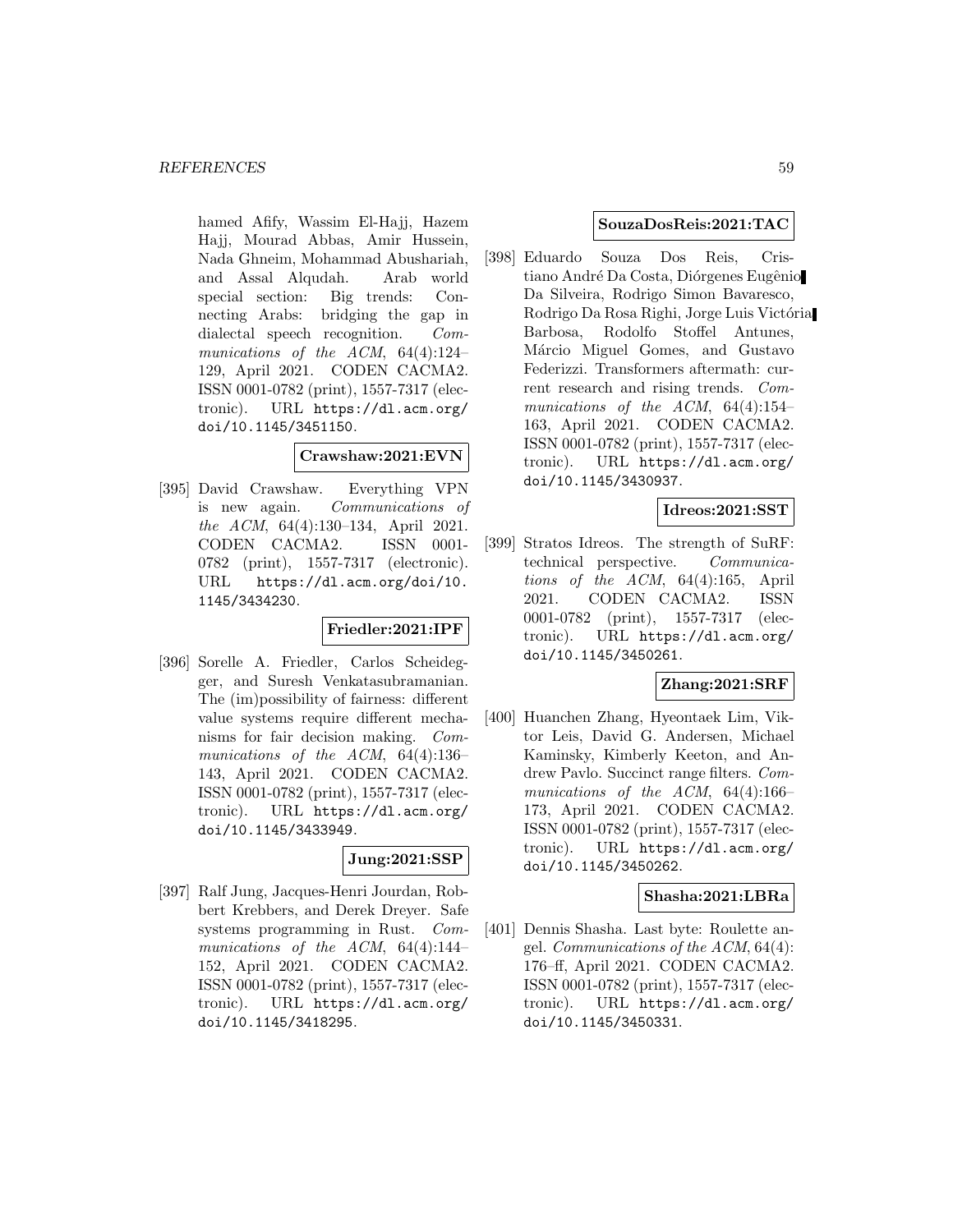### **Vardi:2021:DAT**

[402] Moshe Y. Vardi. Departments: The agency trilemma and ACM. Communications of the ACM,  $64(5):4$ , May 2021. CODEN CACMA2. ISSN 0001-0782 (print), 1557-7317 (electronic). URL https://dl.acm.org/ doi/10.1145/3459084.

#### **Pancake:2021:ELR**

[403] Cherri M. Pancake and Andrew A. Chien. Editor's letter: In response to 'Vardi's insights'. Communications of the ACM, 64(5):5, May 2021. CODEN CACMA2. ISSN 0001-0782 (print), 1557-7317 (electronic). URL https:// dl.acm.org/doi/10.1145/3459982.

### **Mitchell:2021:CPC**

[404] Caven Cade Mitchell. Career paths in computing: Computing enabled me to... promote sustainability and help underserved communities. Communications of the ACM, 64(5):7, May 2021. CODEN CACMA2. ISSN 0001-0782 (print), 1557-7317 (electronic). URL https://dl.acm.org/ doi/10.1145/3453631.

### **Guzdial:2021:TOT**

[405] Mark Guzdial. Teaching other teachers how to teach CS better. Communications of the ACM, 64(5):8-9, May 2021. CODEN CACMA2. ISSN 0001-0782 (print), 1557-7317 (electronic). URL https://dl.acm.org/ doi/10.1145/3453647.

#### **Monroe:2021:NSR**

[406] Don Monroe. News: A satisfying result. Communications of the ACM, 64(5):10– 12, May 2021. CODEN CACMA2.

ISSN 0001-0782 (print), 1557-7317 (electronic). URL https://dl.acm.org/ doi/10.1145/3453650.

## **Savage:2021:NCF**

[407] Neil Savage. News: Catching the fakes. Communications of the ACM, 64(5):13– 14, May 2021. CODEN CACMA2. ISSN 0001-0782 (print), 1557-7317 (electronic). URL https://dl.acm.org/ doi/10.1145/3453696.

## **Kirkpatrick:2021:NTC**

[408] Keith Kirkpatrick. News: A traffic cop for low earth orbit. Communications of the ACM, 64(5):15– 17, May 2021. CODEN CACMA2. ISSN 0001-0782 (print), 1557-7317 (electronic). URL https://dl.acm.org/ doi/10.1145/3453703.

### **Peisert:2021:STS**

[409] Sean Peisert. Security: Trustworthy scientific computing. Communications of the ACM,  $64(5):18-21$ , May 2021. CODEN CACMA2. ISSN 0001-0782 (print), 1557-7317 (electronic). URL https://dl.acm.org/ doi/10.1145/3457191.

### **Choi:2021:LTS**

[410] Bryan H. Choi. Law and technology: Software professionals, malpractice law, and codes of ethics. Communications of the ACM, 64(5):22– 24, May 2021. CODEN CACMA2. ISSN 0001-0782 (print), 1557-7317 (electronic). URL https://dl.acm.org/ doi/10.1145/3457193.

## **Bell:2021:ECU**

[411] Tim Bell. Education: CS unplugged or coding classes? Communications of the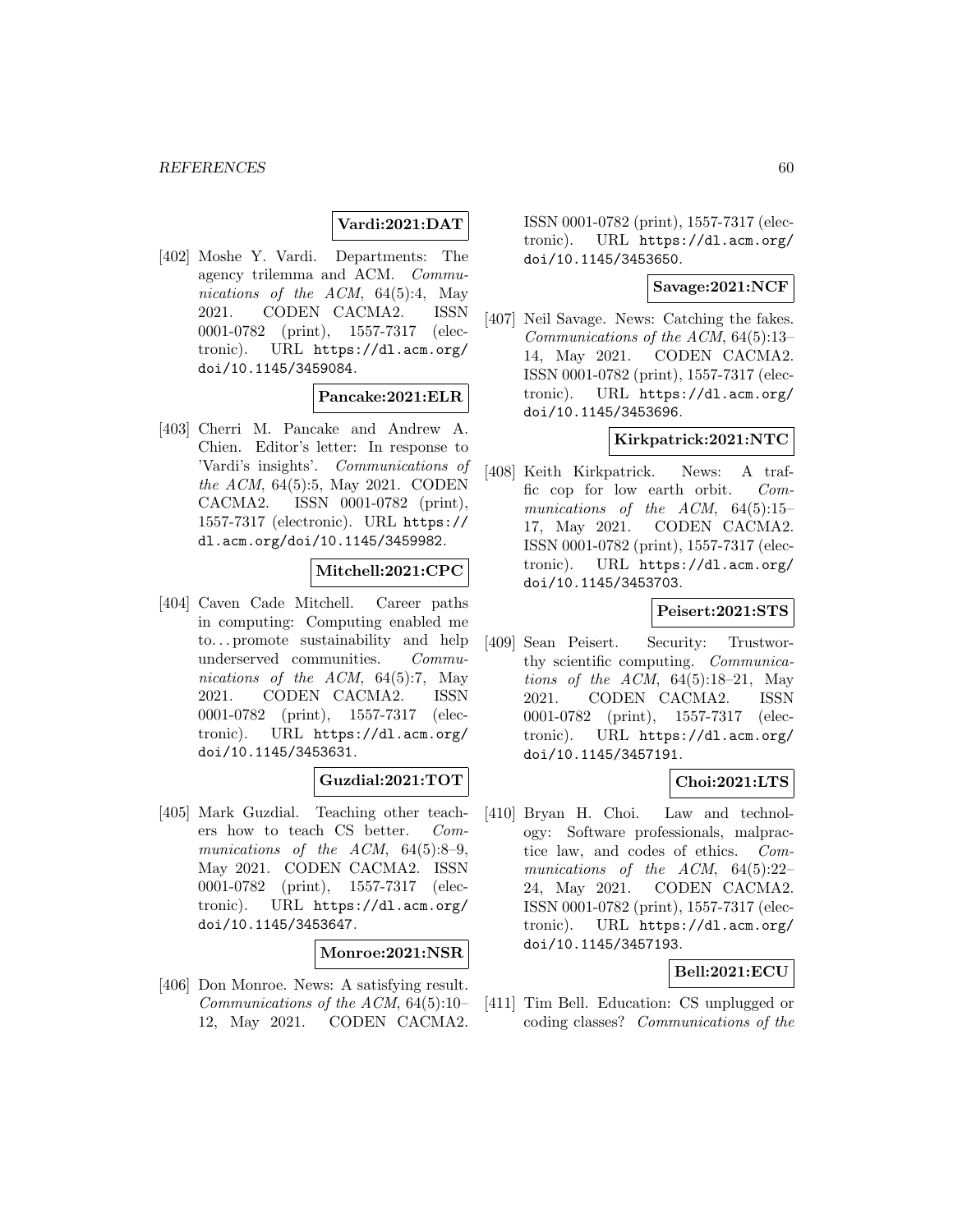ACM, 64(5):25–27, May 2021. CODEN CACMA2. ISSN 0001-0782 (print), 1557-7317 (electronic). URL https:// dl.acm.org/doi/10.1145/3457195.

# **Hildebrandt:2021:VUL**

[412] Mireille Hildebrandt. Viewpoint: Understanding law and the rule of law: a plea to augment CS curricula. Communications of the ACM, 64(5):28– 31, May 2021. CODEN CACMA2. ISSN 0001-0782 (print), 1557-7317 (electronic). URL https://dl.acm.org/ doi/10.1145/3425779.

## **Sochat:2021:VBP**

[413] Vanessa Sochat. Viewpoint: The 10 best practices for remote software engineering. Communications of the ACM, 64(5):32–36, May 2021. CODEN CACMA2. ISSN 0001-0782 (print), 1557-7317 (electronic). URL https:// dl.acm.org/doi/10.1145/3459613.

#### **Dershowitz:2021:VLH**

[414] Nachum Dershowitz. Viewpoint: Let's be honest. Communications of the ACM, 64(5):37–41, May 2021. CODEN CACMA2. ISSN 0001-0782 (print), 1557-7317 (electronic). URL https:// dl.acm.org/doi/10.1145/3431281.

# **Singh:2021:EC**

[415] Jatinder Singh, Jennifer Cobbe, Do Le Quoc, and Zahra Tarkhani. Enclaves in the clouds. Communications of the ACM, 64(5):42–51, May 2021. CODEN CACMA2. ISSN 0001-0782 (print), 1557-7317 (electronic). URL https:// dl.acm.org/doi/10.1145/3447543.

### **Frazelle:2021:BD**

[416] Jessie Frazelle. Battery day. Communications of the ACM, 64(5):52– 59, May 2021. CODEN CACMA2. ISSN 0001-0782 (print), 1557-7317 (electronic). URL https://dl.acm.org/ doi/10.1145/3434222.

## **Grosse:2021:IID**

[417] Eric Grosse, Fred B. Schneider, and Lynette L. Millett. Implementing insider defenses. Communications of the ACM, 64(5):60–65, May 2021. CODEN CACMA2. ISSN 0001-0782 (print), 1557-7317 (electronic). URL https:// dl.acm.org/doi/10.1145/3418296.

### **Liu:2021:HCT**

[418] Yuhang Liu, Xian-He Sun, Yang Wang, and Yungang Bao. HCDA: from computational thinking to a generalized thinking paradigm. Communications of the ACM, 64(5):66–75, May 2021. CODEN CACMA2. ISSN 0001-0782 (print), 1557-7317 (electronic). URL https:// dl.acm.org/doi/10.1145/3418291.

#### **Schleier-Smith:2021:WSC**

[419] Johann Schleier-Smith, Vikram Sreekanti, Anurag Khandelwal, Joao Carreira, Neeraja J. Yadwadkar, Raluca Ada Popa, Joseph E. Gonzalez, Ion Stoica, and David A. Patterson. What serverless computing is and should become: the next phase of cloud computing. Communications of the ACM, 64(5): 76–84, May 2021. CODEN CACMA2. ISSN 0001-0782 (print), 1557-7317 (electronic). URL https://dl.acm.org/ doi/10.1145/3406011.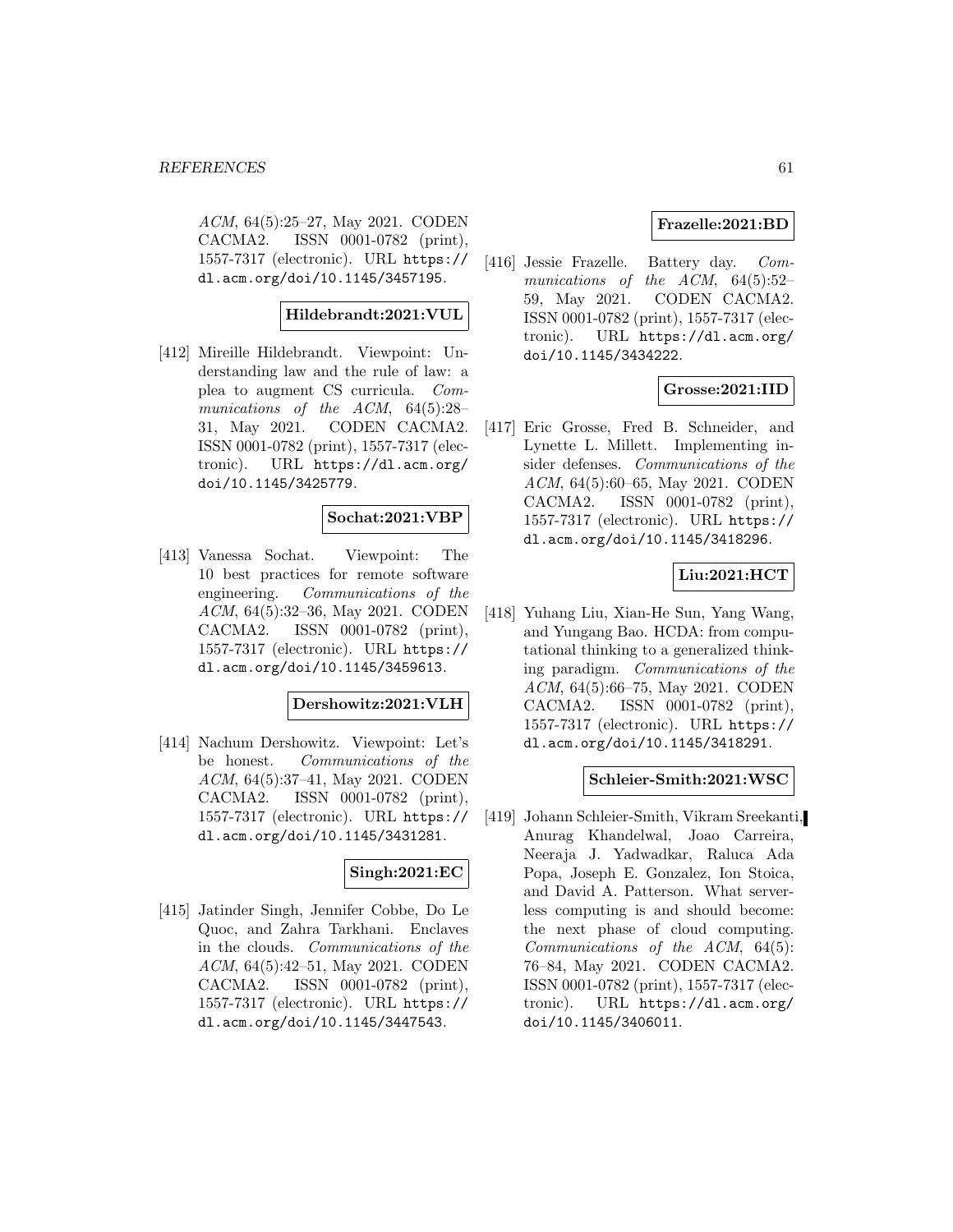## **DAntoni:2021:AMT**

[420] Loris D'Antoni and Margus Veanes. Automata modulo theories. Communications of the ACM, 64(5):86– 95, May 2021. CODEN CACMA2. ISSN 0001-0782 (print), 1557-7317 (electronic). URL https://dl.acm.org/ doi/10.1145/3419404.

#### **Schweitzer:2021:TPL**

[421] Pascal Schweitzer. Technical perspective: a logical step toward the graph isomorphism problem. Communications of the ACM, 64(5):97, May 2021. CODEN CACMA2. ISSN 0001-0782 (print), 1557-7317 (electronic). URL https:// dl.acm.org/doi/10.1145/3453945.

# **Grohe:2021:ICD**

[422] Martin Grohe and Daniel Neuen. Isomorphism, canonization, and definability for graphs of bounded rank width. Communications of the ACM, 64(5):98– 105, May 2021. CODEN CACMA2. ISSN 0001-0782 (print), 1557-7317 (electronic). URL https://dl.acm.org/ doi/10.1145/3453943.

### **Steinhardt:2021:TPR**

[423] Jacob S. Steinhardt. Technical perspective: Robust statistics tackle new problems. Communications of the ACM, 64 (5):106, May 2021. CODEN CACMA2. ISSN 0001-0782 (print), 1557-7317 (electronic). URL https://dl.acm.org/ doi/10.1145/3453937.

#### **Diakonikolas:2021:RMA**

[424] Ilias Diakonikolas, Gautam Kamath, Daniel M. Kane, Jerry Li, Ankur Moitra, and Alistair Stewart. Robustness meets algorithms. Communications of the ACM, 64(5):107–

115, May 2021. CODEN CACMA2. ISSN 0001-0782 (print), 1557-7317 (electronic). URL https://dl.acm.org/ doi/10.1145/3453935.

### **P-Ray:2021:LBB**

[425] P-Ray. Last byte: Behold the Ch!Ld. Communications of the ACM, 64(5): 120–ff, May 2021. CODEN CACMA2. ISSN 0001-0782 (print), 1557-7317 (electronic). URL https://dl.acm.org/ doi/10.1145/3453712.

### **Chien:2021:ELT**

[426] Andrew A. Chien. Editor's letter: Time for two annual Turing awards. Communications of the ACM, 64(6): 5, June 2021. CODEN CACMA2. ISSN 0001-0782 (print), 1557-7317 (electronic). URL https://dl.acm.org/ doi/10.1145/3462459. See letters [477].

# **Cerf:2021:CIC**

[427] Vinton G. Cerf. Cerf's up: It came from outer space! Communications of the ACM, 64(6):7, June 2021. CODEN CACMA2. ISSN 0001-0782 (print), 1557-7317 (electronic). URL https:// dl.acm.org/doi/10.1145/3462461.

### **Meil:2021:SUP**

[428] Doug Meil. The search for unlimited productivity. Communications of the ACM, 64(6):10–11, June 2021. CODEN CACMA2. ISSN 0001-0782 (print), 1557-7317 (electronic). URL https:// dl.acm.org/doi/10.1145/3460212.

### **Savage:2021:NGB**

[429] Neil Savage. News: Getting down to basics. Communications of the ACM, 64(6):12–14, June 2021. CODEN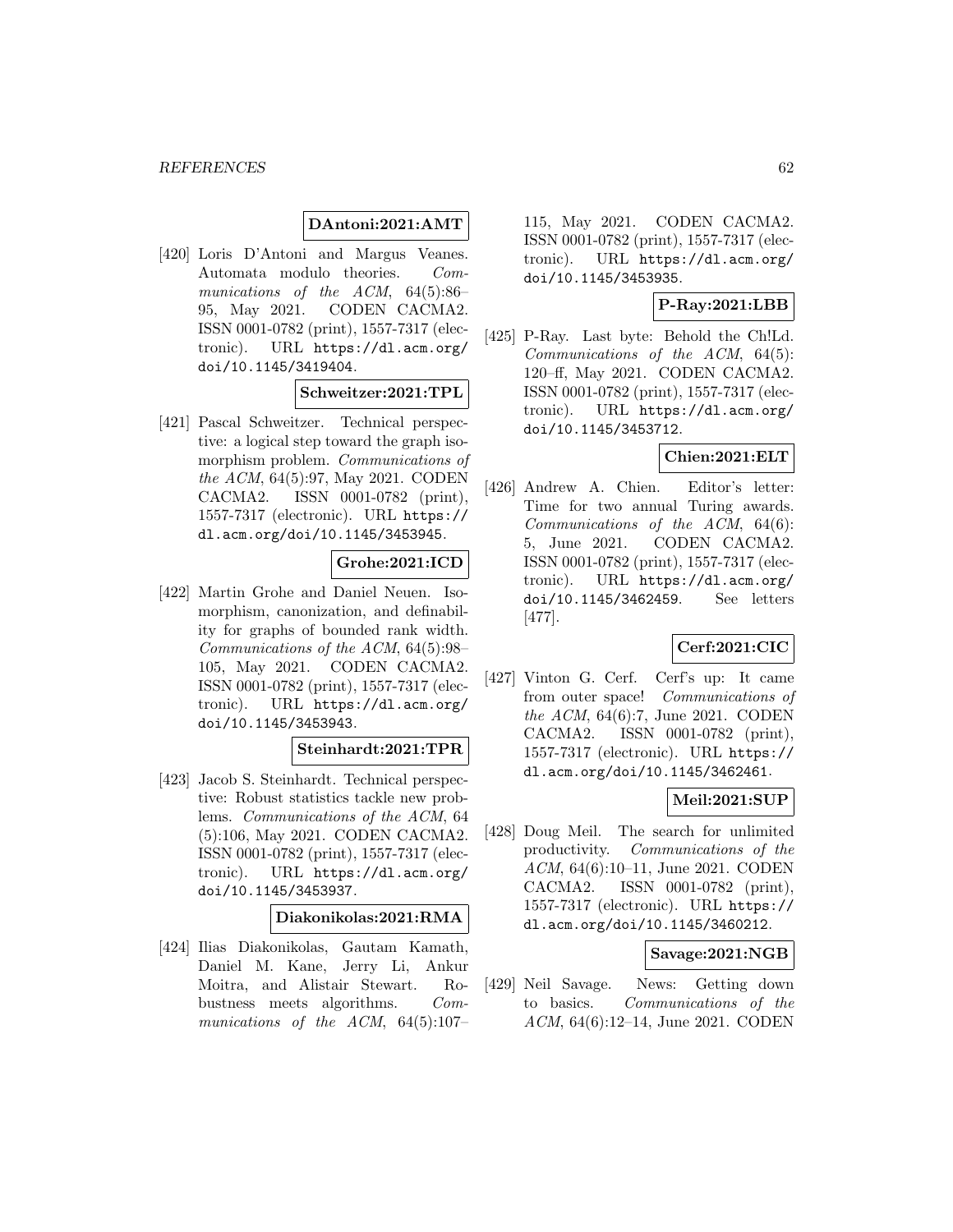CACMA2. ISSN 0001-0782 (print), 1557-7317 (electronic). URL https:// dl.acm.org/doi/10.1145/3460734.

### **Monroe:2021:NDA**

[430] Don Monroe. News: Deceiving AI. Communications of the ACM, 64(6):15– 16, June 2021. CODEN CACMA2. ISSN 0001-0782 (print), 1557-7317 (electronic). URL https://dl.acm.org/ doi/10.1145/3460218.

### **Garfinkel:2021:NJM**

[431] Simson Garfinkel and Eugene H. Spafford. News: Jack Minker (1927–2021). Communications of the ACM, 64(6): 17, June 2021. CODEN CACMA2. ISSN 0001-0782 (print), 1557-7317 (electronic). URL https://dl.acm.org/ doi/10.1145/3462465.

## **Krakovsky:2021:NTH**

[432] Marina Krakovsky. News: Taking the heat: Maxwell's demon and the high cost of erasure. Communications of the ACM, 64(6):18–20, June 2021. CODEN CACMA2. ISSN 0001-0782 (print), 1557-7317 (electronic). URL https:// dl.acm.org/doi/10.1145/3460214.

### **Edwards:2021:NLA**

[433] Chris Edwards. News: Let the algorithm decide? Communications of the ACM, 64(6):21–22, June 2021. CODEN CACMA2. ISSN 0001-0782 (print), 1557-7317 (electronic). URL https:// dl.acm.org/doi/10.1145/3460216.

#### **Mercuri:2021:IRR**

[434] Rebecca T. Mercuri and Peter G. Neumann. Inside risks: The risks of election believability (or lack thereof).

Communications of the ACM, 64(6):24– 30, June 2021. CODEN CACMA2. ISSN 0001-0782 (print), 1557-7317 (electronic). URL https://dl.acm.org/ doi/10.1145/3461464.

### **Neville-Neil:2021:KVA**

[435] George V. Neville-Neil. Kode vicious: Aversion to versions. Communications of the ACM, 64(6):31, June 2021. CODEN CACMA2. ISSN 0001-0782 (print), 1557-7317 (electronic). URL https://dl.acm.org/ doi/10.1145/3461468.

### **Denning:2021:PIL**

[436] Peter J. Denning. The profession of IT: Locality and professional life. Communications of the ACM, 64(6):32– 34, June 2021. CODEN CACMA2. ISSN 0001-0782 (print), 1557-7317 (electronic). URL https://dl.acm.org/ doi/10.1145/3461466.

### **Hylton:2021:VVC**

[437] Todd Hylton, Thomas M. Conte, and Mark D. Hill. Viewpoint: A vision to compute like nature: thermodynamically. Communications of the ACM, 64(6):35–38, June 2021. CODEN CACMA2. ISSN 0001-0782 (print), 1557-7317 (electronic). URL https:// dl.acm.org/doi/10.1145/3431282.

### **Yao:2021:VDP**

[438] Danfeng (Daphne) Yao. Viewpoint: Depth and persistence: what researchers need to know about impostor syndrome. Communications of the ACM, 64(6):39– 42, June 2021. CODEN CACMA2. ISSN 0001-0782 (print), 1557-7317 (electronic). URL https://dl.acm.org/ doi/10.1145/3437255.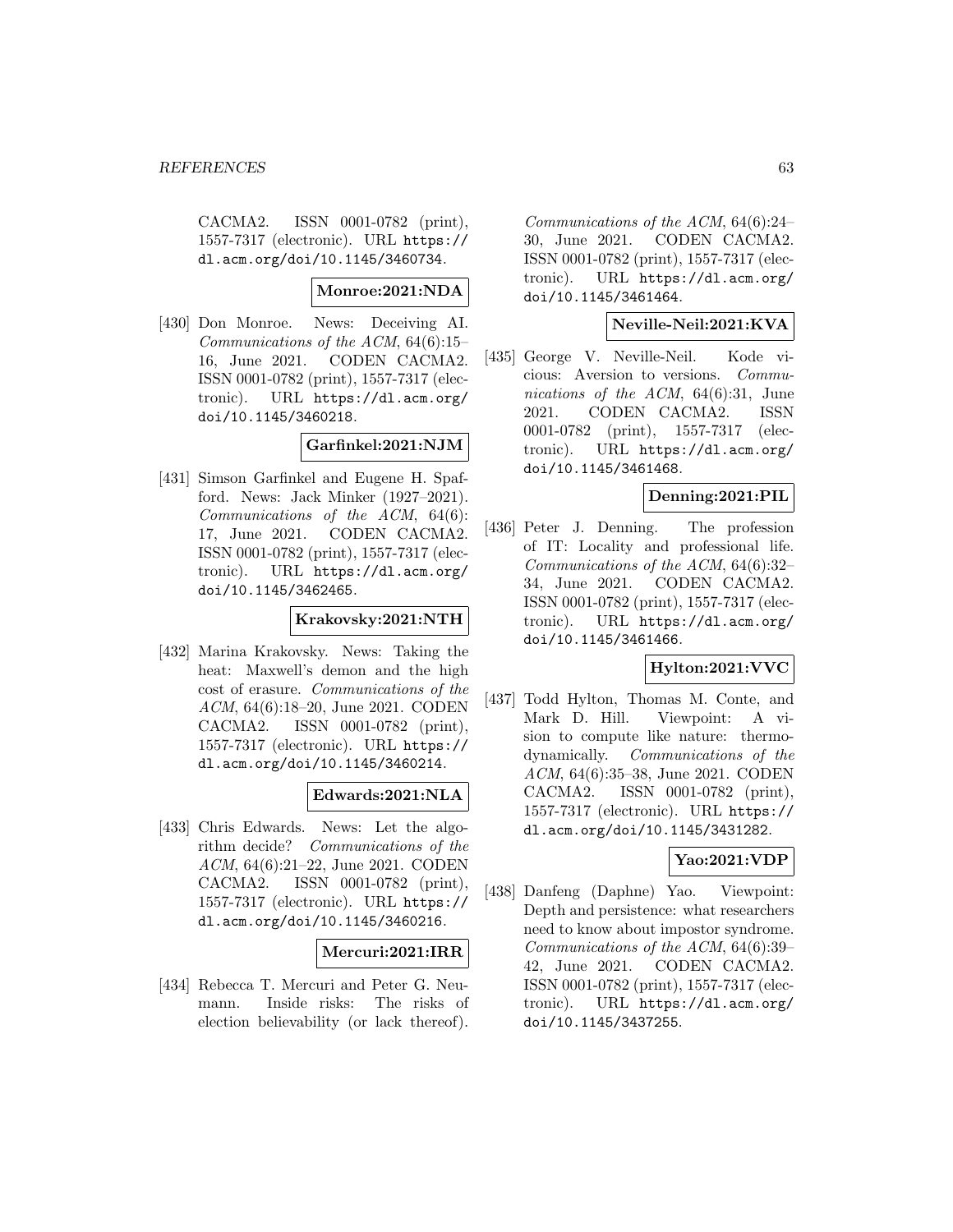**Littman:2021:VCR**

[439] Michael L. Littman. Viewpoint: Collusion rings threaten the integrity of computer science research. Communications of the ACM, 64(6):43– 44, June 2021. CODEN CACMA2. ISSN 0001-0782 (print), 1557-7317 (electronic). URL https://dl.acm.org/ doi/10.1145/3429776.

### **Forsgren:2021:SDP**

[440] Nicole Forsgren, Margaret-Anne Storey, Chandra Maddila, Thomas Zimmermann, Brian Houck, and Jenna Butler. The SPACE of developer productivity. Communications of the ACM, 64(6): 46–53, June 2021. CODEN CACMA2. ISSN 0001-0782 (print), 1557-7317 (electronic). URL https://dl.acm.org/ doi/10.1145/3453928.

#### **Russinovich:2021:TCC**

[441] Mark Russinovich, Manuel Costa, Cédric Fournet, David Chisnall, Antoine Delignat-Lavaud, Sylvan Clebsch, Kapil Vaswani, and Vikas Bhatia. Toward confidential cloud computing. Communications of the ACM, 64(6): 54–61, June 2021. CODEN CACMA2. ISSN 0001-0782 (print), 1557-7317 (electronic). URL https://dl.acm.org/ doi/10.1145/3453930.

### **Guan:2021:CER**

[442] Hui Guan, Shaoshan Liu, Xiaolong Ma, Wei Niu, Bin Ren, Xipeng Shen, Yanzhi Wang, and Pu Zhao. CoCoPIE: enabling real-time AI on off-the-shelf mobile devices via compression-compilation co-design. Communications of the ACM, 64(6):62–68, June 2021. CODEN CACMA2. ISSN 0001-0782 (print),

1557-7317 (electronic). URL https:// dl.acm.org/doi/10.1145/3418297.

### **Franch:2021:RER**

[443] Xavier Franch, Cristina Palomares, and Tony Gorschek. On the requirements engineer role. Communications of the ACM, 64(6):69–75, June 2021. CODEN CACMA2. ISSN 0001-0782 (print), 1557-7317 (electronic). URL https:// dl.acm.org/doi/10.1145/3418292.

### **Misa:2021:DGB**

[444] Thomas J. Misa. Dynamics of gender bias in computing. Communications of the ACM,  $64(6):76-83$ , June 2021. CODEN CACMA2. ISSN 0001-0782 (print), 1557-7317 (electronic). URL https://dl.acm.org/ doi/10.1145/3417517.

### **Sun:2021:SIA**

[445] Yixin Sun, Maria Apostolaki, Henry Birge-Lee, Laurent Vanbever, Jennifer Rexford, Mung Chiang, and Prateek Mittal. Securing Internet applications from routing attacks. Communications of the ACM, 64(6):86– 96, June 2021. CODEN CACMA2. ISSN 0001-0782 (print), 1557-7317 (electronic). URL https://dl.acm.org/ doi/10.1145/3429775.

### **Bhattacharjee:2021:RLP**

[446] Abhishek Bhattacharjee. Race logic presents a novel form of encoding: technical perspective. Communications of the ACM, 64(6):98, June 2021. CODEN CACMA2. ISSN 0001-0782 (print), 1557-7317 (electronic). URL https:// dl.acm.org/doi/10.1145/3460221.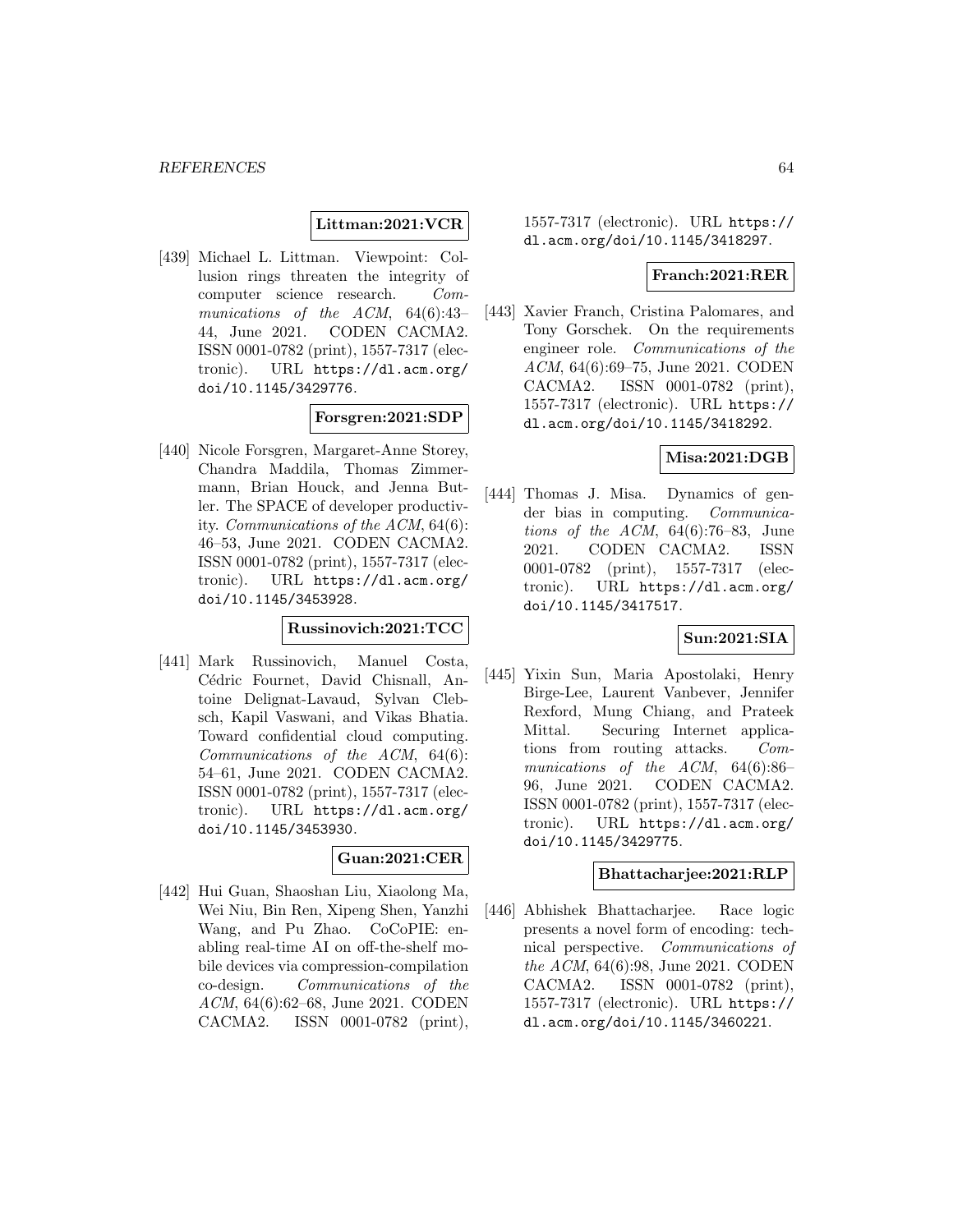### **Tzimpragos:2021:SCB**

[447] Georgios Tzimpragos, Advait Madhavan, Dilip Vasudevan, Dmitri Strukov, and Timothy Sherwood. In-sensor classification with boosted race trees. Communications of the ACM, 64(6):99– 105, June 2021. CODEN CACMA2. ISSN 0001-0782 (print), 1557-7317 (electronic). URL https://dl.acm.org/ doi/10.1145/3460223.

### **Jerger:2021:CPS**

[448] Natalie Enright Jerger. A chiplet prototype system for deep learning inference: technical perspective. Communications of the ACM, 64(6):106, June 2021. CODEN CACMA2. ISSN 0001-0782 (print), 1557-7317 (electronic). URL https://dl.acm.org/ doi/10.1145/3460225.

#### **Shao:2021:SSD**

[449] Yakun Sophia Shao, Jason Cemons, Rangharajan Venkatesan, Brian Zimmer, Matthew Fojtik, Nan Jiang, Ben Keller, Alicia Klinefelter, Nathaniel Pinckney, Priyanka Raina, Stephen G. Tell, Yanqing Zhang, William J. Dally, Joel Emer, C. Thomas Gray, Brucek Khailany, and Stephen W. Keckler. Simba: scaling deep-learning inference with chiplet-based architecture. *Com*munications of the ACM, 64(6):107– 116, June 2021. CODEN CACMA2. ISSN 0001-0782 (print), 1557-7317 (electronic). URL https://dl.acm.org/ doi/10.1145/3460227.

#### **Hoffmann:2021:LBS**

[450] Leah Hoffmann. Last byte: Shaping the foundations of programming languages. Communications of the ACM, 64(6): 120–ff, June 2021. CODEN CACMA2.

ISSN 0001-0782 (print), 1557-7317 (electronic). URL https://dl.acm.org/ doi/10.1145/3460442.

### **Vardi:2021:DPVb**

[451] Moshe Y. Vardi. Departments: Program verification: vision and reality. Communications of the ACM, 64(7): 5, July 2021. CODEN CACMA2. ISSN 0001-0782 (print), 1557-7317 (electronic). URL https://dl.acm.org/ doi/10.1145/3469113.

### **Holt:2021:CPC**

[452] Victoria Holt. Career paths in computing: Computing enabled me to ... : Obtain a Ph.D. and a career in data. Communications of the ACM, 64 (7):7, July 2021. CODEN CACMA2. ISSN 0001-0782 (print), 1557-7317 (electronic). URL https://dl.acm.org/ doi/10.1145/3464919.

#### **Staff:2021:ELTa**

[453] CACM Staff. Editor's letter: Two sides of the software engineering coin. Communications of the ACM, 64(7): 8–9, July 2021. CODEN CACMA2. ISSN 0001-0782 (print), 1557-7317 (electronic). URL https://dl.acm.org/ doi/10.1145/3466562.

# **Arquilla:2021:SSC**

[454] John Arquilla, Judi Fusco, Pati Ruiz, and Jeremy Roschelle. Securing seabed cybersecurity, emphasizing intelligence augmentation. Communications of the ACM, 64(7):10–12, July 2021. CODEN CACMA2. ISSN 0001-0782 (print), 1557-7317 (electronic). URL https:// dl.acm.org/doi/10.1145/3464931.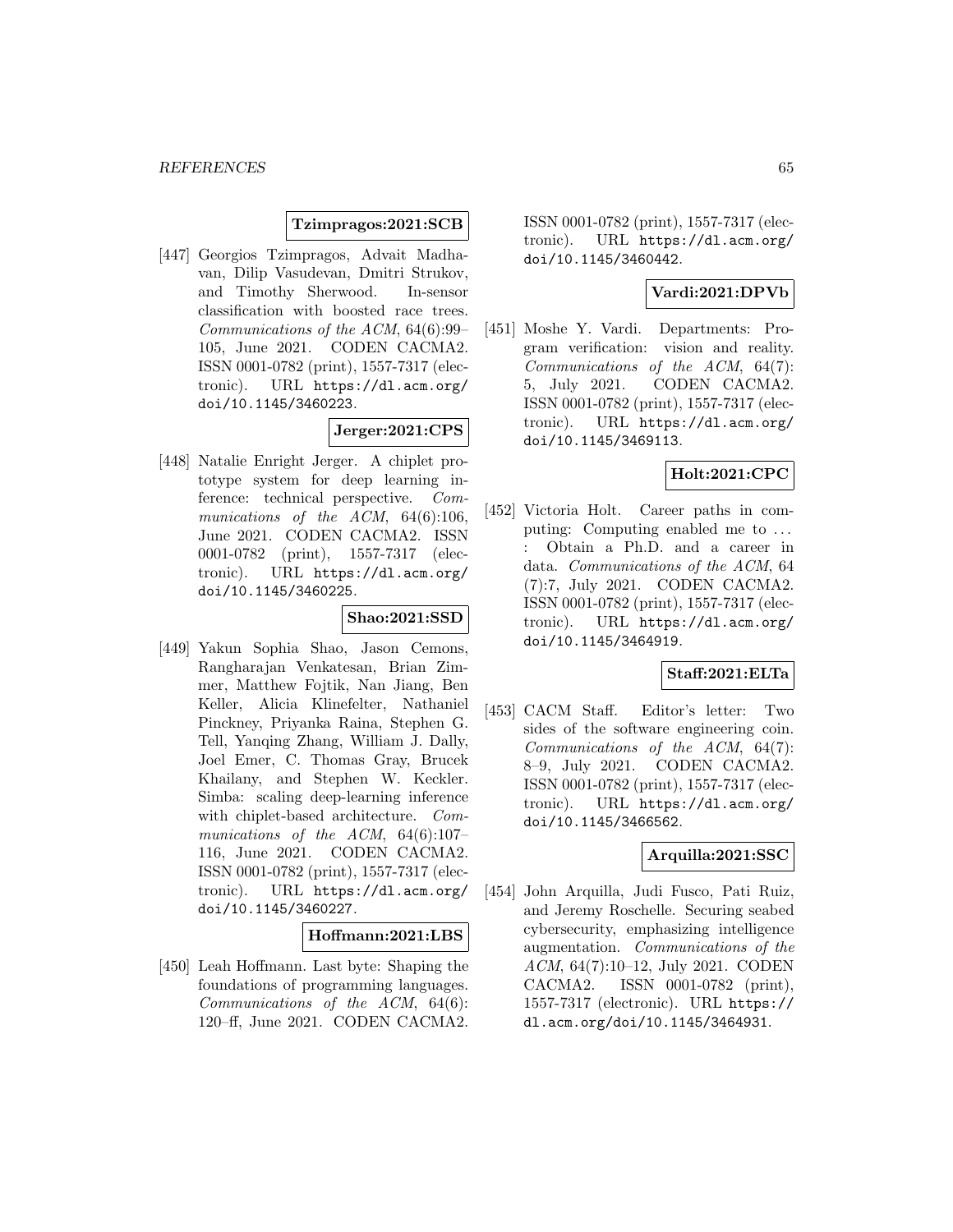### **Greengard:2021:NFS**

[455] Samuel Greengard. News: Formal software verification measures up. Communications of the ACM, 64(7):13– 15, July 2021. CODEN CACMA2. ISSN 0001-0782 (print), 1557-7317 (electronic). URL https://dl.acm.org/ doi/10.1145/3464933.

# **Shein:2021:NBF**

[456] Esther Shein. News: a battery-free Internet of Things. Communications of the ACM, 64(7):16–18, July 2021. CODEN CACMA2. ISSN 0001-0782 (print), 1557-7317 (electronic). URL https:// dl.acm.org/doi/10.1145/3464937.

## **Marks:2021:NFS**

[457] Paul Marks. News: The future of supply chains. Communications of the ACM, 64(7):19–21, July 2021. CODEN CACMA2. ISSN 0001-0782 (print), 1557-7317 (electronic). URL https:// dl.acm.org/doi/10.1145/3464935.

### **Garfinkel:2021:NCM**

[458] Simson Garfinkel and Eugene H. Spafford. News: Charles M. Geschke (1939– 2021). Communications of the ACM, 64 (7):22, July 2021. CODEN CACMA2. ISSN 0001-0782 (print), 1557-7317 (electronic). URL https://dl.acm.org/ doi/10.1145/3467481.

#### **Samuelson:2021:LSR**

[459] Pamela Samuelson. Legally speaking: Reimplementing software interfaces is fair use. Communications of the ACM, 64(7):24–26, July 2021. CODEN CACMA2. ISSN 0001-0782 (print), 1557-7317 (electronic). URL https:// dl.acm.org/doi/10.1145/3466607.

# **Cranor:2021:PLL**

[460] Lorrie Faith Cranor. Privacy: Lessons from the loo. Communications of the ACM, 64(7):27–29, July 2021. CODEN CACMA2. ISSN 0001-0782 (print), 1557-7317 (electronic). URL https:// dl.acm.org/doi/10.1145/3466609.

## **Barocas:2021:CER**

[461] Solon Barocas, Asia J. Biega, Margarita Boyarskaya, Kate Crawford, Hal Daum´e III, Miroslav Dudík, Benjamin Fish, Mary L. Gray, Brent Hecht, Alexandra Olteanu, Forough Poursabzi-Sangdeh, Luke Stark, Jennifer Wortman Vaughan, Hanna Wallach, and Marion Zepf. Computing ethics: Responsible computing during COVID-19 and beyond. Communications of the ACM, 64(7):30– 32, July 2021. CODEN CACMA2. ISSN 0001-0782 (print), 1557-7317 (electronic). URL https://dl.acm.org/ doi/10.1145/3466612.

### **Domingo-Ferrer:2021:VLD**

[462] Josep Domingo-Ferrer, David Sánchez, and Alberto Blanco-Justicia. Viewpoint: The limits of differential privacy (and its misuse in data release and machine learning). Communications of the ACM, 64(7):33–35, July 2021. CODEN CACMA2. ISSN 0001-0782 (print), 1557-7317 (electronic). URL https:// dl.acm.org/doi/10.1145/3433638.

### **Spinellis:2021:VWC**

[463] Diomidis Spinellis. Viewpoint: Why computing students should contribute to open source software projects. Communications of the ACM, 64(7):36– 38, July 2021. CODEN CACMA2. ISSN 0001-0782 (print), 1557-7317 (elec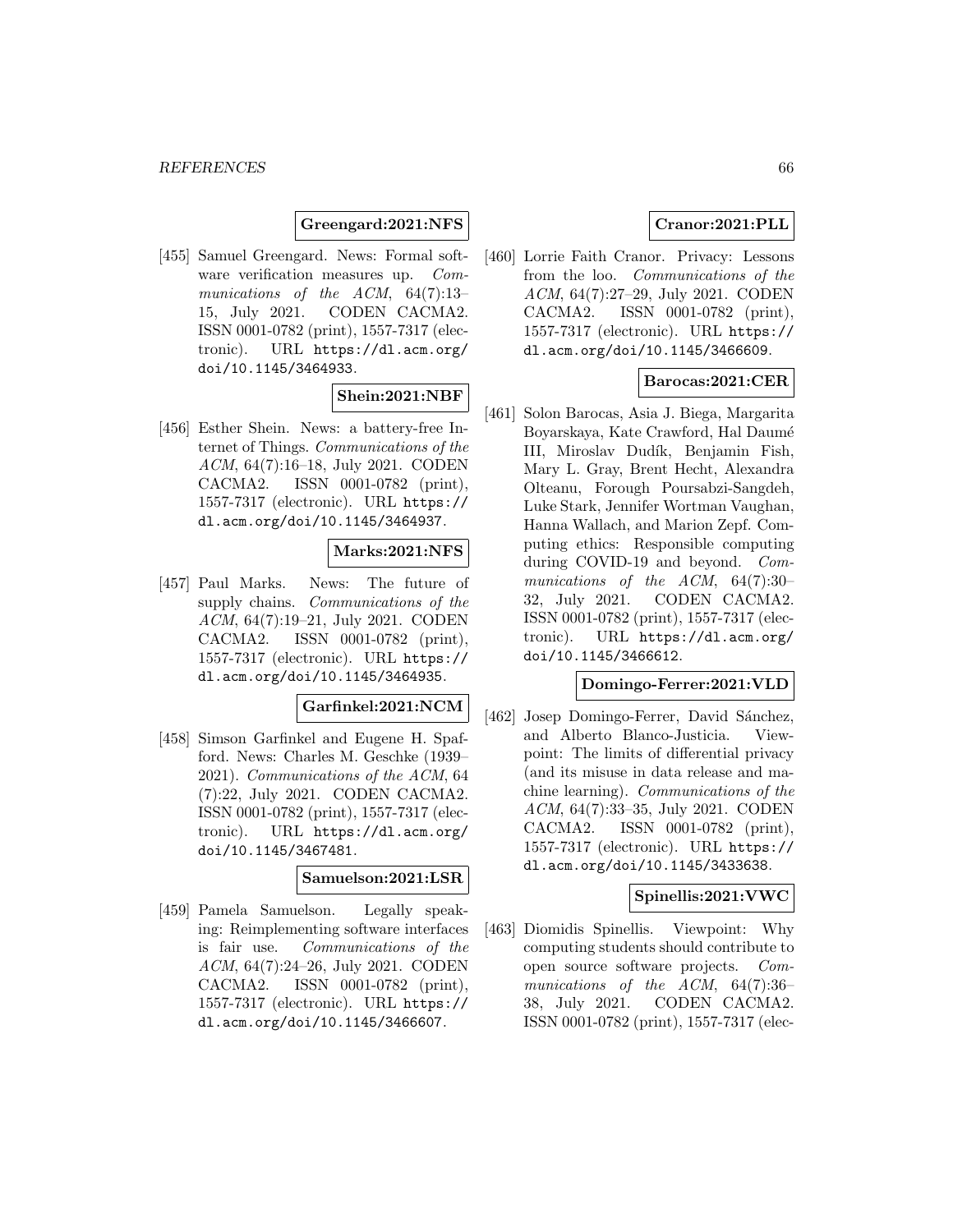tronic). URL https://dl.acm.org/ doi/10.1145/3437254.

**Breaux:2021:VSD**

[464] Travis Breaux and Jennifer Moritz. Viewpoint: The 2021 software developer shortage is coming. Communications of the ACM, 64(7):39– 41, July 2021. CODEN CACMA2. ISSN 0001-0782 (print), 1557-7317 (electronic). URL https://dl.acm.org/ doi/10.1145/3440753.

### **Nokleberg:2021:AF**

[465] Chris Nokleberg and Brad Hawkes. Application frameworks. Communications of the ACM,  $64(7):42-49$ , July 2021. CODEN CACMA2. ISSN 0001-0782 (print), 1557-7317 (electronic). URL https://dl.acm.org/ doi/10.1145/3446796.

#### **Schlossnagle:2021:ATS**

[466] Theo Schlossnagle, Justin Sheehy, and Chris McCubbin. Always-on time-series database: keeping up where there's no way to catch up. Communications of the ACM, 64(7):50–56, July 2021. CODEN CACMA2. ISSN 0001-0782 (print), 1557-7317 (electronic). URL https:// dl.acm.org/doi/10.1145/3442518.

### **Bengio:2021:TLD**

[467] Yoshua Bengio, Yann LeCun, and Geoffrey Hinton. Turing lecture: Deep learning for AI. Communications of the ACM, 64(7):58–65, July 2021. CODEN CACMA2. ISSN 0001-0782 (print), 1557-7317 (electronic). URL https:// dl.acm.org/doi/10.1145/3448250.

**Knowles:2021:HCA**

[468] Bran Knowles, Vicki L. Hanson, Yvonne Rogers, Anne Marie Piper, Jenny

Waycott, Nigel Davies, Aloha Hufana Ambe, Robin N. Brewer, Debaleena Chattopadhyay, Marianne Dee, David Frohlich, Marisela Gutierrez-Lopez, Ben Jelen, Amanda Lazar, Radoslaw Nielek, Belén Barros Pena, Abi Roper, Mark Schlager, Britta Schulte, and Irene Ye Yuan. The harm in conflating aging with accessibility. Communications of the ACM, 64(7):66–71, July 2021. CODEN CACMA2. ISSN 0001-0782 (print), 1557-7317 (electronic). URL https:// dl.acm.org/doi/10.1145/3431280.

### **Jarrahi:2021:FWP**

[469] Mohammad Hossein Jarrahi, Gemma Newlands, Brian Butler, Saiph Savage, Christoph Lutz, Michael Dunn, and Steve Sawyer. Flexible work and personal digital infrastructures. Communications of the ACM, 64(7):72– 79, July 2021. CODEN CACMA2. ISSN 0001-0782 (print), 1557-7317 (electronic). URL https://dl.acm.org/ doi/10.1145/3419405.

### **Winter:2021:SCC**

[470] Stephan Winter, Timothy Baldwin, Martin Tomko, Jochen Renz, Werner Kuhn, and Maria Vasardani. Spatial concepts in the conversation with a computer. Communications of the ACM, 64(7):82–88, July 2021. CODEN CACMA2. ISSN 0001-0782 (print), 1557-7317 (electronic). URL https:// dl.acm.org/doi/10.1145/3440752.

#### **Sankaranarayanan:2021:EMD**

[471] Sriram Sankaranarayanan. An elegant model for deriving equations: technical perspective. Communications of the ACM, 64(7):90, July 2021. CODEN CACMA2. ISSN 0001-0782 (print),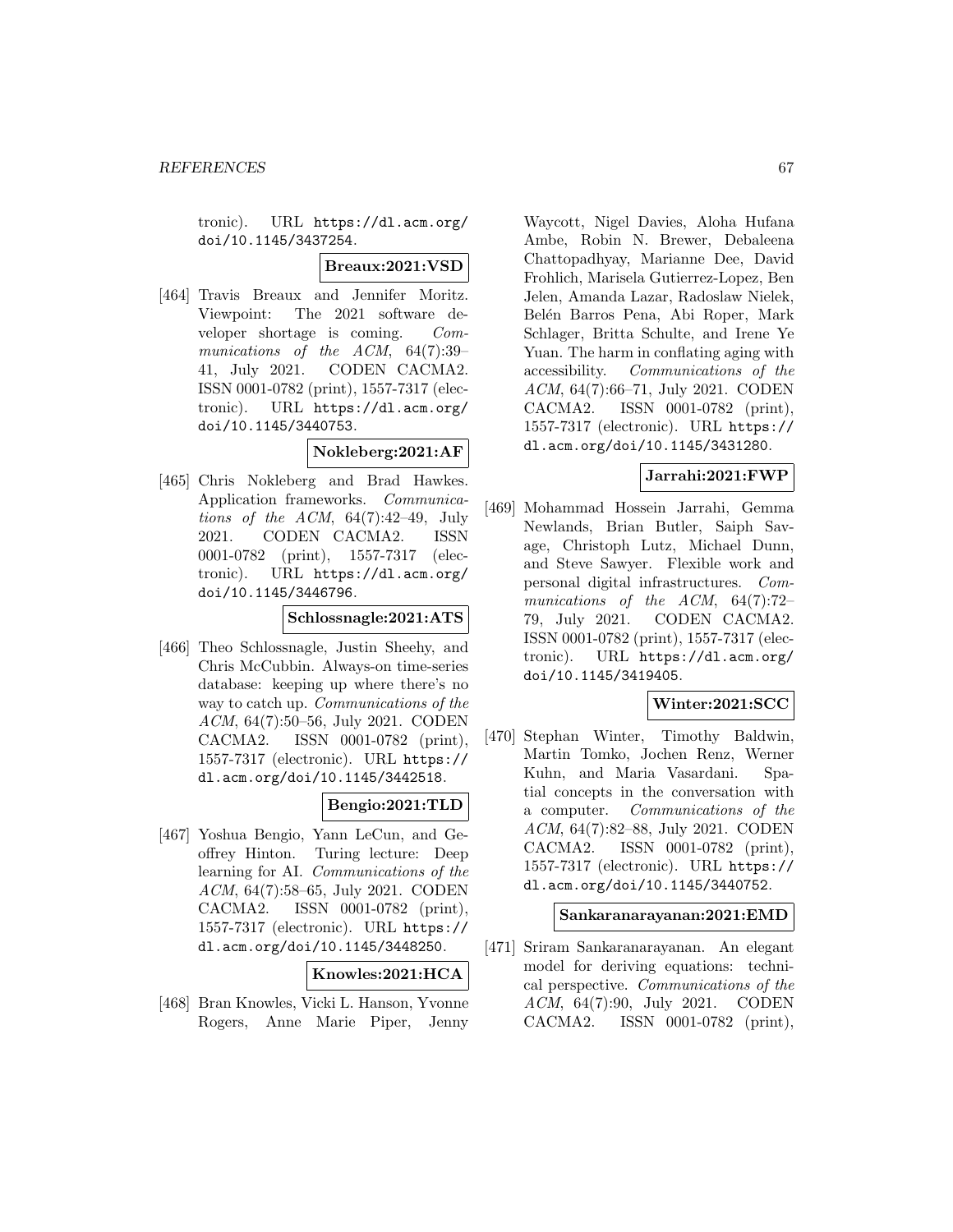1557-7317 (electronic). URL https:// dl.acm.org/doi/10.1145/3465214.

#### **Tsoutsouras:2021:DES**

[472] Vasileios Tsoutsouras, Sam Willis, and Phillip Stanley-Marbell. Deriving equations from sensor data using dimensional function synthesis. Communications of the ACM,  $64(7):91-99$ , July 2021. CODEN CACMA2. ISSN 0001-0782 (print), 1557-7317 (electronic). URL https://dl.acm.org/ doi/10.1145/3465216.

### **Rexford:2021:TPD**

[473] Jennifer Rexford. Tracking pandemicdriven internet traffic: technical perspective. Communications of the ACM, 64(7):100, July 2021. CODEN CACMA2. ISSN 0001-0782 (print), 1557-7317 (electronic). URL https:// dl.acm.org/doi/10.1145/3465173.

#### **Feldmann:2021:YLH**

[474] Anja Feldmann, Oliver Gasser, Franziska Lichtblau, Enric Pujol, Ingmar Poese, Christoph Dietzel, Daniel Wagner, Matthias Wichtlhuber, Juan Tapiador, Narseo Vallina-Rodriguez, Oliver Hohlfeld, and Georgios Smaragdakis. A year in lockdown: how the waves of COVID-19 impact Internet traffic. Communications of the ACM, 64(7):101– 108, July 2021. CODEN CACMA2. ISSN 0001-0782 (print), 1557-7317 (electronic). URL https://dl.acm.org/ doi/10.1145/3465212.

#### **Shasha:2021:LBSb**

[475] Dennis Shasha. Last byte: String me along. Communications of the ACM, 64 (7):112, July 2021. CODEN CACMA2. ISSN 0001-0782 (print), 1557-7317 (electronic). URL https://dl.acm.org/ doi/10.1145/3466564.

### **Cerf:2021:CC**

[476] Vinton G. Cerf. Cerf's up: On communication. Communications of the ACM, 64 (8):5, August 2021. CODEN CACMA2. ISSN 0001-0782 (print), 1557-7317 (electronic). URL https://dl.acm.org/ doi/10.1145/3472146.

## **Rector:2021:LET**

[477] Gary Rector, Alexander Simonelis, Maurice van Swaaij, Alex Thomasian, Rebecca Mercuri, Andrew A. Chien, and Joseph P. Skudlarek. Letters to the editor: Tales of two Turings. Communications of the ACM, 64(8):7– 9, August 2021. CODEN CACMA2. ISSN 0001-0782 (print), 1557-7317 (electronic). URL https://dl.acm.org/ doi/10.1145/3469876. Comments on proposal for two annual Turing awards [426].

### **Hazzan:2021:JID**

[478] Orit Hazzan and Koby Mike. A journal for interdisciplinary data science education. Communications of the ACM, 64(8):10–11, August 2021. CODEN CACMA2. ISSN 0001-0782 (print), 1557-7317 (electronic). URL https:// dl.acm.org/doi/10.1145/3469281.

#### **Edwards:2021:NBS**

[479] Chris Edwards. News: Better security through obfuscation. Communications of the ACM,  $64(8):13-15$ , August 2021. CODEN CACMA2. ISSN 0001-0782 (print), 1557-7317 (electronic). URL https://dl.acm.org/ doi/10.1145/3469283.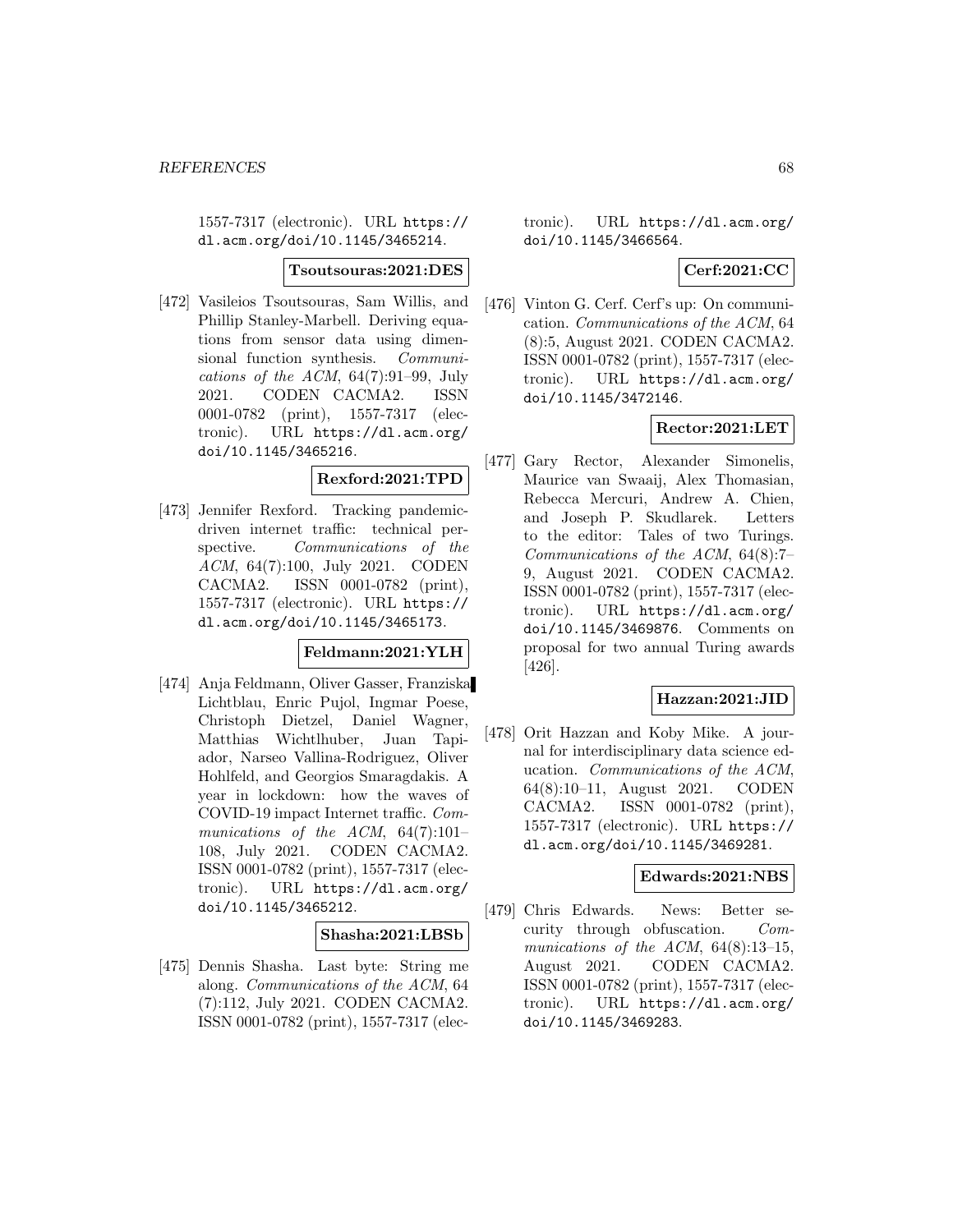### **Kirkpatrick:2021:NFI**

[480] Keith Kirkpatrick. News: Fixing the internet. Communications of the ACM, 64(8):16–17, August 2021. CODEN CACMA2. ISSN 0001-0782 (print), 1557-7317 (electronic). URL https:// dl.acm.org/doi/10.1145/3469287.

# **Kugler:2021:NUT**

[481] Logan Kugler. News: The unionization of technology companies. Communications of the ACM, 64(8):18-20, August 2021. CODEN CACMA2. ISSN 0001-0782 (print), 1557-7317 (electronic). URL https://dl.acm.org/ doi/10.1145/3469285.

### **Wolf:2021:NUA**

[482] Marty J. Wolf, Don Gotterbarn, and Michael Kirkpatrick. News: Upholding ACM's principles. Communications of the ACM,  $64(8):21$ , August 2021. CODEN CACMA2. ISSN 0001-0782 (print), 1557-7317 (electronic). URL https://dl.acm.org/ doi/10.1145/3473051.

#### **Petropoulos:2021:EBD**

[483] Georgios Petropoulos. Economic and business dimensions: A European union approach to regulating big tech. Communications of the ACM,  $64(8):24-26$ , August 2021. CODEN CACMA2. ISSN 0001-0782 (print), 1557-7317 (electronic). URL https://dl.acm.org/ doi/10.1145/3469104.

#### **Becker:2021:EWD**

[484] Brett A. Becker. Education: What does saying that 'programming is hard' really say, and about whom? Communications of the ACM, 64(8):27-29, August 2021. CODEN CACMA2.

ISSN 0001-0782 (print), 1557-7317 (electronic). URL https://dl.acm.org/ doi/10.1145/3469115.

## **Neville-Neil:2021:KVPa**

[485] George V. Neville-Neil. Kode vicious: In praise of the disassembler. Communications of the ACM, 64(8):30– 31, August 2021. CODEN CACMA2. ISSN 0001-0782 (print), 1557-7317 (electronic). URL https://dl.acm.org/ doi/10.1145/3469118.

### **Shneiderman:2021:VRA**

[486] Ben Shneiderman. Viewpoint: Responsible AI: bridging from ethics to practice. Communications of the ACM, 64(8):32– 35, August 2021. CODEN CACMA2. ISSN 0001-0782 (print), 1557-7317 (electronic). URL https://dl.acm.org/ doi/10.1145/3445973.

## **Ghezzi:2021:VSN**

[487] Carlo Ghezzi. Viewpoint: Science needs to engage with society: some lessons from COVID-19. Communications of the ACM, 64(8):36–38, August 2021. CODEN CACMA2. ISSN 0001-0782 (print), 1557-7317 (electronic). URL https://dl.acm.org/ doi/10.1145/3473614.

#### **Whalley:2021:VDC**

[488] David Whalley, Xin Yuan, and Xiuwen Liu. Viewpoint: The domestic computer science graduate students are there, we just need to recruit them. Communications of the ACM, 64(8):39– 43, August 2021. CODEN CACMA2. ISSN 0001-0782 (print), 1557-7317 (electronic). URL https://dl.acm.org/ doi/10.1145/3448249.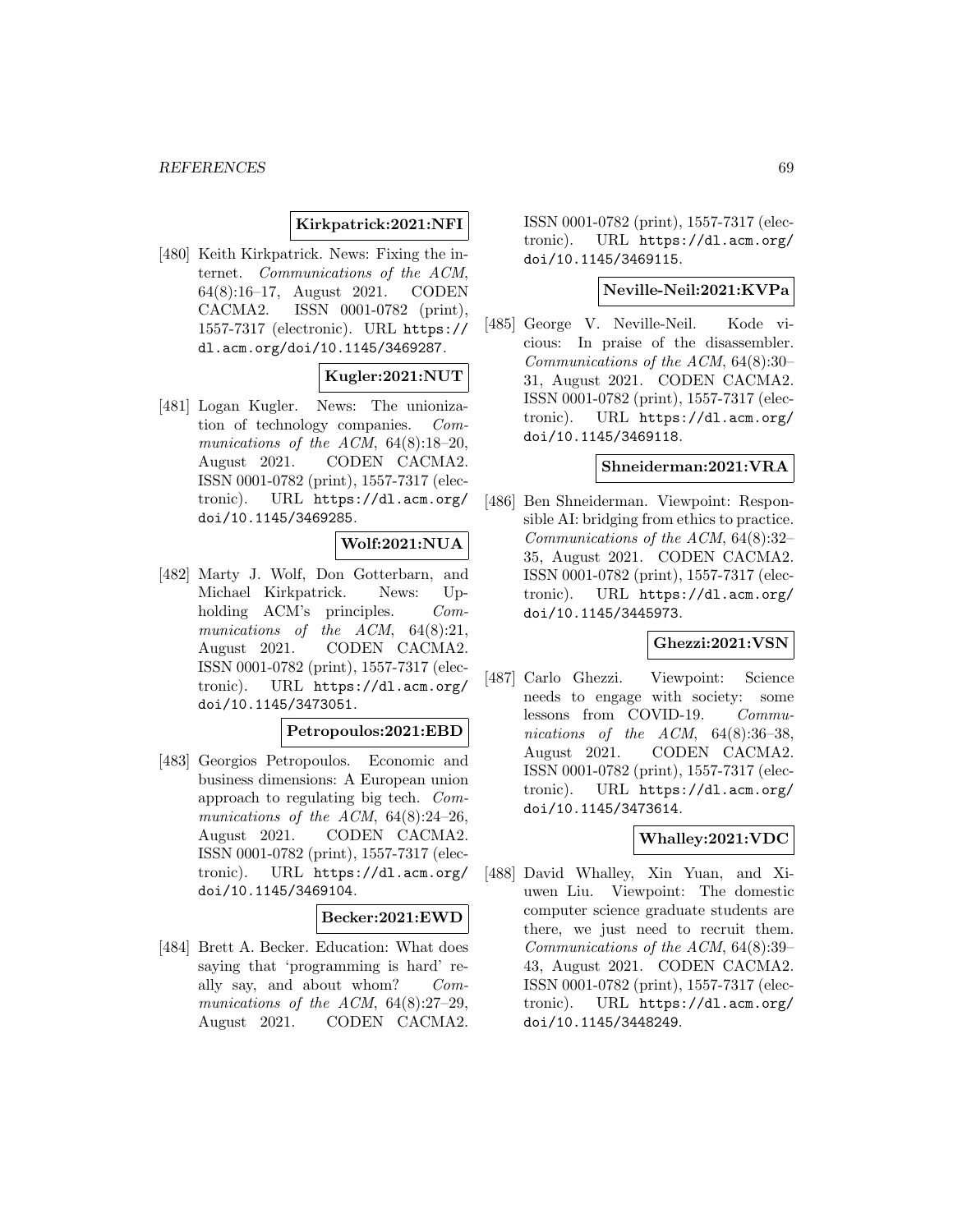### **Srinivasan:2021:BAS**

[489] Ramya Srinivasan and Ajay Chander. Biases in AI systems. Communications of the ACM,  $64(8):44-49$ , August 2021. CODEN CACMA2. ISSN 0001-0782 (print), 1557-7317 (electronic). URL https://dl.acm.org/ doi/10.1145/3464903.

# **Blum:2021:WRT**

[490] Niklas Blum, Serge Lachapelle, and Harald Alvestrand. WebRTC: real-time communication for the open web platform. Communications of the ACM, 64(8):50–54, August 2021. CODEN CACMA2. ISSN 0001-0782 (print), 1557-7317 (electronic). URL https:// dl.acm.org/doi/10.1145/3453182.

# **Baudin:2021:DPB**

[491] Patrick Baudin, François Bobot, David Bühler, Loïc Correnson, Florent Kirchner, Nikolai Kosmatov, André Maroneze, Valentin Perrelle, Virgile Prevosto, Julien Signoles, and Nicky Williams. The dogged pursuit of bugfree C programs: the Frama-C software analysis platform. *Communica*tions of the ACM,  $64(8):56-68$ , August 2021. CODEN CACMA2. ISSN 0001-0782 (print), 1557-7317 (electronic). URL https://dl.acm.org/ doi/10.1145/3470569.

### **Dekel:2021:UUT**

[492] Tali Dekel and Noah Snavely. Unveiling unexpected training data in Internet video. Communications of the ACM, 64(8):69–79, August 2021. CODEN CACMA2. ISSN 0001-0782 (print), 1557-7317 (electronic). URL https:// dl.acm.org/doi/10.1145/3431283.

# **Wang:2021:MDD**

[493] Xiaonan Wang and Xingwei Wang. Multimedia data delivery based on IoT clouds. Communications of the ACM, 64(8):80–86, August 2021. CODEN CACMA2. ISSN 0001-0782 (print), 1557-7317 (electronic). URL https:// dl.acm.org/doi/10.1145/3474089.

### **Barros:2021:SCC**

[494] Alistair Barros, Renuka Sindhgatta, and Alireza Nili. Scaling up chatbots for corporate service delivery systems. Communications of the ACM, 64(8):88– 97, August 2021. CODEN CACMA2. ISSN 0001-0782 (print), 1557-7317 (electronic). URL https://dl.acm.org/ doi/10.1145/3446912.

### **Chasins:2021:PHB**

[495] Sarah E. Chasins, Elena L. Glassman, and Joshua Sunshine. PL and HCI: better together. Communications of the ACM,  $64(8):98-106$ , August 2021. CODEN CACMA2. ISSN 0001-0782 (print), 1557-7317 (electronic). URL https://dl.acm.org/ doi/10.1145/3469279.

#### **Daskalakis:2021:QOM**

[496] Constantinos Daskalakis. The quest for optimal multi-item auctions: technical perspective. Communications of the ACM, 64(8):108, August 2021. CODEN CACMA2. ISSN 0001-0782 (print), 1557-7317 (electronic). URL https:// dl.acm.org/doi/10.1145/3470440.

### **Dutting:2021:OAT**

[497] Paul Dütting, Zhe Feng, Harikrishna Narasimhan, David C. Parkes, and Sai S. Ravindranath. Optimal auc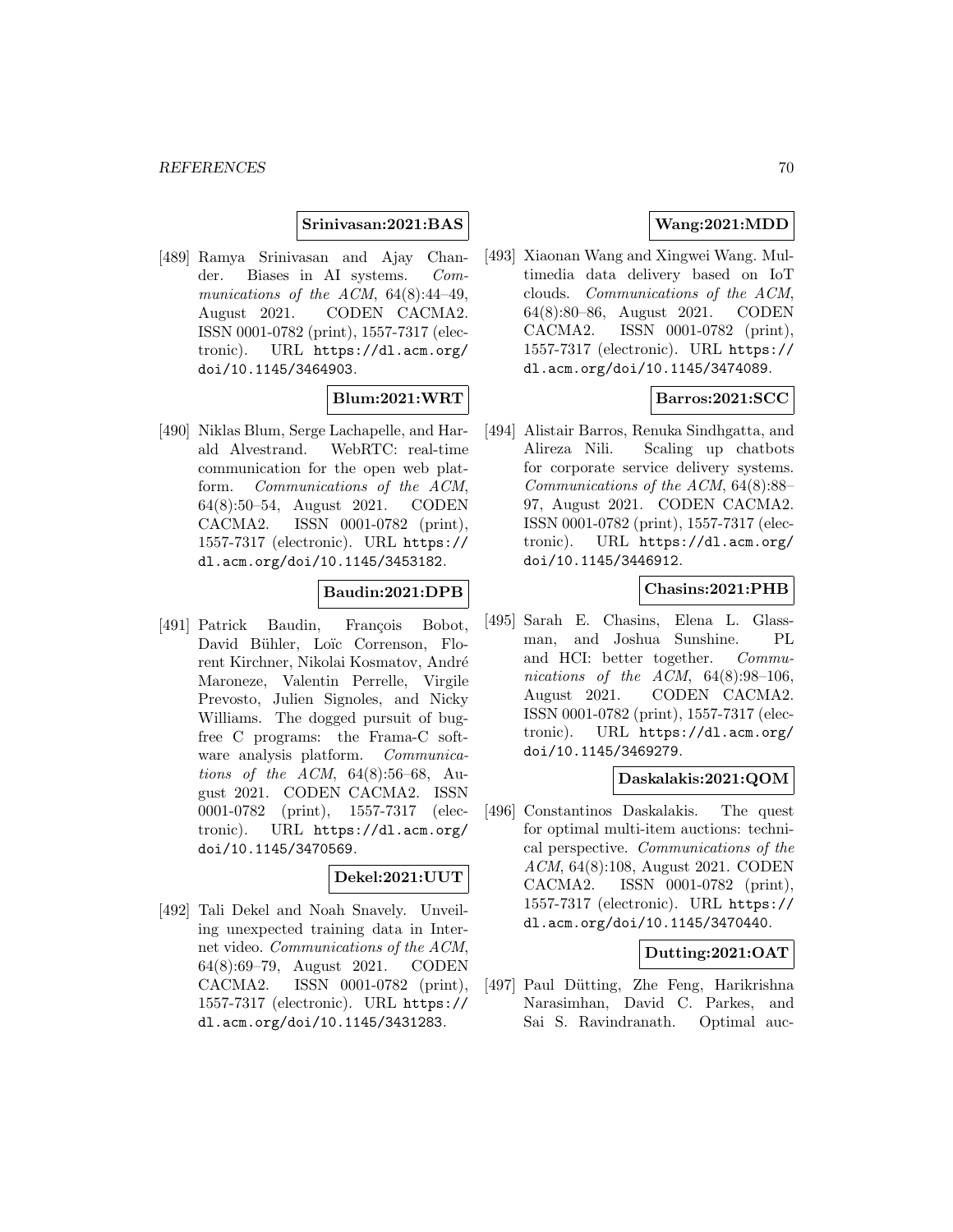tions through deep learning. Communications of the ACM, 64(8):109– 116, August 2021. CODEN CACMA2. ISSN 0001-0782 (print), 1557-7317 (electronic). URL https://dl.acm.org/ doi/10.1145/3470442.

### **Hester:2021:ERT**

[498] Josiah D. Hester. eBP rides the third wave of mobile health: technical perspective. Communications of the ACM, 64(8):117, August 2021. CODEN CACMA2. ISSN 0001-0782 (print), 1557-7317 (electronic). URL https:// dl.acm.org/doi/10.1145/3470444.

### **Bui:2021:EEW**

[499] Nam Bui, Nhat Pham, Jessica Jacqueline Barnitz, Zhanan Zou, Phuc Nguyen, Hoang Truong, Taeho Kim, Nicholas Farrow, Anh Nguyen, Jianliang Xiao, Robin Deterding, Thang Dinh, and Tam Vu. eBP: an ear-worn device for frequent and comfortable blood pressure monitoring. Communications of the ACM, 64(8):118–125, August 2021. CODEN CACMA2. ISSN 0001-0782 (print), 1557-7317 (electronic). URL https:// dl.acm.org/doi/10.1145/3470446.

### **Clegg:2021:LBAb**

[500] Brian Clegg. Last byte: Agent algorithm: crime-solving computer plays by its own rules. Communications of the ACM,  $64(8):128-f$ , August 2021. CODEN CACMA2. ISSN 0001-0782 (print), 1557-7317 (electronic). URL https://dl.acm.org/ doi/10.1145/3470629.

## **Vardi:2021:DSH**

[501] Moshe Y. Vardi. Departments: The sand-heap paradox of privacy and influence. *Communications* of the ACM,

64(9):5, September 2021. CODEN CACMA2. ISSN 0001-0782 (print), 1557-7317 (electronic). URL https:// dl.acm.org/doi/10.1145/3477583.

### **Sorensen:2021:CPC**

[502] Andrew Sorensen. Career paths in computing: How music and programming led me to build digital microworlds. Communications of the ACM, 64(9):7, September 2021. CODEN CACMA2. ISSN 0001-0782 (print), 1557-7317 (electronic). URL https://dl.acm.org/ doi/10.1145/3476462.

# **Staff:2021:ELTb**

[503] CACM Staff. Editor's letter: Turing reaction. Communications of the ACM, 64(9):9, September 2021. CODEN CACMA2. ISSN 0001-0782 (print), 1557-7317 (electronic). URL https:// dl.acm.org/doi/10.1145/3477598.

## **Meil:2021:FAS**

[504] Doug Meil and Mario Antoine Aoun. Finding the art in systems conversions, naming. Communications of the ACM, 64(9):10–11, September 2021. CODEN CACMA2. ISSN 0001-0782 (print), 1557-7317 (electronic). URL https:// dl.acm.org/doi/10.1145/3474351.

#### **Krakovsky:2021:NMR**

[505] Marina Krakovsky. News: A model restoration. Communications of the ACM, 64(9):13–15, September 2021. CODEN CACMA2. ISSN 0001- 0782 (print), 1557-7317 (electronic). URL https://dl.acm.org/doi/10. 1145/3474353.

### **Greengard:2021:NPP**

[506] Samuel Greengard. News: Photonic processors light the way. Commu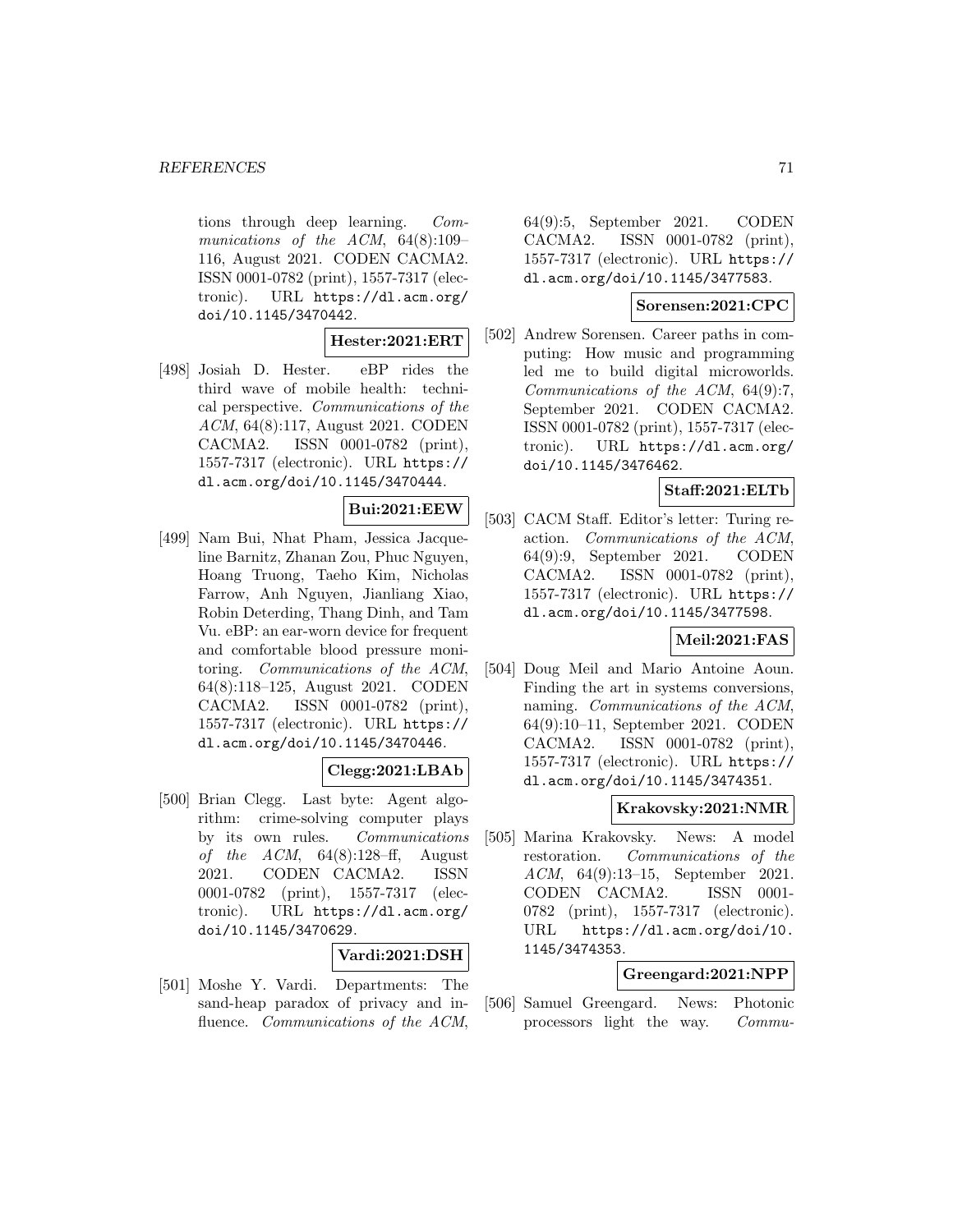nications of the ACM, 64(9):16–18, September 2021. CODEN CACMA2. ISSN 0001-0782 (print), 1557-7317 (electronic). URL https://dl.acm.org/ doi/10.1145/3474357.

### **Kugler:2021:NNF**

[507] Logan Kugler. News: Non-fungible tokens and the future of art. Communications of the ACM, 64(9):19–20, September 2021. CODEN CACMA2. ISSN 0001-0782 (print), 1557-7317 (electronic). URL https://dl.acm.org/ doi/10.1145/3474355.

#### **Chander:2021:LTP**

[508] Anupam Chander. Law and technology: Protecting the global Internet from technology cold wars. Communications of the ACM,  $64(9):22-24$ , September 2021. CODEN CACMA2. ISSN 0001-0782 (print), 1557-7317 (electronic). URL https://dl.acm.org/ doi/10.1145/3473606.

### **Blumenthal:2021:SSD**

[509] Marjory S. Blumenthal. Security: Security done right can make smart cities wise. Communications of the ACM, 64 (9):25–27, September 2021. CODEN CACMA2. ISSN 0001-0782 (print), 1557-7317 (electronic). URL https:// dl.acm.org/doi/10.1145/3473608.

#### **Haigh:2021:HRWb**

[510] Thomas Haigh. Historical reflections: Women's lives in code. Communications of the ACM, 64(9):28–34, September 2021. CODEN CACMA2. ISSN 0001-0782 (print), 1557-7317 (electronic). URL https://dl.acm.org/ doi/10.1145/3473610.

## **Denning:2021:PIB**

[511] Peter J. Denning. The profession of IT: Back of the envelope. Communications of the ACM, 64(9):35-37, September 2021. CODEN CACMA2. ISSN 0001-0782 (print), 1557-7317 (electronic). URL https://dl.acm.org/ doi/10.1145/3473612.

### **Flowers:2021:VTE**

[512] Lamont A. Flowers. Viewpoint: Testing educational digital games. Communications of the ACM, 64(9):38-40, September 2021. CODEN CACMA2. ISSN 0001-0782 (print), 1557-7317 (electronic). URL https://dl.acm.org/ doi/10.1145/3450758.

## **Larus:2021:VWS**

[513] James R. Larus. Viewpoint: Whose smartphone is it? Communications of the  $ACM$ ,  $64(9):41-42$ , September 2021. CODEN CACMA2. ISSN 0001-0782 (print), 1557-7317 (electronic). URL https://dl.acm.org/ doi/10.1145/3454007.

### **Nourbakhsh:2021:VAE**

[514] Illah Reza Nourbakhsh. Viewpoint: AI ethics: a call to faculty. Communications of the ACM, 64(9):43-45, September 2021. CODEN CACMA2. ISSN 0001-0782 (print), 1557-7317 (electronic). URL https://dl.acm.org/ doi/10.1145/3478516.

### **Mashatan:2021:CPQ**

[515] Atefeh Mashatan and Douglas Heintzman. The complex path to quantum resistance. Communications of the ACM, 64(9):46–53, September 2021. CODEN CACMA2. ISSN 0001-0782 (print),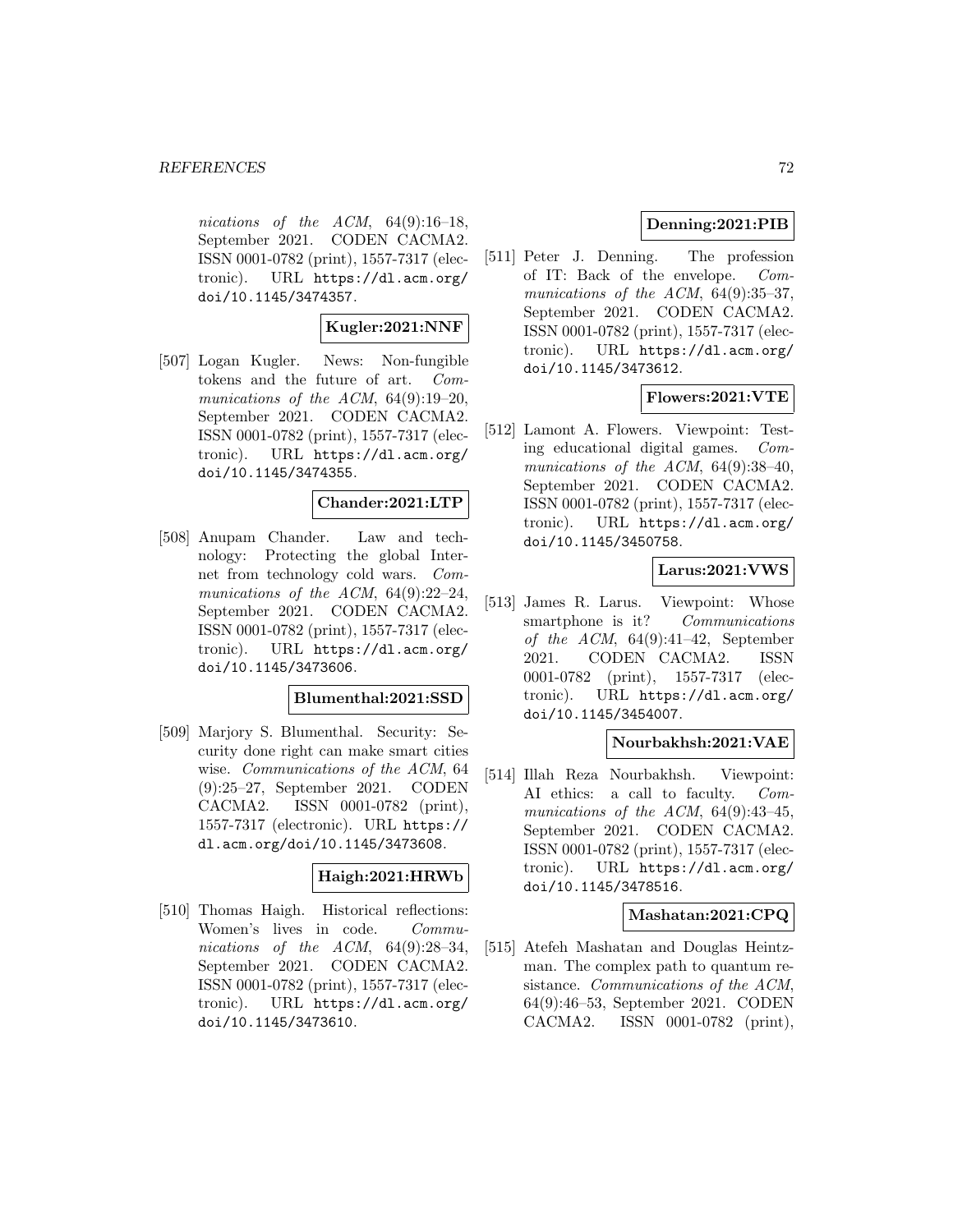1557-7317 (electronic). URL https:// dl.acm.org/doi/10.1145/3464905.

**Staff:2021:QST**

[516] CACM Staff. Quantum-safe trust for vehicles: the race is already on. Communications of the ACM,  $64(9):54-61$ , September 2021. CODEN CACMA2. ISSN 0001-0782 (print), 1557-7317 (electronic). URL https://dl.acm.org/ doi/10.1145/3466174.

# **Sakr:2021:FBG**

[517] Sherif Sakr, Angela Bonifati, Hannes Voigt, Alexandru Iosup, Khaled Ammar, Renzo Angles, Walid Aref, Marcelo Arenas, Maciej Besta, Peter A. Boncz, Khuzaima Daudjee, Emanuele Della Valle, Stefania Dumbrava, Olaf Hartig, Bernhard Haslhofer, Tim Hegeman, Jan Hidders, Katja Hose, Adriana Iamnitchi, Vasiliki Kalavri, Hugo Kapp, Wim Martens, M. Tamer Ozsu, Eric Peukert, Stefan Plantikow, Mohamed Ragab, Matei R. Ripeanu, Semih Salihoglu, Christian Schulz, Petra Selmer, Juan F. Sequeda, Joshua Shinavier, Gábor Szárnyas, Riccardo Tommasini, Antonino Tumeo, Alexandru Uta, Ana Lucia Varbanescu, Hsiang-Yun Wu, Nikolay Yakovets, Da Yan, and Eiko Yoneki. The future is big graphs: a community view on graph processing systems. Communications of the ACM, 64(9):62–71, September 2021. CODEN CACMA2. ISSN 0001-0782 (print), 1557-7317 (electronic). URL https:// dl.acm.org/doi/10.1145/3434642.

#### **Idell:2021:MIP**

[518] Kelly Idell, David Gefen, and Arik Ragowsky. Managing IT professional turnover. Communications of the ACM,

64(9):72–77, September 2021. CODEN CACMA2. ISSN 0001-0782 (print), 1557-7317 (electronic). URL https:// dl.acm.org/doi/10.1145/3434641.

#### **Kress-Gazit:2021:FGH**

[519] Hadas Kress-Gazit, Kerstin Eder, Guy Hoffman, Henny Admoni, Brenna Argall, R¨udiger Ehlers, Christoffer Heckman, Nils Jansen, Ross Knepper, Jan Kretínský, Shelly Levy-Tzedek, Jamy Li, Todd Murphey, Laurel Riek, and Dorsa Sadigh. Formalizing and guaranteeing human-robot interaction. Communications of the ACM, 64(9):78–84, September 2021. CODEN CACMA2. ISSN 0001-0782 (print), 1557-7317 (electronic). URL https://dl.acm.org/ doi/10.1145/3433637.

#### **Bouguettaya:2021:ITS**

[520] Athman Bouguettaya, Quan Z. Sheng, Boualem Benatallah, Azadeh Ghari Neiat, Sajib Mistry, Aditya Ghose, Surya Nepal, and Lina Yao. An Internet of Things service roadmap. Communications of the ACM, 64(9):86-95, September 2021. CODEN CACMA2. ISSN 0001-0782 (print), 1557-7317 (electronic). URL https://dl.acm.org/ doi/10.1145/3464960.

#### **Morgenstern:2021:IWT**

[521] Leora Morgenstern. The importance of WINOGRANDE: technical perspective. Communications of the ACM, 64(9):98, September 2021. CODEN CACMA2. ISSN 0001-0782 (print), 1557-7317 (electronic). URL https://dl.acm.org/ doi/10.1145/3474378.

## **Sakaguchi:2021:WAW**

[522] Keisuke Sakaguchi, Ronan Le Bras, Chandra Bhagavatula, and Yejin Choi.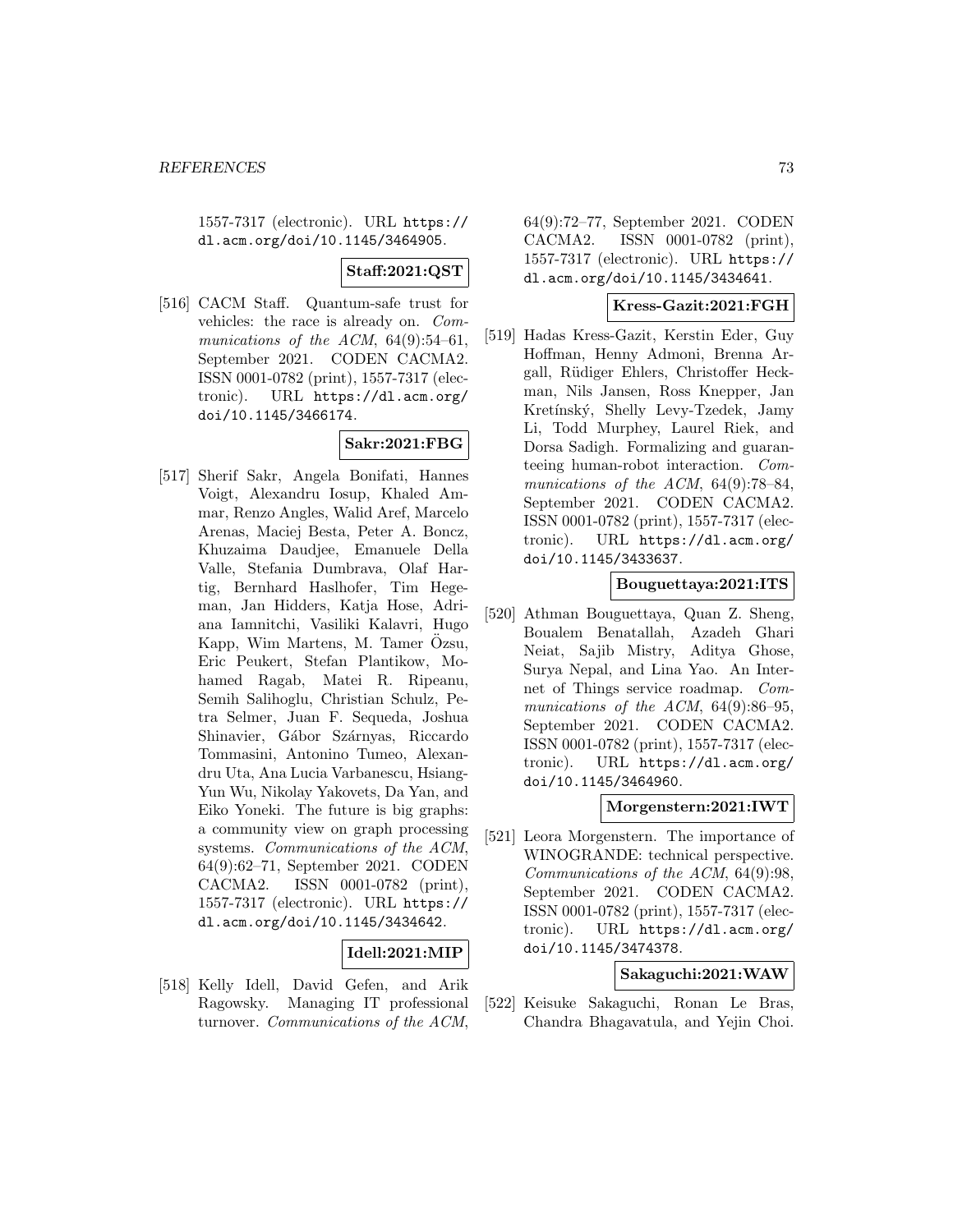WinoGrande: an adversarial Winograd schema challenge at scale. Communications of the ACM,  $64(9):99-106$ , September 2021. CODEN CACMA2. ISSN 0001-0782 (print), 1557-7317 (electronic). URL https://dl.acm.org/ doi/10.1145/3474381.

#### **Balietti:2021:DYE**

[523] Stefano Balietti. Does your experiment smell?: technical perspective. Communications of the ACM, 64(9):107, September 2021. CODEN CACMA2. ISSN 0001-0782 (print), 1557-7317 (electronic). URL https://dl.acm.org/ doi/10.1145/3474383.

## **Tosch:2021:PAT**

[524] Emma Tosch, Eytan Bakshy, Emery D. Berger, David D. Jensen, and J. Eliot B. Moss. PlanAlyzer: assessing threats to the validity of online experiments. Communications of the ACM,  $64(9)$ :108-116, September 2021. CODEN CACMA2. ISSN 0001-0782 (print), 1557-7317 (electronic). URL https://dl.acm.org/ doi/10.1145/3474385.

# **Hoffmann:2021:LBP**

[525] Leah Hoffmann. Last byte: Playing with, and against, computers. *Com*munications of the ACM,  $64(9):120-ff$ , September 2021. CODEN CACMA2. ISSN 0001-0782 (print), 1557-7317 (electronic). URL https://dl.acm.org/ doi/10.1145/3474361.

#### **Cerf:2021:CFT**

[526] Vinton G. Cerf. Cerf's up: The future of text redux. Communications of the ACM, 64(10):5, October 2021. CODEN CACMA2. ISSN 0001-0782 (print), 1557-7317 (electronic). URL https:// dl.acm.org/doi/10.1145/3483539.

# **Sukhov:2021:NLC**

[527] Andrei Sukhov, Igor Sorokin, and Doug Meil. New life for cordless communication, old regrets for software projects. Communications of the ACM, 64(10):6– 7, October 2021. CODEN CACMA2. ISSN 0001-0782 (print), 1557-7317 (electronic). URL https://dl.acm.org/ doi/10.1145/3479972.

# **Monroe:2021:NFC**

[528] Don Monroe. News: Flatter chips. Communications of the ACM, 64(10):8– 10, October 2021. CODEN CACMA2. ISSN 0001-0782 (print), 1557-7317 (electronic). URL https://dl.acm.org/ doi/10.1145/3479974.

### **Kirkpatrick:2021:NAP**

[529] Keith Kirkpatrick. News: Algorithmic poverty. Communications of the ACM, 64(10):11–12, October 2021. CODEN CACMA2. ISSN 0001-0782 (print), 1557-7317 (electronic). URL https:// dl.acm.org/doi/10.1145/3479977.

#### **Edwards:2021:NST**

[530] Chris Edwards. News: A switch in time. Communications of the ACM, 64(10):13–15, October 2021. CODEN CACMA2. ISSN 0001-0782 (print), 1557-7317 (electronic). URL https:// dl.acm.org/doi/10.1145/3479979.

#### **Cusumano:2021:TSMb**

[531] Michael A. Cusumano. Technology strategy and management: section 230 and a tragedy of the commons. Communications of the ACM, 64(10):16– 18, October 2021. CODEN CACMA2. ISSN 0001-0782 (print), 1557-7317 (electronic). URL https://dl.acm.org/ doi/10.1145/3481354.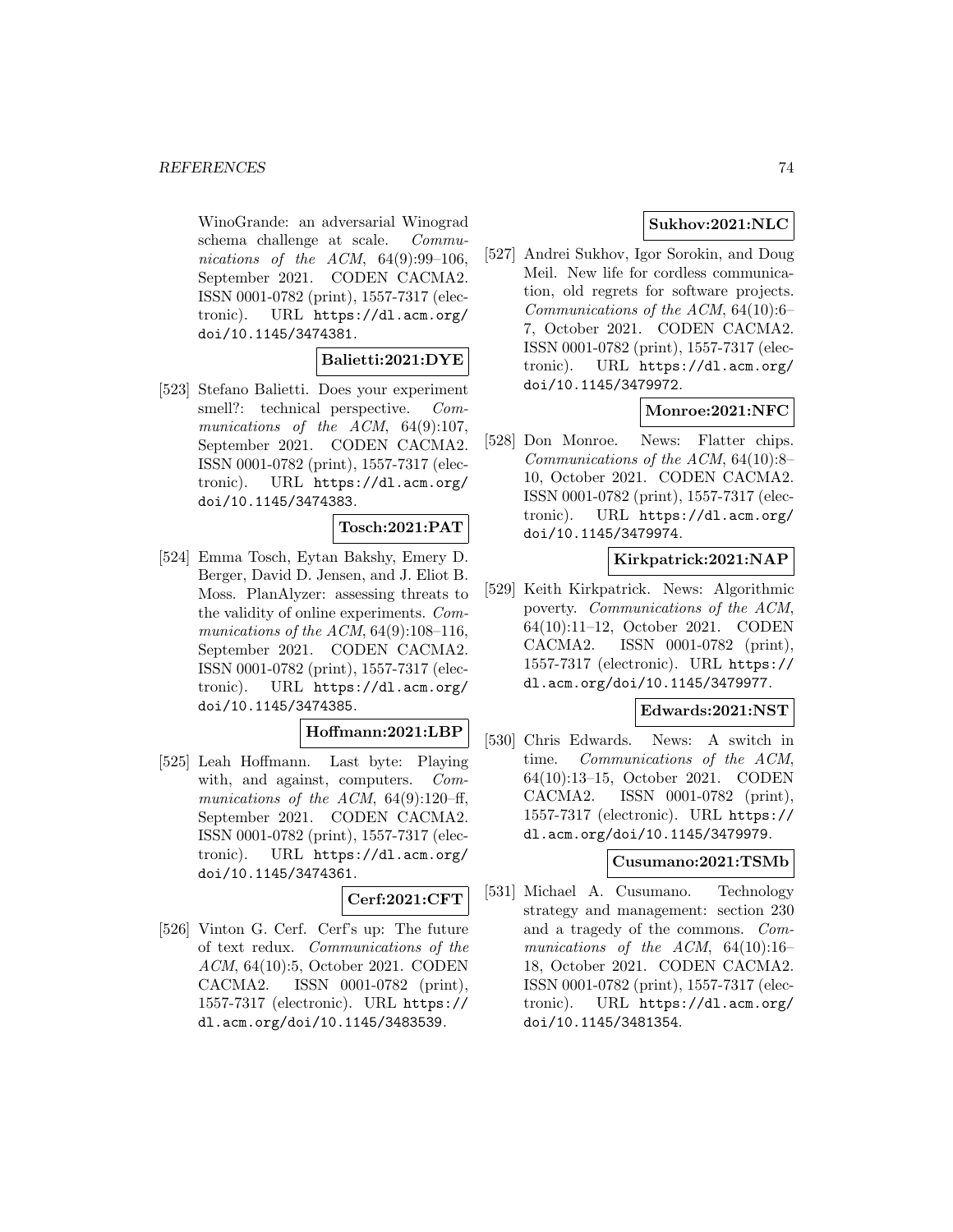#### **Walther:2021:BPB**

[532] Kendra Walther and Richard E. Ladner. Broadening participation: Broadening participation by teaching accessibility. Communications of the ACM, 64(10):19–21, October 2021. CODEN CACMA2. ISSN 0001-0782 (print), 1557-7317 (electronic). URL https:// dl.acm.org/doi/10.1145/3481356.

#### **Thinyane:2021:GCR**

[533] Hannah Thinyane. Global computing: Remaining connected throughout design. Communications of the ACM, 64(10):22–24, October 2021. CODEN CACMA2. ISSN 0001-0782 (print), 1557-7317 (electronic). URL https:// dl.acm.org/doi/10.1145/3481429.

#### **Neville-Neil:2021:KVD**

[534] George V. Neville-Neil. Kode vicious: Divide and conquer. Communications of the ACM, 64(10):25, October 2021. CODEN CACMA2. ISSN 0001-0782 (print), 1557-7317 (electronic). URL https://dl.acm.org/ doi/10.1145/3481431.

#### **Doctorow:2021:VCC**

[535] Cory Doctorow. Viewpoint: Competitive compatibility: let's fix the Internet, not the tech giants. Communications of the ACM, 64(10):26– 29, October 2021. CODEN CACMA2. ISSN 0001-0782 (print), 1557-7317 (electronic). URL https://dl.acm.org/ doi/10.1145/3446789.

#### **Dubhashi:2021:EBD**

[536] Devdatt Dubhashi. Economic and business dimensions: AI futures: fact and fantasy. Communications of the ACM,

64(10):30–31, October 2021. CODEN CACMA2. ISSN 0001-0782 (print), 1557-7317 (electronic). URL https:// dl.acm.org/doi/10.1145/3481581.

# **Varajao:2021:SDD**

[537] João Varajão. Software development in disruptive times. Communications of the ACM, 64(10):32–35, October 2021. CODEN CACMA2. ISSN 0001-0782 (print), 1557-7317 (electronic). URL https://dl.acm.org/ doi/10.1145/3453932.

# **Frazelle:2021:NEM**

[538] Jessie Frazelle. A new era for mechanical CAD. Communications of the ACM, 64(10):36–39, October 2021. CODEN CACMA2. ISSN 0001-0782 (print), 1557-7317 (electronic). URL https:// dl.acm.org/doi/10.1145/3464909.

### **Groh:2021:HDM**

[539] Matthew Groh, Ziv Epstein, Nick Obradovich, Manuel Cebrian, and Iyad Rahwan. Human detection of machinemanipulated media. Communications of the ACM,  $64(10):40-47$ , October 2021. CODEN CACMA2. ISSN 0001-0782 (print), 1557-7317 (electronic). URL https://dl.acm.org/ doi/10.1145/3445972.

#### **Torro:2021:SRW**

[540] Osku Torro, Henri Jalo, and Henri Pirkkalainen. Six reasons why virtual reality is a game-changing computing and communication platform for organizations. Communications of the ACM, 64(10):48–55, October 2021. CODEN CACMA2. ISSN 0001-0782 (print), 1557-7317 (electronic). URL https:// dl.acm.org/doi/10.1145/3440868.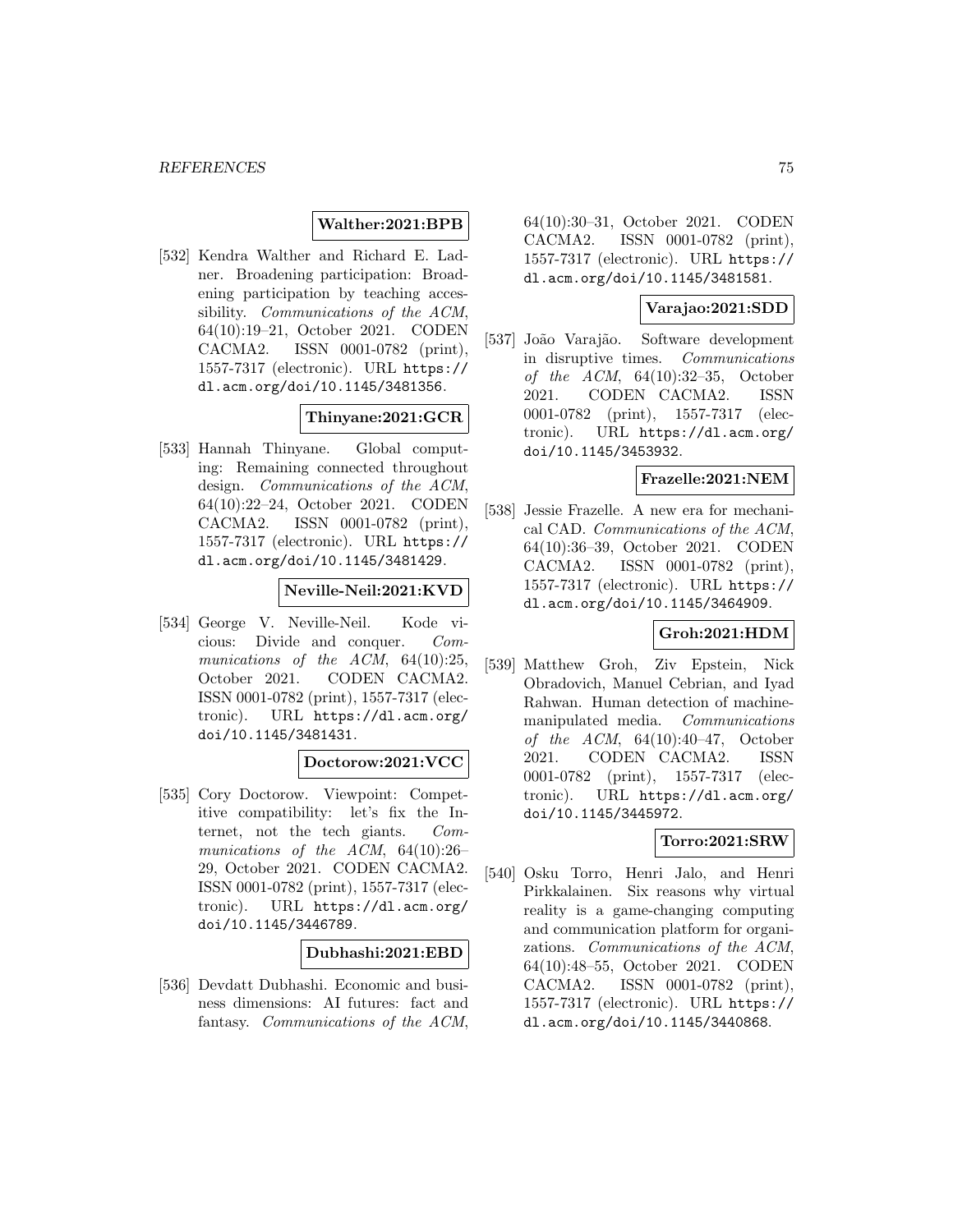#### **Tannian:2021:RPC**

[541] Mark Tannian and Willie Coston. The role of professional certifications in computer occupations. Communications of the ACM,  $64(10):56-63$ , October 2021. CODEN CACMA2. ISSN 0001-0782 (print), 1557-7317 (electronic). URL https://dl.acm.org/ doi/10.1145/3474359.

## **Wing:2021:TA**

[542] Jeannette M. Wing. Trustworthy AI. Communications of the ACM, 64 (10):64–71, October 2021. CODEN CACMA2. ISSN 0001-0782 (print), 1557-7317 (electronic). URL https:// dl.acm.org/doi/10.1145/3448248.

#### **Vu:2021:LTU**

[543] Tam Vu. Liquid testing using builtin phone sensors: technical perspective. Communications of the ACM, 64(10): 74, October 2021. CODEN CACMA2. ISSN 0001-0782 (print), 1557-7317 (electronic). URL https://dl.acm.org/ doi/10.1145/3481036.

## **Yue:2021:LTY**

[544] Shichao Yue and Dina Katabi. Liquid testing with your smartphone. Communications of the ACM, 64(10):75– 83, October 2021. CODEN CACMA2. ISSN 0001-0782 (print), 1557-7317 (electronic). URL https://dl.acm.org/ doi/10.1145/3481038.

#### **Sadeghi:2021:RWD**

[545] Ahmad-Reza Sadeghi. The real-world dilemma of security and privacy by design: technical perspective. Communications of the ACM, 64(10):84, October 2021. CODEN CACMA2.

ISSN 0001-0782 (print), 1557-7317 (electronic). URL https://dl.acm.org/ doi/10.1145/3481040.

## **Lee:2021:SWE**

[546] Jihoon Lee, Gyuhong Lee, Jinsung Lee, Youngbin Im, Max Hollingsworth, Eric Wustrow, Dirk Grunwald, and Sangtae Ha. Securing the wireless emergency alerts system. Communications of the ACM,  $64(10):85-93$ , October 2021. CODEN CACMA2. ISSN 0001-0782 (print), 1557-7317 (electronic). URL https://dl.acm.org/ doi/10.1145/3481042.

## **Shasha:2021:LBRb**

[547] Dennis Shasha. Last byte: Randomower. Communications of the ACM, 64(10):96–ff, October 2021. CODEN CACMA2. ISSN 0001-0782 (print), 1557-7317 (electronic). URL https:// dl.acm.org/doi/10.1145/3477385.

#### **Vardi:2021:DPC**

[548] Moshe Y. Vardi. Departments: The paradox of choice in computingresearch conferences. Communications of the  $ACM$ ,  $64(11):5$ , November 2021. CODEN CACMA2. ISSN 0001-0782 (print), 1557-7317 (electronic). URL https://dl.acm.org/ doi/10.1145/3488554.

### **Moffatt:2021:CPC**

[549] Ann Moffatt. Career paths in computing: Grace Hopper, minicomputers, and megabytes: it's a fun career. Communications of the ACM, 64(11): 7, November 2021. CODEN CACMA2. ISSN 0001-0782 (print), 1557-7317 (electronic). URL https://dl.acm.org/ doi/10.1145/3485446.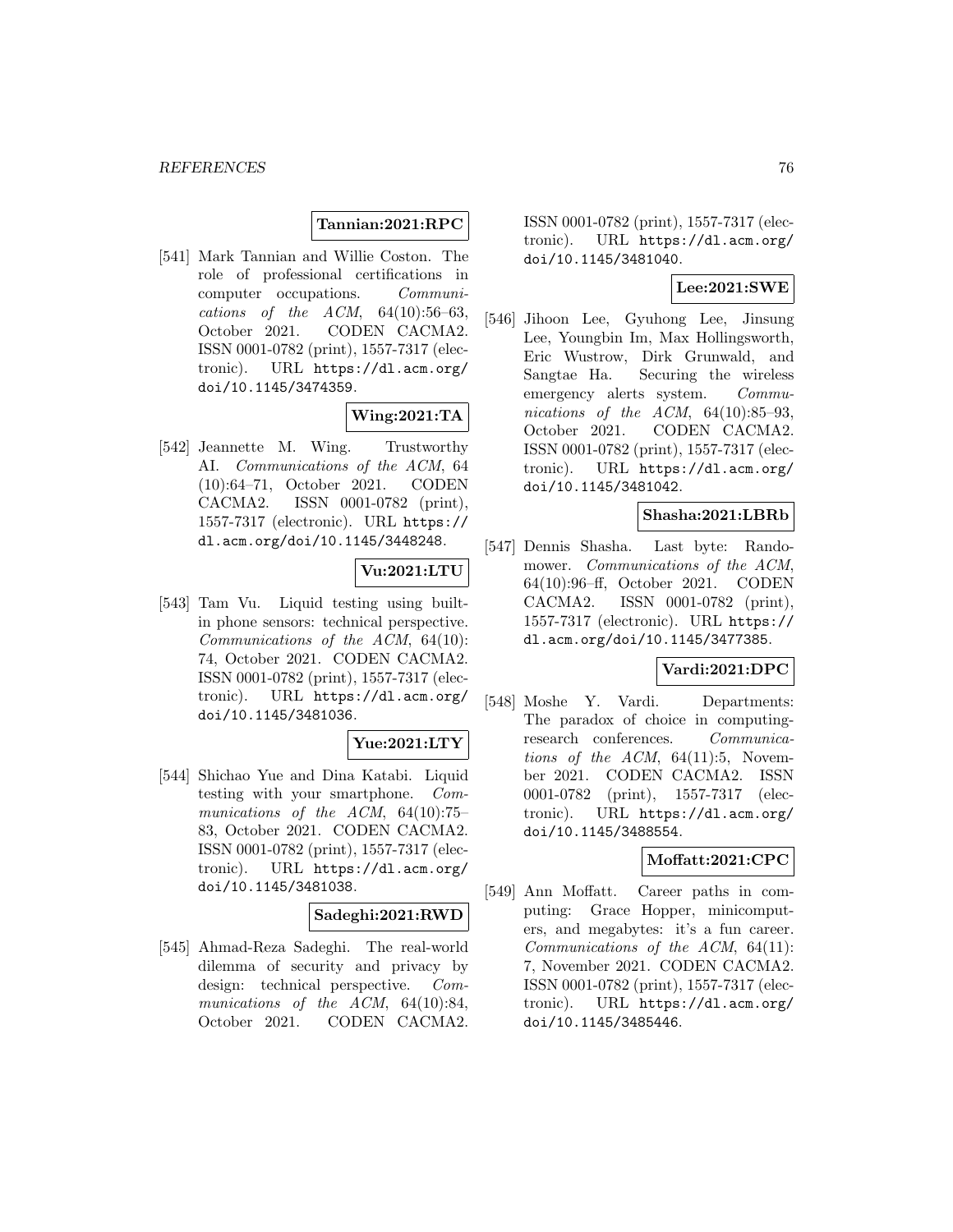## **Sukhov:2021:BAI**

[550] Andrei Sukhov and Vivek S. Buzruk. BLOG@CACM: Assessing Internet software engineering, encouraging competitions. Communications of the ACM, 64(11):8–9, November 2021. CODEN CACMA2. ISSN 0001-0782 (print), 1557-7317 (electronic). URL https:// dl.acm.org/doi/10.1145/3484986.

#### **Greengard:2021:NQD**

[551] Samuel Greengard. News: Qubit devices inch toward reality. Communications of the ACM,  $64(11):11-13$ , November 2021. CODEN CACMA2. ISSN 0001-0782 (print), 1557-7317 (electronic). URL https://dl.acm.org/ doi/10.1145/3484988.

### **Edwards:2021:NHH**

[552] Chris Edwards. News: Holograms on the horizon? *Communications of the ACM*, 64(11):14–16, November 2021. CODEN CACMA2. ISSN 0001-0782 (print), 1557-7317 (electronic). URL https:// dl.acm.org/doi/10.1145/3484998.

#### **Shein:2021:NFB**

[553] Esther Shein. News: Filtering for beauty. Communications of the ACM, 64(11):17–19, November 2021. CODEN CACMA2. ISSN 0001-0782 (print), 1557-7317 (electronic). URL https:// dl.acm.org/doi/10.1145/3484997.

#### **Samuelson:2021:LST**

[554] Pamela Samuelson. Legally speaking: Text and data mining of incopyright works: is it legal? Communications of the ACM,  $64(11):20-22$ , November 2021. CODEN CACMA2.

ISSN 0001-0782 (print), 1557-7317 (electronic). URL https://dl.acm.org/ doi/10.1145/3486628.

### **Kissner:2021:PPE**

[555] Lea Kissner and Lorrie Cranor. Privacy: Privacy engineering superheroes. Communications of the ACM,  $64(11):23-25$ , November 2021. CODEN CACMA2. ISSN 0001-0782 (print), 1557-7317 (electronic). URL https://dl.acm.org/ doi/10.1145/3486631.

## **Shilton:2021:CES**

[556] Katie Shilton, Megan Finn, and Quinn DuPont. Computing ethics: Shaping ethical computing cultures. Communications of the ACM,  $64(11):26-29$ , November 2021. CODEN CACMA2. ISSN 0001-0782 (print), 1557-7317 (electronic). URL https://dl.acm.org/ doi/10.1145/3486639.

#### **Repenning:2021:EEP**

[557] Alexander Repenning and Ashok Basawapatna. Education: Explicative programming. Communications of the  $ACM$ ,  $64(11):30-33$ , November 2021. CODEN CACMA2. ISSN 0001-0782 (print), 1557-7317 (electronic). URL https://dl.acm.org/ doi/10.1145/3486642.

#### **Stoger:2021:VMA**

[558] Karl Stöger, David Schneeberger, and Andreas Holzinger. Viewpoint: Medical artificial intelligence: the European legal perspective. Communications of the ACM,  $64(11):34-36$ , November 2021. CODEN CACMA2. ISSN 0001-0782 (print), 1557-7317 (electronic). URL https://dl.acm.org/ doi/10.1145/3458652.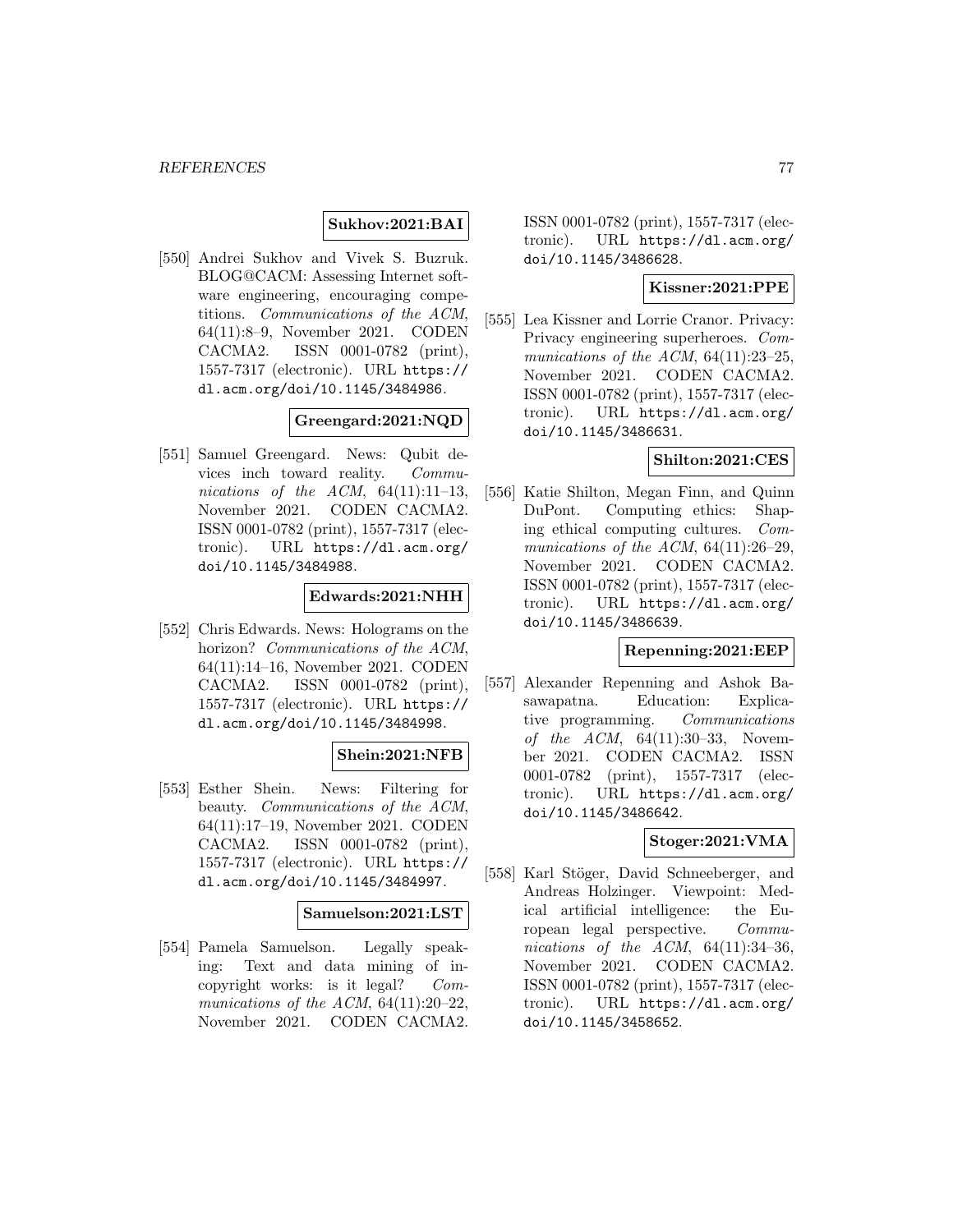#### **Reich:2021:VWU**

[559] Yoram Reich and Eswaran Subrahmanian. Viewpoint: We are not users: gaining control over new technologies. Communications of the ACM,  $64(11):37-39$ , November 2021. CODEN CACMA2. ISSN 0001-0782 (print), 1557-7317 (electronic). URL https://dl.acm.org/ doi/10.1145/3486595.

# **Jin:2021:CRS**

[560] Hai Jin, Yuanchun Shi, and Dahua Lin. China region special section: Welcome back! Communications of the ACM, 64(11):40–42, November 2021. CODEN CACMA2. ISSN 0001-0782 (print), 1557-7317 (electronic). URL https:// dl.acm.org/doi/10.1145/3481736.

#### **Su:2021:CRS**

[561] Fang Su, Xiao-Peng An, and Ji-Ye Mao. China region special section: Hot topics: Innovations and trends in China's digital economy. Communications of the ACM, 64(11):44–47, November 2021. CODEN CACMA2. ISSN 0001-0782 (print), 1557-7317 (electronic). URL https:// dl.acm.org/doi/10.1145/3481604.

## **Yuan:2021:CRS**

[562] Chunfeng Yuan, Xiaopeng Gao, Yu Chen, and Yungang Bao. China region special section: Hot topics: Teaching undergraduates to build real computer systems. Communications of the ACM, 64 (11):48–49, November 2021. CODEN CACMA2. ISSN 0001-0782 (print), 1557-7317 (electronic). URL https:/ /dl.acm.org/doi/10.1145/3481606.

#### **Han:2021:CRS**

[563] Xu Han, Zhengyan Zhang, and Zhiyuan Liu. China region special section: Hot

topics: Knowledgeable machine learning for natural language processing. Communications of the ACM,  $64(11):50-51$ , November 2021. CODEN CACMA2. ISSN 0001-0782 (print), 1557-7317 (electronic). URL https://dl.acm.org/ doi/10.1145/3481608.

## **Wu:2021:CRS**

[564] Fei Wu, Qinming He, and Chao Wu. China region special section: Hot topics: AI+X micro-program fosters interdisciplinary skills in China. Communications of the ACM,  $64(11):52-54$ , November 2021. CODEN CACMA2. ISSN 0001-0782 (print), 1557-7317 (electronic). URL https://dl.acm.org/ doi/10.1145/3481612.

## **Yang:2021:CRS**

[565] Jing Yang. China region special section: Hot topics: AI start-ups in China. Communications of the ACM,  $64(11):55-56$ , November 2021. CODEN CACMA2. ISSN 0001-0782 (print), 1557-7317 (electronic). URL https://dl.acm.org/ doi/10.1145/3481610.

# **Tian:2021:CRS**

[566] Feng Tian, Yuntao Wang, and Yicheng Zhu. China region special section: Hot topics: Natural interactive techniques for the detection and assessment of neurological diseases. Communications of the ACM,  $64(11):57-59$ , November 2021. CODEN CACMA2. ISSN 0001-0782 (print), 1557-7317 (electronic). URL https://dl.acm.org/ doi/10.1145/3481616.

# **Zhang:2021:CRSa**

[567] Yiming Zhang, Kai Lu, and Wenguang Chen. China region special section: Hot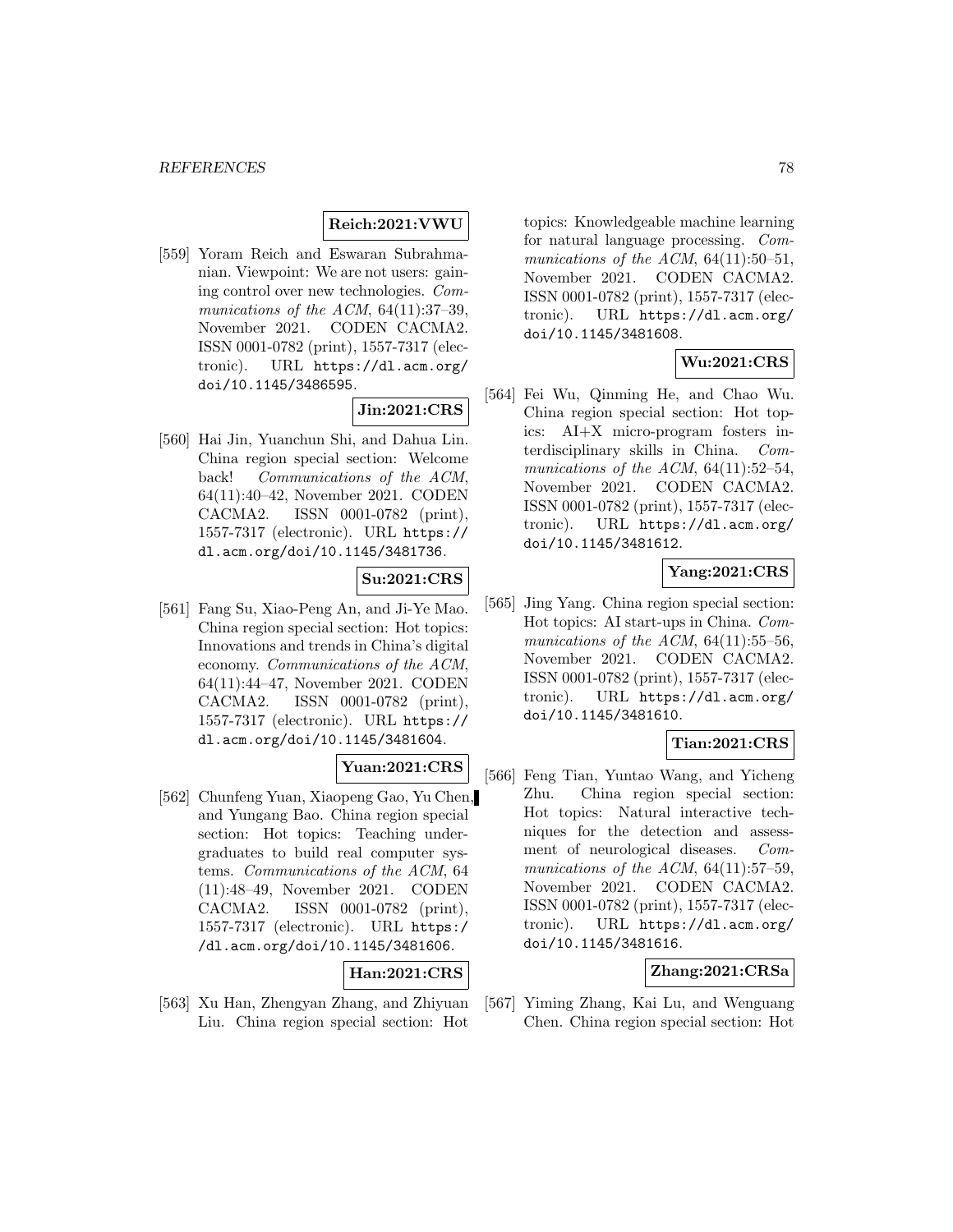topics: Processing extreme-scale graphs on China's supercomputers. Communications of the ACM,  $64(11):60-63$ , November 2021. CODEN CACMA2. ISSN 0001-0782 (print), 1557-7317 (electronic). URL https://dl.acm.org/ doi/10.1145/3481614.

**Zhang:2021:CRSb**

[568] Guofeng Zhang, Xiaowei Zhou, Feng Tian, Hongbin Zha, Yongtian Wang, and Hujun Bao. China region special section: Big trends: The present and future of mixed reality in China. Communications of the ACM,  $64(11):64-69$ , November 2021. CODEN CACMA2. ISSN 0001-0782 (print), 1557-7317 (electronic). URL https://dl.acm.org/ doi/10.1145/3481619.

# **Yu:2021:CRSa**

[569] Chun Yu and Jiajun Bu. China region special section: Big trends: The practice of applying AI to benefit visually impaired people in China. Communications of the ACM, 64(11):70–75, November 2021. CODEN CACMA2. ISSN 0001-0782 (print), 1557-7317 (electronic). URL https://dl.acm.org/ doi/10.1145/3481623.

# **Yu:2021:CRSb**

[570] Zhiwen Yu, Huadong Ma, Bin Guo, and Zheng Yang. China region special section: Big trends: Crowdsensing 2.0. Communications of the ACM, 64 (11):76–80, November 2021. CODEN CACMA2. ISSN 0001-0782 (print), 1557-7317 (electronic). URL https:// dl.acm.org/doi/10.1145/3481621.

#### **Jia:2021:CRS**

[571] Jia Jia, Wei Chen, Kai Yu, Xiaodong He, Jun Du, and Heung-Yeung Shum. China region special section: Big trends: The practice of speech and language processing in China. Communications of the ACM,  $64(11):81-87$ , November 2021. CODEN CACMA2. ISSN 0001-0782 (print), 1557-7317 (electronic). URL https://dl.acm.org/ doi/10.1145/3481625.

# **Cai:2021:CRS**

[572] Liang Cai, Yi Sun, Zibin Zheng, Jiang Xiao, and Weiwei Qiu. China region special section: Big trends: Blockchain in China. Communications of the ACM, 64(11):88–93, November 2021. CODEN CACMA2. ISSN 0001-0782 (print), 1557-7317 (electronic). URL https:// dl.acm.org/doi/10.1145/3481627.

## **Kamp:2021:WWW**

[573] Poul-Henning Kamp. What went wrong? Communications of the ACM, 64(11):94–96, November 2021. CODEN CACMA2. ISSN 0001-0782 (print), 1557-7317 (electronic). URL https:// dl.acm.org/doi/10.1145/3475165.

#### **Groger:2021:TNA**

[574] Christoph Gröger. There is no AI without data. Communications of the ACM, 64(11):98–108, November 2021. CODEN CACMA2. ISSN 0001-0782 (print), 1557-7317 (electronic). URL https:// dl.acm.org/doi/10.1145/3448247.

#### **Bastani:2021:IIS**

[575] Favyen Bastani, Songtao He, Satvat Jagwani, Edward Park, Sofiane Abbar, Mohammad Alizadeh, Hari Balakrishnan, Sanjay Chawla, Sam Madden, and Mohammad Amin Sadeghi. Inferring and improving street maps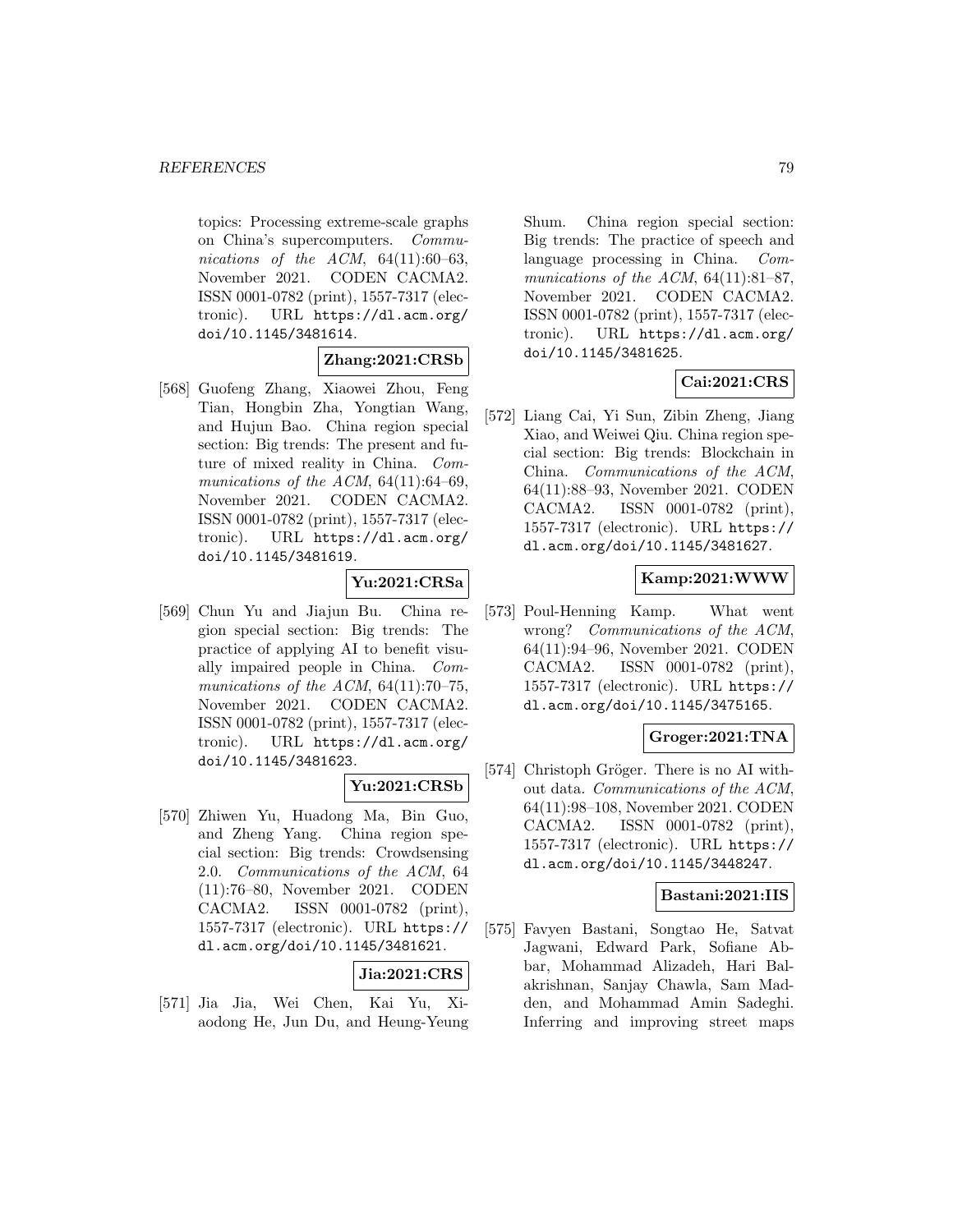with data-driven automation. *Commu*nications of the ACM,  $64(11):109-117$ , November 2021. CODEN CACMA2. ISSN 0001-0782 (print), 1557-7317 (electronic). URL https://dl.acm.org/ doi/10.1145/3450351.

#### **Hentenryck:2021:TPF**

[576] Pascal Van Hentenryck. Technical perspective: Finding the sweet spot amid accuracy and performance. Communications of the ACM, 64(11):120, November 2021. CODEN CACMA2. ISSN 0001-0782 (print), 1557-7317 (electronic). URL https://dl.acm.org/ doi/10.1145/3485594.

#### **Cristian:2021:MIO**

[577] Alexandru Cristian, Luke Marshall, Mihai Negrea, Flavius Stoichescu, Peiwei Cao, and Ishai Menache. Multi-itinerary optimization as cloud service. Communications of the ACM,  $64(11):121-129$ , November 2021. CODEN CACMA2. ISSN 0001-0782 (print), 1557-7317 (electronic). URL https://dl.acm.org/ doi/10.1145/3485626.

#### **Aharonov:2021:TPP**

[578] Dorit Aharonov and Michael Chapman. Technical perspective: On proofs, entanglement, and games. Communications of the ACM, 64(11):130, November 2021. CODEN CACMA2. ISSN 0001-0782 (print), 1557-7317 (electronic). URL https://dl.acm.org/ doi/10.1145/3485596.

#### **Ji:2021:MR**

[579] Zhengfeng Ji, Anand Natarajan, Thomas Vidick, John Wright, and Henry Yuen.  $\text{MIP}^* = \text{RE}$ .  $\text{Commu-}$ nications of the ACM,  $64(11):131-138$ , November 2021. CODEN CACMA2. ISSN 0001-0782 (print), 1557-7317 (electronic). URL https://dl.acm.org/ doi/10.1145/3485628.

#### **Bainbridge:2021:LBW**

[580] William Sims Bainbridge. Last byte: World of hackcraft: an obsessive gamer's quest for the absolutely most significant computer ever. Communications of the ACM,  $64(11):144-ff$ , November 2021. CODEN CACMA2. ISSN 0001-0782 (print), 1557-7317 (electronic). URL https://dl.acm.org/ doi/10.1145/3484694.

## **Hanson:2021:ACC**

[581] Vicki L. Hanson. From the ACM CEO: Communicating ACM priorities. Communications of the ACM, 64(12): 5, December 2021. CODEN CACMA2. ISSN 0001-0782 (print), 1557-7317 (electronic). URL https://dl.acm.org/ doi/10.1145/3492320.

#### **Chien:2021:ELG**

[582] Andrew A. Chien. Editor's letter: Good, better, best: how sustainable should computing be? Communications of the ACM,  $64(12):6-7$ , December 2021. CODEN CACMA2. ISSN 0001-0782 (print), 1557-7317 (electronic). URL https://dl.acm.org/ doi/10.1145/3492903.

## **Cerf:2021:CHC**

[583] Vinton G. Cerf. Cerf's up: On heterogeneous computing. Communications of the ACM, 64(12):9, December 2021. CODEN CACMA2. ISSN 0001-0782 (print), 1557-7317 (electronic). URL https://dl.acm.org/ doi/10.1145/3492896.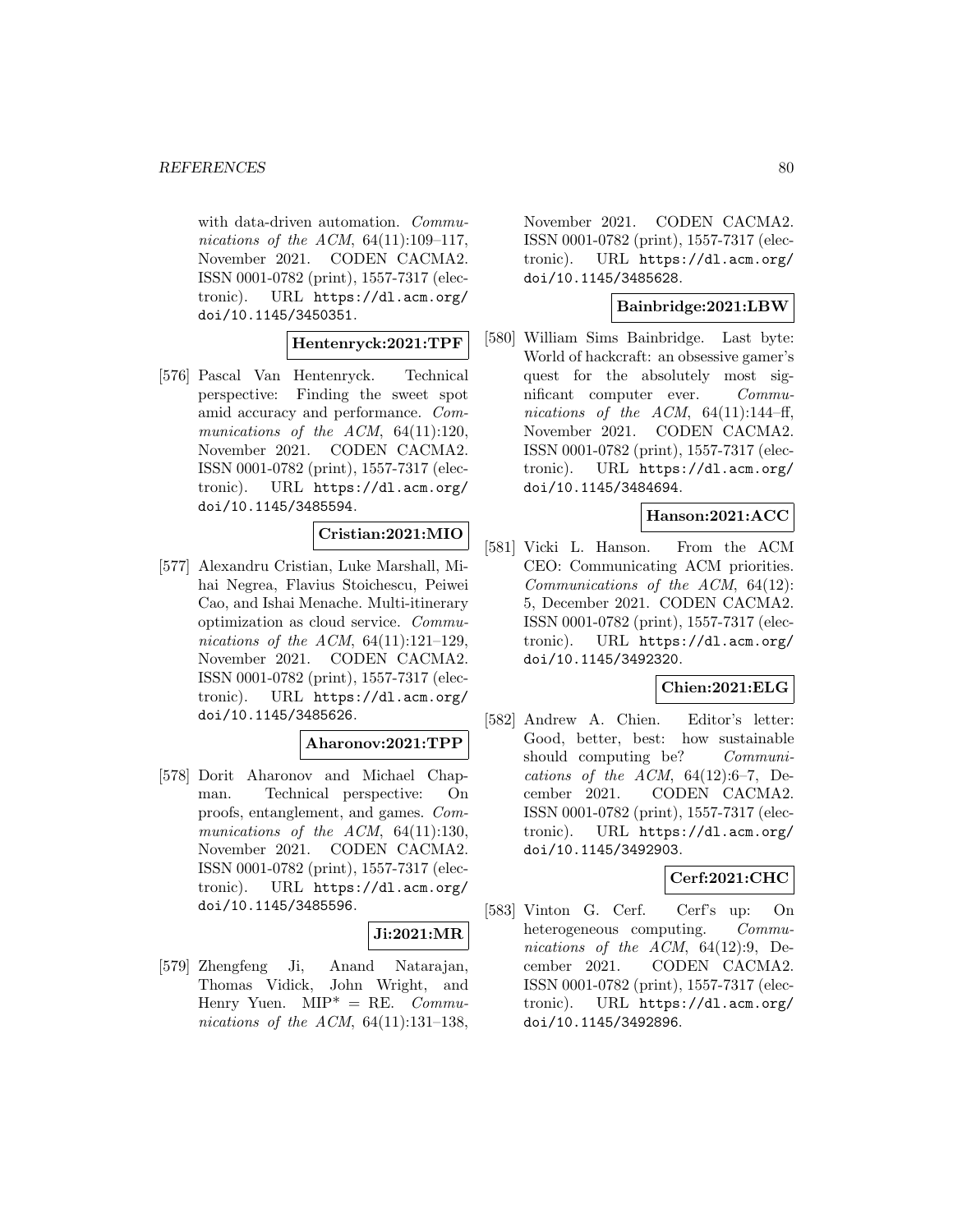# **Staff:2021:LEC**

[584] CACM Staff. Letters to the editor: Common ails. Communications of the ACM,  $64(12):10-12$ , December 2021. CODEN CACMA2. ISSN 0001-0782 (print), 1557-7317 (electronic). URL https://dl.acm.org/ doi/10.1145/3485271.

# **Hill:2021:SCB**

[585] Robin K. Hill and Carlos Baquero. Seeking out Camille, and being open to others. Communications of the ACM, 64 (12):14–15, December 2021. CODEN CACMA2. ISSN 0001-0782 (print), 1557-7317 (electronic). URL https:// dl.acm.org/doi/10.1145/3490151.

#### **Monroe:2021:NTS**

[586] Don Monroe. News: Trouble at the source. Communications of the ACM, 64(12):17–19, December 2021. CODEN CACMA2. ISSN 0001-0782 (print), 1557-7317 (electronic). URL https:// dl.acm.org/doi/10.1145/3490155.

#### **Kirkpatrick:2021:NRA**

[587] Keith Kirkpatrick. News: The road ahead for augmented reality. Communications of the ACM,  $64(12):20-22$ , December 2021. CODEN CACMA2. ISSN 0001-0782 (print), 1557-7317 (electronic). URL https://dl.acm.org/ doi/10.1145/3490317.

### **Greengard:2021:NWC**

[588] Samuel Greengard. News: What is the cost of living online? Communications of the ACM, 64(12):23-25, December 2021. CODEN CACMA2. ISSN 0001-0782 (print), 1557-7317 (electronic). URL https://dl.acm.org/ doi/10.1145/3490165.

### **Davidson:2021:APF**

[589] Jack W. Davidson, Joseph A. Konstan, and Scott E. Delman. ACM publications finances: ACM publications finances for 2020. Communications of the ACM, 64 (12):26–27, December 2021. CODEN CACMA2. ISSN 0001-0782 (print), 1557-7317 (electronic). URL https:// dl.acm.org/doi/10.1145/3488236.

## **Denning:2021:PIC**

[590] Peter J. Denning and Matti Tedre. The profession of IT: Computational thinking for professionals. Communications of the ACM,  $64(12):30-33$ , December 2021. CODEN CACMA2. ISSN 0001-0782 (print), 1557-7317 (electronic). URL https://dl.acm.org/ doi/10.1145/3491268.

### **Alstyne:2021:EBD**

[591] Marshall W. Van Alstyne, Georgios Petropoulos, Geoffrey Parker, and Bertin Martens. Economic and business dimensions: 'in situ' data rights. Communications of the ACM,  $64(12):34-35$ , December 2021. CODEN CACMA2. ISSN 0001-0782 (print), 1557-7317 (electronic). URL https://dl.acm.org/ doi/10.1145/3491270.

## **Hill:2021:VAL**

[592] Mark D. Hill and Vijay Janapa Reddi. Viewpoint: Accelerator-level parallelism. Communications of the ACM, 64(12):36–38, December 2021. CODEN CACMA2. ISSN 0001-0782 (print), 1557-7317 (electronic). URL https:/ /dl.acm.org/doi/10.1145/3460970.

#### **Neville-Neil:2021:KVPb**

[593] George V. Neville-Neil. Kode vicious: Patent absurdity. Communi-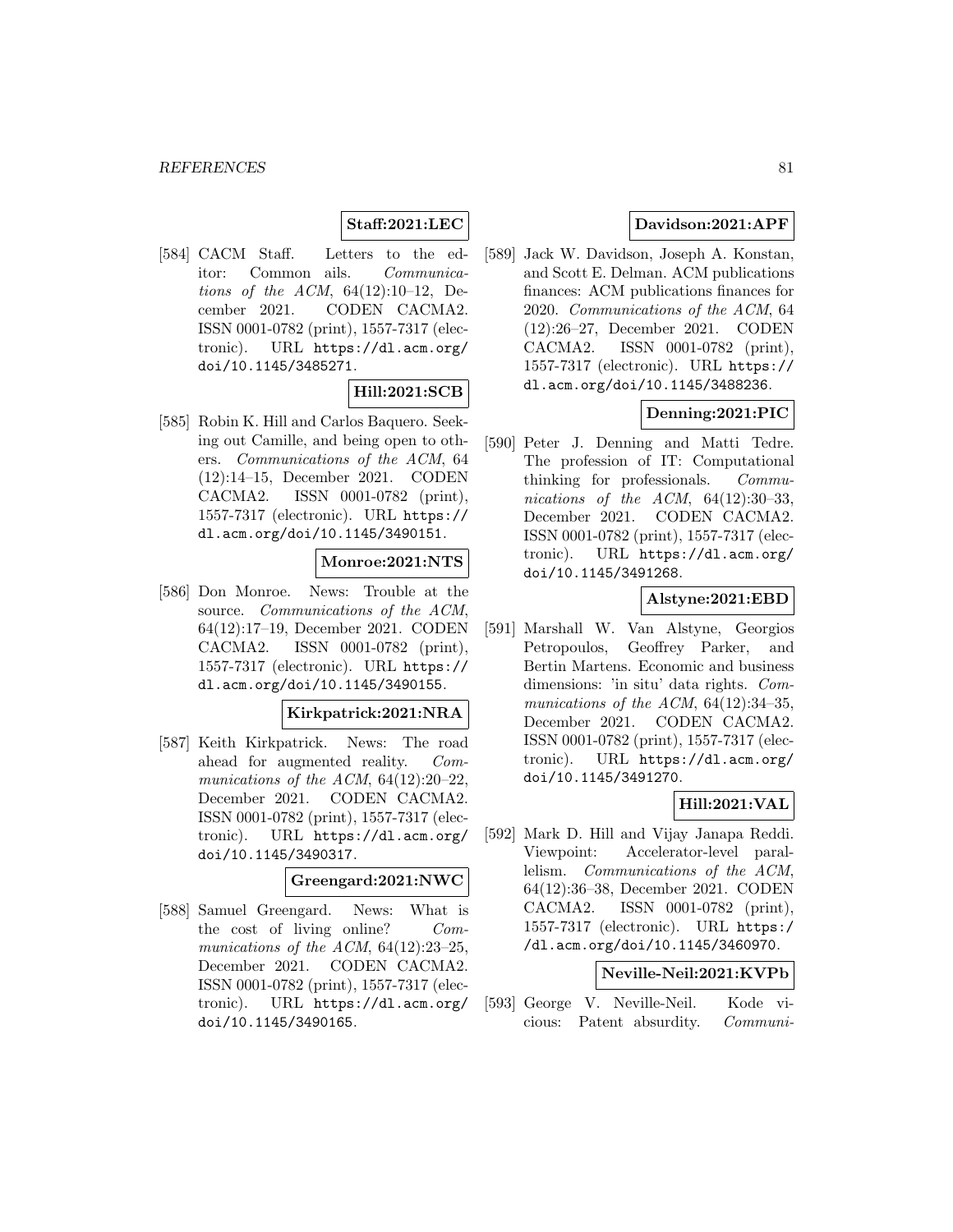cations of the  $ACM$ ,  $64(12):39$ , December 2021. CODEN CACMA2. ISSN 0001-0782 (print), 1557-7317 (electronic). URL https://dl.acm.org/ doi/10.1145/3491297.

#### **Picard:2021:VWE**

[594] Rosalind Picard. Viewpoint: What every engineer and computer scientist should know: the biggest contributor to happiness. Communications of the ACM,  $64(12):40-42$ , December 2021. CODEN CACMA2. ISSN 0001-0782 (print), 1557-7317 (electronic). URL https://dl.acm.org/ doi/10.1145/3465999.

### **Leqi:2021:WCB**

[595] Liu Leqi, Dylan Hadfield-Menell, and Zachary C. Lipton. When curation becomes creation. Communications of the ACM,  $64(12):44-47$ , December 2021. CODEN CACMA2. ISSN 0001-0782 (print), 1557-7317 (electronic). URL https://dl.acm.org/ doi/10.1145/3475161.

#### **Gehani:2021:DBP**

[596] Ashish Gehani, Raza Ahmad, Hassaan Irshad, Jianqiao Zhu, and Jignesh Patel. Digging into big provenance (with SPADE). Communications of the ACM, 64(12):48–56, December 2021. CODEN CACMA2. ISSN 0001-0782 (print), 1557-7317 (electronic). URL https:// dl.acm.org/doi/10.1145/3475358.

# **Hooker:2021:HL**

[597] Sara Hooker. The hardware lottery. Communications of the ACM, 64 (12):58–65, December 2021. CODEN CACMA2. ISSN 0001-0782 (print), 1557-7317 (electronic). URL https:// dl.acm.org/doi/10.1145/3467017.

# **Xu:2021:ACA**

[598] Xiaowei Xu, Hailong Qiu, Qianjun Jia, Yuhao Dong, Zeyang Yao, Wen Xie, Huiming Guo, Haiyun Yuan, Jian Zhuang, Meiping Huang, and Yiyu Shi. AI-CHD: an AI-based framework for cost-effective surgical telementoring of congenital heart disease. Communications of the ACM,  $64(12):66-74$ , December 2021. CODEN CACMA2. ISSN 0001-0782 (print), 1557-7317 (electronic). URL https://dl.acm.org/ doi/10.1145/3450409.

#### **Chandra:2021:DAS**

[599] Ranveer Chandra and Stewart Collis. Digital agriculture for small-scale producers: challenges and opportunities. Communications of the ACM, 64 (12):75–84, December 2021. CODEN CACMA2. ISSN 0001-0782 (print), 1557-7317 (electronic). URL https:// dl.acm.org/doi/10.1145/3454008.

#### **Gebru:2021:DD**

[600] Timnit Gebru, Jamie Morgenstern, Briana Vecchione, Jennifer Wortman Vaughan, Hanna Wallach, Hal Daumé III, and Kate Crawford. Datasheets for datasets. Communications of the ACM, 64(12):86–92, December 2021. CODEN CACMA2. ISSN 0001-0782 (print), 1557-7317 (electronic). URL https:// dl.acm.org/doi/10.1145/3458723.

## **Adib:2021:TPC**

[601] Fadel Adib. Technical perspective: Cooking up a solution to microwave heat distribution. Communications of the  $ACM$ ,  $64(12):94$ , December 2021. CODEN CACMA2. ISSN 0001-0782 (print), 1557-7317 (elec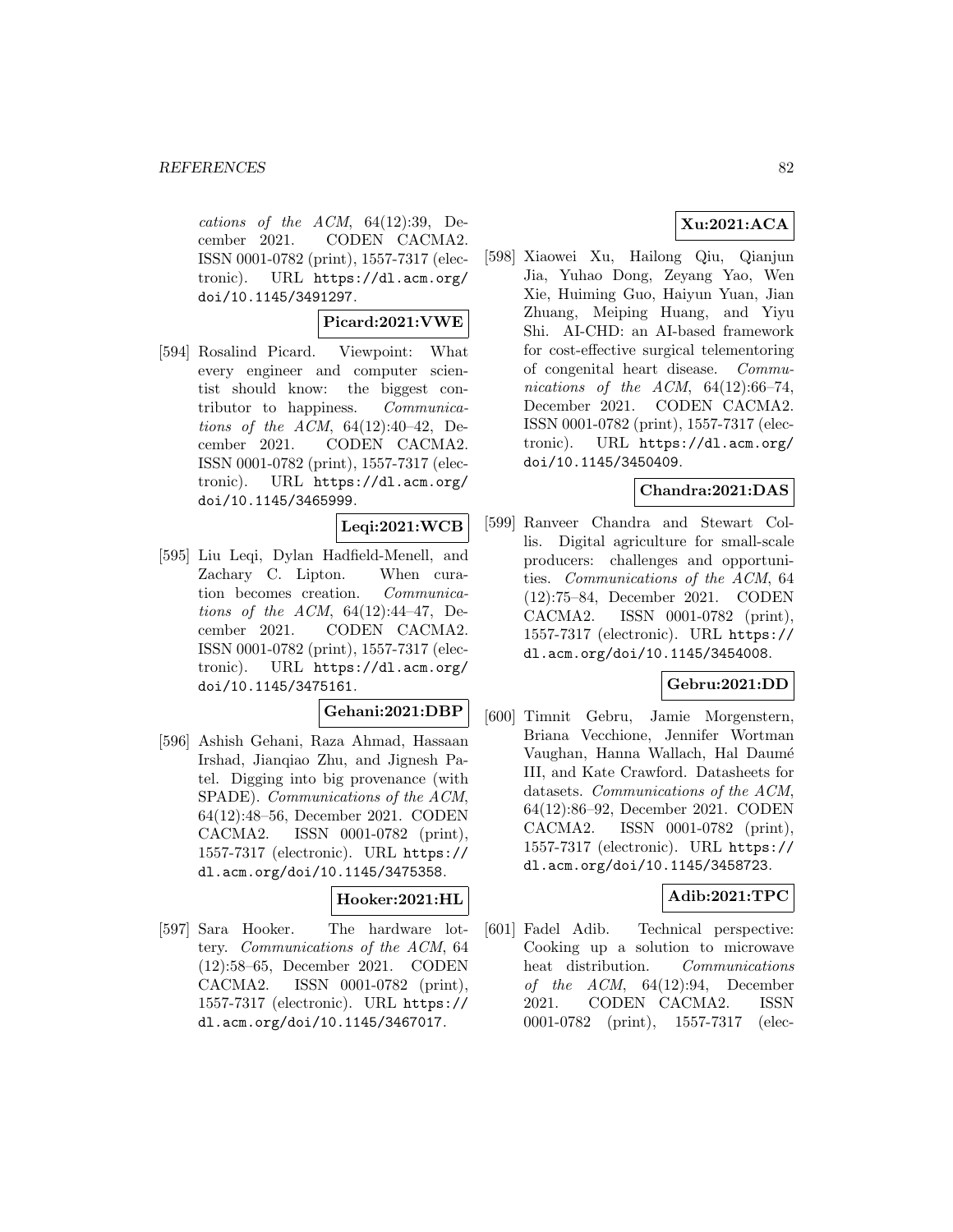tronic). URL https://dl.acm.org/ doi/10.1145/3491194.

**Jin:2021:SDC**

[602] Haojian Jin, Jingxian Wang, Swarun Kumar, and Jason Hong. Softwaredefined cooking using a microwave oven. Communications of the ACM, 64(12): 95–103, December 2021. CODEN CACMA2. ISSN 0001-0782 (print), 1557-7317 (electronic). URL https:// dl.acm.org/doi/10.1145/3491196.

#### **Sherwood:2021:TPR**

[603] Timothy Sherwood. Technical perspective: a recipe for protecting against speculation attacks. Communications of the  $ACM$ ,  $64(12):104$ , December 2021. CODEN CACMA2. ISSN 0001-0782 (print), 1557-7317 (electronic). URL https://dl.acm.org/ doi/10.1145/3491198.

# **Yu:2021:STT**

[604] Jiyong Yu, Mengjia Yan, Artem Khyzha, Adam Morrison, Josep Torrellas, and Christopher W. Fletcher. Speculative taint tracking (STT): a comprehensive protection for speculatively accessed data. Communications of the ACM, 64(12):105–112, December 2021. CODEN CACMA2. ISSN 0001-0782 (print), 1557-7317 (electronic). URL https://dl.acm.org/ doi/10.1145/3491201.

#### **Hoffmann:2021:LBE**

[605] Leah Hoffmann. Last byte: Exploring the promise of quantum computing. Communications of the ACM, 64 (12):120–ff, December 2021. CODEN CACMA2. ISSN 0001-0782 (print), 1557-7317 (electronic). URL https:// dl.acm.org/doi/10.1145/3490319.

# **Chien:2022:ELG**

[606] Andrew A. Chien. Editor's letter: Is the global computing community irrevocably divided? Communications of the ACM, 65(1):5, January 2022. CODEN CACMA2. ISSN 0001-0782 (print), 1557-7317 (electronic). URL https:// dl.acm.org/doi/10.1145/3502906.

## **Vardi:2022:DWA**

[607] Moshe Y. Vardi. Departments: Will AI destroy education? Communications of the  $ACM$ ,  $65(1):7$ , January 2022. CODEN CACMA2. ISSN 0001-0782 (print), 1557-7317 (electronic). URL https://dl.acm.org/ doi/10.1145/3501359.

# **Small:2022:CPC**

[608] Peter M. Small. Career paths in computing: How computing empowered me to tackle big problems in medicine. Communications of the ACM, 65(1): 9, January 2022. CODEN CACMA2. ISSN 0001-0782 (print), 1557-7317 (electronic). URL https://dl.acm.org/ doi/10.1145/3495544.

#### **Guzdial:2022:HEE**

[609] Mark Guzdial. Is higher education an engine of opportunity, or a perpetuator of privilege? Communications of the  $ACM$ ,  $65(1):10-11$ , January 2022. CODEN CACMA2. ISSN 0001-0782 (print), 1557-7317 (electronic). URL https://dl.acm.org/ doi/10.1145/3495561.

#### **Edwards:2022:NSA**

[610] Chris Edwards. News: Shrinking artificial intelligence. Communications of the ACM,  $65(1):12-14$ , January 2022. CODEN CACMA2. ISSN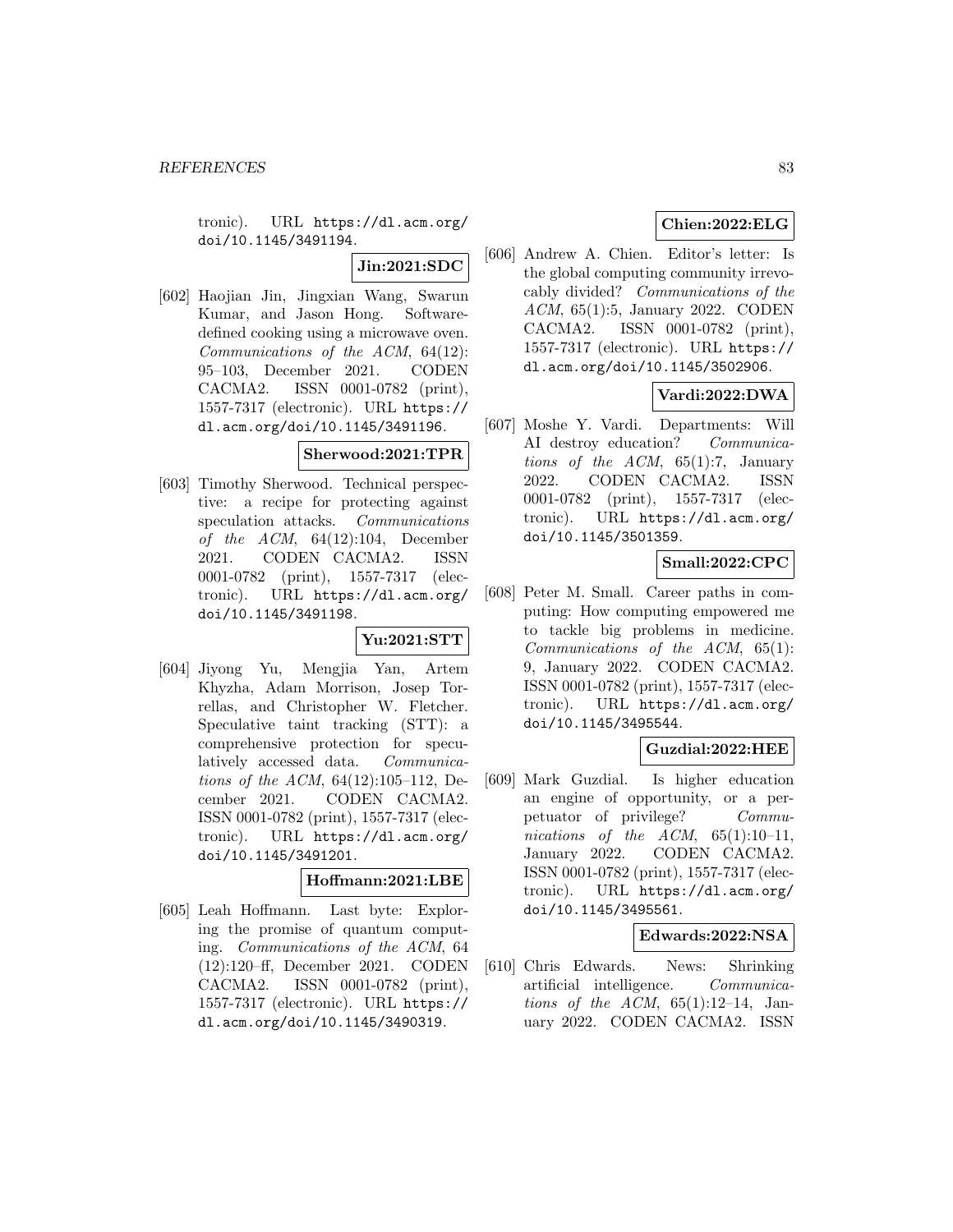0001-0782 (print), 1557-7317 (electronic). URL https://dl.acm.org/ doi/10.1145/3495562.

#### **Shein:2022:NCL**

[611] Esther Shein. News: Converting laws to programs. Communications of the ACM, 65(1):15–16, January 2022. CODEN CACMA2. ISSN 0001-0782 (print), 1557-7317 (electronic). URL https:// dl.acm.org/doi/10.1145/3495564.

#### **Kirkpatrick:2022:NMY**

[612] Keith Kirkpatrick. News: Monetizing your personal data. Communications of the ACM,  $65(1):17-19$ , January 2022. CODEN CACMA2. ISSN 0001-0782 (print), 1557-7317 (electronic). URL https://dl.acm.org/ doi/10.1145/3495563.

## **Cusumano:2022:TSM**

[613] Michael A. Cusumano. Technology strategy and management: Epic versus Apple and the future of app stores. Communications of the ACM, 65(1):22– 24, January 2022. CODEN CACMA2. ISSN 0001-0782 (print), 1557-7317 (electronic). URL https://dl.acm.org/ doi/10.1145/3498659.

# **Kim:2022:LTA**

[614] Pauline T. Kim. Law and technology: Addressing algorithmic discrimination. Communications of the ACM, 65(1):25– 27, January 2022. CODEN CACMA2. ISSN 0001-0782 (print), 1557-7317 (electronic). URL https://dl.acm.org/ doi/10.1145/3498660.

**LaMacchia:2022:SLR**

[615] Brian LaMacchia. Security: The long road ahead to transition to postquantum cryptography. Communications of the ACM,  $65(1):28-30$ , January 2022. CODEN CACMA2. ISSN 0001-0782 (print), 1557-7317 (electronic). URL https://dl.acm.org/ doi/10.1145/3498706.

### **Hellendoorn:2022:VGC**

[616] Vincent J. Hellendoorn and Anand Ashok Sawant. Viewpoint: The growing cost of deep learning for source code. Communications of the ACM,  $65(1):31-33$ , January 2022. CODEN CACMA2. ISSN 0001-0782 (print), 1557-7317 (electronic). URL https://dl.acm.org/ doi/10.1145/3501261.

## **Fink:2022:VAI**

[617] Olga Fink, Torbjørn Netland, and Stefan Feuerriegel. Viewpoint: Artificial intelligence across company borders. Communications of the ACM, 65(1):34– 36, January 2022. CODEN CACMA2. ISSN 0001-0782 (print), 1557-7317 (electronic). URL https://dl.acm.org/ doi/10.1145/3470449.

#### **Matyas:2022:VEI**

[618] Vashek Matyas, Kamil Malinka, Lydia Kraus, Lenka Knapova, and Agata Kruzikova. Viewpoint: Even if users do not read security directives, their behavior is not so catastrophic. Communications of the ACM,  $65(1):37-40$ , January 2022. CODEN CACMA2. ISSN 0001-0782 (print), 1557-7317 (electronic). URL https://dl.acm.org/ doi/10.1145/3471928.

## **Molino:2022:DML**

[619] Piero Molino and Christopher Ré. Declarative machine learning systems. Communications of the ACM, 65(1):42– 49, January 2022. CODEN CACMA2.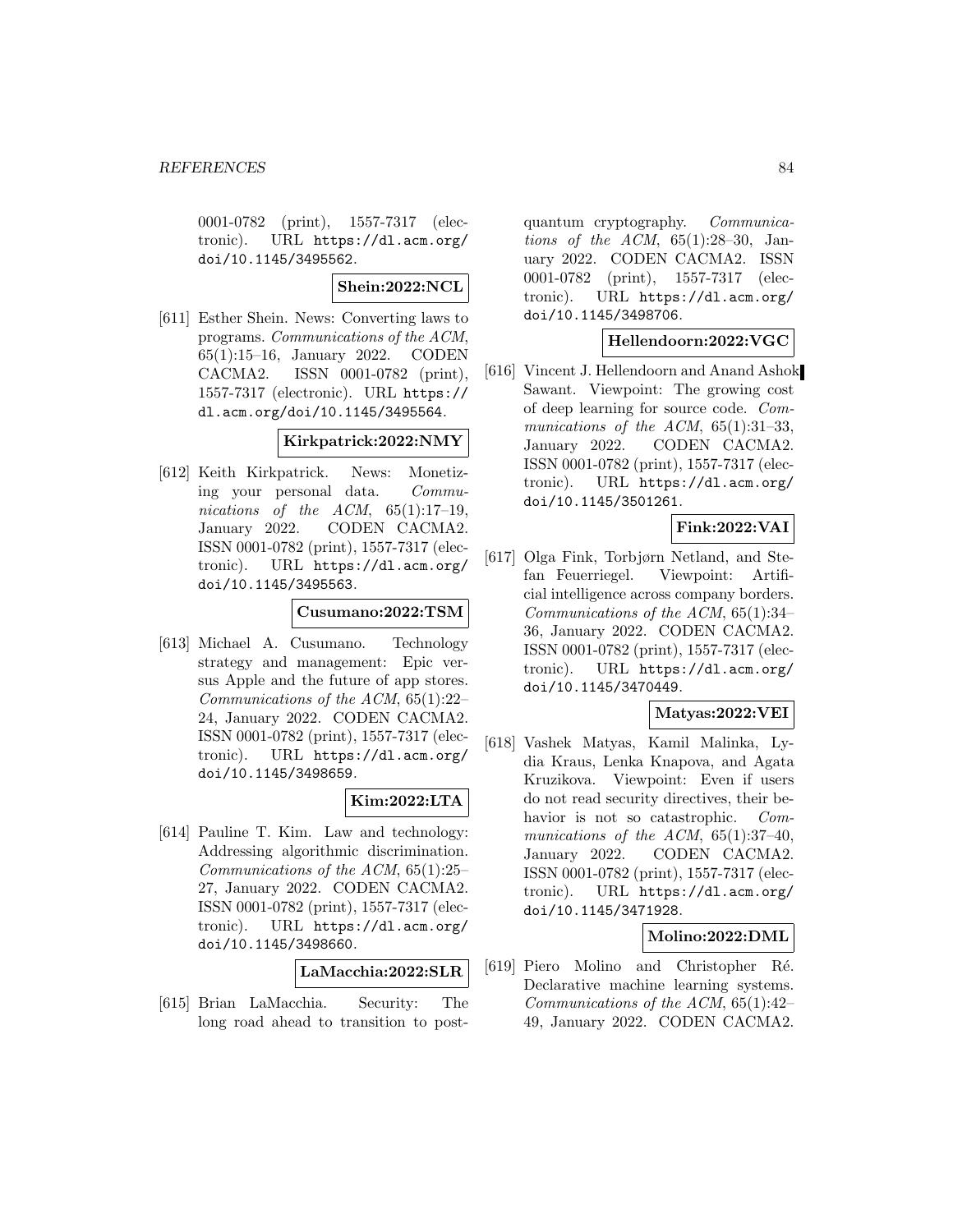ISSN 0001-0782 (print), 1557-7317 (electronic). URL https://dl.acm.org/ doi/10.1145/3475167.

#### **Thomson:2022:SA**

[620] Patrick Thomson. Static analysis. Communications of the ACM,  $65(1):50-54$ , January 2022. CODEN CACMA2. ISSN 0001-0782 (print), 1557-7317 (electronic). URL https://dl.acm.org/ doi/10.1145/3486592.

# **Kindt:2022:HRS**

[621] Philipp H. Kindt, Trinad Chakraborty, and Samarjit Chakraborty. How reliable is smartphone-based electronic contact tracing for COVID-19? Communications of the ACM,  $65(1):56-67$ , January 2022. CODEN CACMA2. ISSN 0001-0782 (print), 1557-7317 (electronic). URL https://dl.acm.org/ doi/10.1145/3471933.

#### **Lee:2022:DRD**

[622] Gwanhoo Lee and Jaeho Kim. Delivering a rapid digital response to the COVID-19 pandemic. Communications of the ACM,  $65(1):68-75$ , January 2022. CODEN CACMA2. ISSN 0001-0782 (print), 1557-7317 (electronic). URL https://dl.acm.org/ doi/10.1145/3484732.

#### **Fortnow:2022:FYP**

[623] Lance Fortnow. Fifty years of P vs. NP and the possibility of the impossible. Communications of the ACM, 65(1):76– 85, January 2022. CODEN CACMA2. ISSN 0001-0782 (print), 1557-7317 (electronic). URL https://dl.acm.org/ doi/10.1145/3460351.

# **Pradel:2022:NSA**

[624] Michael Pradel and Satish Chandra. Neural software analysis. Communications of the ACM,  $65(1):86-96$ , January 2022. CODEN CACMA2. ISSN 0001-0782 (print), 1557-7317 (electronic). URL https://dl.acm.org/ doi/10.1145/3460348.

## **Dellaert:2022:NRF**

[625] Frank Dellaert. Neural radiance fields explode on the scene: technical perspective. *Communications* of the ACM, 65(1):98, January 2022. CODEN CACMA2. ISSN 0001-0782 (print), 1557-7317 (electronic). URL https:// dl.acm.org/doi/10.1145/3498368.

#### **Mildenhall:2022:NRS**

[626] Ben Mildenhall, Pratul P. Srinivasan, Matthew Tancik, Jonathan T. Barron, Ravi Ramamoorthi, and Ren Ng. NeRF: representing scenes as neural radiance fields for view synthesis. Communications of the ACM,  $65(1):99-106$ , January 2022. CODEN CACMA2. ISSN 0001-0782 (print), 1557-7317 (electronic). URL https://dl.acm.org/ doi/10.1145/3503250.

# **Guerreiro:2022:EGE**

[627] Tiago Guerreiro. Eyelid gestures enhance mobile interaction: technical perspective. Communications of the ACM, 65(1):107, January 2022. CODEN CACMA2. ISSN 0001-0782 (print), 1557-7317 (electronic). URL https:// dl.acm.org/doi/10.1145/3498365.

#### **Fan:2022:EGP**

[628] Mingming Fan, Zhen Li, and Franklin Mingzhe Li. Eyelid gestures for people with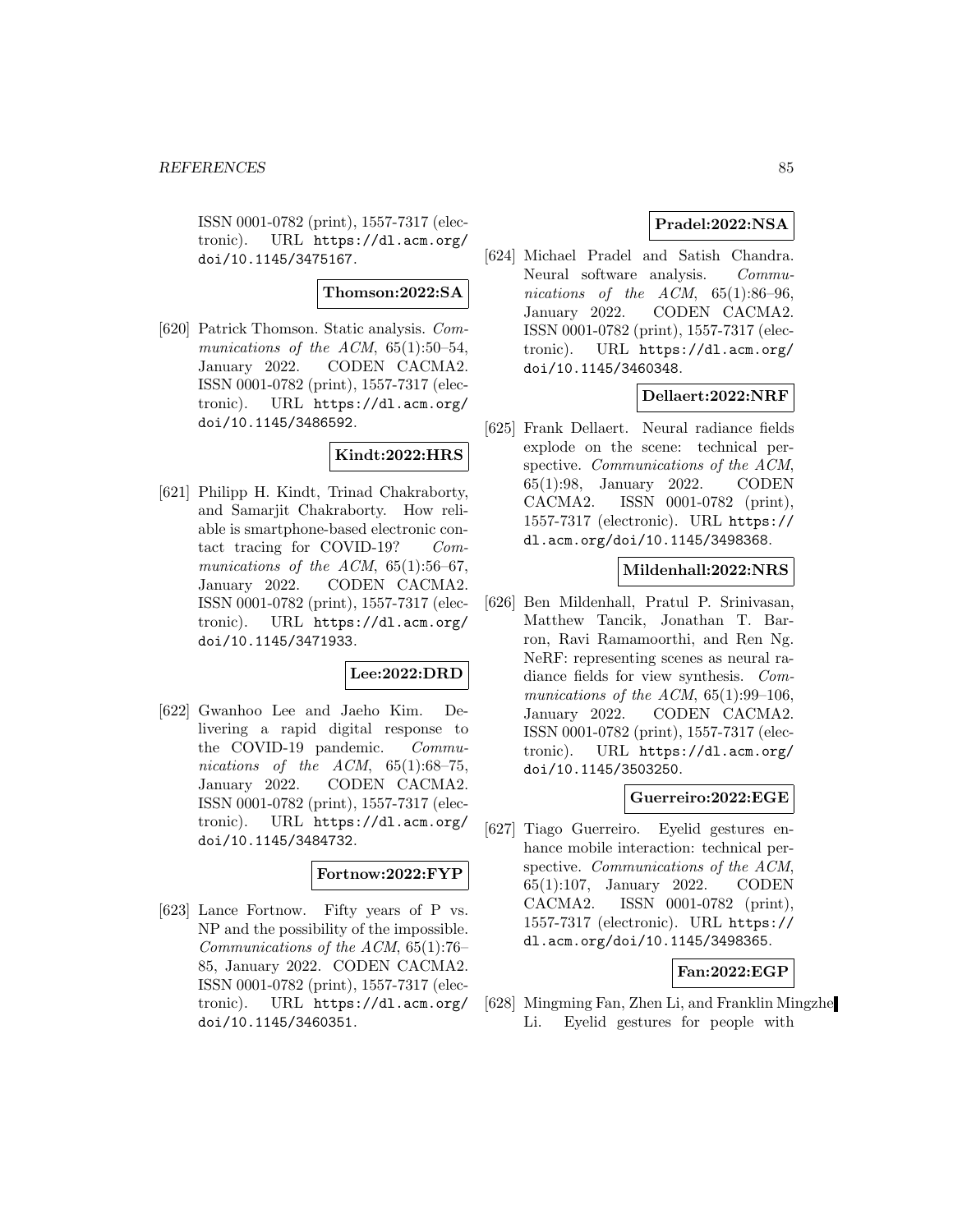motor impairments. Communications of the ACM,  $65(1):108-115$ , January 2022. CODEN CACMA2. ISSN 0001-0782 (print), 1557-7317 (electronic). URL https://dl.acm.org/ doi/10.1145/3498367.

# **Shasha:2022:LBO**

[629] Dennis Shasha. Last byte: Orbit design. Communications of the ACM, 65(1):120–ff, January 2022. CODEN CACMA2. ISSN 0001-0782 (print), 1557-7317 (electronic). URL https:// dl.acm.org/doi/10.1145/3498585.

#### **Hanson:2022:ACE**

[630] Vicki L. Hanson. From the ACM CEO: Ethics and values in the ACM awards program. Communications of the ACM, 65(2):5, February 2022. CODEN CACMA2. ISSN 0001-0782 (print), 1557-7317 (electronic). URL https:// dl.acm.org/doi/10.1145/3507697.

# **Cerf:2022:CHD**

[631] Vinton G. Cerf. Cerf's up: How do I rely on thee, smartphone? Communications of the ACM, 65(2):7, February 2022. CODEN CACMA2. ISSN 0001-0782 (print), 1557-7317 (electronic). URL https://dl.acm.org/ doi/10.1145/3505589.

#### **Hong:2022:TF**

[632] Jason Hong. The trouble with Facebook. Communications of the ACM, 65(2):8– 9, February 2022. CODEN CACMA2. ISSN 0001-0782 (print), 1557-7317 (electronic). URL https://dl.acm.org/ doi/10.1145/3503775.

**Krakovsky:2022:NSW**

[633] Marina Krakovsky. News: Solving for why. *Communications* of the ACM, 65(2):11–13, February 2022. CODEN CACMA2. ISSN 0001-0782 (print), 1557-7317 (electronic). URL https:// dl.acm.org/doi/10.1145/3503777.

## **Savage:2022:NVD**

[634] Neil Savage. News: Virtual duplicates. Communications of the ACM, 65(2):14– 16, February 2022. CODEN CACMA2. ISSN 0001-0782 (print), 1557-7317 (electronic). URL https://dl.acm.org/ doi/10.1145/3503798.

#### **Kugler:2022:NAI**

[635] Logan Kugler. News: Artificial intelligence, machine learning, and the fight against world hunger. Communications of the ACM,  $65(2):17-19$ , February 2022. CODEN CACMA2. ISSN 0001-0782 (print), 1557-7317 (electronic). URL https://dl.acm.org/ doi/10.1145/3503779.

### **Williams:2022:ELH**

[636] Tiffani L. Williams. Education: The lives of hidden figures matter in computer science education. Communications of the ACM,  $65(2):20-22$ , February 2022. CODEN CACMA2. ISSN 0001-0782 (print), 1557-7317 (electronic). URL https://dl.acm.org/ doi/10.1145/3506577.

# **Neville-Neil:2022:KVU**

[637] George Neville-Neil. Kode vicious: I unplugged what? Communications of the ACM,  $65(2):23-24$ , February 2022. CODEN CACMA2. ISSN 0001-0782 (print), 1557-7317 (electronic). URL https://dl.acm.org/ doi/10.1145/3506579.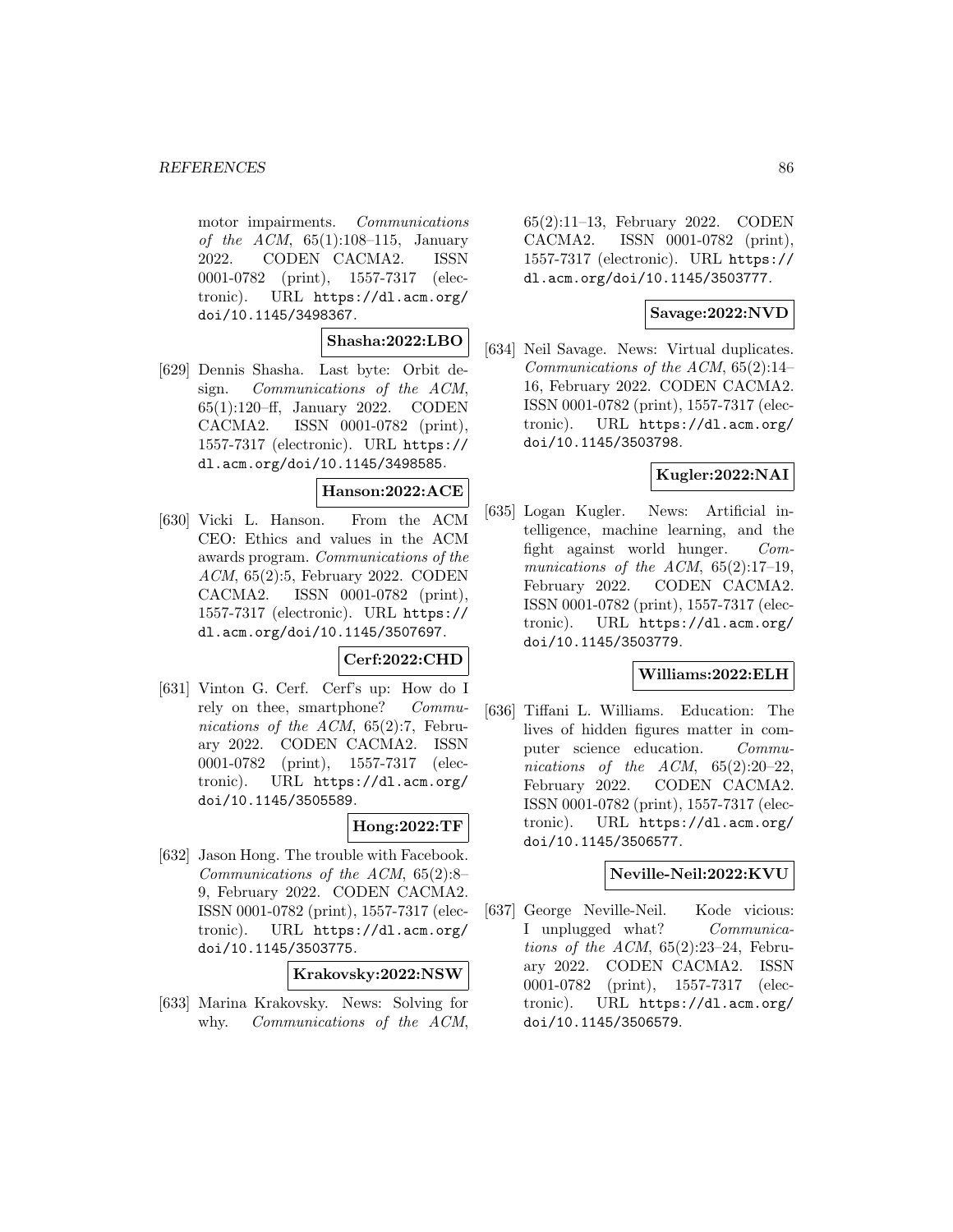### **Haigh:2022:HRB**

[638] Thomas Haigh. Historical reflections: Becoming universal. Communications of the ACM, 65(2):25–30, February 2022. CODEN CACMA2. ISSN 0001-0782 (print), 1557-7317 (electronic). URL https://dl.acm.org/ doi/10.1145/3506578.

#### **Tu:2022:VYA**

[639] Yu-Ju (Tony) Tu, Shari S. Shang, and Junyi Wu. Viewpoint: Is your autonomous vehicle as smart as you expected? Communications of the ACM, 65(2):31–34, February 2022. CODEN CACMA2. ISSN 0001-0782 (print), 1557-7317 (electronic). URL https:// dl.acm.org/doi/10.1145/3506574.

# **Hod:2022:VDS**

[640] Shlomi Hod, Karni Chagal-Feferkorn, Niva Elkin-Koren, and Avidor Gal. Viewpoint: Data science meets law. Communications of the ACM, 65(2):35– 39, February 2022. CODEN CACMA2. ISSN 0001-0782 (print), 1557-7317 (electronic). URL https://dl.acm.org/ doi/10.1145/3506575.

#### **Prem:2022:VBN**

[641] Erich Prem. Viewpoint: A brave new world of mediated online discourse. Communications of the ACM, 65(2):40– 42, February 2022. CODEN CACMA2. ISSN 0001-0782 (print), 1557-7317 (electronic). URL https://dl.acm.org/ doi/10.1145/3471929.

#### **Clem:2022:SAG**

[642] Timothy Clem and Patrick Thomson. Static analysis at GitHub. Communications of the ACM,  $65(2):44-51$ , February 2022. CODEN CACMA2.

ISSN 0001-0782 (print), 1557-7317 (electronic). URL https://dl.acm.org/ doi/10.1145/3486594.

## **Tiganov:2022:DUS**

[643] Daniil Tiganov, Lisa Nguyen Quang Do, and Karim Ali. Designing UIs for static-analysis tools. Communications of the  $ACM$ ,  $65(2):52-58$ , February 2022. CODEN CACMA2. ISSN 0001-0782 (print), 1557-7317 (electronic). URL https://dl.acm.org/ doi/10.1145/3486600.

# **Tomasev:2022:RCA**

[644] Nenad Tomasev, Ulrich Paquet, Demis Hassabis, and Vladimir Kramnik. Reimagining chess with AlphaZero. Communications of the ACM, 65(2):60– 66, February 2022. CODEN CACMA2. ISSN 0001-0782 (print), 1557-7317 (electronic). URL https://dl.acm.org/ doi/10.1145/3460349.

#### **Nevo:2022:HTN**

[645] Dorit Nevo and Benjamin D. Horne. How topic novelty impacts the effectiveness of news veracity interventions. Communications of the ACM, 65(2):68– 75, February 2022. CODEN CACMA2. ISSN 0001-0782 (print), 1557-7317 (electronic). URL https://dl.acm.org/ doi/10.1145/3460350.

### **Aho:2022:TLA**

[646] Alfred Aho and Jeffrey Ullman. Turing lecture: Abstractions, their algorithms, and their compilers. Communications of the ACM,  $65(2):76-91$ , February 2022. CODEN CACMA2. ISSN 0001-0782 (print), 1557-7317 (electronic). URL https://dl.acm.org/ doi/10.1145/3490685.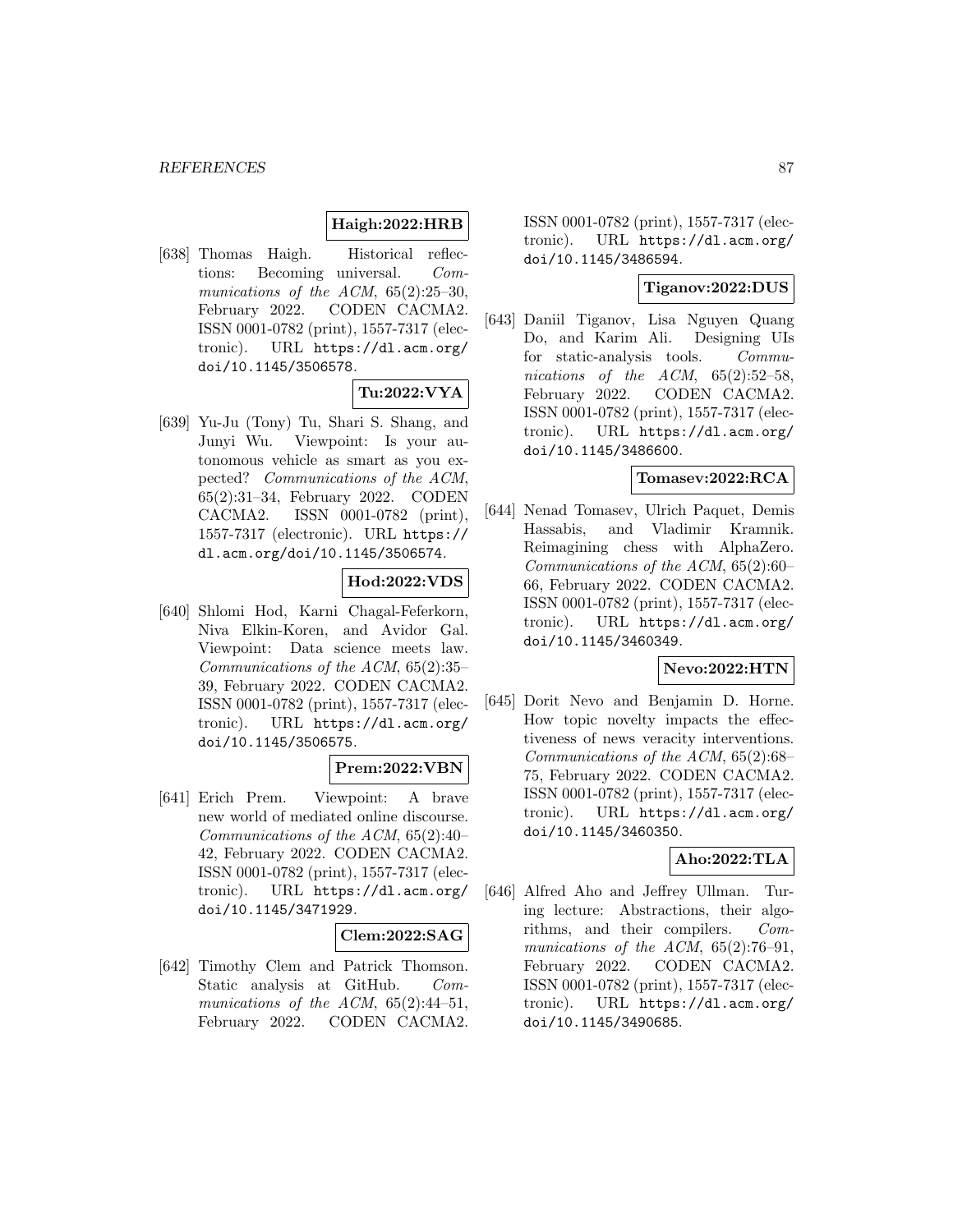### **Halevy:2022:PIO**

[647] Alon Halevy, Cristian Canton-Ferrer, Hao Ma, Umut Ozertem, Patrick Pantel, Marzieh Saeidi, Fabrizio Silvestri, and Ves Stoyanov. Preserving integrity in online social networks. Communications of the ACM, 65(2):92-98, February 2022. CODEN CACMA2. ISSN 0001-0782 (print), 1557-7317 (electronic). URL https://dl.acm.org/ doi/10.1145/3462671.

# **Burke:2022:PRP**

[648] Robin Burke. Personalized recommendation of PoIs to people with autism: technical perspective. Communications of the ACM, 65(2):100, February 2022. CODEN CACMA2. ISSN 0001-0782 (print), 1557-7317 (electronic). URL https://dl.acm.org/ doi/10.1145/3505266.

#### **Mauro:2022:SPA**

[649] Noemi Mauro, Liliana Ardissono, and Federica Cena. Supporting people with autism spectrum disorders in the exploration of PoIs: an inclusive recommender system. Communications of the ACM,  $65(2):101-109$ , February 2022. CODEN CACMA2. ISSN 0001-0782 (print), 1557-7317 (electronic). URL https://dl.acm.org/ doi/10.1145/3505267.

#### **Mitra:2022:MST**

[650] Sayan Mitra. Model structure takes guesswork out of state estimation: technical perspective. Communications of the  $ACM$ ,  $65(2):110$ , February 2022. CODEN CACMA2. ISSN 0001-0782 (print), 1557-7317 (electronic). URL https://dl.acm.org/ doi/10.1145/3505268.

# **Berger:2022:WCT**

[651] Guillaume O. Berger and Raphael M. Jungers. Worst-case topological entropy and minimal data rate for state estimation of switched linear systems. Communications of the  $ACM$ ,  $65(2):111-118$ , February 2022. CODEN CACMA2. ISSN 0001-0782 (print), 1557-7317 (electronic). URL https://dl.acm.org/ doi/10.1145/3505269.

# **Clegg:2022:LBAa**

[652] Brian Clegg. Last byte: Agent invisible. Communications of the ACM, 65(2):120–ff, February 2022. CODEN CACMA2. ISSN 0001-0782 (print), 1557-7317 (electronic). URL https:// dl.acm.org/doi/10.1145/3501765.

# **Vardi:2022:DAE**

[653] Moshe Y. Vardi. Departments: ACM, ethics, and corporate behavior. Communications of the ACM, 65(3):5, March 2022. CODEN CACMA2. ISSN 0001-0782 (print), 1557-7317 (electronic). URL https://dl.acm.org/ doi/10.1145/3516423.

## **Sari:2022:CPC**

[654] Eunice Sari. Career paths in computing: Changing the world through HCI and UX. Communications of the ACM, 65 (3):7, March 2022. CODEN CACMA2. ISSN 0001-0782 (print), 1557-7317 (electronic). URL https://dl.acm.org/ doi/10.1145/3510541.

#### **Staff:2022:LED**

[655] CACM Staff. Letters to the editor: A division in computer science. Communications of the ACM, 65(3):8– 9, March 2022. CODEN CACMA2.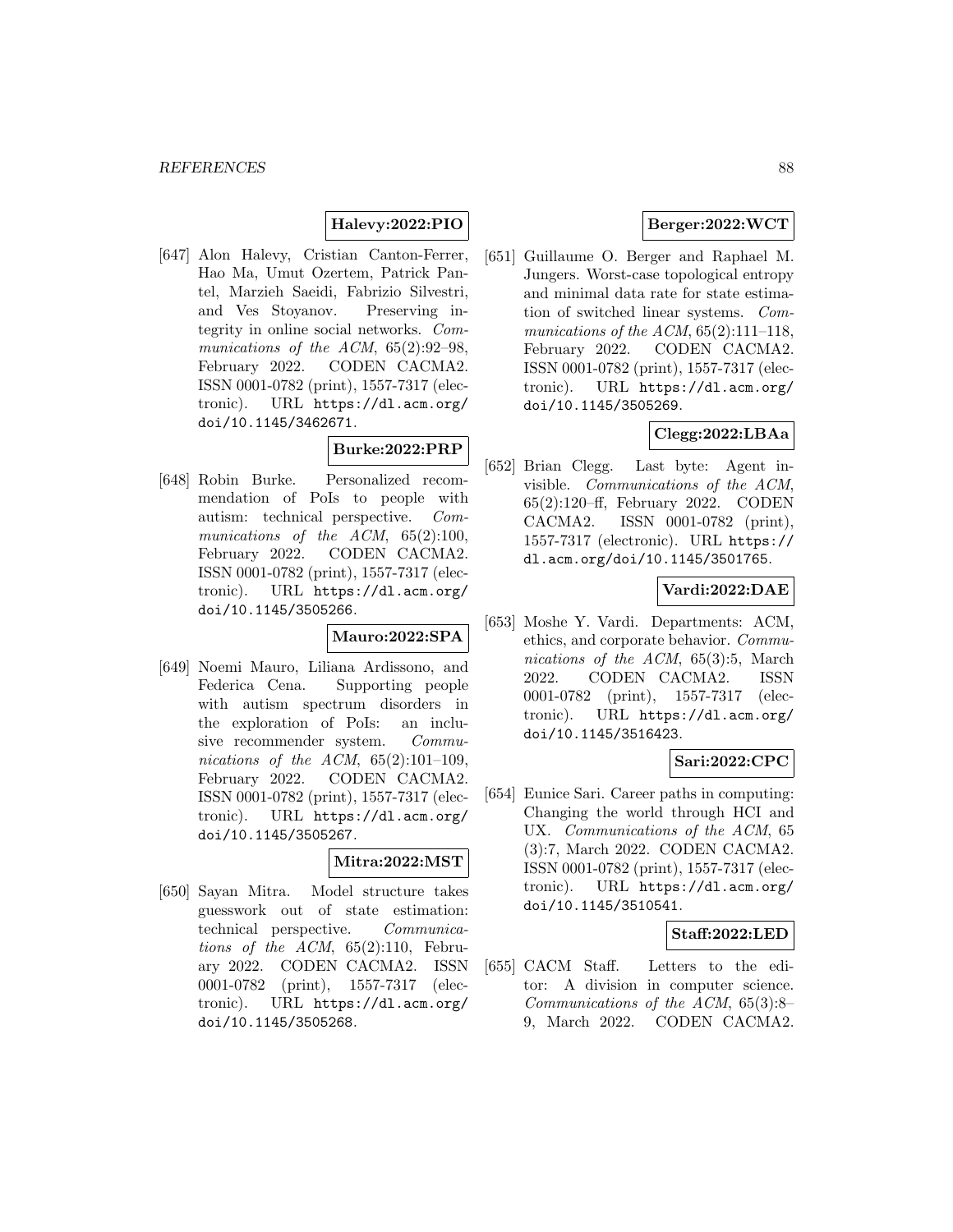ISSN 0001-0782 (print), 1557-7317 (electronic). URL https://dl.acm.org/ doi/10.1145/3511660.

**Baquero:2022:PPT**

[656] Carlos Baquero. Picking publication targets. Communications of the ACM, 65(3):10–11, March 2022. CODEN CACMA2. ISSN 0001-0782 (print), 1557-7317 (electronic). URL https:// dl.acm.org/doi/10.1145/3510545.

**Edwards:2022:NGE**

[657] Chris Edwards. News: A group effort. Communications of the ACM, 65(3):12– 14, March 2022. CODEN CACMA2. ISSN 0001-0782 (print), 1557-7317 (electronic). URL https://dl.acm.org/ doi/10.1145/3510550.

**Monroe:2022:NAA**

[658] Don Monroe. News: Accelerating AI. Communications of the ACM, 65(3):15– 16, March 2022. CODEN CACMA2. ISSN 0001-0782 (print), 1557-7317 (electronic). URL https://dl.acm.org/ doi/10.1145/3510554.

### **Marks:2022:NAH**

[659] Paul Marks. News: Algorithmic hiring needs a human face. Communications of the ACM, 65(3):17– 19, March 2022. CODEN CACMA2. ISSN 0001-0782 (print), 1557-7317 (electronic). URL https://dl.acm.org/ doi/10.1145/3510552.

#### **Samuelson:2022:LSC**

[660] Pamela Samuelson. Legally speaking: Copyright implications of emulation programs. Communications of the ACM, 65(3):20–22, March 2022. CODEN CACMA2. ISSN 0001-0782 (print), 1557-7317 (electronic). URL https:// dl.acm.org/doi/10.1145/3512293.

## **Baecker:2022:CEC**

[661] Ronald M. Baecker. Computing ethics: A call to action. Communications of the ACM, 65(3):23– 25, March 2022. CODEN CACMA2. ISSN 0001-0782 (print), 1557-7317 (electronic). URL https://dl.acm.org/ doi/10.1145/3512297.

# **Skirpan:2022:PPC**

[662] Michael Skirpan, Maggie Oates, Daragh Byrne, Robert Cunningham, and Lorrie Faith Cranor. Privacy: Is a privacy crisis experienced, a privacy crisis avoided? Communications of the ACM, 65(3):26–29, March 2022. CODEN CACMA2. ISSN 0001-0782 (print), 1557-7317 (electronic). URL https:// dl.acm.org/doi/10.1145/3512325.

### **Gasser:2022:VFD**

[663] Urs Gasser and Virgílio Almeida. Viewpoint: Futures of digital governance. Communications of the ACM, 65(3):30– 32, March 2022. CODEN CACMA2. ISSN 0001-0782 (print), 1557-7317 (electronic). URL https://dl.acm.org/ doi/10.1145/3477502.

## **Madnick:2022:VBF**

[664] Stuart Madnick. Viewpoint: Bursting a few balloons regarding the famous DARPA red balloon challenge. Communications of the ACM, 65(3):33– 34, March 2022. CODEN CACMA2. ISSN 0001-0782 (print), 1557-7317 (electronic). URL https://dl.acm.org/ doi/10.1145/3517127.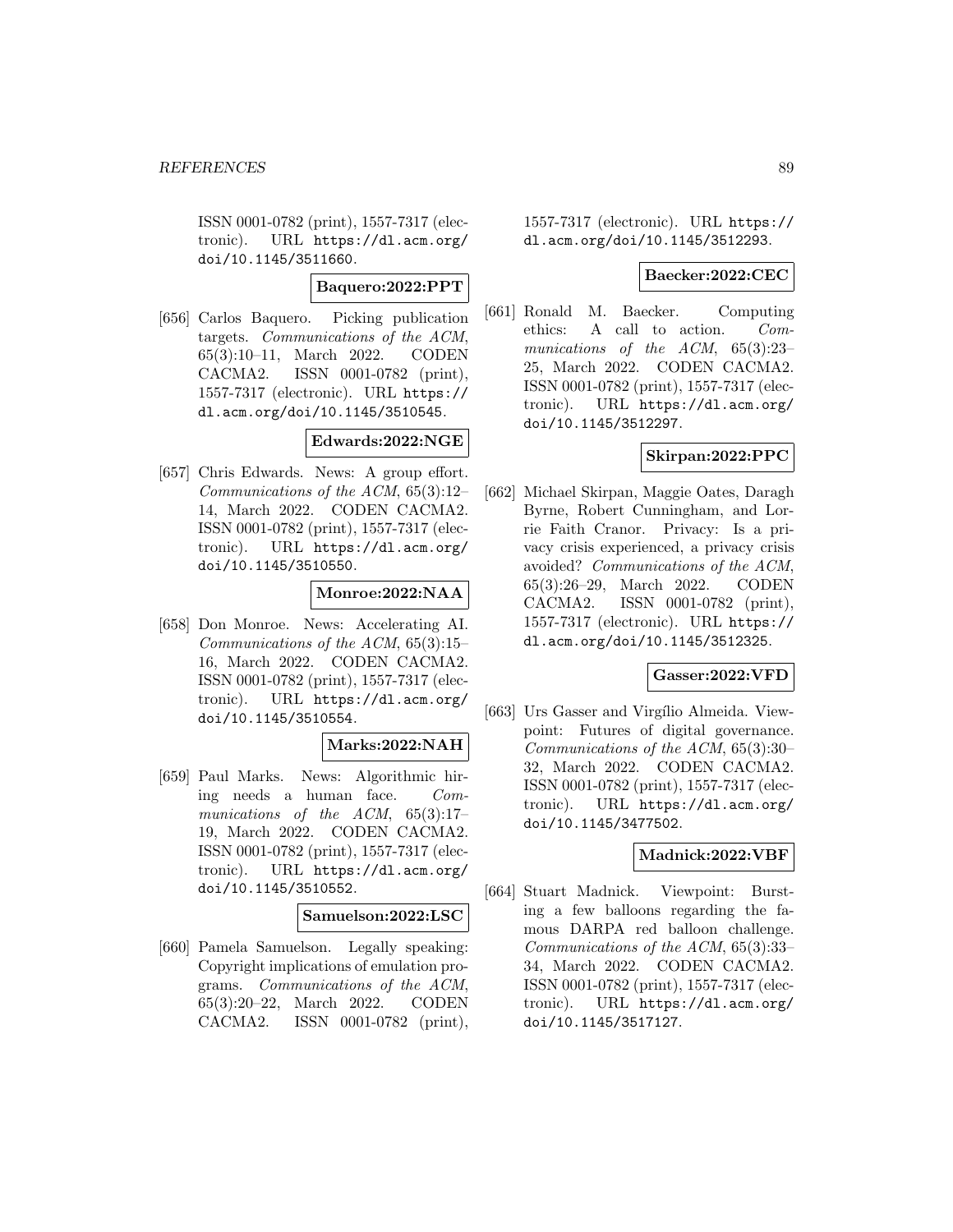## **Walsh:2022:VTF**

[665] Toby Walsh. Viewpoint: The troubling future for facial recognition software. Communications of the ACM, 65(3):35– 36, March 2022. CODEN CACMA2. ISSN 0001-0782 (print), 1557-7317 (electronic). URL https://dl.acm.org/ doi/10.1145/3474096.

#### **Nadeem:2022:HCA**

[666] Ayman Nadeem. Human-centered approach to static-analysis-driven developer tools. Communications of the ACM, 65(3):38–45, March 2022. CODEN CACMA2. ISSN 0001- 0782 (print), 1557-7317 (electronic). URL https://dl.acm.org/doi/10. 1145/3486597.

## **McKusick:2022:CMS**

[667] Kirk McKusick. A conversation with: Margo Seltzer and Mike Olson. Communications of the ACM, 65(3):46– 51, March 2022. CODEN CACMA2. ISSN 0001-0782 (print), 1557-7317 (electronic). URL https://dl.acm.org/ doi/10.1145/3498582.

### **Murphy-Hill:2022:PER**

[668] Emerson Murphy-Hill, Ciera Jaspan, Carolyn Egelman, and Lan Cheng. The pushback effects of race, ethnicity, gender, and age in code review. Communications of the ACM, 65(3):52– 57, March 2022. CODEN CACMA2. ISSN 0001-0782 (print), 1557-7317 (electronic). URL https://dl.acm.org/ doi/10.1145/3474097.

#### **Weiser:2022:CWO**

[669] Orli Weiser, Yoram M. Kalman, Carmel Kent, and Gilad Ravid. 65 competencies: which ones should your data analytics experts have? Communications of the ACM, 65(3):58– 66, March 2022. CODEN CACMA2. ISSN 0001-0782 (print), 1557-7317 (electronic). URL https://dl.acm.org/ doi/10.1145/3467018.

#### **Mangla:2022:TTD**

[670] Tarun Mangla, Esther Showalter, Vivek Adarsh, Kipp Jones, Morgan Vigil-Hayes, Elizabeth Belding, and Ellen Zegura. A tale of three datasets: characterizing mobile broadband access in the U.S. Communications of the ACM, 65(3):67–74, March 2022. CODEN CACMA2. ISSN 0001-0782 (print), 1557-7317 (electronic). URL https:// dl.acm.org/doi/10.1145/3462672.

## **DeBie:2022:ADS**

[671] Tijl De Bie, Luc De Raedt, José Hernández-Orallo, Holger H. Hoos, Padhraic Smyth, and Christopher K. I. Williams. Automating data science. Communications of the ACM, 65(3):76– 87, March 2022. CODEN CACMA2. ISSN 0001-0782 (print), 1557-7317 (electronic). URL https://dl.acm.org/ doi/10.1145/3495256.

#### **Aldrich:2022:TPH**

[672] Jonathan Aldrich. Technical perspective: How do experts learn new programming languages? Communications of the ACM, 65(3):90, March 2022. CODEN CACMA2. ISSN 0001-0782 (print), 1557-7317 (electronic). URL https://dl.acm.org/ doi/10.1145/3511061.

#### **Shrestha:2022:HWG**

[673] Nischal Shrestha, Colton Botta, Titus Barik, and Chris Parnin. Here we go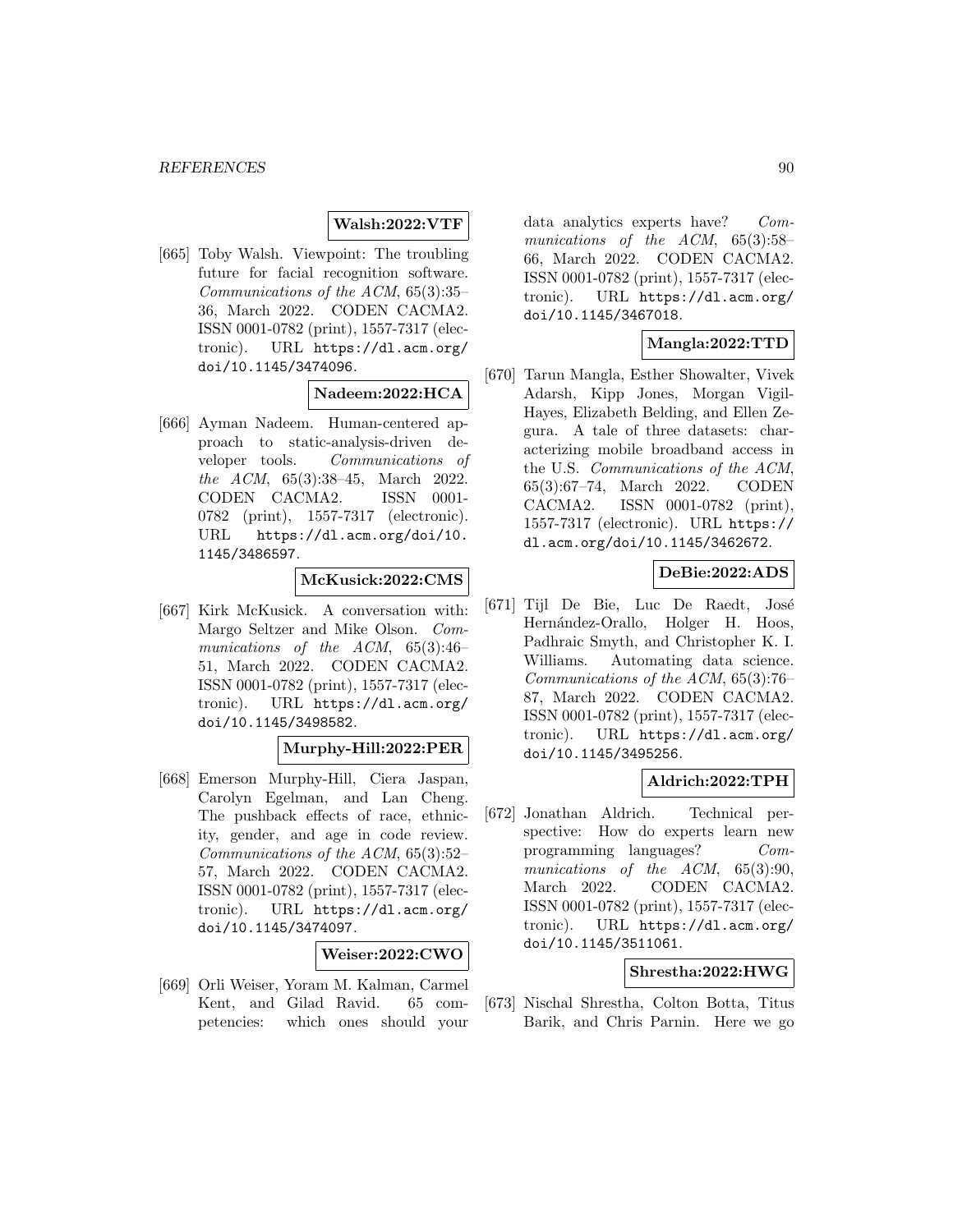again: why is it difficult for developers to learn another programming language? Communications of the ACM, 65(3):91– 99, March 2022. CODEN CACMA2. ISSN 0001-0782 (print), 1557-7317 (electronic). URL https://dl.acm.org/ doi/10.1145/3511062.

#### **Chong:2022:TPA**

[674] Frederic T. Chong. Technical perspective: Applying design-space exploration to quantum architectures. Communications of the ACM, 65(3):100, March 2022. CODEN CACMA2. ISSN 0001-0782 (print), 1557-7317 (electronic). URL https://dl.acm.org/ doi/10.1145/3511063.

#### **Murali:2022:TSA**

[675] Prakash Murali, Dripto M. Debroy, Kenneth R. Brown, and Margaret Martonosi. Toward systematic architectural design of near-term trapped ion quantum computers. Communications of the ACM,  $65(3):101-109$ , March 2022. CODEN CACMA2. ISSN 0001-0782 (print), 1557-7317 (electronic). URL https://dl.acm.org/ doi/10.1145/3511064.

#### **Hoffmann:2022:LBM**

[676] Leah Hoffmann. Last byte: Mining energy from 'empty' air. Communications of the ACM, 65(3):112ff, March 2022. CODEN CACMA2. ISSN 0001-0782 (print), 1557-7317 (electronic). URL https://dl.acm.org/ doi/10.1145/3510556.

#### **Cerf:2022:CPI**

[677] Vinton G. Cerf. Cerf's up: Preserving the Internet. Communications of the ACM, 65(4):5, April 2022. CODEN

CACMA2. ISSN 0001-0782 (print), 1557-7317 (electronic). URL https:// dl.acm.org/doi/10.1145/3522782.

#### **Guzdial:2022:BAC**

[678] Mark Guzdial. BLOG@CACM: Achieving CS for all could take decades. Communications of the ACM, 65(4):6– 7, April 2022. CODEN CACMA2. ISSN 0001-0782 (print), 1557-7317 (electronic). URL https://dl.acm.org/ doi/10.1145/3516513.

#### **Greengard:2022:NCA**

[679] Samuel Greengard. News: Can AI learn to forget? Communications of the ACM, 65(4):9–11, April 2022. CODEN CACMA2. ISSN 0001-0782 (print), 1557-7317 (electronic). URL https:// dl.acm.org/doi/10.1145/3516514.

#### **Kirkpatrick:2022:NSW**

[680] Keith Kirkpatrick. News: Still waiting for self-driving cars. Communications of the  $ACM$ ,  $65(4):12-14$ , April 2022. CODEN CACMA2. ISSN 0001-0782 (print), 1557-7317 (electronic). URL https://dl.acm.org/ doi/10.1145/3516517.

#### **Kugler:2022:NTI**

[681] Logan Kugler. News: Technology's impact on morality. Communications of the  $ACM$ ,  $65(4):15-16$ , April 2022. CODEN CACMA2. ISSN 0001-0782 (print), 1557-7317 (electronic). URL https://dl.acm.org/ doi/10.1145/3516516.

#### **Sako:2022:TSM**

[682] Mari Sako. Technology strategy and management: Global supply chain disruption and resilience. Communications of the  $ACM$ ,  $65(4):18-21$ , April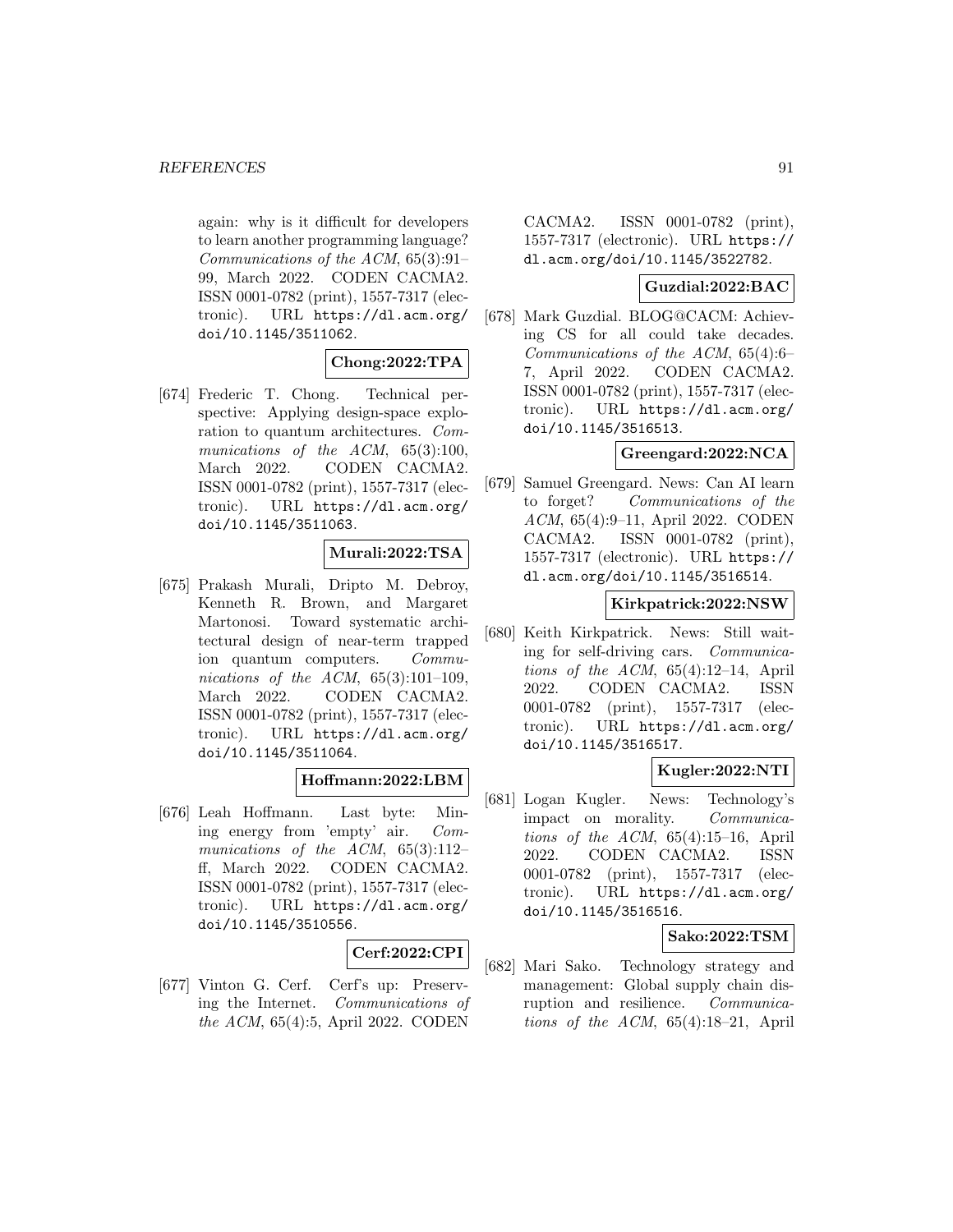2022. CODEN CACMA2. ISSN 0001-0782 (print), 1557-7317 (electronic). URL https://dl.acm.org/ doi/10.1145/3517216.

**Neville-Neil:2022:KVG**

[683] George V. Neville-Neil. Kode vicious: Getting off the mad path. Communications of the ACM, 65(4):25– 26, April 2022. CODEN CACMA2. ISSN 0001-0782 (print), 1557-7317 (electronic). URL https://dl.acm.org/ doi/10.1145/3517219.

# **Storey:2022:VEA**

[684] Veda C. Storey, Roman Lukyanenko, Wolfgang Maass, and Jeffrey Parsons. Viewpoint: Explainable AI. Communications of the ACM, 65(4):27– 29, April 2022. CODEN CACMA2. ISSN 0001-0782 (print), 1557-7317 (electronic). URL https://dl.acm.org/ doi/10.1145/3490699.

#### **Chien:2022:VCD**

[685] Andrew A. Chien. Viewpoint: Communications' digital initiative and its first digital event. Communications of the ACM, 65(4):30, April 2022. CODEN CACMA2. ISSN 0001-0782 (print), 1557-7317 (electronic). URL https:// dl.acm.org/doi/10.1145/3517329.

#### **Cauchard:2022:ERS**

[686] Jessica R. Cauchard, Matthias Jarke, and Nuria Oliver. Europe Region special section: Welcome. Communications of the ACM, 65(4):32– 34, April 2022. CODEN CACMA2. ISSN 0001-0782 (print), 1557-7317 (electronic). URL https://dl.acm.org/ doi/10.1145/3514188.

### **Kagan:2022:ERS**

[687] Dima Kagan, Michael Fire, and Galit Fuhrmann Alpert. Europe Region special section: Hot topics: Trends in computer science research within European countries. Communications of the ACM, 65(4):36–37, April 2022. CODEN CACMA2. ISSN 0001-0782 (print), 1557-7317 (electronic). URL https:/ /dl.acm.org/doi/10.1145/3514089.

## **Steimle:2022:ERS**

[688] Jürgen Steimle. Europe Region special section: Hot topics: On-skin computing. Communications of the ACM, 65(4):38– 39, April 2022. CODEN CACMA2. ISSN 0001-0782 (print), 1557-7317 (electronic). URL https://dl.acm.org/ doi/10.1145/3511668.

#### **Smallwood:2022:ERS**

[689] Thomas R. C. Smallwood, Véronique Lefebvre, and Linus Bengtsson. Europe Region special section: Hot topics: Mobile phone usage data for disaster response. Communications of the ACM, 65(4):40–41, April 2022. CODEN CACMA2. ISSN 0001-0782 (print), 1557-7317 (electronic). URL https:// dl.acm.org/doi/10.1145/3512998.

## **Dobrica:2022:ERS**

[690] Liliana Dobrica. Europe Region special section: Hot topics: Robotic process automation platform UiPath. Communications of the ACM, 65(4):42– 43, April 2022. CODEN CACMA2. ISSN 0001-0782 (print), 1557-7317 (electronic). URL https://dl.acm.org/ doi/10.1145/3511667.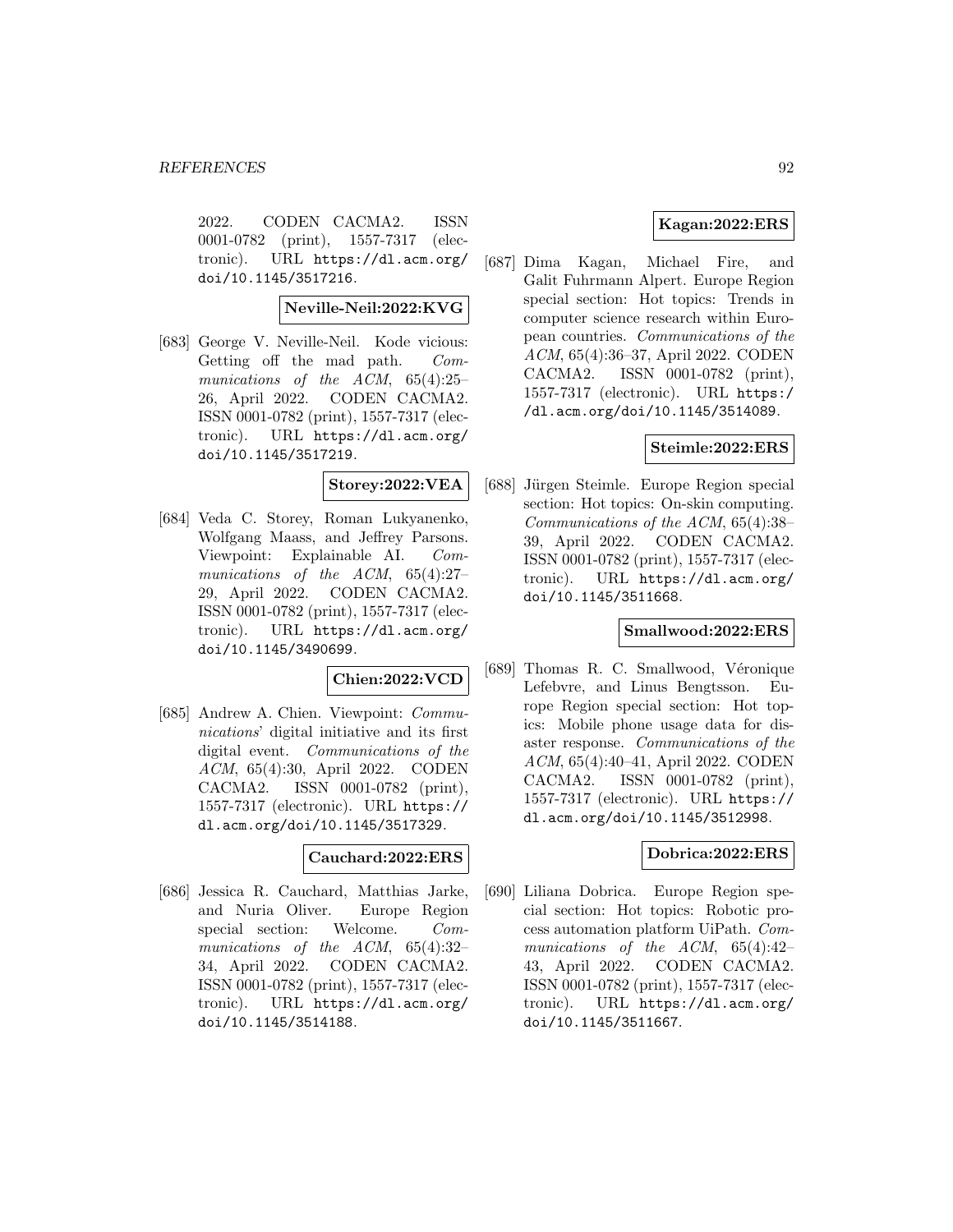### **Otto:2022:ERS**

[691] Boris Otto. Europe Region special section: Hot topics: A federated infrastructure for European data spaces. Communications of the ACM, 65(4):44– 45, April 2022. CODEN CACMA2. ISSN 0001-0782 (print), 1557-7317 (electronic). URL https://dl.acm.org/ doi/10.1145/3512341.

#### **Alam:2022:ERS**

[692] Sadaf R. Alam, Javier Bartolome, Michele Carpene, Kalle Happonen, Jacques-Charles Lafoucriere, and Dirk Pleiter. Europe Region special section: Hot topics: Fenix: a Pan-European federation of supercomputing and cloud e-infrastructure services. Communications of the ACM, 65(4):46– 47, April 2022. CODEN CACMA2. ISSN 0001-0782 (print), 1557-7317 (electronic). URL https://dl.acm.org/ doi/10.1145/3511802.

#### **Fettweis:2022:ERS**

[693] Gerhard P. Fettweis and Holger Boche. Europe Region special section: Hot topics: On 6G and trustworthiness. Communications of the ACM, 65(4):48– 49, April 2022. CODEN CACMA2. ISSN 0001-0782 (print), 1557-7317 (electronic). URL https://dl.acm.org/ doi/10.1145/3512996.

#### **Kappel:2022:ERS**

[694] Gertrude Kappel, Christian Brecher, Matthias Brockmann, and István Koren. Europe Region special section: Hot topics: Internet of Production: entering phase two of Industry 4.0. Communications of the ACM, 65(4):50– 51, April 2022. CODEN CACMA2.

ISSN 0001-0782 (print), 1557-7317 (electronic). URL https://dl.acm.org/ doi/10.1145/3514093.

## **Perino:2022:ERS**

[695] Diego Perino, Kleomenis Katevas, Andra Lutu, Eduard Marin, and Nicolas Kourtellis. Europe Region special section: Hot topics: Privacypreserving AI for future networks. Communications of the ACM, 65(4):52– 53, April 2022. CODEN CACMA2. ISSN 0001-0782 (print), 1557-7317 (electronic). URL https://dl.acm.org/ doi/10.1145/3512343.

## **Curry:2022:ERS**

[696] Edward Curry, Fredrik Heintz, Morten Irgens, Arnold W. M. Smeulders, and Stefano Stramigioli. Europe Region special section: Hot topics: Partnership on AI, data, and robotics. Communications of the ACM, 65(4):54– 55, April 2022. CODEN CACMA2. ISSN 0001-0782 (print), 1557-7317 (electronic). URL https://dl.acm.org/ doi/10.1145/3513000.

# **Hochreiter:2022:ERS**

[697] Sepp Hochreiter. Europe Region special section: Hot topics: Toward a broad AI. Communications of the ACM, 65(4): 56–57, April 2022. CODEN CACMA2. ISSN 0001-0782 (print), 1557-7317 (electronic). URL https://dl.acm.org/ doi/10.1145/3512715.

#### **Schmeck:2022:ERS**

[698] Hartmut Schmeck, Antonello Monti, and Veit Hagenmeyer. Europe Region special section: Big trends: Energy informatics: key elements for tomorrow's energy system. Communications of the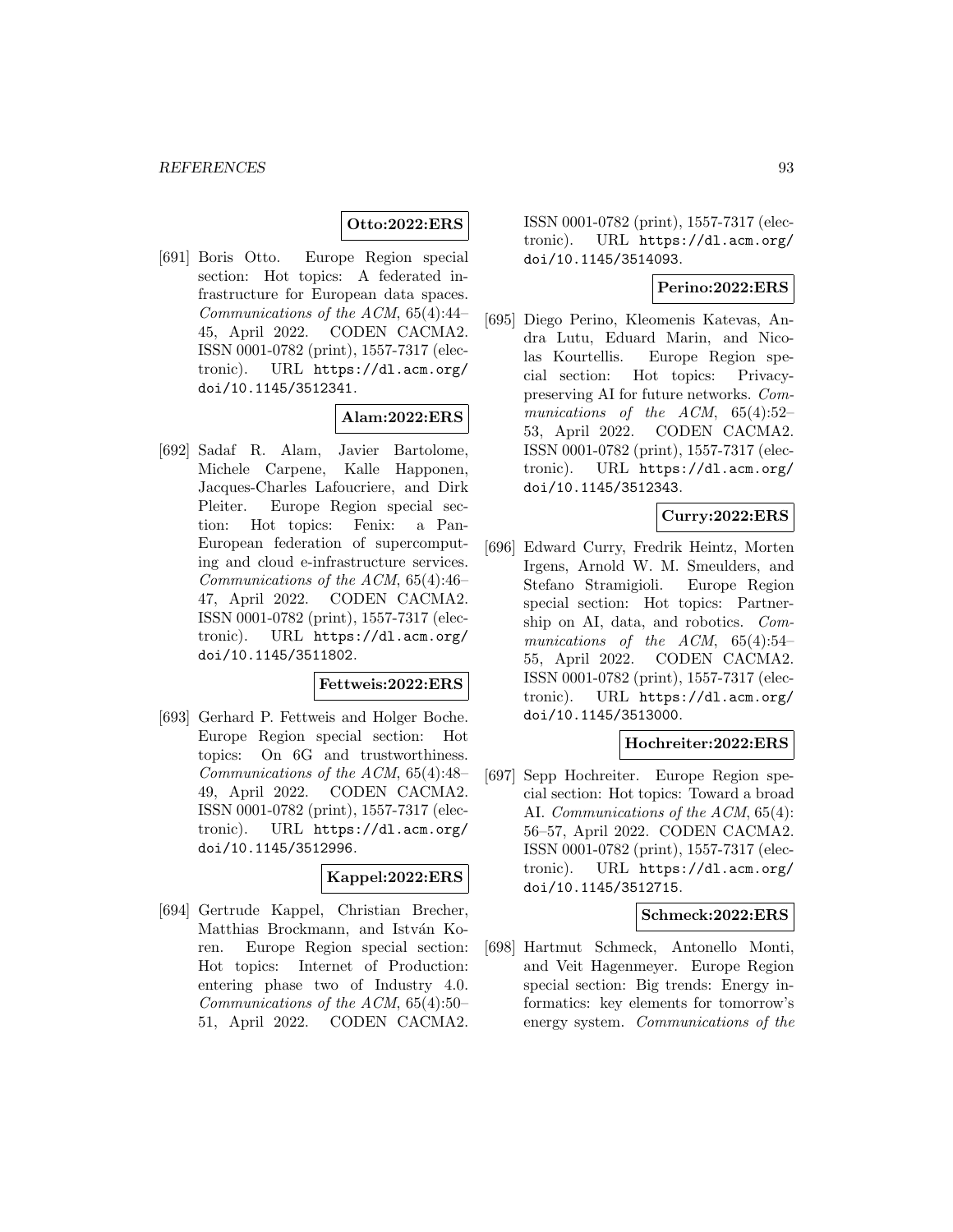ACM, 65(4):58–63, April 2022. CODEN CACMA2. ISSN 0001-0782 (print), 1557-7317 (electronic). URL https:// dl.acm.org/doi/10.1145/3511666.

### **Middleton:2022:ERS**

[699] Stuart E. Middleton, Emmanuel Letouzé, Ali Hossaini, and Adriane Chapman. Europe Region special section: Big trends: Trust, regulation, and humanin-the-loop AI: within the European region. Communications of the ACM, 65(4):64–68, April 2022. CODEN CACMA2. ISSN 0001-0782 (print), 1557-7317 (electronic). URL https:/ /dl.acm.org/doi/10.1145/3511597.

# **Noia:2022:ERS**

[700] Tommaso Di Noia, Nava Tintarev, Panagiota Fatourou, and Markus Schedl. Europe Region special section: Big trends: Recommender systems under European AI regulations. Communications of the ACM, 65(4):69– 73, April 2022. CODEN CACMA2. ISSN 0001-0782 (print), 1557-7317 (electronic). URL https://dl.acm.org/ doi/10.1145/3512728.

### **Peleg:2022:ERS**

[701] Mor Peleg, Yuval Shahar, and Silvana Quaglini. Europe Region special section: Big trends: MobiGuide: guiding clinicians and chronic patients anytime, anywhere. Communications of the ACM, 65(4):74–79, April 2022. CODEN CACMA2. ISSN 0001-0782 (print), 1557-7317 (electronic). URL https:// dl.acm.org/doi/10.1145/3511596.

**vanderAalst:2022:ERS**

[702] Wil van der Aalst. Europe Region special section: Big trends: European leadership in process management. Communications of the ACM, 65(4):80– 83, April 2022. CODEN CACMA2. ISSN 0001-0782 (print), 1557-7317 (electronic). URL https://dl.acm.org/ doi/10.1145/3511595.

# **Ali:2022:ERS**

[703] Shaukat Ali, Tao Yue, and Rui Abreu. Europe Region special section: Big trends: When software engineering meets quantum computing. Communications of the ACM, 65(4):84– 88, April 2022. CODEN CACMA2. ISSN 0001-0782 (print), 1557-7317 (electronic). URL https://dl.acm.org/ doi/10.1145/3512340.

#### **Bonawitz:2022:FLP**

[704] Kallista Bonawitz, Peter Kairouz, Brendan Mcmahan, and Daniel Ramage. Federated learning and privacy. Communications of the ACM, 65(4):90– 97, April 2022. CODEN CACMA2. ISSN 0001-0782 (print), 1557-7317 (electronic). URL https://dl.acm.org/ doi/10.1145/3500240.

#### **Furini:2022:DTA**

[705] Marco Furini, Ombretta Gaggi, Silvia Mirri, Manuela Montangero, Elvira Pelle, Francesco Poggi, and Catia Prandi. Digital twins and artificial intelligence: as pillars of personalized learning models. Communications of the ACM, 65(4):98– 104, April 2022. CODEN CACMA2. ISSN 0001-0782 (print), 1557-7317 (electronic). URL https://dl.acm.org/ doi/10.1145/3478281.

# **Fresneda:2022:MSE**

[706] Jorge Fresneda, Jeremy Hui, and Chelsey Hill. Market segmentation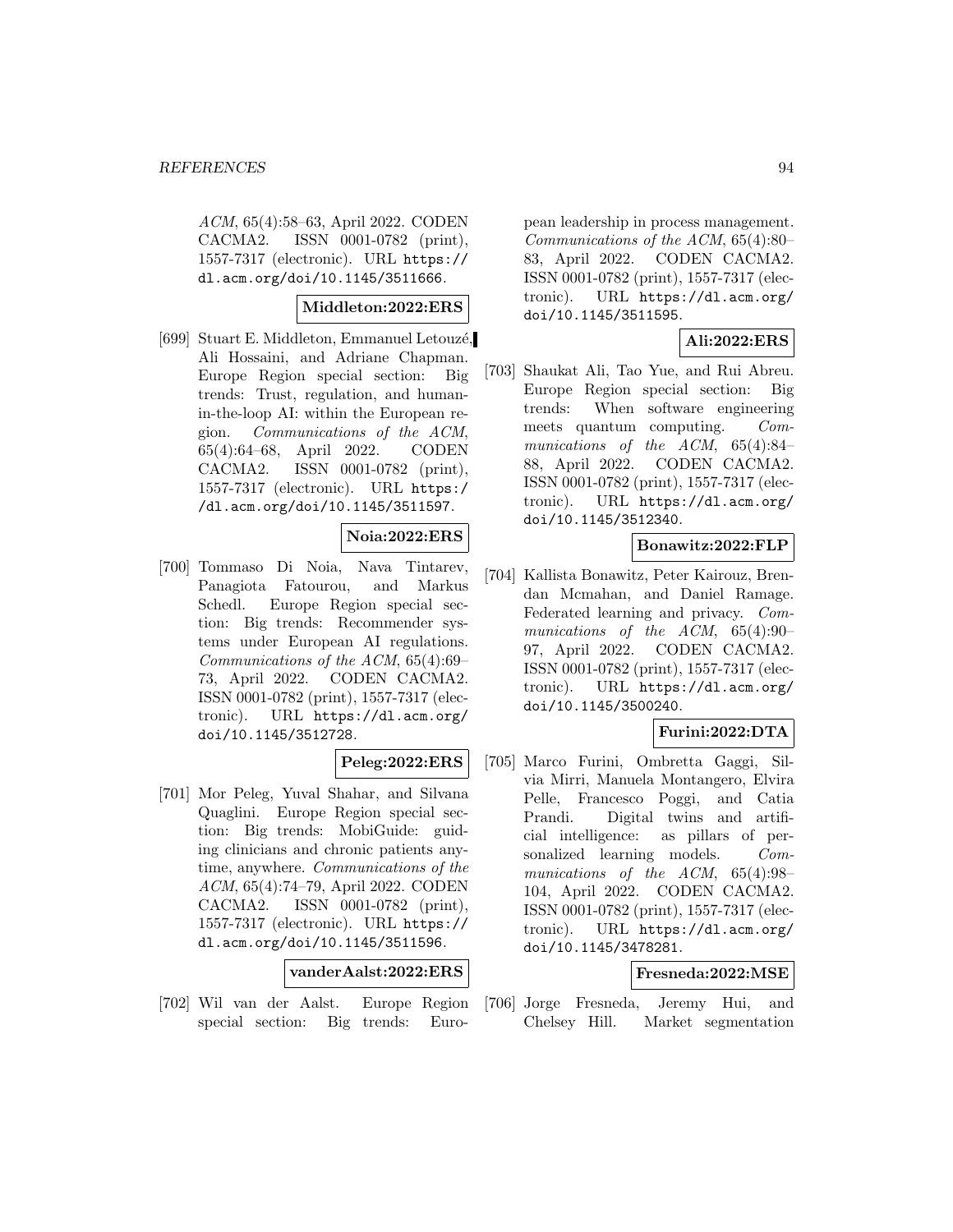in the emoji era. Communications of the ACM, 65(4):105–112, April 2022. CODEN CACMA2. ISSN 0001-0782 (print), 1557-7317 (electronic). URL https://dl.acm.org/ doi/10.1145/3478282.

## **Petre:2022:ECB**

[707] Marian Petre. Exploring cognitive bias 'in the wild': technical perspective. Communications of the ACM, 65(4): 114, April 2022. CODEN CACMA2. ISSN 0001-0782 (print), 1557-7317 (electronic). URL https://dl.acm.org/ doi/10.1145/3517215.

#### **Chattopadhyay:2022:CBS**

[708] Souti Chattopadhyay, Nicholas Nelson, Audrey Au, Natalia Morales, Christopher Sanchez, Rahul Pandita, and Anita Sarma. Cognitive biases in software development. Communications of the ACM, 65(4):115– 122, April 2022. CODEN CACMA2. ISSN 0001-0782 (print), 1557-7317 (electronic). URL https://dl.acm.org/ doi/10.1145/3517217.

#### **Cudre-Mauroux:2022:LSC**

[709] Philippe Cudré-Mauroux. Leveraging social context for fake news detection: technical perspective. Communications of the ACM, 65(4):123, April 2022. CODEN CACMA2. ISSN 0001-0782 (print), 1557-7317 (electronic). URL https://dl.acm.org/ doi/10.1145/3517213.

## **Nguyen:2022:FLS**

[710] Van-Hoang Nguyen, Kazunari Sugiyama, Preslav Nakov, and Min-Yen Kan. FANG: leveraging social context for fake news detection using graph representation. Communications of the ACM,

65(4):124–132, April 2022. CODEN CACMA2. ISSN 0001-0782 (print), 1557-7317 (electronic). URL https:/ /dl.acm.org/doi/10.1145/3517214.

### **Shasha:2022:LBB**

[711] Dennis Shasha. Last byte: Beating the house. Communications of the ACM, 65(4):136–ff, April 2022. CODEN CACMA2. ISSN 0001-0782 (print), 1557-7317 (electronic). URL https:// dl.acm.org/doi/10.1145/3517220.

# **Chien:2022:ELFa**

[712] Andrew A. Chien. Editor's letter: Four aspirations for ACM 2032. Communications of the ACM, 65(5): 5, May 2022. CODEN CACMA2. ISSN 0001-0782 (print), 1557-7317 (electronic). URL https://dl.acm.org/ doi/10.1145/3529373.

#### **Hanson:2022:EA**

[713] Vicki L. Hanson and Jennifer T. Chayes. Editorial: ACM at 75. Communications of the ACM,  $65(5):6-7$ , May 2022. CODEN CACMA2. ISSN 0001-0782 (print), 1557-7317 (electronic). URL https://dl.acm.org/ doi/10.1145/3527143.

### **Vardi:2022:DWT**

[714] Moshe Y. Vardi. Departments: War and tech (and ACM). Communications of the ACM, 65(5):9, May 2022. CODEN CACMA2. ISSN 0001-0782 (print), 1557-7317 (electronic). URL https:// dl.acm.org/doi/10.1145/3528570.

#### **Munawar:2022:CPC**

[715] Asim Munawar. Career paths in computing: How a shopping mall trip inspired me to work in neuro-symbolic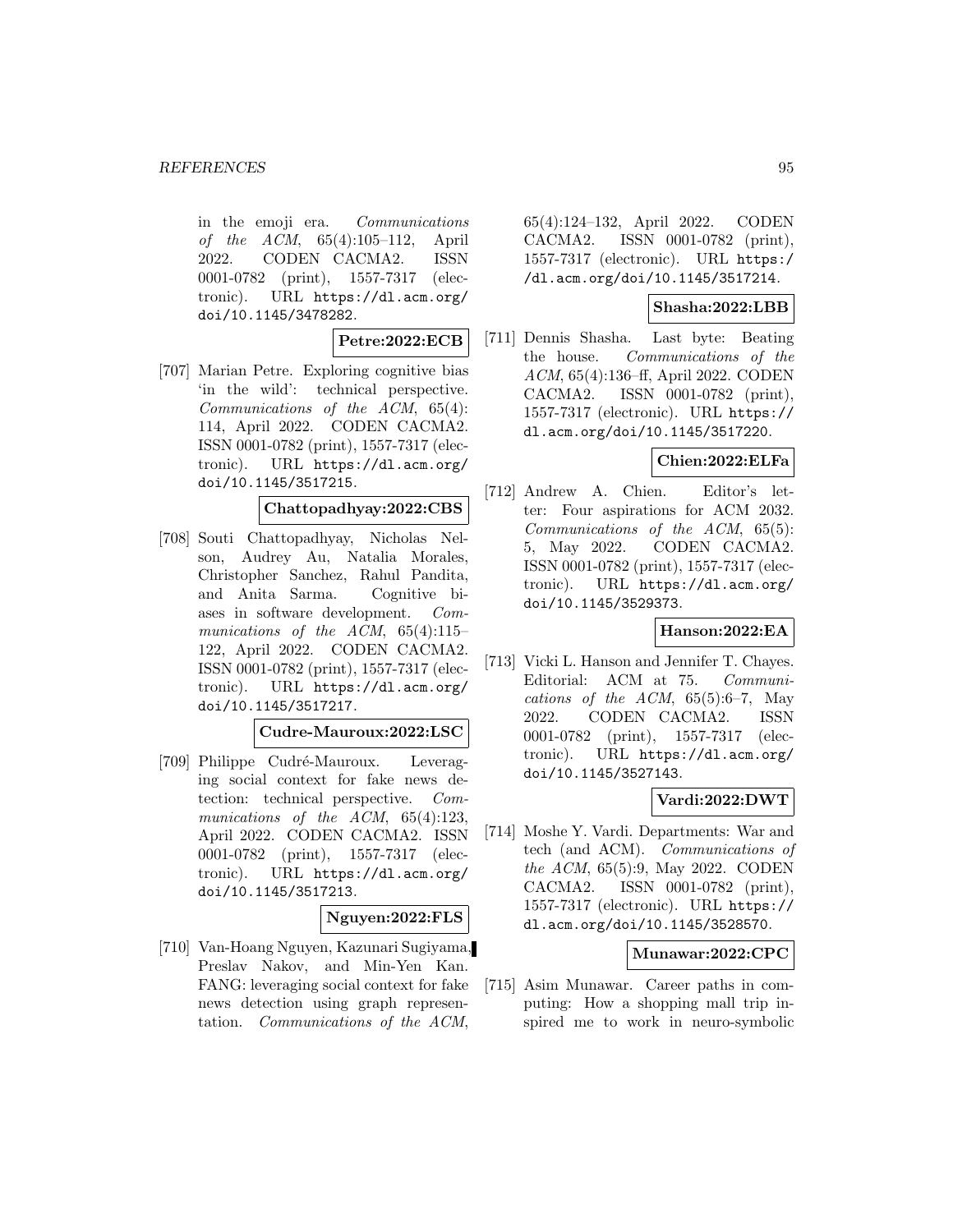AI. Communications of the ACM, 65 (5):11, May 2022. CODEN CACMA2. ISSN 0001-0782 (print), 1557-7317 (electronic). URL https://dl.acm.org/ doi/10.1145/3528571.

#### **Delman:2022:AOT**

[716] Scott E. Delman. ACM Open: Thanks for the progress to date! Communications of the ACM, 65(5):12-13, May 2022. CODEN CACMA2. ISSN 0001-0782 (print), 1557-7317 (electronic). URL https://dl.acm.org/ doi/10.1145/3529750.

#### **Staff:2022:AEA**

[717] CACM Staff. ACM's election: ACM's 2022 general election: please take this opportunity to vote. Communications of the ACM,  $65(5):15-$ 23, May 2022. CODEN CACMA2. ISSN 0001-0782 (print), 1557-7317 (electronic). URL https://dl.acm.org/ doi/10.1145/3527144.

#### **Hong:2022:MTC**

[718] Jason Hong. Modern tech can't shield your secret identity. Communications of the ACM, 65(5):24– 25, May 2022. CODEN CACMA2. ISSN 0001-0782 (print), 1557-7317 (electronic). URL https://dl.acm.org/ doi/10.1145/3524013.

#### **Edwards:2022:NNN**

[719] Chris Edwards. News: Neural networks learn to speed up simulations. Communications of the ACM, 65(5):27– 29, May 2022. CODEN CACMA2. ISSN 0001-0782 (print), 1557-7317 (electronic). URL https://dl.acm.org/ doi/10.1145/3524015.

#### **Mone:2022:NRR**

[720] Gregory Mone. News: Raising robovoices. Communications of the ACM, 65(5):30–31, May 2022. CODEN CACMA2. ISSN 0001-0782 (print), 1557-7317 (electronic). URL https:/ /dl.acm.org/doi/10.1145/3524019.

## **Kirkpatrick:2022:NAI**

[721] Keith Kirkpatrick. News: Artificial intelligence and mental health. Communications of the ACM, 65(5):32– 34, May 2022. CODEN CACMA2. ISSN 0001-0782 (print), 1557-7317 (electronic). URL https://dl.acm.org/ doi/10.1145/3524017.

# **Reid:2022:LTT**

[722] Blake Reid. Law and technology: Two paths for digital disability law. Communications of the ACM, 65(5):36– 38, May 2022. CODEN CACMA2. ISSN 0001-0782 (print), 1557-7317 (electronic). URL https://dl.acm.org/ doi/10.1145/3527201.

## **Wroclawski:2022:SCI**

[723] John Wroclawski and Terry Benzel. Security: Cybersecurity as illuminator for the future of computing research. Communications of the ACM, 65(5):39– 41, May 2022. CODEN CACMA2. ISSN 0001-0782 (print), 1557-7317 (electronic). URL https://dl.acm.org/ doi/10.1145/3527202.

### **Yadav:2022:ETJ**

[724] Aman Yadav, Marie Heath, and Anne Drew Hu. Education: Toward justice in computer science through community, criticality, and citizenship. Communications of the ACM, 65(5): 42–44, May 2022. CODEN CACMA2.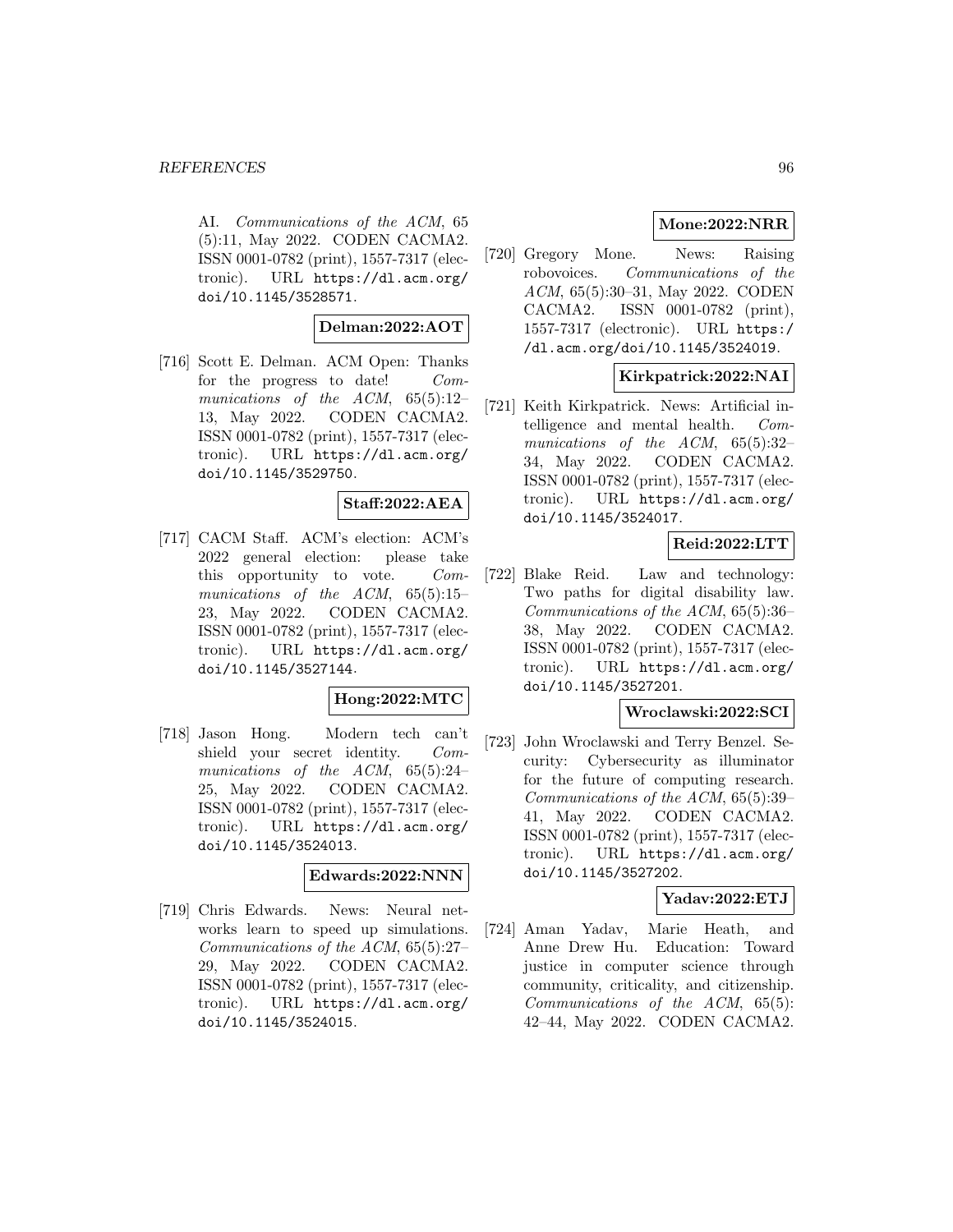ISSN 0001-0782 (print), 1557-7317 (electronic). URL https://dl.acm.org/ doi/10.1145/3527203.

**vonHanxleden:2022:VIV**

[725] Reinhard von Hanxleden. Viewpoint: Information: I' vs. 'we' vs. 'they'. Communications of the ACM, 65(5):45– 47, May 2022. CODEN CACMA2. ISSN 0001-0782 (print), 1557-7317 (electronic). URL https://dl.acm.org/ doi/10.1145/3491205.

# **Xin:2022:ITC**

[726] Reynold Xin, Wes McKinney, Alan Gates, and Chris McCubbin. It takes a community — : the open source challenge. Communications of the ACM, 65(5):48–55, May 2022. CODEN CACMA2. ISSN 0001-0782 (print), 1557-7317 (electronic). URL https:// dl.acm.org/doi/10.1145/3498568.

#### **Videla:2022:MCC**

[727] Alvaro Videla. Meaning and context in computer programs. Communications of the ACM, 65(5):56– 58, May 2022. CODEN CACMA2. ISSN 0001-0782 (print), 1557-7317 (electronic). URL https://dl.acm.org/ doi/10.1145/3498850.

## **Seshia:2022:ECP**

[728] Sanjit A. Seshia. Explorations in cyber-physical systems education. Communications of the ACM,  $65(5):60-$ 69, May 2022. CODEN CACMA2. ISSN 0001-0782 (print), 1557-7317 (electronic). URL https://dl.acm.org/ doi/10.1145/3490442.

# **Cox:2022:GPL**

[729] Russ Cox, Robert Griesemer, Rob Pike, Ian Lance Taylor, and Ken Thompson. The Go programming language and environment. Communications of the ACM, 65(5):70–78, May 2022. CODEN CACMA2. ISSN 0001-0782 (print), 1557-7317 (electronic). URL https:// dl.acm.org/doi/10.1145/3488716.

## **Park:2022:DDE**

[730] Jiyong Park and Jongho Kim. A data-driven exploration of the race between human labor and machines in the 21st century. Communications of the ACM, 65(5):79–87, May 2022. CODEN CACMA2. ISSN 0001-0782 (print), 1557-7317 (electronic). URL https:// dl.acm.org/doi/10.1145/3488376.

#### **Eslami:2022:AIS**

[731] Mohammed Eslami, Aaron Adler, Rajmonda S. Caceres, Joshua G. Dunn, Nancy Kelley-Loughnane, Vanessa A. Varaljay, and Hector Garcia Martin. Artificial intelligence for synthetic biology. Communications of the ACM, 65(5):88– 97, May 2022. CODEN CACMA2. ISSN 0001-0782 (print), 1557-7317 (electronic). URL https://dl.acm.org/ doi/10.1145/3500922.

### **Lohmann:2022:WIO**

[732] Daniel Lohmann. 'What is the ideal operating system?': technical perspective. Communications of the ACM, 65 (5):100, May 2022. CODEN CACMA2. ISSN 0001-0782 (print), 1557-7317 (electronic). URL https://dl.acm.org/ doi/10.1145/3524299.

## **Kuo:2022:SCH**

[733] Hsuan-Chi Kuo, Jianyan Chen, Sibin Mohan, and Tianyin Xu. Set the configuration for the heart of the OS: on the practicality of operat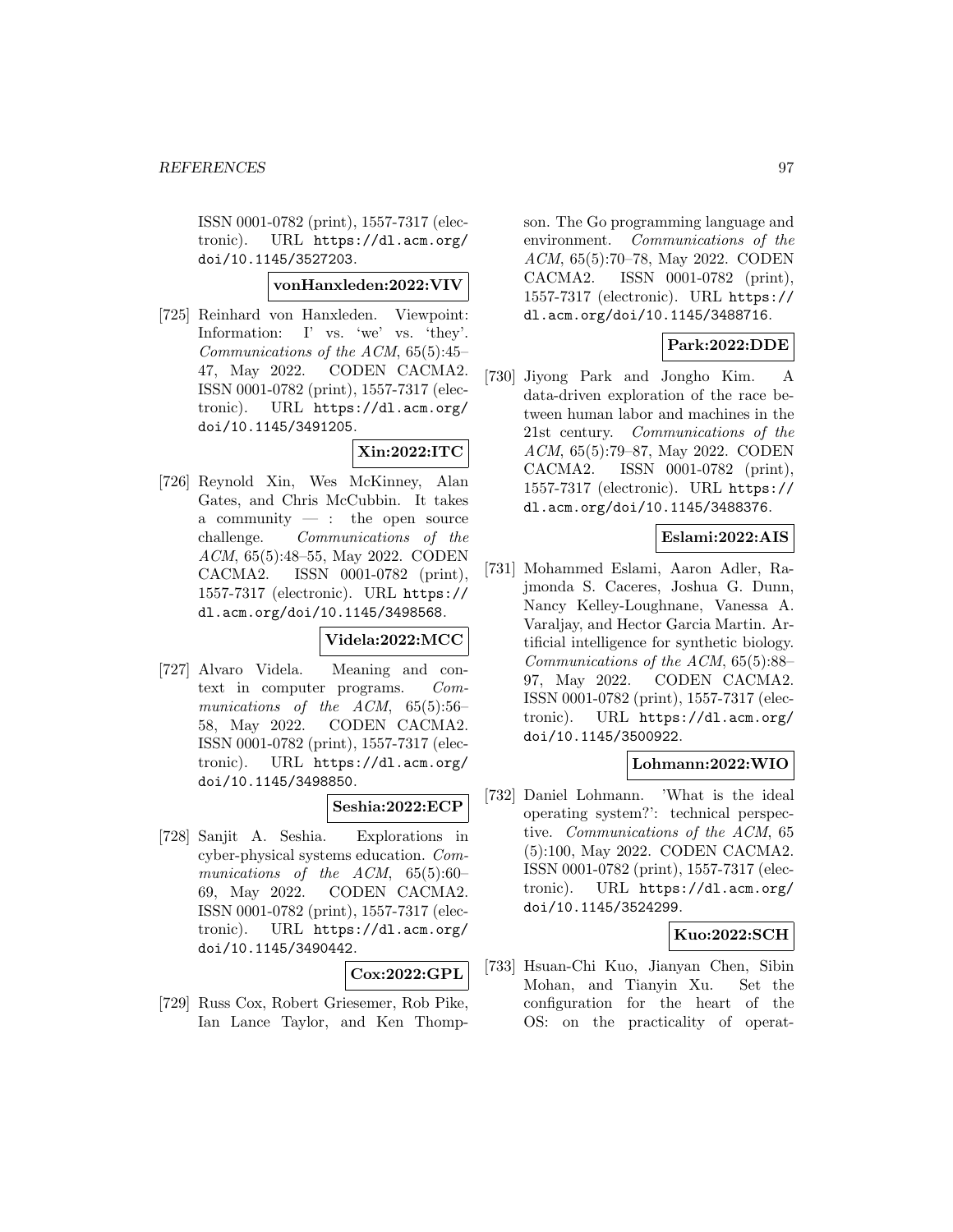ing system kernel debloating. Communications of the ACM, 65(5):101– 109, May 2022. CODEN CACMA2. ISSN 0001-0782 (print), 1557-7317 (electronic). URL https://dl.acm.org/ doi/10.1145/3524301.

#### **Soljanin:2022:BAL**

[734] Emina Soljanin. Balancing at all loads: technical perspective. Communications of the ACM, 65(5):110, May 2022. CODEN CACMA2. ISSN 0001-0782 (print), 1557-7317 (electronic). URL https://dl.acm.org/ doi/10.1145/3524292.

#### **Mallick:2022:RCN**

[735] Ankur Mallick, Malhar Chaudhari, Utsav Sheth, Ganesh Palanikumar, and Gauri Joshi. Rateless codes for nearperfect load balancing in distributed matrix–vector multiplication. Communications of the ACM,  $65(5):111-$ 118, May 2022. CODEN CACMA2. ISSN 0001-0782 (print), 1557-7317 (electronic). URL https://dl.acm.org/ doi/10.1145/3524298.

#### **Clegg:2022:LBAb**

[736] Brian Clegg. Last byte: Agent provocateur. Communications of the ACM, 65(5):120–ff, May 2022. CODEN CACMA2. ISSN 0001-0782 (print), 1557-7317 (electronic). URL https:// dl.acm.org/doi/10.1145/3517334.

#### **Chien:2022:ELFb**

[737] Andrew A. Chien. Editor's letter: Five years as Editor-in-Chief of Communications. Communications of the ACM, 65 (6):5, June 2022. CODEN CACMA2. ISSN 0001-0782 (print), 1557-7317 (electronic). URL https://dl.acm.org/ doi/10.1145/3533672.

## **Kotsis:2022:EOA**

[738] Gabriele Kotsis and Vicki L. Hanson. Editorial: Our ACM community. Communications of the ACM, 65 (6):7, June 2022. CODEN CACMA2. ISSN 0001-0782 (print), 1557-7317 (electronic). URL https://dl.acm.org/ doi/10.1145/3533677.

# **Cerf:2022:CDS**

[739] Vinton G. Cerf. Cerf's up: Digital synergy. Communications of the ACM, 65 (6):9, June 2022. CODEN CACMA2. ISSN 0001-0782 (print), 1557-7317 (electronic). URL https://dl.acm.org/ doi/10.1145/3534934.

#### **Staff:2022:LEM**

[740] CACM Staff. Letters to the editor: More on computing's divided future. Communications of the ACM, 65(6):10– 11, June 2022. CODEN CACMA2. ISSN 0001-0782 (print), 1557-7317 (electronic). URL https://dl.acm.org/ doi/10.1145/3532630.

#### **Sukhov:2022:RMI**

[741] Andrei Sukhov. The role of math in IT education. Communications of the ACM, 65(6):14–15, June 2022. CODEN CACMA2. ISSN 0001-0782 (print), 1557-7317 (electronic). URL https:// dl.acm.org/doi/10.1145/3530685.

#### **Savage:2022:NAI**

[742] Neil Savage. News: Always improving performance. Communications of the ACM, 65(6):16–18, June 2022. CODEN CACMA2. ISSN 0001-0782 (print), 1557-7317 (electronic). URL https:// dl.acm.org/doi/10.1145/3530689.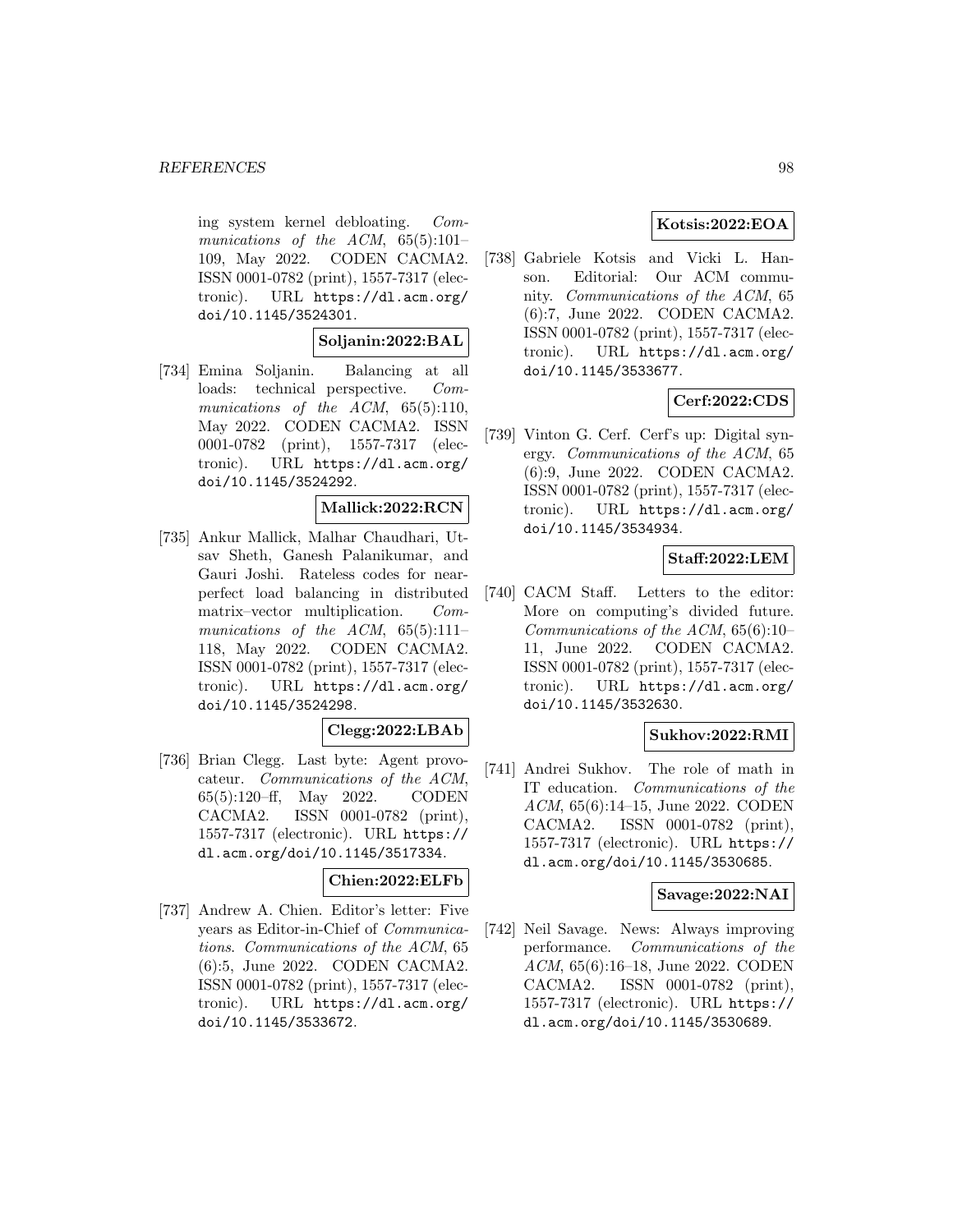#### **Monroe:2022:NDU**

[743] Don Monroe. News: A deeper understanding of deep learning. Communications of the ACM, 65(6):19– 20, June 2022. CODEN CACMA2. ISSN 0001-0782 (print), 1557-7317 (electronic). URL https://dl.acm.org/ doi/10.1145/3530686.

#### **Kugler:2022:NAL**

[744] Logan Kugler. News: Addressing labor shortages with automation. Communications of the ACM,  $65(6):21-$ 23, June 2022. CODEN CACMA2. ISSN 0001-0782 (print), 1557-7317 (electronic). URL https://dl.acm.org/ doi/10.1145/3530687.

#### **Greengard:2022:NIC**

[745] Samuel Greengard. News: Immersion cooling heats up. Communications of the ACM, 65(6):24–26, June 2022. CODEN CACMA2. ISSN 0001-0782 (print), 1557-7317 (electronic). URL https:// dl.acm.org/doi/10.1145/3530688.

## **Denning:2022:PII**

[746] Peter J. Denning. The profession of IT: Involvement and detachment. Communications of the ACM, 65(6):28– 31, June 2022. CODEN CACMA2. ISSN 0001-0782 (print), 1557-7317 (electronic). URL https://dl.acm.org/ doi/10.1145/3532632.

#### **Neumann:2022:IRT**

[747] Peter G. Neumann. Inside risks: Toward total-system trustworthiness. Communications of the ACM, 65(6):32– 35, June 2022. CODEN CACMA2. ISSN 0001-0782 (print), 1557-7317 (electronic). URL https://dl.acm.org/ doi/10.1145/3532631.

## **Neville-Neil:2022:KVP**

[748] George Neville-Neil. Kode vicious: The planning and care of data. Communications of the ACM, 65(6):36– 37, June 2022. CODEN CACMA2. ISSN 0001-0782 (print), 1557-7317 (electronic). URL https://dl.acm.org/ doi/10.1145/3532633.

#### **Knowles:2022:VOH**

[749] Bran Knowles, Kelly Widdicks, Gordon Blair, Mike Berners-Lee, and Adrian Friday. Viewpoint: Our house is on fire. Communications of the ACM, 65(6):38– 40, June 2022. CODEN CACMA2. ISSN 0001-0782 (print), 1557-7317 (electronic). URL https://dl.acm.org/ doi/10.1145/3503916.

## **Kamp:2022:SIS**

[750] Poul-Henning Kamp. The software industry is still the problem. Communications of the ACM, 65(6):42– 43, June 2022. CODEN CACMA2. ISSN 0001-0782 (print), 1557-7317 (electronic). URL https://dl.acm.org/ doi/10.1145/3486590.

#### **Shortridge:2022:LAN**

[751] Kelly Shortridge and Ryan Petrich. Lamboozling attackers: a new generation of deception. Communications of the ACM,  $65(6):44-53$ , June 2022. CODEN CACMA2. ISSN 0001-0782 (print), 1557-7317 (electronic). URL https://dl.acm.org/ doi/10.1145/3498578.

#### **Crusoe:2022:MI**

[752] Michael R. Crusoe, Sanne Abeln, Alexandru Iosup, Peter Amstutz, John Chilton, Nebojsa Tijanić, Hervé Ménager, Stian Soiland-Reyes, Bogdan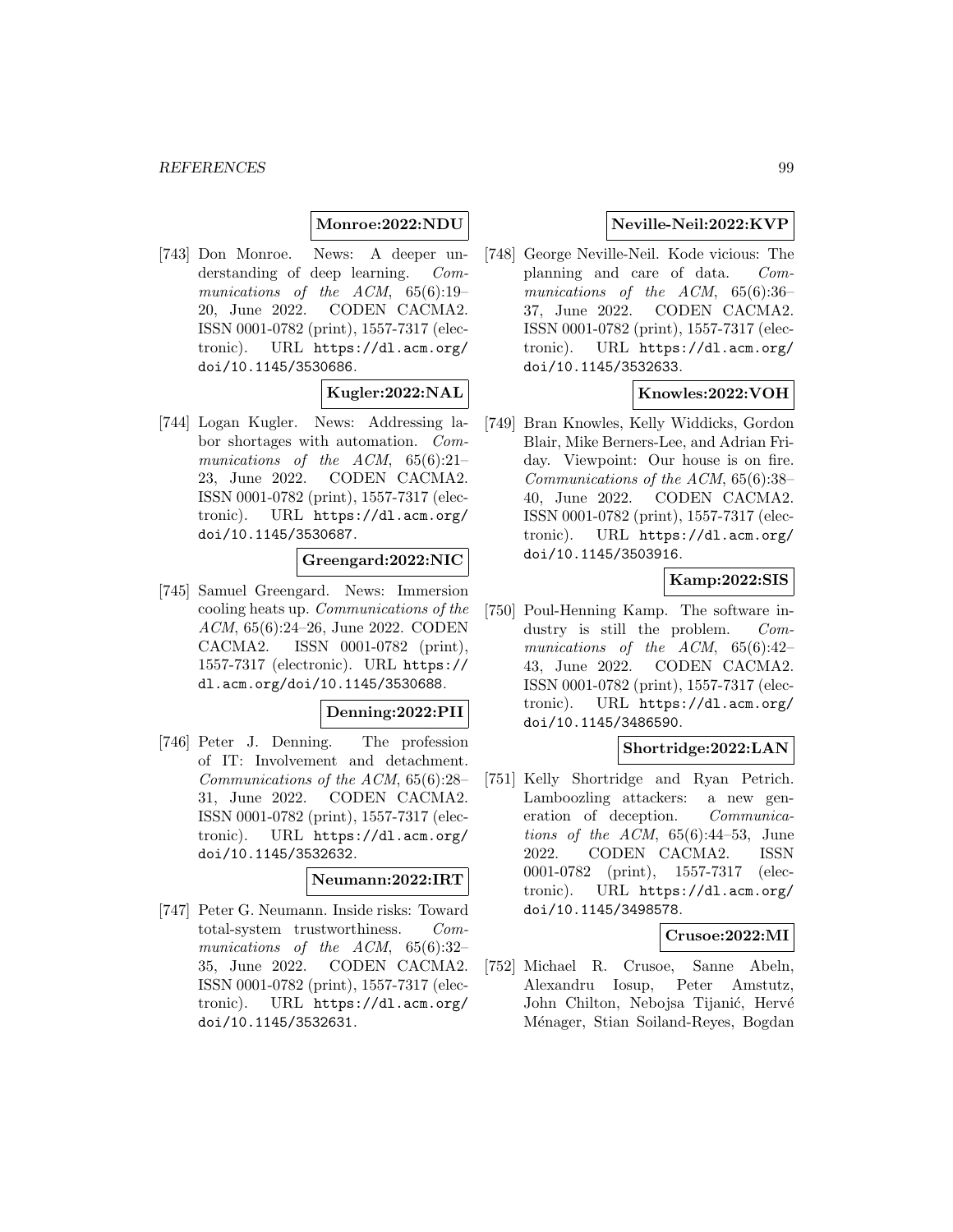Gavrilović, Carole Goble, and The Cwl Community. Methods included. Communications of the ACM, 65(6):54– 63, June 2022. CODEN CACMA2. ISSN 0001-0782 (print), 1557-7317 (electronic). URL https://dl.acm.org/ doi/10.1145/3486897.

**Stoyanovich:2022:RDM**

[753] Julia Stoyanovich, Serge Abiteboul, Bill Howe, H. V. Jagadish, and Sebastian Schelter. Responsible data management. Communications of the ACM, 65(6):64– 74, June 2022. CODEN CACMA2. ISSN 0001-0782 (print), 1557-7317 (electronic). URL https://dl.acm.org/ doi/10.1145/3488717.

#### **Shah:2022:CEC**

[754] Nihar B. Shah. Challenges, experiments, and computational solutions in peer review. Communications of the ACM, 65(6):76–87, June 2022. CODEN CACMA2. ISSN 0001-0782 (print), 1557-7317 (electronic). URL https:// dl.acm.org/doi/10.1145/3528086.

#### **Navarro:2022:CPB**

[755] Gonzalo Navarro. The compression power of the BWT: technical perspective. Communications of the ACM, 65 (6):90, June 2022. CODEN CACMA2. ISSN 0001-0782 (print), 1557-7317 (electronic). URL https://dl.acm.org/ doi/10.1145/3531443.

# **Kempa:2022:RBW**

[756] Dominik Kempa and Tomasz Kociumaka. Resolution of the Burrows– Wheeler Transform conjecture. Communications of the ACM, 65(6):91– 98, June 2022. CODEN CACMA2. ISSN 0001-0782 (print), 1557-7317 (electronic). URL https://dl.acm.org/ doi/10.1145/3531445.

# **Bigham:2022:CWI**

[757] Jeffrey P. Bigham. Computation where the (inter)action is: technical perspective. Communications of the ACM, 65 (6):99, June 2022. CODEN CACMA2. ISSN 0001-0782 (print), 1557-7317 (electronic). URL https://dl.acm.org/ doi/10.1145/3531446.

## **Jain:2022:SDL**

[758] Dhruv Jain, Hung Ngo, Pratyush Patel, Steven Goodman, Khoa Nguyen, Rachel Grossman-Kahn, Leah Findlater, and Jon Froehlich. SoundWatch: deep learning for sound accessibility on smartwatches. Communications of the ACM, 65(6):100–108, June 2022. CODEN CACMA2. ISSN 0001-0782 (print), 1557-7317 (electronic). URL https:// dl.acm.org/doi/10.1145/3531447.

### **Hoffmann:2022:LBL**

[759] Leah Hoffmann. Last byte: Learning new things and avoiding obstacles. Communications of the ACM, 65(6): 112–ff, June 2022. CODEN CACMA2. ISSN 0001-0782 (print), 1557-7317 (electronic). URL https://dl.acm.org/ doi/10.1145/3530690.

# **Larus:2022:ELC**

[760] James Larus. Editor's letter: CACM community. Communications of the ACM, 65(7):5, July 2022. CODEN CACMA2. ISSN 0001-0782 (print), 1557-7317 (electronic). URL https:// dl.acm.org/doi/10.1145/3535269.

#### **Matthews:2022:EEC**

[761] Jeanna Matthews. Editorial: Embracing critical voices. Communications of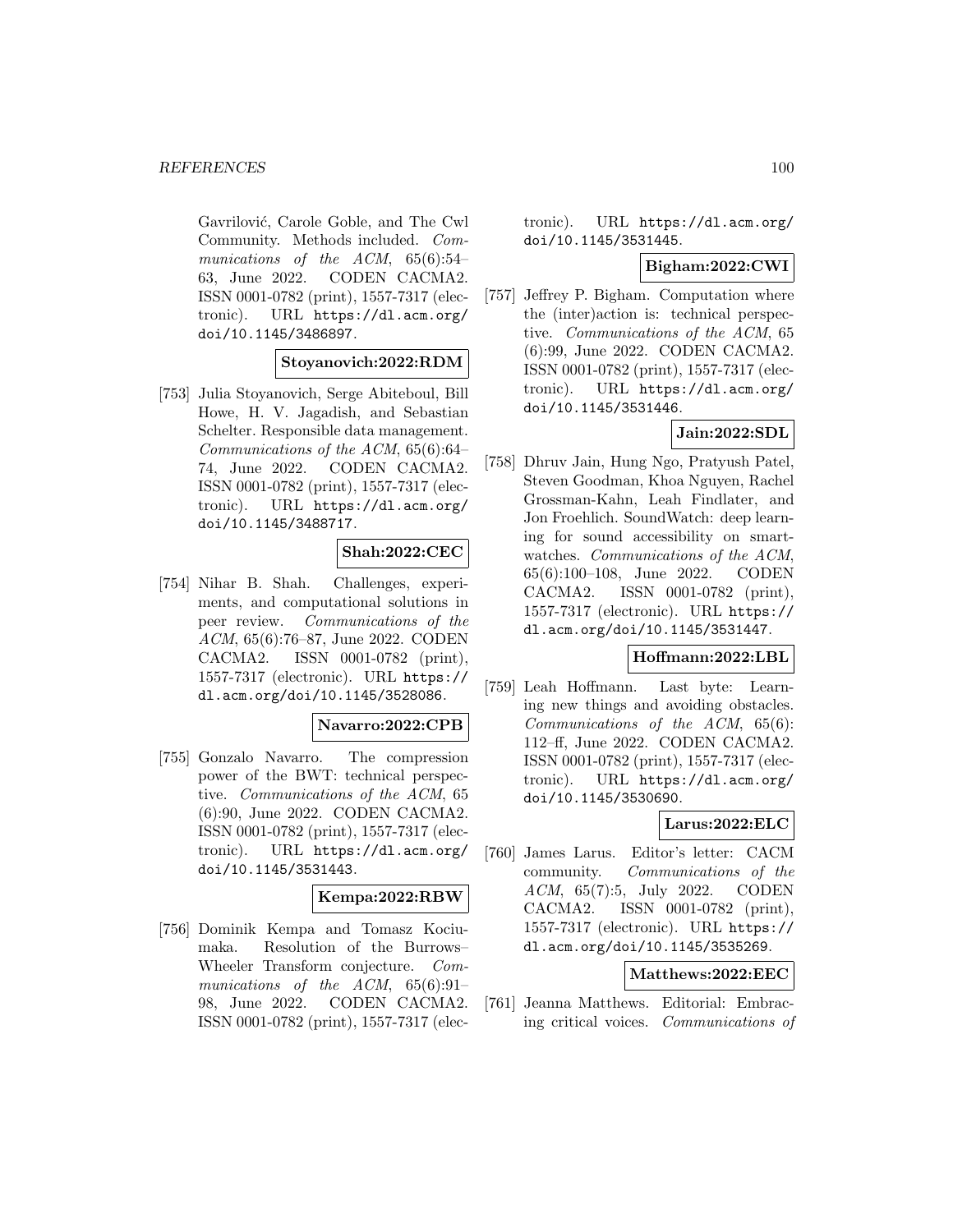the ACM, 65(7):7, July 2022. CODEN CACMA2. ISSN 0001-0782 (print), 1557-7317 (electronic). URL https:// dl.acm.org/doi/10.1145/3535268.

## **Fincher:2022:EEQ**

[762] Sally Fincher and Kathi Fisler. Editorial: Exploring questions and answers in computer science education. Communications of the ACM, 65(7): 9, July 2022. CODEN CACMA2. ISSN 0001-0782 (print), 1557-7317 (electronic). URL https://dl.acm.org/ doi/10.1145/3535270.

#### **Vardi:2022:DAM**

[763] Moshe Y. Vardi. Departments: An association of the members, by the members, for the members. Communications of the ACM, 65(7):11, July 2022. CODEN CACMA2. ISSN 0001-0782 (print), 1557-7317 (electronic). URL https:// dl.acm.org/doi/10.1145/3539619.

### **Baquero:2022:DRF**

[764] Carlos Baquero and Rosa Cabecinhas. The dynamics of remembering and forgetting. Communications of the ACM, 65(7):12–13, July 2022. CODEN CACMA2. ISSN 0001-0782 (print), 1557-7317 (electronic). URL https:// dl.acm.org/doi/10.1145/3535190.

#### **Monroe:2022:NBP**

[765] Don Monroe. News: Building a practical quantum computer. Communications of the ACM, 65(7):15– 17, July 2022. CODEN CACMA2. ISSN 0001-0782 (print), 1557-7317 (electronic). URL https://dl.acm.org/ doi/10.1145/3535191.

## **Greengard:2022:NBI**

[766] Samuel Greengard. News: Brain implants get real. Communications of the ACM, 65(7):18–20, July 2022. CODEN CACMA2. ISSN 0001-0782 (print), 1557-7317 (electronic). URL https:// dl.acm.org/doi/10.1145/3535193.

# **Shein:2022:NUM**

[767] Esther Shein. News: Using makeup to block surveillance. Communications of the ACM,  $65(7):21-23$ , July 2022. CODEN CACMA2. ISSN 0001-0782 (print), 1557-7317 (electronic). URL https://dl.acm.org/ doi/10.1145/3535192.

### **Samuelson:2022:LSA**

[768] Pamela Samuelson. Legally speaking: Apple's challenge to virtualization software. Communications of the ACM, 65(7):24–26, July 2022. CODEN CACMA2. ISSN 0001-0782 (print), 1557-7317 (electronic). URL https:// dl.acm.org/doi/10.1145/3538636.

#### **Yang:2022:EBD**

[769] Longqi Yang, David Holtz, Sonia Jaffe, and Siddharth Suri. Economic and business dimensions: The future of information work. Communications of the ACM, 65(7):27–29, July 2022. CODEN CACMA2. ISSN 0001-0782 (print), 1557-7317 (electronic). URL https:// dl.acm.org/doi/10.1145/3538638.

#### **Cranor:2022:PCM**

[770] Lorrie Faith Cranor. Privacy: Cookie monster. Communications of the ACM, 65(7):30–32, July 2022. CODEN CACMA2. ISSN 0001-0782 (print), 1557-7317 (electronic). URL https:// dl.acm.org/doi/10.1145/3538639.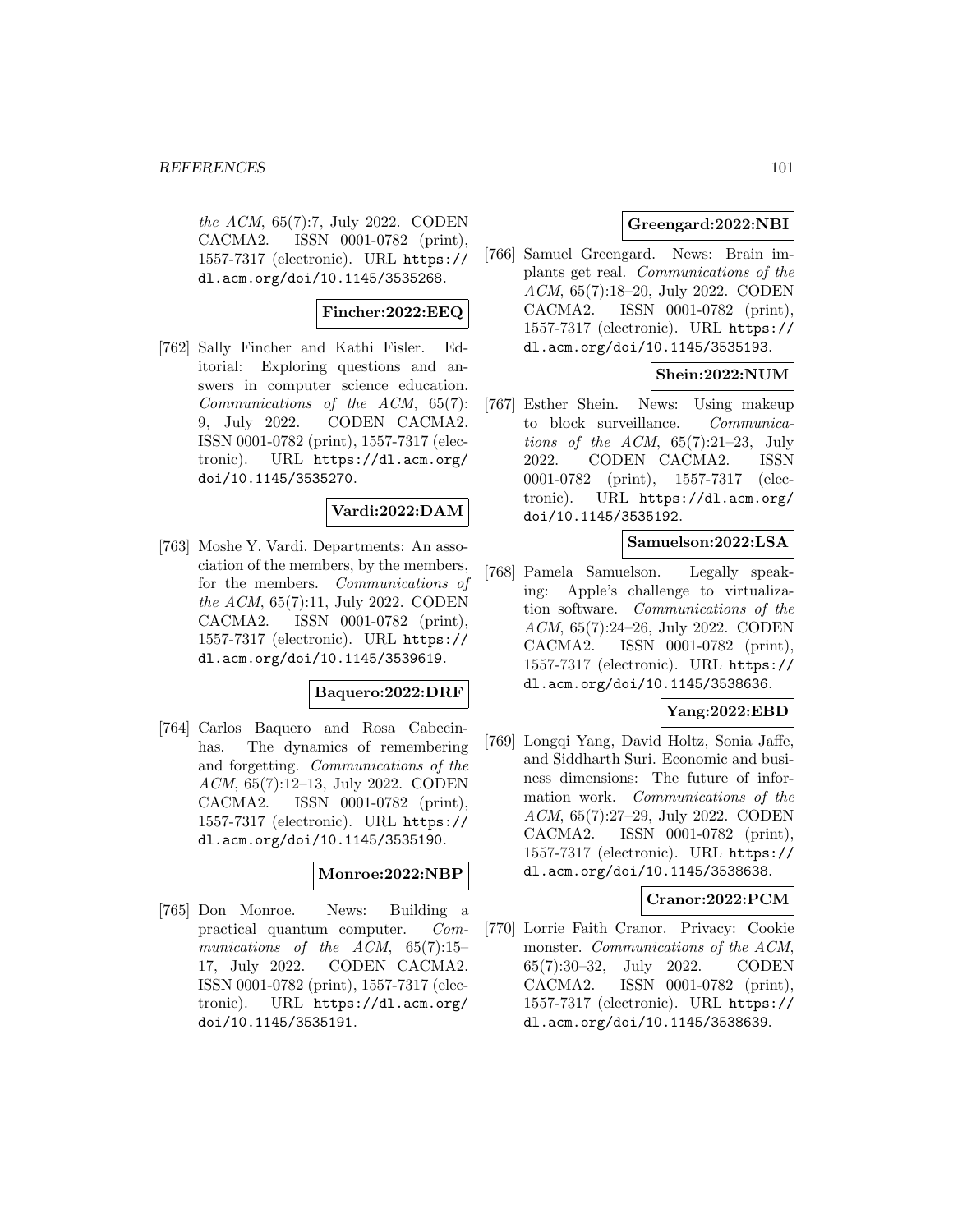#### **Mitzenmacher:2022:VAP**

[771] Michael Mitzenmacher and Sergei Vassilvitskii. Viewpoint: Algorithms with predictions. Communications of the ACM, 65(7):33–35, July 2022. CODEN CACMA2. ISSN 0001-0782 (print), 1557-7317 (electronic). URL https:// dl.acm.org/doi/10.1145/3528087.

## **Gilbert:2022:VWM**

[772] Juan E. Gilbert, Stephanie Ludi, David A. Patterson, and Lisa M. Smith. Viewpoint: Words matter. Communications of the ACM, 65(7): 36, July 2022. CODEN CACMA2. ISSN 0001-0782 (print), 1557-7317 (electronic). URL https://dl.acm.org/ doi/10.1145/3539488.

#### **Vachon:2022:KK**

[773] Phil Vachon. The keys to the kingdom. Communications of the ACM, 65(7):38– 41, July 2022. CODEN CACMA2. ISSN 0001-0782 (print), 1557-7317 (electronic). URL https://dl.acm.org/ doi/10.1145/3511664.

#### **Kamp:2022:STC**

[774] Poul-Henning Kamp. Surveillance too cheap to meter. Communications of the ACM, 65(7):42–44, July 2022. CODEN CACMA2. ISSN 0001-0782 (print), 1557-7317 (electronic). URL https:// dl.acm.org/doi/10.1145/3511661.

#### **Seshia:2022:TVA**

[775] Sanjit A. Seshia, Dorsa Sadigh, and S. Shankar Sastry. Toward verified artificial intelligence. Communications of the ACM, 65(7):46–55, July 2022. CODEN CACMA2. ISSN 0001-0782 (print), 1557-7317 (electronic). URL https:// dl.acm.org/doi/10.1145/3503914.

## **Li:2022:LMP**

[776] Hang Li. Language models: past, present, and future. Communications of the  $ACM$ ,  $65(7):56-63$ , July 2022. CODEN CACMA2. ISSN 0001-0782 (print), 1557-7317 (electronic). URL https://dl.acm.org/ doi/10.1145/3490443.

## **Bright:2022:WSS**

[777] Curtis Bright, Ilias Kotsireas, and Vijay Ganesh. When satisfiability solving meets symbolic computation. Communications of the ACM, 65(7):64– 72, July 2022. CODEN CACMA2. ISSN 0001-0782 (print), 1557-7317 (electronic). URL https://dl.acm.org/ doi/10.1145/3500921.

#### **Vandin:2022:TPE**

[778] Fabio Vandin. Technical perspective: Evaluating sampled metrics is challenging. Communications of the ACM, 65 (7):74, July 2022. CODEN CACMA2. ISSN 0001-0782 (print), 1557-7317 (electronic). URL https://dl.acm.org/ doi/10.1145/3535334.

#### **Krichene:2022:SMI**

[779] Walid Krichene and Steffen Rendle. On sampled metrics for item recommendation. Communications of the ACM, 65(7):75–83, July 2022. CODEN CACMA2. ISSN 0001-0782 (print), 1557-7317 (electronic). URL https:// dl.acm.org/doi/10.1145/3535335.

#### **Howe:2022:TPV**

[780] Bill Howe. Technical perspective: Visualization search: from sketching to natural language. Communications of the ACM, 65(7):84, July 2022. CODEN CACMA2. ISSN 0001-0782 (print),